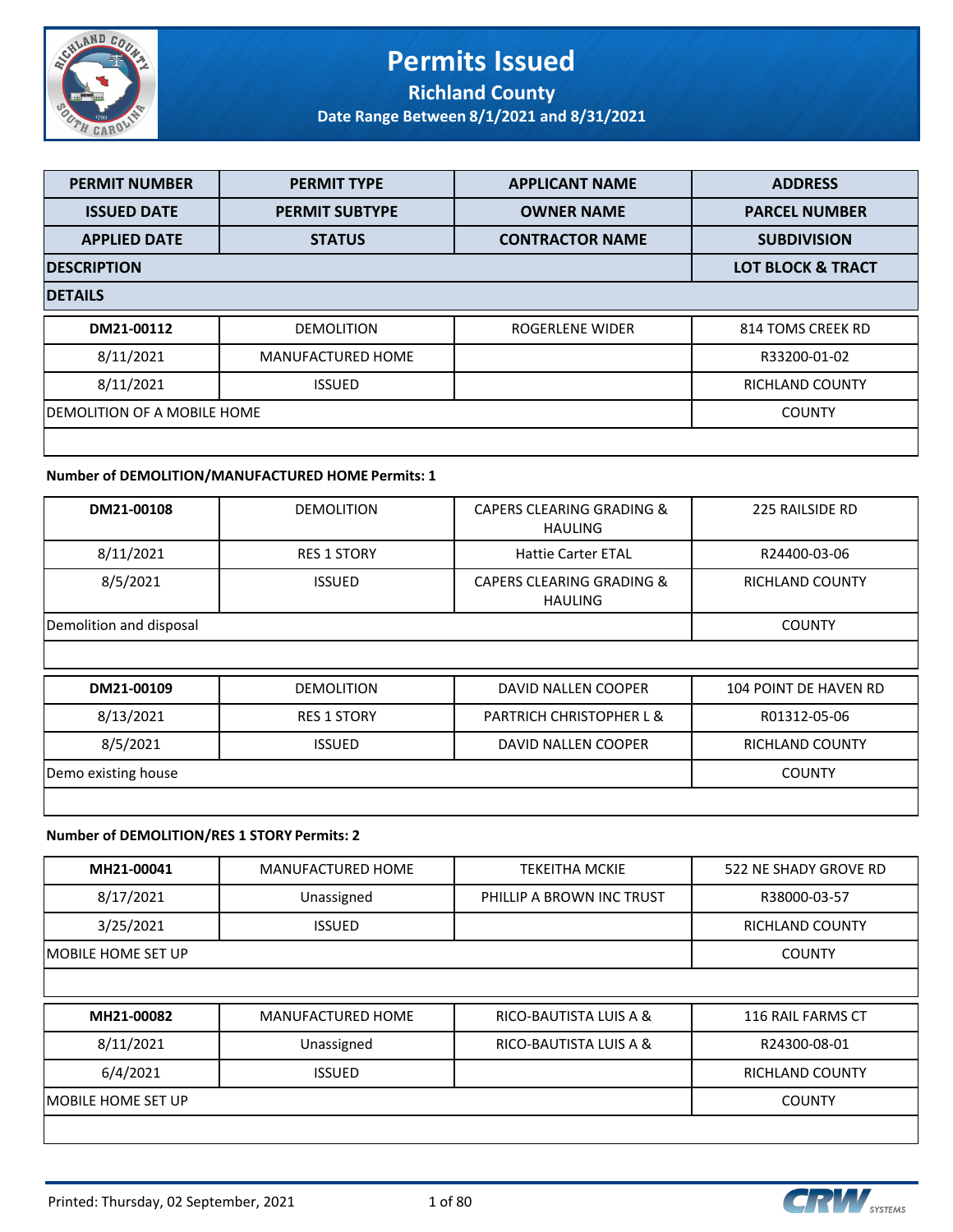

**Richland County**

| MH21-00099            | MANUFACTURED HOME | <b>Edgar Martinez</b>            | 117 WESTCHESTER AVE    |
|-----------------------|-------------------|----------------------------------|------------------------|
| 8/6/2021              | Unassigned        | <b>Edgar Martinez</b>            | R29003-03-06           |
| 7/2/2021              | <b>ISSUED</b>     |                                  | RICHLAND COUNTY        |
|                       |                   |                                  | <b>COUNTY</b>          |
|                       |                   |                                  |                        |
| MH21-00100            | MANUFACTURED HOME | <b>GARICIA JOHNSON</b>           | 906 HORRELL HILL RD    |
| 8/2/2021              | Unassigned        | <b>MARZAN GARCIA</b>             | R24700-08-19           |
| 7/6/2021              | <b>FINALED</b>    |                                  | RICHLAND COUNTY        |
| MOBILE HOME SET UP    |                   |                                  | <b>COUNTY</b>          |
|                       |                   |                                  |                        |
| MH21-00109            | MANUFACTURED HOME | PALMETTO PALMS                   | 9401 WILSON BLVD 369   |
| 8/13/2021             | Unassigned        | YES COMPANIES KEY LLC            | R14700-03-14           |
| 7/29/2021             | <b>FINALED</b>    | PALMETTO PALMS                   | RICHLAND COUNTY        |
| Mobile Home Set up    |                   |                                  | 369 COUNTY             |
| 0                     |                   |                                  |                        |
| MH21-00110            | MANUFACTURED HOME | <b>ANDERSON BRITTANY S &amp;</b> | 125 WILLIE ANDERSON RD |
| 8/5/2021              | Unassigned        | <b>ANDERSON BRITTANY S &amp;</b> | R27400-03-53           |
| 8/2/2021              | <b>ISSUED</b>     |                                  | RICHLAND COUNTY        |
| MOBILE HOME SET UP    |                   |                                  | <b>COUNTY</b>          |
|                       |                   |                                  |                        |
| MH21-00111            | MANUFACTURED HOME | Hazel Robinson                   | 232 LATEESHA RD        |
| 8/9/2021              | Unassigned        | Hazel Robinson                   | R30200-06-71           |
| 8/4/2021              | <b>ISSUED</b>     |                                  | RICHLAND COUNTY        |
| mobile home setup     |                   |                                  | <b>COUNTY</b>          |
|                       |                   |                                  |                        |
| MH21-00113            | MANUFACTURED HOME | KIM HYON &                       | 11568 WILSON BLVD      |
| 8/11/2021             | Unassigned        |                                  | R18100-02-07           |
| 8/5/2021              | <b>ISSUED</b>     |                                  | RICHLAND COUNTY        |
| NEW MOBILE HOME SETUP |                   |                                  | <b>COUNTY</b>          |
|                       |                   |                                  |                        |

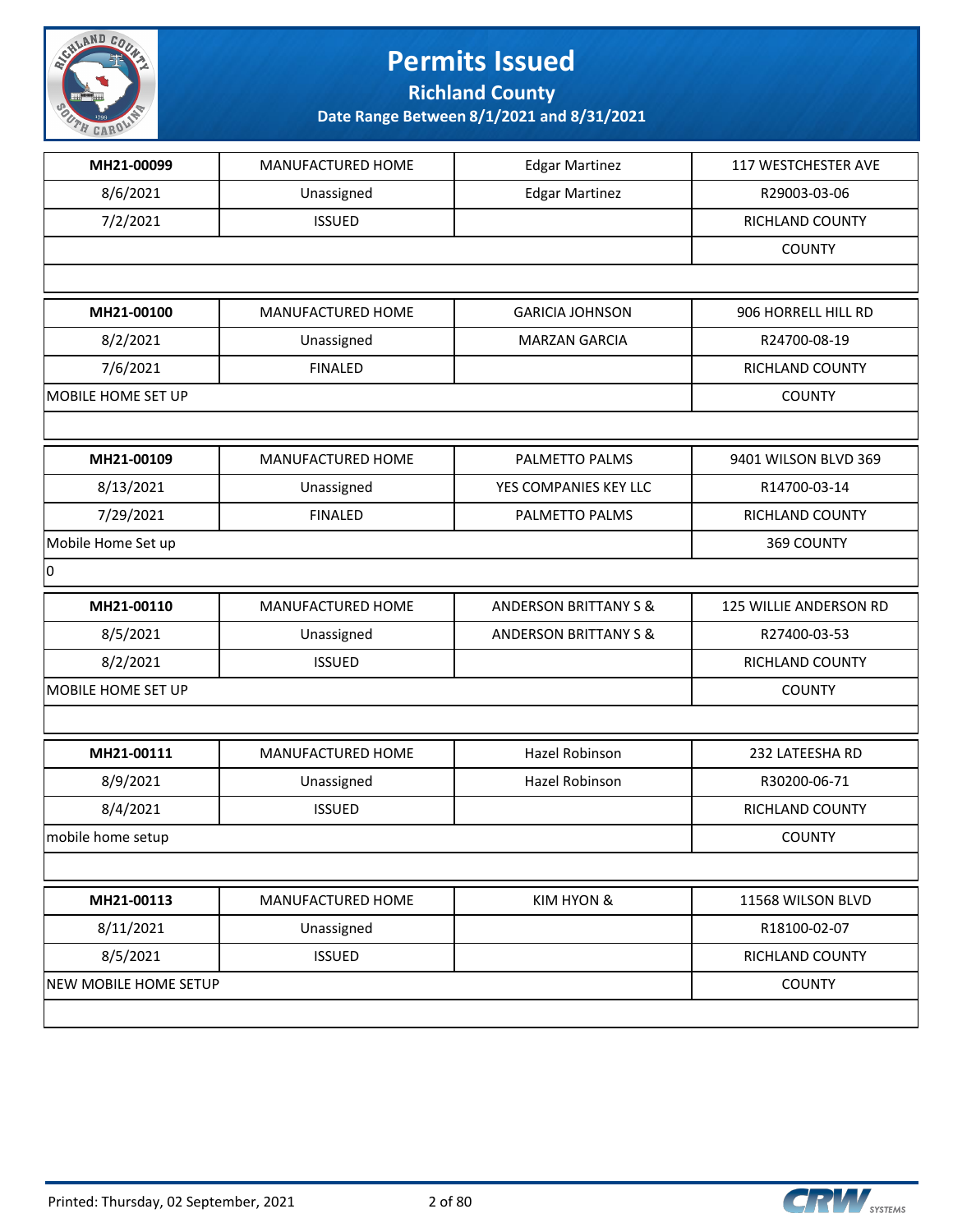

**Richland County**

| MH21-00115            | MANUFACTURED HOME | <b>CATHLEEN E. BRITT</b>  | <b>21 NATURE CREEK TRL</b> |
|-----------------------|-------------------|---------------------------|----------------------------|
| 8/18/2021             | Unassigned        | <b>BRITT CATHLEEN E</b>   | R03300-03-29               |
| 8/9/2021              | <b>ISSUED</b>     |                           | RICHLAND COUNTY            |
| MOBILE HOME SET       |                   |                           | <b>COUNTY</b>              |
|                       |                   |                           |                            |
| MH21-00116            | MANUFACTURED HOME | THREE C'S OF COLUMBIA INC | 708 SHARPE RD 29           |
| 8/13/2021             | Unassigned        | THREE C'S OF COLUMBIA INC | R14402-04-01               |
| 8/10/2021             | <b>FINALED</b>    |                           | <b>RICHLAND COUNTY</b>     |
| NEW MOBILE HOME SETUP |                   |                           | 29 COUNTY                  |
|                       |                   |                           |                            |
| MH21-00117            | MANUFACTURED HOME | PALMETTO PALMS            | 9401 WILSON BLVD 68        |
| 8/13/2021             | Unassigned        | YES COMPANIES KEY LLC     | R14700-03-18               |
| 8/10/2021             | <b>FINALED</b>    | PALMETTO PALMS            | RICHLAND COUNTY            |
| Mobile Home Set up    |                   |                           | <b>68 COUNTY</b>           |
|                       |                   |                           |                            |
| MH21-00118            | MANUFACTURED HOME | PALMETTO PALMS            | 9401 WILSON BLVD 336       |
| 8/13/2021             | Unassigned        | YES COMPANIES KEY LLC     | R14700-03-18               |
| 8/11/2021             | <b>ISSUED</b>     | PALMETTO PALMS            | RICHLAND COUNTY            |
| Mobile Home Set up    |                   |                           | 336 COUNTY                 |
| 10                    |                   |                           |                            |
| MH21-00119            | MANUFACTURED HOME | PALMETTO PALMS            | 9401 WILSON BLVD 390       |
| 8/13/2021             | Unassigned        | YES COMPANIES KEY LLC     | R14700-03-14               |
| 8/11/2021             | <b>ISSUED</b>     | PALMETTO PALMS            | RICHLAND COUNTY            |
| Mobile Home Set up    |                   |                           | 390 COUNTY                 |
| 0                     |                   |                           |                            |
| MH21-00120            | MANUFACTURED HOME | PALMETTO PALMS            | 9401 WILSON BLVD 363       |
| 8/13/2021             | Unassigned        | YES COMPANIES KEY LLC     | R14700-03-18               |
| 8/11/2021             | <b>ISSUED</b>     | PALMETTO PALMS            | RICHLAND COUNTY            |
| Mobile Home Set up    |                   |                           | 336 COUNTY                 |
| 0                     |                   |                           |                            |

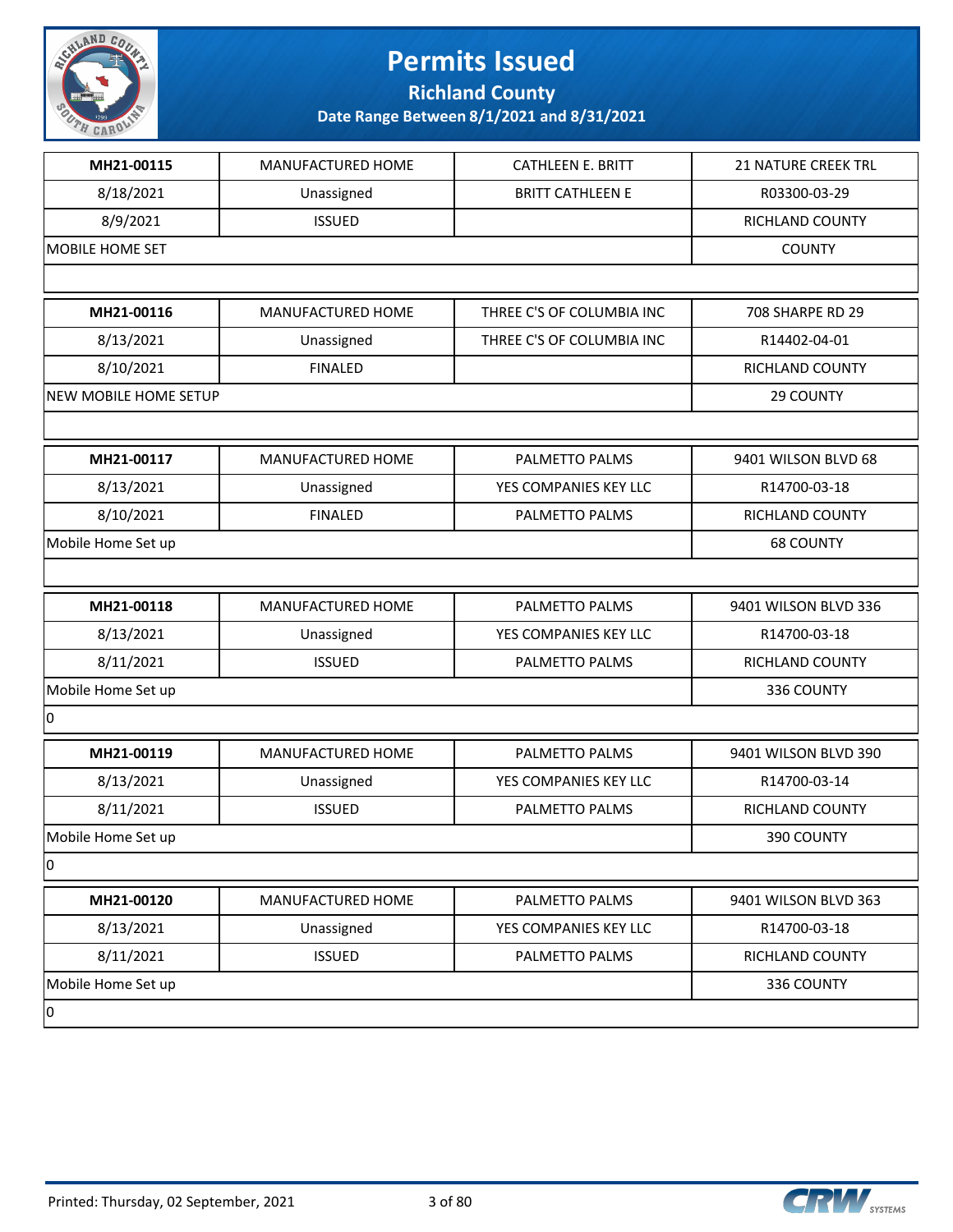

**Richland County**

| MH21-00121                   | MANUFACTURED HOME | PALMETTO PALMS            | 9401 WILSON BLVD 348   |
|------------------------------|-------------------|---------------------------|------------------------|
| 8/13/2021                    | Unassigned        | YES COMPANIES KEY LLC     | R14700-03-18           |
| 8/11/2021                    | <b>ISSUED</b>     | PALMETTO PALMS            | RICHLAND COUNTY        |
| Mobile Home Set up           |                   |                           | 348 COUNTY             |
| 0                            |                   |                           |                        |
| MH21-00122                   | MANUFACTURED HOME | <b>B MOBILE HOMES LLC</b> | 108 SANDY HAVEN DR 64  |
| 8/19/2021                    | Unassigned        |                           | R25807-02-12           |
| 8/11/2021                    | <b>ISSUED</b>     |                           | RICHLAND COUNTY        |
| MOBILE HOME SET UP           |                   |                           | <b>64 COUNTY</b>       |
|                              |                   |                           |                        |
| MH21-00124                   | MANUFACTURED HOME | Rosa Marin Cortes         | 1032 MELTON RD         |
| 8/18/2021                    | Unassigned        |                           | R28800-03-14           |
| 8/16/2021                    | <b>ISSUED</b>     |                           | <b>RICHLAND COUNTY</b> |
| New Mobile Home              |                   |                           | <b>COUNTY</b>          |
|                              |                   |                           |                        |
| MH21-00125                   | MANUFACTURED HOME | DAVENPORT TEDARRELL       | 152 SULTON JOHNSON RD  |
| 8/20/2021                    | Unassigned        | DAVENPORT TEDARRELL       | R21515-02-01           |
| 8/18/2021                    | <b>ISSUED</b>     |                           | RICHLAND COUNTY        |
| MOBILE HOME SET UP           |                   |                           | <b>COUNTY</b>          |
|                              |                   |                           |                        |
| MH21-00126                   | MANUFACTURED HOME | DINYELL & DEASIA GILMORE  | 116 KINGSMAN RD        |
| 8/30/2021                    | Unassigned        |                           | R37015-01-02           |
| 8/20/2021                    | <b>ISSUED</b>     |                           | RICHLAND COUNTY        |
| <b>NEW MOBILE HOME SETUP</b> |                   |                           | <b>COUNTY</b>          |
|                              |                   |                           |                        |
| MH21-00127                   | MANUFACTURED HOME | OGBUEWU NWABUEZE          | 718 SANDFIELD RD       |
| 8/25/2021                    | Unassigned        | <b>OGBUEWU NWABUEZE</b>   | R17900-02-78           |
| 8/20/2021                    | <b>ISSUED</b>     |                           | RICHLAND COUNTY        |
| MOBILE HOME SETUP            |                   |                           | <b>COUNTY</b>          |
|                              |                   |                           |                        |
|                              |                   |                           |                        |

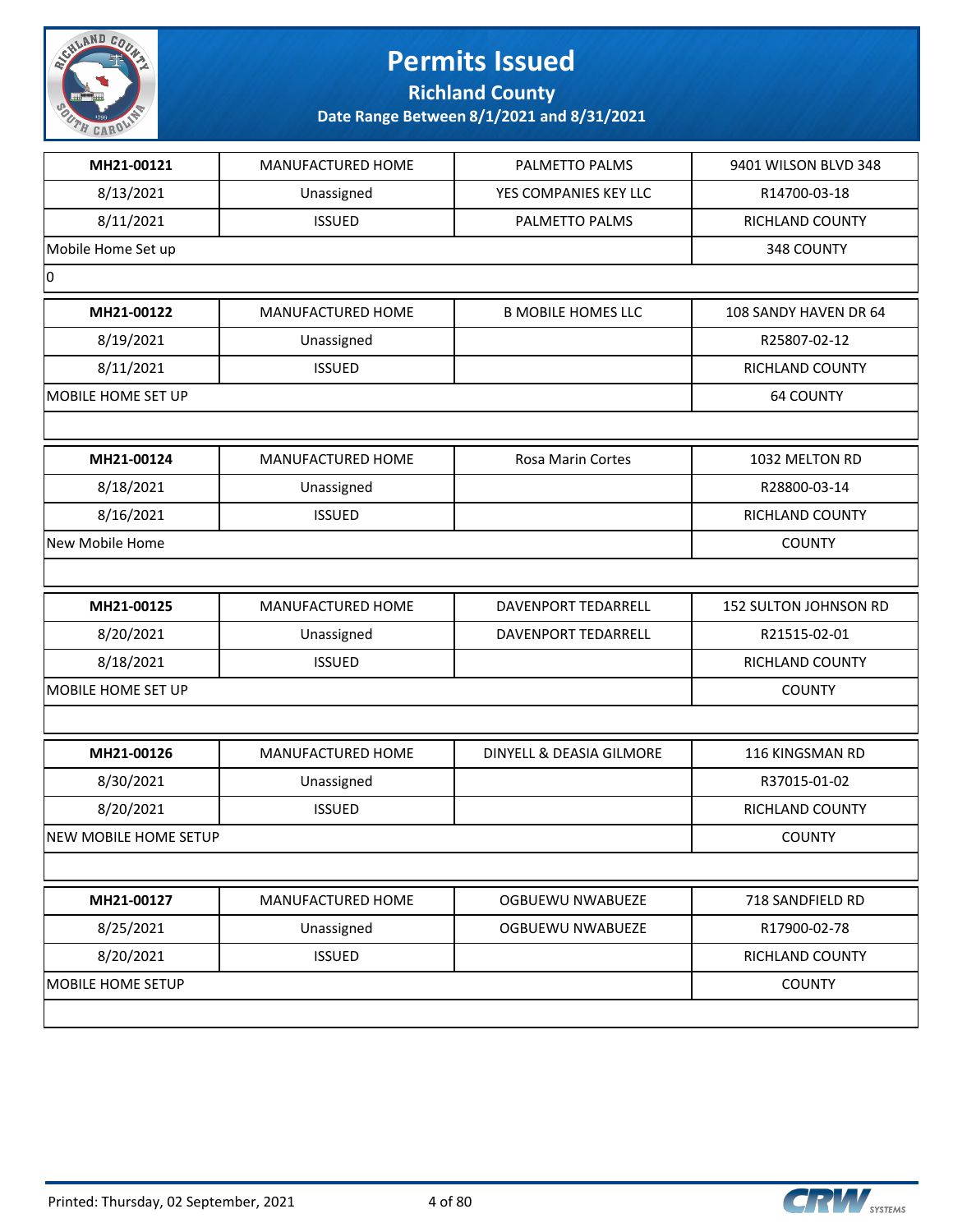

**Richland County**

**Date Range Between 8/1/2021 and 8/31/2021**

| MH21-00128             | <b>MANUFACTURED HOME</b> | <b>ANGELES MIGUEL</b> | <b>112 WYNETTE WAY</b> |
|------------------------|--------------------------|-----------------------|------------------------|
| 8/30/2021              | Unassigned               | <b>ANGELES MIGUEL</b> | R22914-05-04           |
| 8/24/2021              | <b>ISSUED</b>            |                       | <b>RICHLAND COUNTY</b> |
| INEW MANUFACTURED HOME |                          |                       | <b>COUNTY</b>          |
|                        |                          |                       |                        |
|                        |                          |                       |                        |
| MH21-00130             | MANUFACTURED HOME        | <b>SCOTT RUTHYNE</b>  | 541 SCOTT HARRIS LN    |
| 8/26/2021              | Unassigned               | <b>SCOTT RUTHYNE</b>  | R27300-03-63           |
| 8/26/2021              | <b>ISSUED</b>            |                       | <b>RICHLAND COUNTY</b> |
| NEW MOBILE HOME SETUP  |                          |                       | <b>COUNTY</b>          |

#### **Number of MANUFACTURED HOME/Unassigned Permits: 22**

| MHRT21-00010               | MANUFACTURED HOME<br>RETIREMENT OF TITLE | LORD SUSAN B | 1925 SCREAMING EAGLE RD |
|----------------------------|------------------------------------------|--------------|-------------------------|
| 8/12/2021                  | Unassigned                               | LORD SUSAN B | R33900-01-02            |
| 8/12/2021                  | CO ISSUED                                |              | RICHLAND COUNTY         |
| <b>RETIREMENT OF TITLE</b> |                                          |              | <b>COUNTY</b>           |
|                            |                                          |              |                         |

| MHRT21-00011                | MANUFACTURED HOME<br>RETIREMENT OF TITLE | STARLING RICHARD T JR & | 2009 SCREAMING EAGLE RD |
|-----------------------------|------------------------------------------|-------------------------|-------------------------|
| 8/19/2021                   | Unassigned                               | STARLING RICHARD T JR & | R33900-01-62            |
| 8/19/2021                   | <b>ISSUED</b>                            | STARLING RICHARD T JR & | <b>RICHLAND COUNTY</b>  |
| <b>IRETIREMENT OF TITLE</b> |                                          |                         | <b>COUNTY</b>           |
|                             |                                          |                         |                         |

#### **Number of MANUFACTURED HOME RETIREMENT OF TITLE/Unassigned Permits: 2**

| REL21-00261                                              | <b>RES ELECTRICAL</b> | <b>CORBETT ELECTRIC LLC</b> | <b>8 BROAD BLUFF CT</b> |  |
|----------------------------------------------------------|-----------------------|-----------------------------|-------------------------|--|
| 8/11/2021                                                | RESIDENTIAL           | <b>FRENCH CAROL ANN</b>     | R04413-01-08            |  |
| 7/22/2021                                                | <b>ISSUED</b>         | <b>CORBETT ELECTRIC LLC</b> | RICHLAND COUNTY         |  |
| lINSTALL 22 KW GENERATOR                                 | <b>COUNTY</b>         |                             |                         |  |
| I8 BROAD BLUFF CT                                        |                       |                             |                         |  |
| REL21-00269                                              | <b>RES ELECTRICAL</b> | <b>WILLIAM ARDIS (RBE)</b>  | 1100 HEZEKIAH RD        |  |
| 8/3/2021                                                 | RESIDENTIAL           | CAROLINA REBELS MOTORCYCLE  | R39404-01-08            |  |
| 7/27/2021                                                | <b>FINALED</b>        | <b>William Ardis</b>        | RICHLAND COUNTY         |  |
| re-connect power to power pole<br><b>COUNTY</b>          |                       |                             |                         |  |
| power pole is used for power to work on back of property |                       |                             |                         |  |

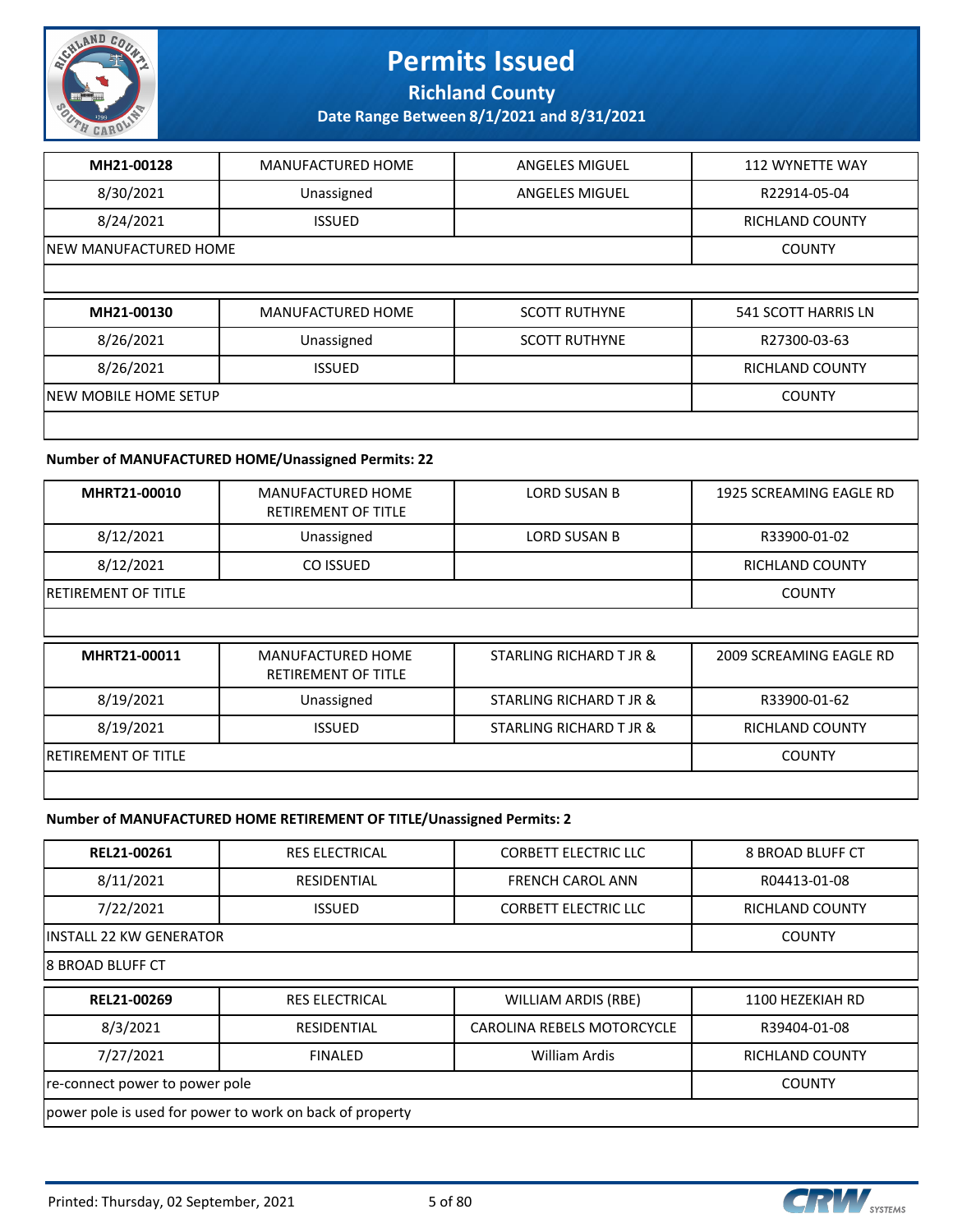

**Richland County**

| REL21-00276                                        | RES ELECTRICAL        | ROSE ELECTRIC               | 1024 KINGVILLE RD      |
|----------------------------------------------------|-----------------------|-----------------------------|------------------------|
| 8/9/2021                                           | RESIDENTIAL           | SWANN MELBA TURNER N/K/A    | R36600-05-02           |
| 7/29/2021                                          | <b>ISSUED</b>         | ROSE ELECTRIC               | RICHLAND COUNTY        |
| 100 AMP service pole to power well to out building |                       |                             | <b>COUNTY</b>          |
|                                                    |                       |                             |                        |
| REL21-00283                                        | RES ELECTRICAL        | <b>GGI ENTERPRISES INC</b>  | 3 TREYBURN CT          |
| 8/3/2021                                           | RESIDENTIAL           | BRYAN J BAGG TRUST          | R04213-02-20           |
| 7/30/2021                                          | <b>ISSUED</b>         | <b>GGI ENTERPRISES INC</b>  | RICHLAND COUNTY        |
| Generator Install                                  |                       |                             | <b>COUNTY</b>          |
|                                                    |                       |                             |                        |
| REL21-00284                                        | <b>RES ELECTRICAL</b> | ACL MECHANICAL SERVICES LLC | <b>12 PARKHAVEN CT</b> |
| 8/3/2021                                           | RESIDENTIAL           | <b>WRENN PHILLIP B</b>      | R19112-06-09           |
| 7/30/2021                                          | <b>FINALED</b>        | ACL MECHANICAL SERVICES LLC | RICHLAND COUNTY        |
| inspection for power. home vacant for awhile.      |                       |                             | <b>COUNTY</b>          |
| home has been vacant for a while with no power on. |                       |                             |                        |
| REL21-00285                                        | RES ELECTRICAL        | <b>FULTON TIMOTHY L</b>     | 948 PRESCOTT RD        |
| 8/2/2021                                           | RESIDENTIAL           | <b>FULTON TIMOTHY L</b>     | R11711-02-17           |
| 8/2/2021                                           | <b>ISSUED</b>         |                             | RICHLAND COUNTY        |
| <b>NEED POWER TO POLE</b>                          |                       |                             | <b>COUNTY</b>          |
|                                                    |                       |                             |                        |
| REL21-00287                                        | RES ELECTRICAL        | MIDLANDS ELECTRIC INC       | 201 BALLEMIA RD        |
| 8/4/2021                                           | RESIDENTIAL           | SPIRES MARY LYNN            | R17109-03-08           |
| 8/4/2021                                           | <b>FINALED</b>        | MIDLANDS ELECTRIC INC       | RICHLAND COUNTY        |
| Repair Meter                                       |                       |                             | <b>COUNTY</b>          |
|                                                    |                       |                             |                        |
| REL21-00288                                        | RES ELECTRICAL        | ROYCE POWER & ELECTRIC LLC  | 208 FRYSTON LN         |
| 8/5/2021                                           | RESIDENTIAL           | PALMETTO CITIZENS FEDERAL   | R20508-01-08           |
| 8/4/2021                                           | <b>FINALED</b>        | Royce Thomas                | RICHLAND COUNTY        |
| Inspection to have power turned on                 |                       |                             | <b>COUNTY</b>          |
|                                                    |                       |                             |                        |

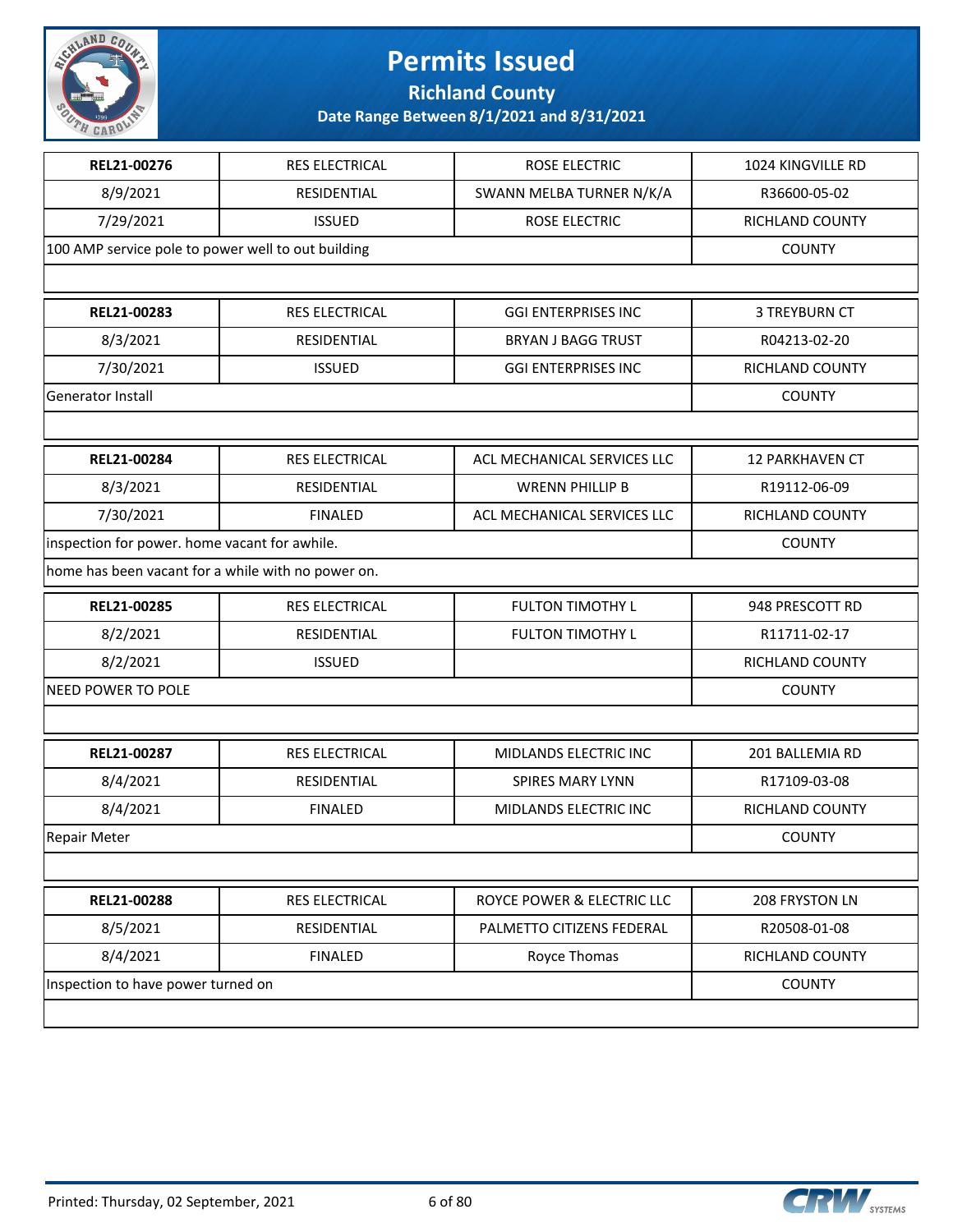

**Richland County**

| REL21-00289                    | <b>RES ELECTRICAL</b>                                        | NICHOLAS PAUL PARKER                 | 7149 FONTANA DR        |
|--------------------------------|--------------------------------------------------------------|--------------------------------------|------------------------|
| 8/11/2021                      | RESIDENTIAL                                                  | <b>SPINKS RAYMOND F &amp; GARY B</b> | R19211-01-16           |
| 8/5/2021                       | <b>ISSUED</b>                                                | NICHOLAS PAUL PARKER                 | RICHLAND COUNTY        |
|                                | Replace damaged meter socket on exterior of home, install ne |                                      | <b>COUNTY</b>          |
|                                |                                                              |                                      |                        |
| REL21-00290                    | <b>RES ELECTRICAL</b>                                        | <b>CORBETT ELECTRIC LLC</b>          | 105 WEST CT            |
| 8/9/2021                       | RESIDENTIAL                                                  | DUBOSE ROBERT M ETAL                 | R04981-01-02           |
| 8/6/2021                       | <b>ISSUED</b>                                                | <b>CORBETT ELECTRIC LLC</b>          | RICHLAND COUNTY        |
| <b>INSTALL 22 KW GENERATOR</b> |                                                              |                                      | <b>COUNTY</b>          |
| 105 WEST CT                    |                                                              |                                      |                        |
| REL21-00291                    | RES ELECTRICAL                                               | <b>GGI ENTERPRISES INC</b>           | 105 CASBEL CT          |
| 8/11/2021                      | RESIDENTIAL                                                  | <b>NEESE PAUL G</b>                  | R22015-03-35           |
| 8/10/2021                      | <b>ISSUED</b>                                                | <b>GGI ENTERPRISES INC</b>           | RICHLAND COUNTY        |
| Generator Install              |                                                              |                                      | <b>COUNTY</b>          |
|                                |                                                              |                                      |                        |
| REL21-00292                    | <b>RES ELECTRICAL</b>                                        | <b>CORBETT ELECTRIC LLC</b>          | 2235 WEISS DR          |
| 8/19/2021                      | RESIDENTIAL                                                  | <b>WILLIAMS JOHN R</b>               | R19208-02-20           |
| 8/10/2021                      | <b>ISSUED</b>                                                | <b>CORBETT ELECTRIC LLC</b>          | RICHLAND COUNTY        |
| <b>INSTALL 22 KW GENERATOR</b> |                                                              |                                      | <b>COUNTY</b>          |
| 2235 WEISS DR                  |                                                              |                                      |                        |
| REL21-00293                    | <b>RES ELECTRICAL</b>                                        | <b>STANLEY G LITTLE</b>              | 3012 CLIFFSIDE DR      |
| 8/11/2021                      | RESIDENTIAL                                                  |                                      | R22001-07-06           |
| 8/11/2021                      | <b>FINALED</b>                                               | STAN LITTLE ELECTRICAL               | RICHLAND COUNTY        |
| Service upgrade                |                                                              |                                      | <b>COUNTY</b>          |
|                                |                                                              |                                      |                        |
| REL21-00294                    | RES ELECTRICAL                                               | <b>CRAGSIDE ELECTRIC LLC</b>         | 3714 CARRIAGE HOUSE RD |
| 8/11/2021                      | RESIDENTIAL                                                  |                                      | R16811-02-02           |
| 8/11/2021                      | <b>FINALED</b>                                               | <b>CRAGSIDE ELECTRIC LLC</b>         | RICHLAND COUNTY        |
| MOVE ELECTRICAL SERVICE BOX    |                                                              |                                      | <b>COUNTY</b>          |
|                                |                                                              |                                      |                        |
|                                |                                                              |                                      |                        |

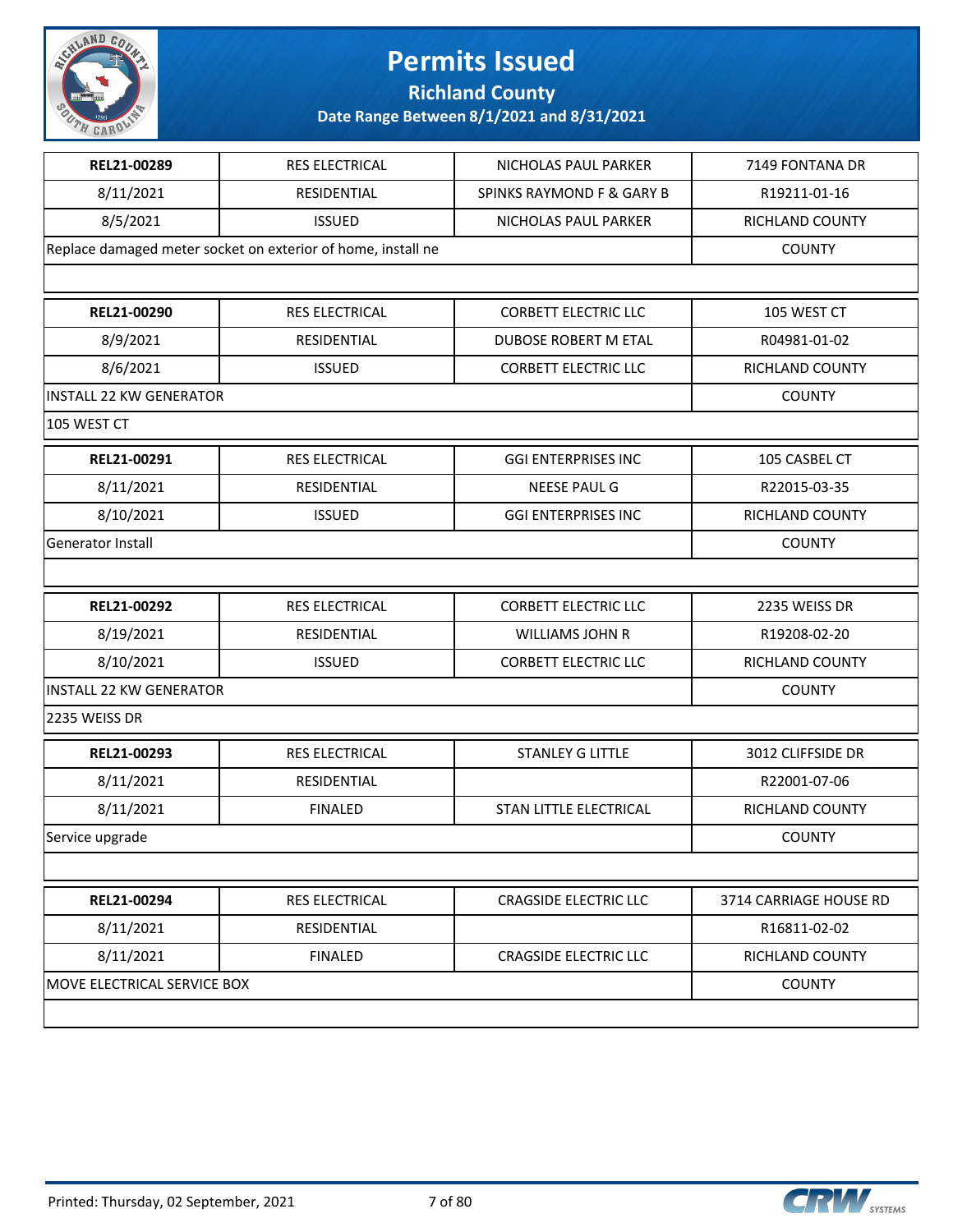

**Richland County**

| REL21-00295                                 | RES ELECTRICAL                                               | MCCLERKLIN'S ELECTRICAL SERVICE<br>LLC                                                                                                                                                                                                                                                    | 480 SMYRNA CHURCH RD       |
|---------------------------------------------|--------------------------------------------------------------|-------------------------------------------------------------------------------------------------------------------------------------------------------------------------------------------------------------------------------------------------------------------------------------------|----------------------------|
| 8/13/2021                                   | <b>RESIDENTIAL</b>                                           | The Simoni Group                                                                                                                                                                                                                                                                          | R23500-03-06               |
| 8/11/2021                                   | <b>FINALED</b>                                               | MCCLERKLIN'S ELECTRICAL SERVICE<br>LLC                                                                                                                                                                                                                                                    | <b>RICHLAND COUNTY</b>     |
|                                             | inspection to have power turned on( DEATTACHED GARAGE/WORKS) |                                                                                                                                                                                                                                                                                           | <b>COUNTY</b>              |
| no problems found                           |                                                              |                                                                                                                                                                                                                                                                                           |                            |
| REL21-00297                                 | <b>RES ELECTRICAL</b>                                        | VINCE & SON ELECTRICAL INC                                                                                                                                                                                                                                                                | 1002 LORICK RD             |
| 8/17/2021                                   | <b>RESIDENTIAL</b>                                           |                                                                                                                                                                                                                                                                                           | R12300-08-11               |
| 8/11/2021                                   | <b>ISSUED</b>                                                | VINCE & SON ELECTRICAL INC                                                                                                                                                                                                                                                                | RICHLAND COUNTY            |
| INSPECTION HOME FOR METER INSTALLATION      |                                                              |                                                                                                                                                                                                                                                                                           | <b>COUNTY</b>              |
|                                             |                                                              |                                                                                                                                                                                                                                                                                           |                            |
| REL21-00298                                 | <b>RES ELECTRICAL</b>                                        | RYTEC ELECTRIC LLC                                                                                                                                                                                                                                                                        | <b>132 TIMBER KNOLL DR</b> |
| 8/12/2021                                   | RESIDENTIAL                                                  | REMSEY JAMES A & KELLY M                                                                                                                                                                                                                                                                  | R05200-02-03               |
| 8/12/2021                                   | <b>ISSUED</b>                                                | RYTEC ELECTRIC LLC                                                                                                                                                                                                                                                                        | RICHLAND COUNTY            |
| Trim out home wired by existing electrician |                                                              |                                                                                                                                                                                                                                                                                           | <b>COUNTY</b>              |
|                                             |                                                              | trim out existing home wired by existing electrician. Customer to supply all lights. Furnish and Install all outlets, switches, breakers, smoke<br>detectors, door chime. Check house for proper electrical operation once power has been restored. repair minor wiring issues if needed. |                            |
| REL21-00299                                 | <b>RES ELECTRICAL</b>                                        | <b>HOLIDAY BRINDA W &amp; GEORGE A</b>                                                                                                                                                                                                                                                    | <b>1406 CLARKSON RD</b>    |
| 8/12/2021                                   | RESIDENTIAL                                                  | <b>HOLIDAY BRINDA W &amp; GEORGE A</b>                                                                                                                                                                                                                                                    | R24400-05-46               |
| 8/12/2021                                   | <b>ISSUED</b>                                                |                                                                                                                                                                                                                                                                                           | RICHLAND COUNTY            |
| POWER POLE FOR EXISTING SHED                | <b>COUNTY</b>                                                |                                                                                                                                                                                                                                                                                           |                            |
|                                             |                                                              |                                                                                                                                                                                                                                                                                           |                            |
| REL21-00301                                 | RES ELECTRICAL                                               | <b>FUZION FRENZY CONSTRUCTION</b>                                                                                                                                                                                                                                                         | 9132 WILSON BLVD           |
| 8/13/2021                                   | RESIDENTIAL                                                  | PADUANO ANNE                                                                                                                                                                                                                                                                              | R14600-03-38               |
| 8/13/2021                                   | <b>FINALED</b>                                               | <b>FUZION FRENZY CONSTRUCTION</b>                                                                                                                                                                                                                                                         | <b>RICHLAND COUNTY</b>     |
| Saw pole 100 amp                            |                                                              |                                                                                                                                                                                                                                                                                           | <b>COUNTY</b>              |
| power pole and Meter for camper             |                                                              |                                                                                                                                                                                                                                                                                           |                            |
|                                             |                                                              | Power pole for power equipment to remodel camper. Power will be removed after 180 days                                                                                                                                                                                                    |                            |
| REL21-00302                                 | RES ELECTRICAL                                               | <b>TURNER JAMES ROBERT &amp;</b>                                                                                                                                                                                                                                                          | 1240 VANBOKLEN RD          |
| 8/13/2021                                   | RESIDENTIAL                                                  | <b>TURNER JAMES ROBERT &amp;</b>                                                                                                                                                                                                                                                          | R39200-02-17               |
| 8/13/2021                                   | <b>ISSUED</b>                                                |                                                                                                                                                                                                                                                                                           | RICHLAND COUNTY            |
| EXISTING POWER POLE FOR WELL                |                                                              |                                                                                                                                                                                                                                                                                           | <b>COUNTY</b>              |
|                                             |                                                              |                                                                                                                                                                                                                                                                                           |                            |

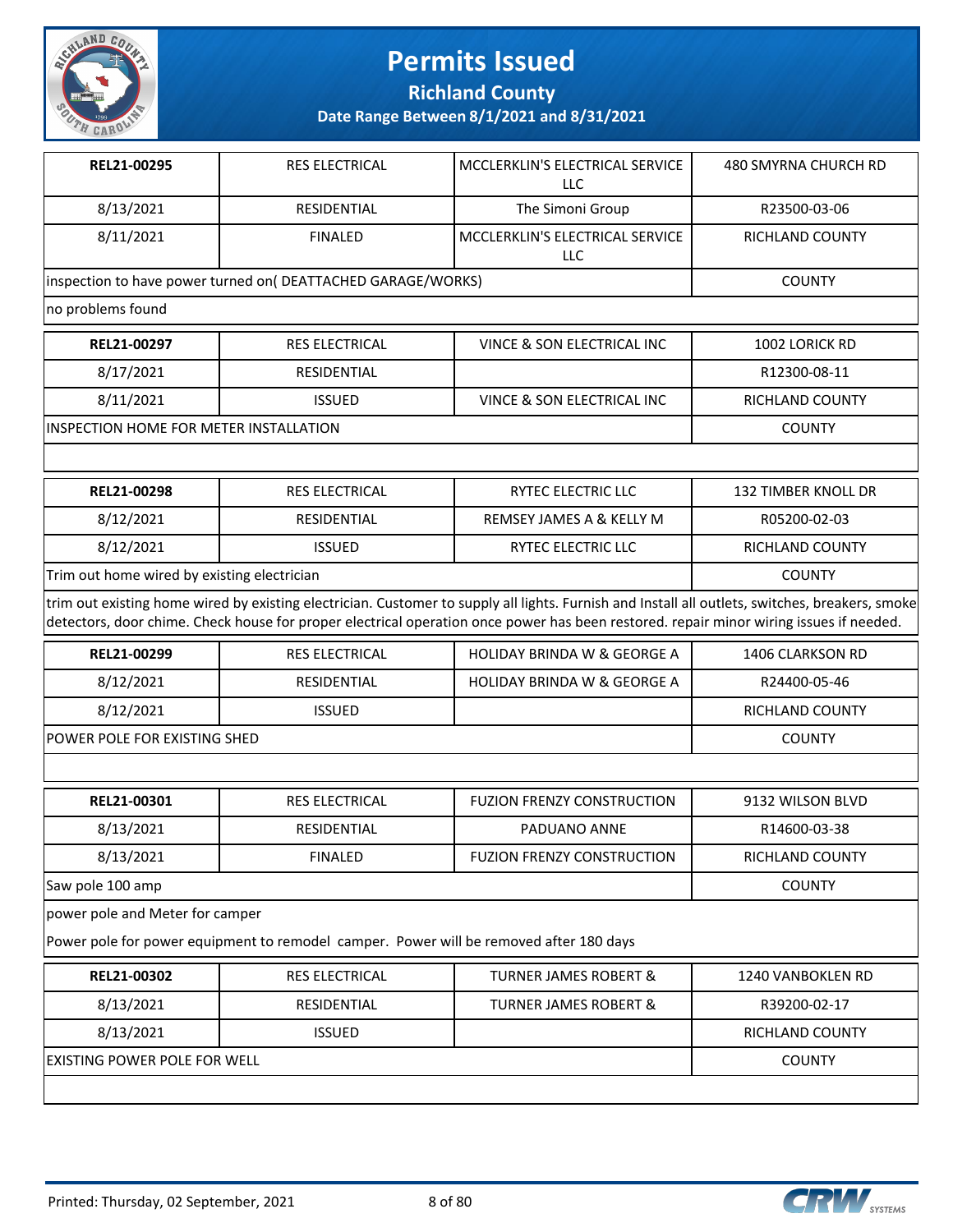

**Richland County**

| REL21-00303                                | <b>RES ELECTRICAL</b> | <b>CORBETT ELECTRIC LLC</b>    | 169 CAPTAIN LOWMAN RD |
|--------------------------------------------|-----------------------|--------------------------------|-----------------------|
| 8/13/2021                                  | RESIDENTIAL           | BEESBURG CHERIS & ROBERTY      | R01406-01-03          |
| 8/13/2021                                  | <b>FINALED</b>        | <b>CORBETT ELECTRIC LLC</b>    | RICHLAND COUNTY       |
| <b>INSTALL 22 KW GENERATOR</b>             |                       |                                | <b>COUNTY</b>         |
| 169 CAPTAIN LOWMAN RD                      |                       |                                |                       |
| REL21-00305                                | RES ELECTRICAL        | <b>WIGGINS ELECTRIC</b>        | 1844 HARLEM ST        |
| 8/17/2021                                  | RESIDENTIAL           | <b>COFIELD JOSEPHINE ETAL</b>  | R16204-06-04          |
| 8/15/2021                                  | <b>ISSUED</b>         | <b>WIGGINS ELECTRIC</b>        | RICHLAND COUNTY       |
| Install a temporary saw pole               |                       |                                | <b>COUNTY</b>         |
|                                            |                       |                                |                       |
| REL21-00306                                | RES ELECTRICAL        | <b>CAROLINA CONDITIONS LLC</b> | 8040 BURDELL DR       |
| 8/16/2021                                  | RESIDENTIAL           | <b>BELLARDINE JOSEPH JAMES</b> | R19111-06-03          |
| 8/16/2021                                  | <b>FINALED</b>        | <b>CAROLINA CONDITIONS LLC</b> | RICHLAND COUNTY       |
| Install new service and panel              |                       |                                | <b>COUNTY</b>         |
|                                            |                       |                                |                       |
| REL21-00307                                | RES ELECTRICAL        | <b>CORBETT ELECTRIC LLC</b>    | 1024 RALPH COUNTS RD  |
| 8/19/2021                                  | RESIDENTIAL           | <b>JOHNSON MARK D &amp;</b>    | R00900-04-10          |
| 8/16/2021                                  | <b>ISSUED</b>         | <b>CORBETT ELECTRIC LLC</b>    | RICHLAND COUNTY       |
| <b>INSTALL 22 KW GENERATOR</b>             |                       |                                | <b>COUNTY</b>         |
| 1027 RALPH COUNTS RD                       |                       |                                |                       |
| REL21-00308                                | RES ELECTRICAL        | <b>FULTON TOWN ELECTRIC</b>    | 324 SOUTHWIND RD      |
| 8/16/2021                                  | RESIDENTIAL           |                                | R35113-01-02          |
| 8/16/2021                                  | <b>FINALED</b>        | <b>FULTON TOWN ELECTRIC</b>    | RICHLAND COUNTY       |
| RESTORE POWER TO METER CAN                 |                       |                                | <b>COUNTY</b>         |
|                                            |                       |                                |                       |
| REL21-00309                                | RES ELECTRICAL        | FORTNER ELECTRIC LLC           | 141 VILLAGE FARM RD   |
|                                            | RESIDENTIAL           | PENNINGTON STACY Y             | R22706-02-03          |
| 8/18/2021                                  |                       |                                |                       |
| 8/16/2021                                  | <b>ISSUED</b>         | FORTNER ELECTRIC LLC           | RICHLAND COUNTY       |
| outlet and switch replace, fixture replace |                       |                                | <b>COUNTY</b>         |

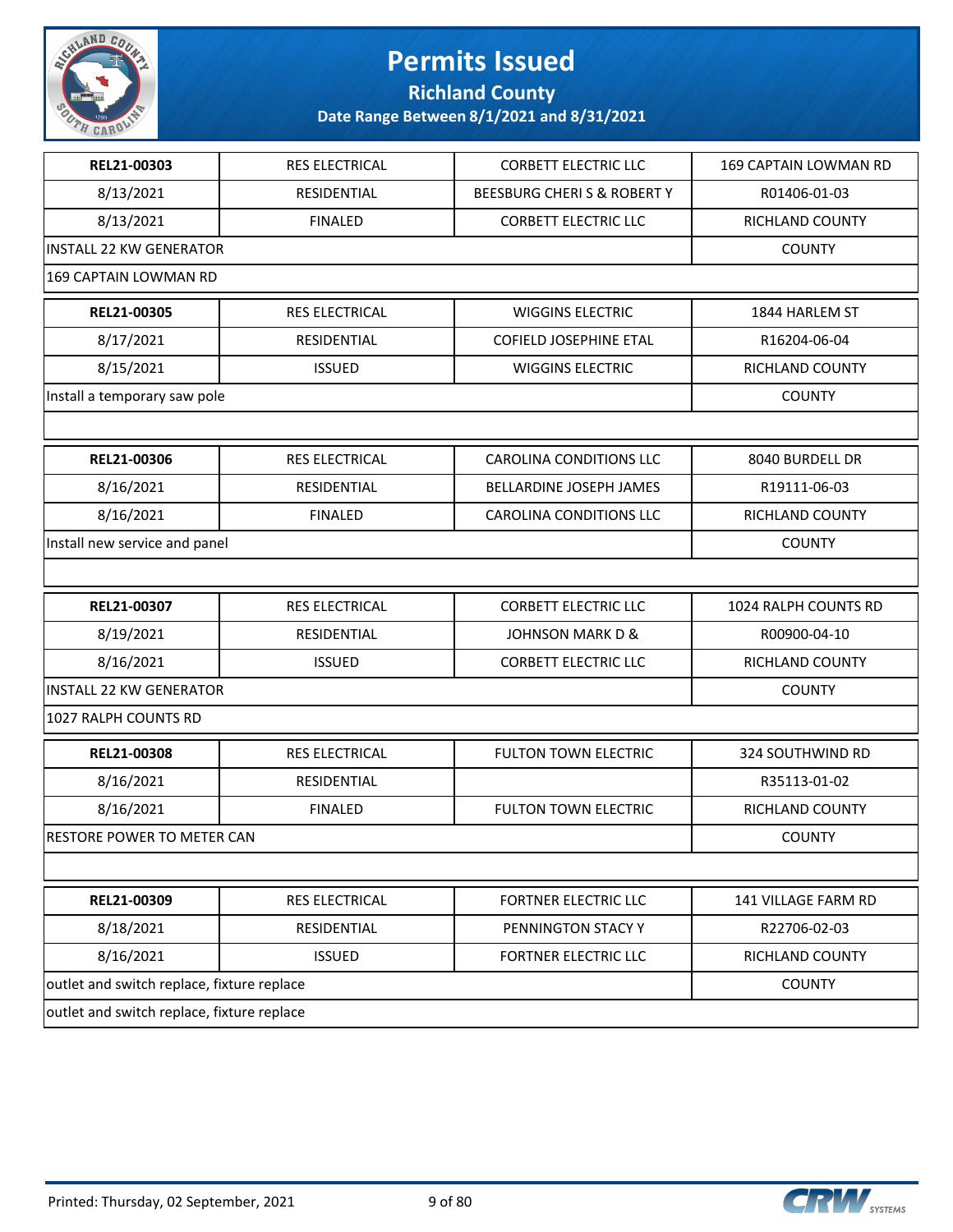

**Richland County**

| REL21-00310                                  | RES ELECTRICAL                                  | <b>ADAIR DARRELL</b>                        | 1011 NANNIE KELLY RD |
|----------------------------------------------|-------------------------------------------------|---------------------------------------------|----------------------|
| 8/17/2021                                    | RESIDENTIAL                                     | <b>ADAIR DARRELL</b>                        | R07800-02-33         |
| 8/17/2021                                    | <b>ISSUED</b>                                   |                                             | RICHLAND COUNTY      |
| INSTALL PANEL, WIRE FROM EXISTING METER CAN  |                                                 |                                             | <b>COUNTY</b>        |
|                                              |                                                 |                                             |                      |
| REL21-00311                                  | RES ELECTRICAL                                  | <b>BOWMAN ELECTRICAL LLC</b>                | 1133 PINEVIEW DR     |
| 8/19/2021                                    | RESIDENTIAL                                     |                                             | R16104-02-16         |
| 8/19/2021                                    | <b>FINALED</b>                                  | <b>BOWMAN ELECTRICAL LLC</b>                | RICHLAND COUNTY      |
|                                              | INSTALL NEW 200AMP SERVICE, LIGHTS, RECEPTCALES |                                             | <b>COUNTY</b>        |
|                                              |                                                 |                                             |                      |
| REL21-00312                                  | <b>RES ELECTRICAL</b>                           | <b>MALACHI WILSON</b>                       | 1100 WHITE HOUSE RD  |
| 8/19/2021                                    | RESIDENTIAL                                     |                                             | R13500-01-07         |
| 8/19/2021                                    | <b>FINALED</b>                                  |                                             | RICHLAND COUNTY      |
| REPLACE POWER POLE                           |                                                 |                                             | <b>COUNTY</b>        |
|                                              |                                                 |                                             |                      |
| REL21-00314                                  | RES ELECTRICAL                                  | <b>JOSEPH DIXON</b>                         | 608 KOON RD          |
| 8/20/2021                                    | RESIDENTIAL                                     |                                             | R03300-06-12         |
| 8/20/2021                                    | <b>FINALED</b>                                  |                                             | RICHLAND COUNTY      |
| <b>POWER RESTORE</b>                         |                                                 |                                             | <b>COUNTY</b>        |
|                                              |                                                 |                                             |                      |
| REL21-00316                                  | RES ELECTRICAL                                  | CAROLINA CONSTRUCTION CO OF<br>COLUMBIA(MC) | 2315 OAKCREST RD     |
| 8/26/2021                                    | RESIDENTIAL                                     | <b>BROOKS REAL ESTATE INVESTMENT</b>        | R19703-11-04         |
| 8/24/2021                                    | <b>ISSUED</b>                                   | CAROLINA CONSTRUCTION CO OF<br>COLUMBIA(MC) | RICHLAND COUNTY      |
| removed and replaced all receptacles in home |                                                 |                                             | <b>COUNTY</b>        |
|                                              |                                                 |                                             |                      |
| REL21-00318                                  | RES ELECTRICAL                                  | <b>COATES ROBERT D</b>                      | 54 LOVE VALLEY CT    |
| 8/26/2021                                    | RESIDENTIAL                                     |                                             | R01416-01-14         |
| 8/26/2021                                    | <b>FINALED</b>                                  | <b>COATES ROBERT D</b>                      | RICHLAND COUNTY      |
| ELECTRICAL 5 LIGT, PANEL, 20UTLETS, 1SWITCH  |                                                 |                                             | <b>COUNTY</b>        |
|                                              |                                                 |                                             |                      |

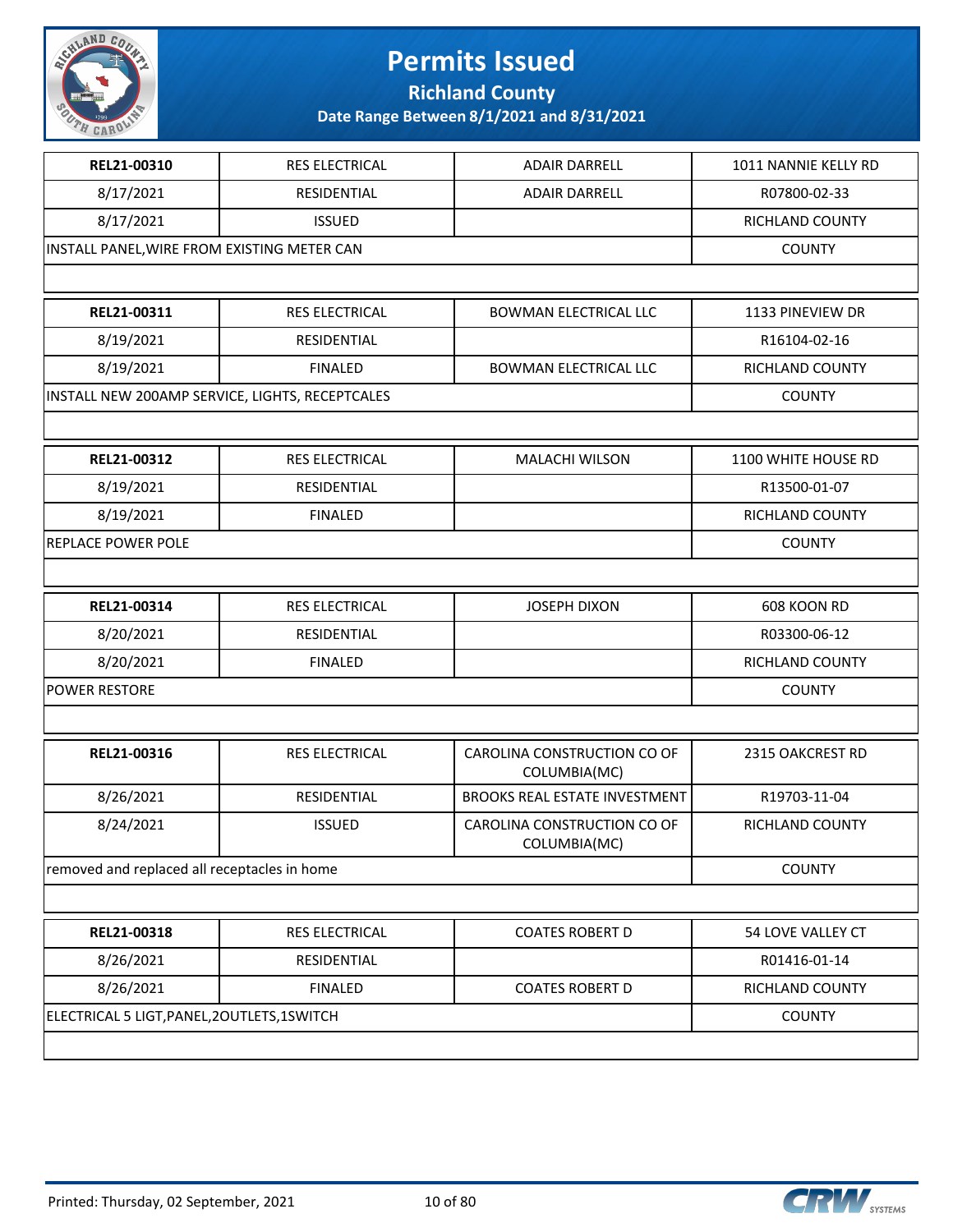

**Richland County**

**Date Range Between 8/1/2021 and 8/31/2021**

| REL21-00319                           | <b>RES ELECTRICAL</b>                                        | <b>BOWMAN ELECTRICAL LLC</b>                                  | 7008 NANCY AVE            |  |  |
|---------------------------------------|--------------------------------------------------------------|---------------------------------------------------------------|---------------------------|--|--|
| 8/26/2021                             | <b>RESIDENTIAL</b>                                           |                                                               | R14215-01-02              |  |  |
| 8/26/2021                             | <b>ISSUED</b>                                                | <b>BOWMAN ELECTRICAL LLC</b>                                  | RICHLAND COUNTY           |  |  |
| <b>INSTALL NEW 200 AMP SERVICE</b>    |                                                              |                                                               | <b>COUNTY</b>             |  |  |
|                                       |                                                              |                                                               |                           |  |  |
| REL21-00320                           | <b>RES ELECTRICAL</b>                                        | <b>BOWMAN ELECTRICAL LLC</b>                                  | 317 OLD IRON RD           |  |  |
| 8/26/2021                             | RESIDENTIAL                                                  |                                                               | R25705-02-04              |  |  |
| 8/26/2021                             | <b>ISSUED</b>                                                | <b>BOWMAN ELECTRICAL LLC</b>                                  | RICHLAND COUNTY           |  |  |
|                                       | RELOCATE NEW 200 AMP SERVICE, INSTALL NEW WIRING AND RECEPTC |                                                               | <b>COUNTY</b>             |  |  |
|                                       |                                                              |                                                               |                           |  |  |
| REL21-00321                           | <b>RES ELECTRICAL</b>                                        | <b>JEFF KELLEY</b>                                            | 1020 POND DR              |  |  |
| 8/27/2021                             | RESIDENTIAL                                                  | KANE JOSHUA SASSO &                                           | R35206-01-03              |  |  |
| 8/27/2021                             | <b>FINALED</b>                                               |                                                               | RICHLAND COUNTY           |  |  |
|                                       | TO REINSTALL MEETER AND TURN POWER BACK                      |                                                               |                           |  |  |
|                                       |                                                              |                                                               |                           |  |  |
| REL21-00323                           | <b>RES ELECTRICAL</b>                                        | UNIONVILLE ELECTRICAL                                         | 102 MAJESTIC DR           |  |  |
| 8/31/2021                             | <b>RESIDENTIAL</b>                                           | <b>MARTIN LINDA K</b>                                         | R17315-01-24              |  |  |
| 8/31/2021                             | <b>FINALED</b>                                               | UNIONVILLE ELECTRICAL                                         | RICHLAND COUNTY           |  |  |
| Wire 1 fan and 4 lights on back porch |                                                              |                                                               | <b>COUNTY</b>             |  |  |
|                                       | Covered porch was added rear of home permit#RBD21-00878      |                                                               |                           |  |  |
| REL21-00324                           | <b>RES ELECTRICAL</b>                                        | ECLECTIC ELECTRIC SERVICE LLC DBA<br>MR ELECTRIC OF COLUMBIA  | <b>212 MATCH POINT DR</b> |  |  |
| 8/31/2021                             | RESIDENTIAL                                                  | <b>BURLISON RYAN M &amp; PAULA M</b>                          | R01402-01-76              |  |  |
| 8/31/2021                             | <b>FINALED</b>                                               | ECLECTIC ELECTRIC SERVICE LLC DBA<br>MR. ELECTRIC OF COLUMBIA | RICHLAND COUNTY           |  |  |
| changing out 2 indoor panels          | <b>COUNTY</b>                                                |                                                               |                           |  |  |
|                                       |                                                              |                                                               |                           |  |  |
|                                       |                                                              |                                                               |                           |  |  |

#### **Number of RES ELECTRICAL/RESIDENTIAL Permits: 37**

| RMG21-00826      | RES MECHANICAL/GAS | CAROLINA CONDITIONS LLC   | 152 BUCKHEAD DR |
|------------------|--------------------|---------------------------|-----------------|
| 8/9/2021         | Unassigned         | GAMMON THOMAS R & SUZAN G | R04115-02-14    |
| 7/14/2021        | <b>ISSUED</b>      | CAROLINA CONDITIONS LLC   | RICHLAND COUNTY |
| HVAC replacement |                    |                           | <b>COUNTY</b>   |
|                  |                    |                           |                 |

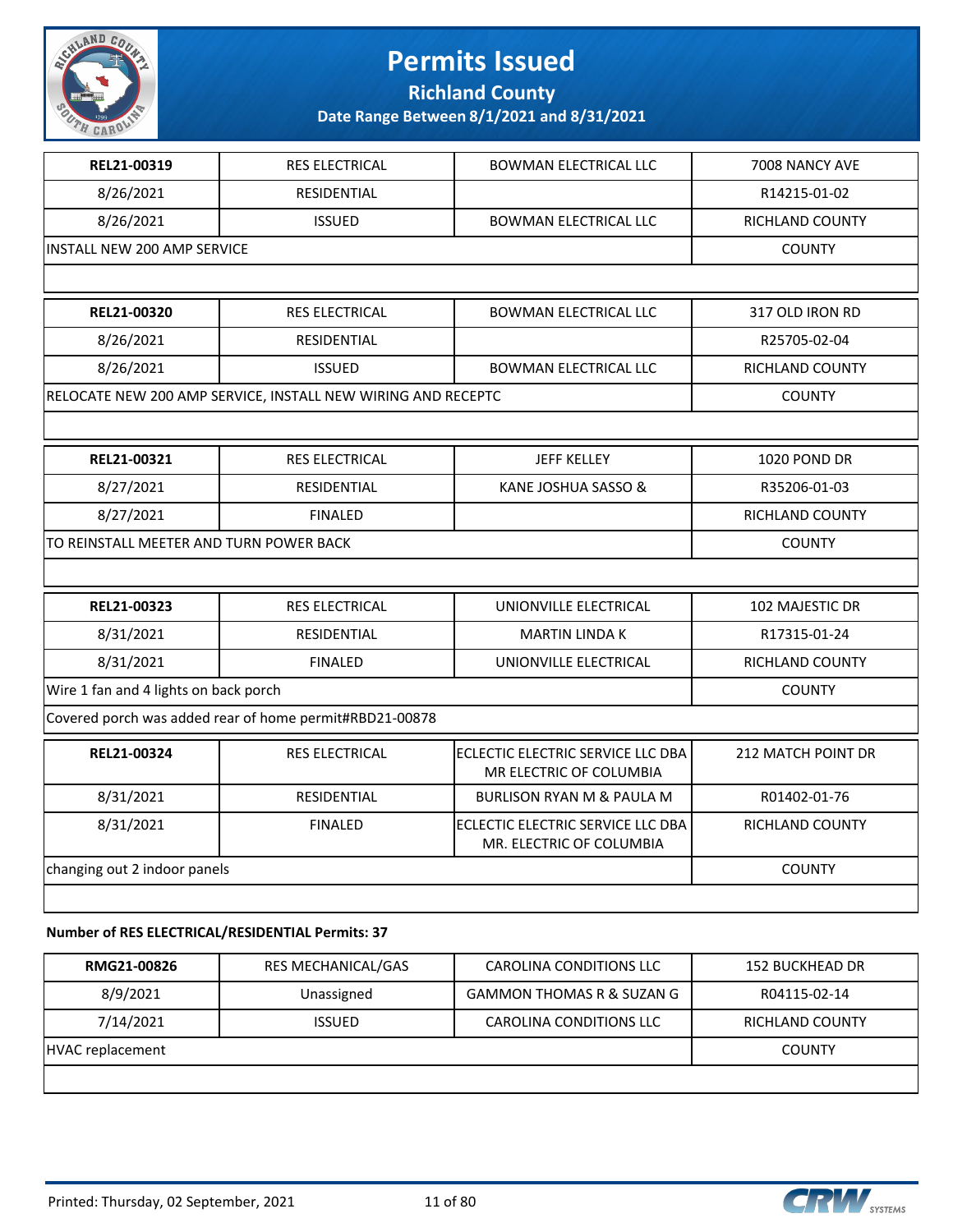

**Richland County**

| RMG21-00844                                      | RES MECHANICAL/GAS                                        | JOE BURNS HEATING AND AIR LLC                       | 149 FARROW POINTE LN   |
|--------------------------------------------------|-----------------------------------------------------------|-----------------------------------------------------|------------------------|
| 8/2/2021                                         | Unassigned                                                | Rose Natividad                                      | R17208-04-35           |
| 7/21/2021                                        | <b>FINALED</b>                                            | JOE BURNS HEATING AND AIR LLC                       | RICHLAND COUNTY        |
| <b>HVAC</b> install                              |                                                           |                                                     | <b>COUNTY</b>          |
|                                                  |                                                           |                                                     |                        |
| RMG21-00845                                      | RES MECHANICAL/GAS                                        | 2ND WIND HEATING AND AIR<br><b>CONDITIONING INC</b> | <b>4 DOVE RIDGE CT</b> |
| 8/3/2021                                         | Unassigned                                                | <b>STUART MARK E &amp; KARLENE K</b>                | R22907-02-28           |
| 7/21/2021                                        | <b>FINALED</b>                                            | 2ND WIND HEATING AND AIR<br><b>CONDITIONING INC</b> | RICHLAND COUNTY        |
|                                                  | To install Tempstar 3 Ton 14 Seer Coil & Mitsubishi 2 Ton |                                                     | <b>COUNTY</b>          |
| 21 Seer Mini split heat pump                     |                                                           |                                                     |                        |
| RMG21-00858                                      | RES MECHANICAL/GAS                                        | 2ND WIND HEATING AND AIR<br><b>CONDITIONING INC</b> | 112 ELDERS POND CIR    |
| 8/3/2021                                         | Unassigned                                                | PORTER JANE F                                       | R20313-15-06           |
| 7/23/2021                                        | <b>ISSUED</b>                                             | 2ND WIND HEATING AND AIR<br><b>CONDITIONING INC</b> | RICHLAND COUNTY        |
| To install Goodman 2 Ton 14 Seer Split Heat Pump | <b>COUNTY</b>                                             |                                                     |                        |
|                                                  |                                                           |                                                     |                        |
| RMG21-00885                                      | RES MECHANICAL/GAS                                        | AMERICAN RESIDENTIAL SERVICES<br>LLC                | 101 OAK GLEN DR        |
| 8/3/2021                                         | Unassigned                                                | MCGOOGAN BERLINDA ROBERTSON                         | R17706-05-01           |
| 7/29/2021                                        | <b>ISSUED</b>                                             | AMERICAN RESIDENTIAL SERVICES<br>LLC                | RICHLAND COUNTY        |
| <b>HVAC Change out</b>                           |                                                           |                                                     | <b>COUNTY</b>          |
|                                                  |                                                           |                                                     |                        |
| <b>RMG21-00887</b>                               | RES MECHANICAL/GAS                                        | AMERICAN RESIDENTIAL SERVICES<br>LLC                | 108 BAKER HOUSE RD     |
| 8/3/2021                                         | Unassigned                                                | <b>MYERS GAIL J</b>                                 | R20004-07-03           |
| 7/29/2021                                        | <b>ISSUED</b>                                             | AMERICAN RESIDENTIAL SERVICES<br>LLC                | RICHLAND COUNTY        |
| <b>HVAC Change out</b>                           |                                                           |                                                     | <b>COUNTY</b>          |
|                                                  |                                                           |                                                     |                        |

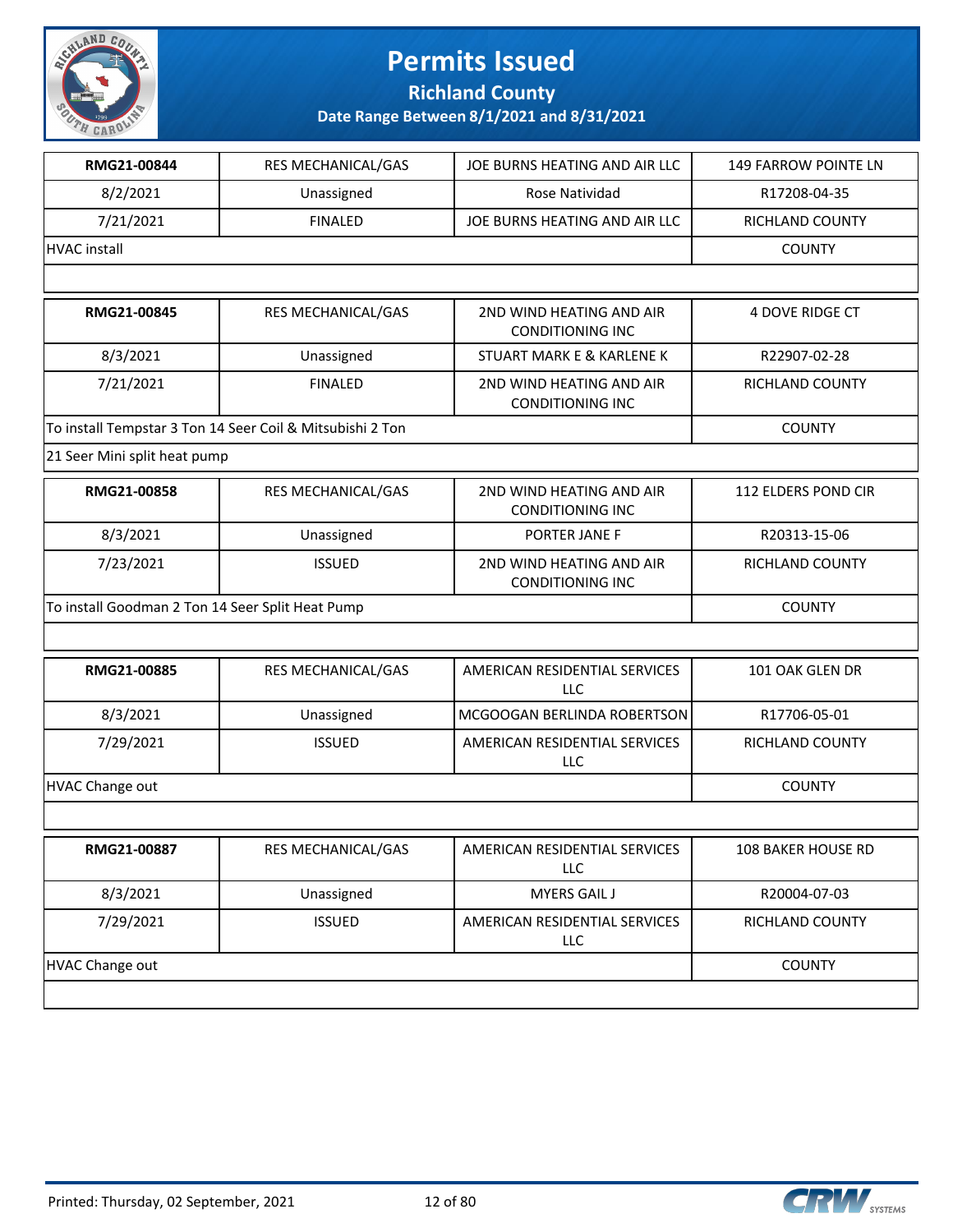

**Richland County**

| RMG21-00890 | <b>RES MECHANICAL/GAS</b> | AMERICAN RESIDENTIAL SERVICES<br>LLC | 8001 SPRING FLOWER RD |
|-------------|---------------------------|--------------------------------------|-----------------------|
| 8/3/2021    | Unassigned                | ALEXANDER ROBERT E                   | R17105-02-04          |
| 7/29/2021   | <b>ISSUED</b>             | AMERICAN RESIDENTIAL SERVICES<br>LLC | RICHLAND COUNTY       |
| h           |                           |                                      | <b>COUNTY</b>         |
|             |                           |                                      |                       |

| RMG21-00891     | <b>RES MECHANICAL/GAS</b> | AMERICAN RESIDENTIAL SERVICES<br>LLC. | 332 SUMMER BEND RD     |
|-----------------|---------------------------|---------------------------------------|------------------------|
| 8/3/2021        | Unassigned                | ROMERO REYNERIO R &                   | R17216-06-06           |
| 7/29/2021       | <b>ISSUED</b>             | AMERICAN RESIDENTIAL SERVICES<br>LLC  | <b>RICHLAND COUNTY</b> |
| HVAC Change out |                           |                                       | <b>COUNTY</b>          |

| RMG21-00893     | <b>RES MECHANICAL/GAS</b> | AMERICAN RESIDENTIAL SERVICES<br>LLC        | 107 CREST HAVEN DR |
|-----------------|---------------------------|---------------------------------------------|--------------------|
| 8/3/2021        | Unassigned                | <b>BRACEY SAMUEL L</b>                      | R23102-06-13       |
| 7/30/2021       | <b>ISSUED</b>             | AMERICAN RESIDENTIAL SERVICES<br><b>LLC</b> | RICHLAND COUNTY    |
| HVAC Change out |                           |                                             | <b>COUNTY</b>      |

| RMG21-00895     | <b>RES MECHANICAL/GAS</b> | AMERICAN RESIDENTIAL SERVICES<br>LLC | 216 PARSONS MILL LN |
|-----------------|---------------------------|--------------------------------------|---------------------|
| 8/3/2021        | Unassigned                | INGRAM CLEVELAND A & CURTIS L        | R23002-01-14        |
| 7/30/2021       | <b>ISSUED</b>             | AMERICAN RESIDENTIAL SERVICES<br>LLC | RICHLAND COUNTY     |
| HVAC Change out | <b>COUNTY</b>             |                                      |                     |

| RMG21-00896     | <b>RES MECHANICAL/GAS</b> | AMERICAN RESIDENTIAL SERVICES<br><b>LLC</b> | <b>301 FERRELL DR</b>  |
|-----------------|---------------------------|---------------------------------------------|------------------------|
| 8/3/2021        | Unassigned                | <b>BELL JOYCE D</b>                         | R14108-01-16           |
| 7/30/2021       | <b>ISSUED</b>             | AMERICAN RESIDENTIAL SERVICES<br>LLC        | <b>RICHLAND COUNTY</b> |
| HVAC Change out |                           |                                             | <b>COUNTY</b>          |
|                 |                           |                                             |                        |

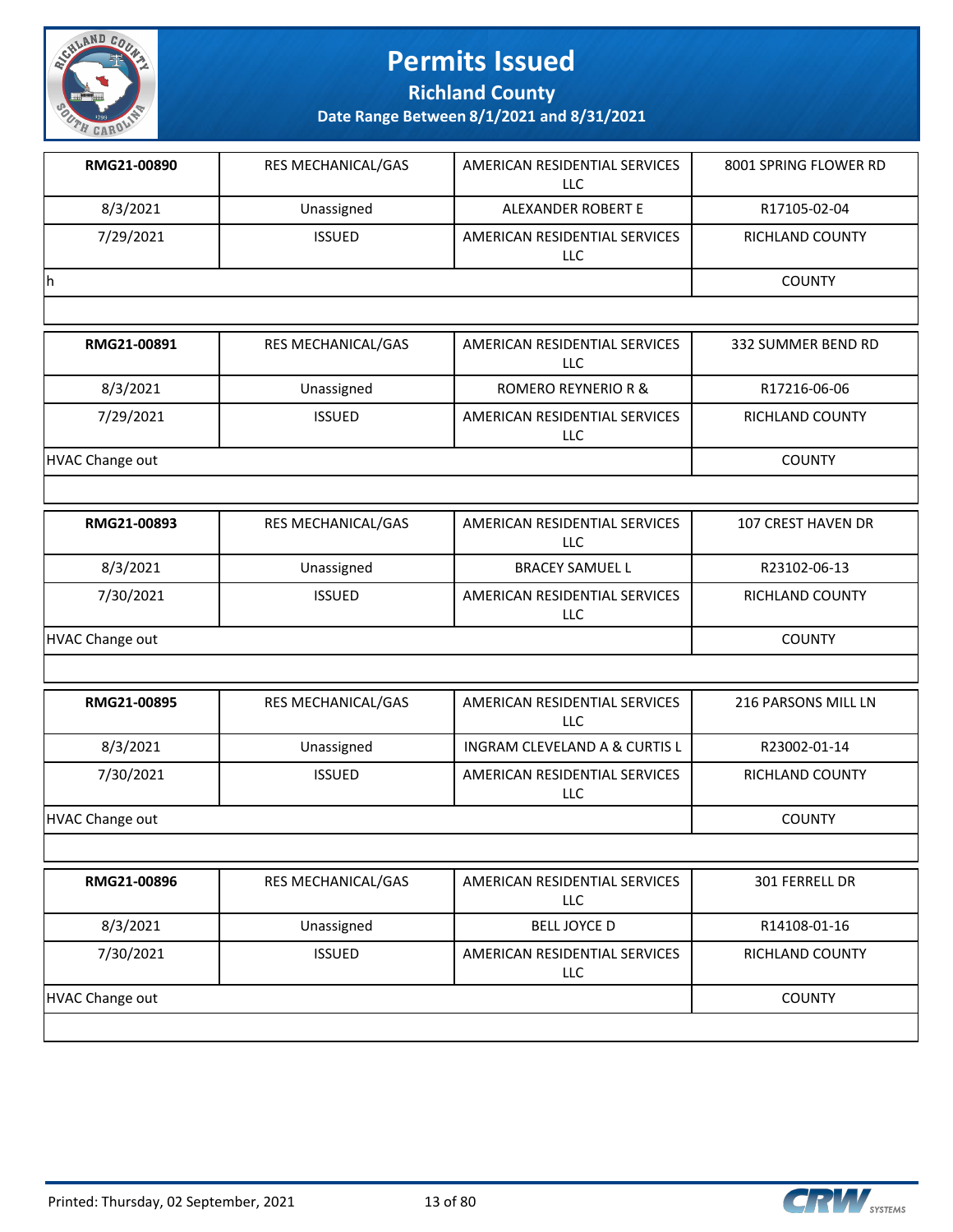

**Richland County**

| RMG21-00897                                | RES MECHANICAL/GAS                              | <b>GGI ENTERPRISES INC</b>                                  | <b>3 TREYBURN CT</b>      |
|--------------------------------------------|-------------------------------------------------|-------------------------------------------------------------|---------------------------|
| 8/9/2021                                   | Unassigned                                      | <b>BRYAN J BAGG TRUST</b>                                   | R04213-02-20              |
| 7/30/2021                                  | <b>ISSUED</b>                                   | <b>GGI ENTERPRISES INC</b>                                  | <b>RICHLAND COUNTY</b>    |
| running gas lines to generator             |                                                 |                                                             | <b>COUNTY</b>             |
|                                            |                                                 |                                                             |                           |
| RMG21-00898                                | RES MECHANICAL/GAS                              | AMERICAN RESIDENTIAL SERVICES<br><b>LLC</b>                 | 201 DODAMEAD ST           |
| 8/3/2021                                   | Unassigned                                      | <b>SUMTER ANNA &amp; SAM JR</b>                             | R36807-02-10              |
| 8/2/2021                                   | <b>ISSUED</b>                                   | AMERICAN RESIDENTIAL SERVICES<br><b>LLC</b>                 | RICHLAND COUNTY           |
| <b>HVAC Change out</b>                     |                                                 |                                                             | <b>EASTOVER</b>           |
|                                            |                                                 |                                                             |                           |
| RMG21-00899                                | RES MECHANICAL/GAS                              | AMERICAN RESIDENTIAL SERVICES<br><b>LLC</b>                 | 1517 WONDER DR            |
| 8/11/2021                                  | Unassigned                                      | WHISNANT JUDITH H                                           | R02401-01-14              |
| 8/2/2021                                   | <b>ISSUED</b>                                   | AMERICAN RESIDENTIAL SERVICES<br><b>LLC</b>                 | <b>RICHLAND COUNTY</b>    |
| <b>HVAC Change out</b>                     |                                                 |                                                             | <b>COUNTY</b>             |
|                                            |                                                 |                                                             |                           |
| RMG21-00901                                | RES MECHANICAL/GAS                              | CAROLINA COMFORT INC                                        | <b>206 BLACKSTONE DR</b>  |
| 8/9/2021                                   | Unassigned                                      | BENDZIEWICZ LAURA ANN &                                     | R02608-04-09              |
| 8/2/2021                                   | <b>FINALED</b>                                  | CAROLINA COMFORT INC                                        | RICHLAND COUNTY           |
| HVAC change out                            |                                                 |                                                             | <b>COUNTY</b>             |
|                                            |                                                 |                                                             |                           |
| RMG21-00902                                | RES MECHANICAL/GAS                              | <b>CASSELL BROTHERS HEATING &amp;</b><br>COOLING LLC        | <b>608 RIDGE TRAIL DR</b> |
| 8/9/2021                                   | Unassigned                                      | <b>BAXLEY DEBORAH S</b>                                     | R23106-06-27              |
| 8/2/2021                                   | <b>ISSUED</b>                                   | <b>CASSELL BROTHERS HEATING &amp;</b><br><b>COOLING LLC</b> | RICHLAND COUNTY           |
| INSTALL 3 TON AC CONDENSER, COIL & FURNACE |                                                 | <b>COUNTY</b>                                               |                           |
| 608 RIDGE TRAIL DR                         |                                                 |                                                             |                           |
| RMG21-00903                                | RES MECHANICAL/GAS                              | <b>CASSELL BROTHERS HEATING &amp;</b><br>COOLING LLC        | 508 HOGANS RUN            |
| 8/9/2021                                   | Unassigned                                      | <b>COULTER RICHARD M JR &amp;</b>                           | R22913-02-32              |
| 8/2/2021                                   | <b>ISSUED</b>                                   | <b>CASSELL BROTHERS HEATING &amp;</b><br>COOLING LLC        | RICHLAND COUNTY           |
|                                            | INSTALL 12,000 BTU MINI SPLIT & DUCT CHANGE OUT |                                                             | <b>COUNTY</b>             |
| 508 HOGAN'S RUN                            |                                                 |                                                             |                           |

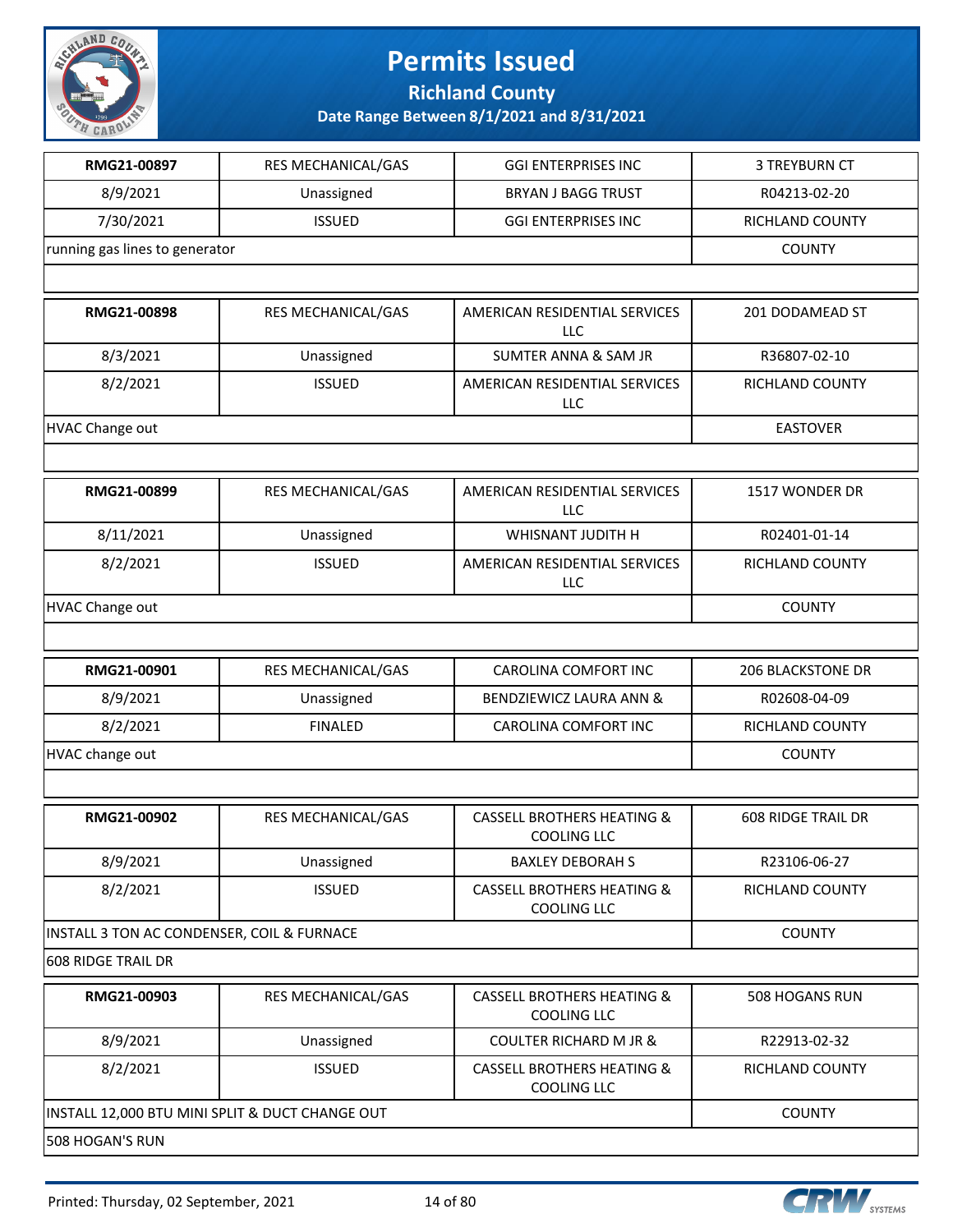

**Richland County**

**Date Range Between 8/1/2021 and 8/31/2021**

| RMG21-00904                    | <b>RES MECHANICAL/GAS</b> | <b>CASSELL BROTHERS HEATING &amp;</b><br>COOLING LLC        | 410 GROVER WILSON RD |
|--------------------------------|---------------------------|-------------------------------------------------------------|----------------------|
| 8/9/2021                       | Unassigned                | WILLIAMS ANDREA R                                           | R20900-04-14         |
| 8/2/2021                       | <b>ISSUED</b>             | <b>CASSELL BROTHERS HEATING &amp;</b><br><b>COOLING LLC</b> | RICHLAND COUNTY      |
| IINSTALL 2 TON SPLIT HEAT PUMP |                           |                                                             | <b>COUNTY</b>        |

#### 410 GROVER WILSON RD

| RMG21-00905                      | <b>RES MECHANICAL/GAS</b> | <b>CASSELL BROTHERS HEATING &amp;</b><br>COOLING LLC | <b>108 FORTY LOVE PT</b> |
|----------------------------------|---------------------------|------------------------------------------------------|--------------------------|
| 8/9/2021                         | Unassigned                | SANGUINETTI NESTOR A &                               | R01402-01-19             |
| 8/2/2021                         | <b>ISSUED</b>             | CASSELL BROTHERS HEATING &<br>COOLING LLC            | RICHLAND COUNTY          |
| IINSTALL 2.5 TON SPLIT HEAT PUMP |                           |                                                      | <b>COUNTY</b>            |

#### 108 FORTY LOVE POINT

| RMG21-00907     | <b>RES MECHANICAL/GAS</b> | AMERICAN RESIDENTIAL SERVICES<br>LLC | 5500 RANSOM DR         |
|-----------------|---------------------------|--------------------------------------|------------------------|
| 8/11/2021       | Unassigned                | <b>SCOTT WANDA</b>                   | R14112-01-32           |
| 8/3/2021        | <b>ISSUED</b>             | AMERICAN RESIDENTIAL SERVICES<br>LLC | <b>RICHLAND COUNTY</b> |
| HVAC Change out |                           |                                      | <b>COUNTY</b>          |

| RMG21-00908                                | <b>RES MECHANICAL/GAS</b> | <b>CASSELL BROTHERS HEATING &amp;</b><br>COOLING LLC | 104 DELAINE WOODS DR |
|--------------------------------------------|---------------------------|------------------------------------------------------|----------------------|
| 8/9/2021                                   | Unassigned                | IACONO STEVEN A & DEBRA M                            | R05205-05-21         |
| 8/3/2021                                   | <b>ISSUED</b>             | <b>CASSELL BROTHERS HEATING &amp;</b><br>COOLING LLC | RICHLAND COUNTY      |
| INSTALL 3 TON AC CONDENSER, COIL & FURNACE |                           |                                                      | <b>COUNTY</b>        |

#### 104 DELAINE WOODS DR

| RMG21-00909                            | <b>RES MECHANICAL/GAS</b> | <b>CASSELL BROTHERS HEATING &amp;</b><br>COOLING LLC | 5 TIGHT LIE CT  |
|----------------------------------------|---------------------------|------------------------------------------------------|-----------------|
| 8/9/2021                               | Unassigned                | WENTWORTH MARIAN LOUISE &                            | R03411-01-27    |
| 8/3/2021                               | <b>ISSUED</b>             | CASSELL BROTHERS HEATING &<br>COOLING LLC            | RICHLAND COUNTY |
| <b>INSTALL 3.5 TON SPLIT HEAT PUMP</b> |                           |                                                      | <b>COUNTY</b>   |
| 15 TIGHT LIE CT                        |                           |                                                      |                 |

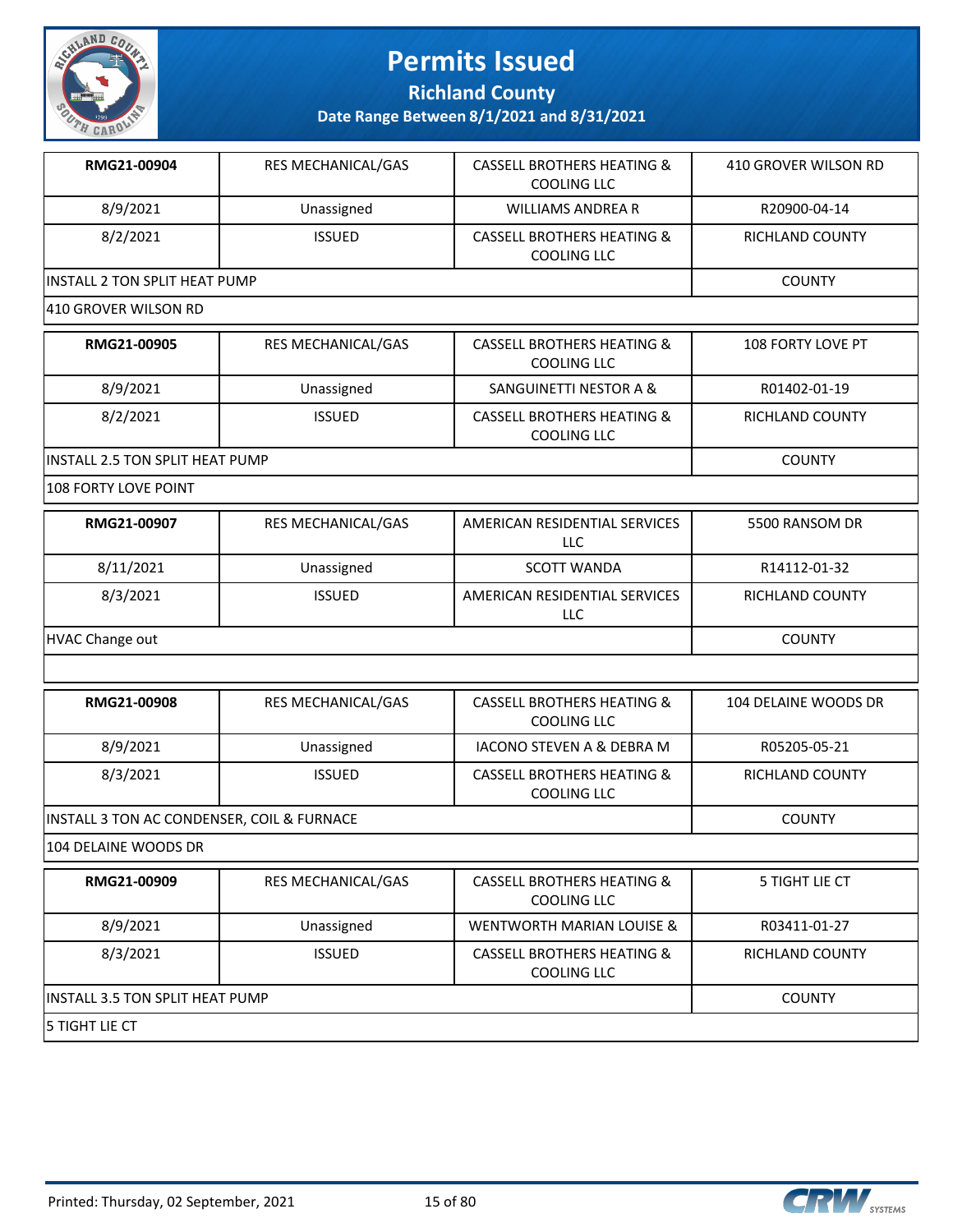

**Richland County**

**Date Range Between 8/1/2021 and 8/31/2021**

| RMG21-00910            | RES MECHANICAL/GAS | AMERICAN RESIDENTIAL SERVICES<br><b>LLC</b>                 | 605 LONGWOOD RD        |
|------------------------|--------------------|-------------------------------------------------------------|------------------------|
| 8/11/2021              | Unassigned         | <b>BRACKETT ALBERT D &amp;</b>                              | R19005-01-31           |
| 8/4/2021               | <b>ISSUED</b>      | AMERICAN RESIDENTIAL SERVICES<br>LLC                        | RICHLAND COUNTY        |
| <b>HVAC Change out</b> |                    |                                                             | <b>COUNTY</b>          |
|                        |                    |                                                             |                        |
| RMG21-00911            | RES MECHANICAL/GAS | AMERICAN RESIDENTIAL SERVICES<br>LLC                        | 1753 MORNINGLO LN      |
| 8/11/2021              | Unassigned         | <b>DYFTS LLC</b>                                            | R19604-01-01           |
| 8/4/2021               | <b>ISSUED</b>      | AMERICAN RESIDENTIAL SERVICES<br>LLC                        | RICHLAND COUNTY        |
| <b>HVAC Change out</b> |                    |                                                             | <b>COUNTY</b>          |
|                        |                    |                                                             |                        |
| RMG21-00912            | RES MECHANICAL/GAS | AMERICAN RESIDENTIAL SERVICES<br>LLC                        | <b>5 EASTBOURNE CT</b> |
| 8/11/2021              | Unassigned         | ADAMS THOMAS C & MILDRED A                                  | R20012-03-14           |
| 8/4/2021               | <b>ISSUED</b>      | AMERICAN RESIDENTIAL SERVICES<br><b>LLC</b>                 | <b>RICHLAND COUNTY</b> |
| <b>HVAC Change out</b> |                    |                                                             | <b>COUNTY</b>          |
|                        |                    |                                                             |                        |
| RMG21-00913            | RES MECHANICAL/GAS | AMERICAN RESIDENTIAL SERVICES<br>LLC                        | 7 CONIFER CT           |
| 8/11/2021              | Unassigned         | COBB JEMAL O &                                              | R23109-01-26           |
| 8/4/2021               | <b>ISSUED</b>      | AMERICAN RESIDENTIAL SERVICES<br>LLC                        | RICHLAND COUNTY        |
| <b>HVAC Change out</b> |                    |                                                             | <b>COUNTY</b>          |
|                        |                    |                                                             |                        |
| RMG21-00914            | RES MECHANICAL/GAS | <b>CASSELL BROTHERS HEATING &amp;</b><br><b>COOLING LLC</b> | 1006 OLD BRICKYARD RD  |
| 8/9/2021               | Unassigned         | <b>SNODGRASS RICHARD &amp; SARAH</b>                        | R04300-03-50           |
| 8/4/2021               | <b>ISSUED</b>      | <b>CASSELL BROTHERS HEATING &amp;</b>                       | RICHLAND COUNTY        |

1006 OLD BRICKYARD RD

INSTALL 2 - 2 TON SPLIT HEAT PUMPS COUNTY

COOLING LLC

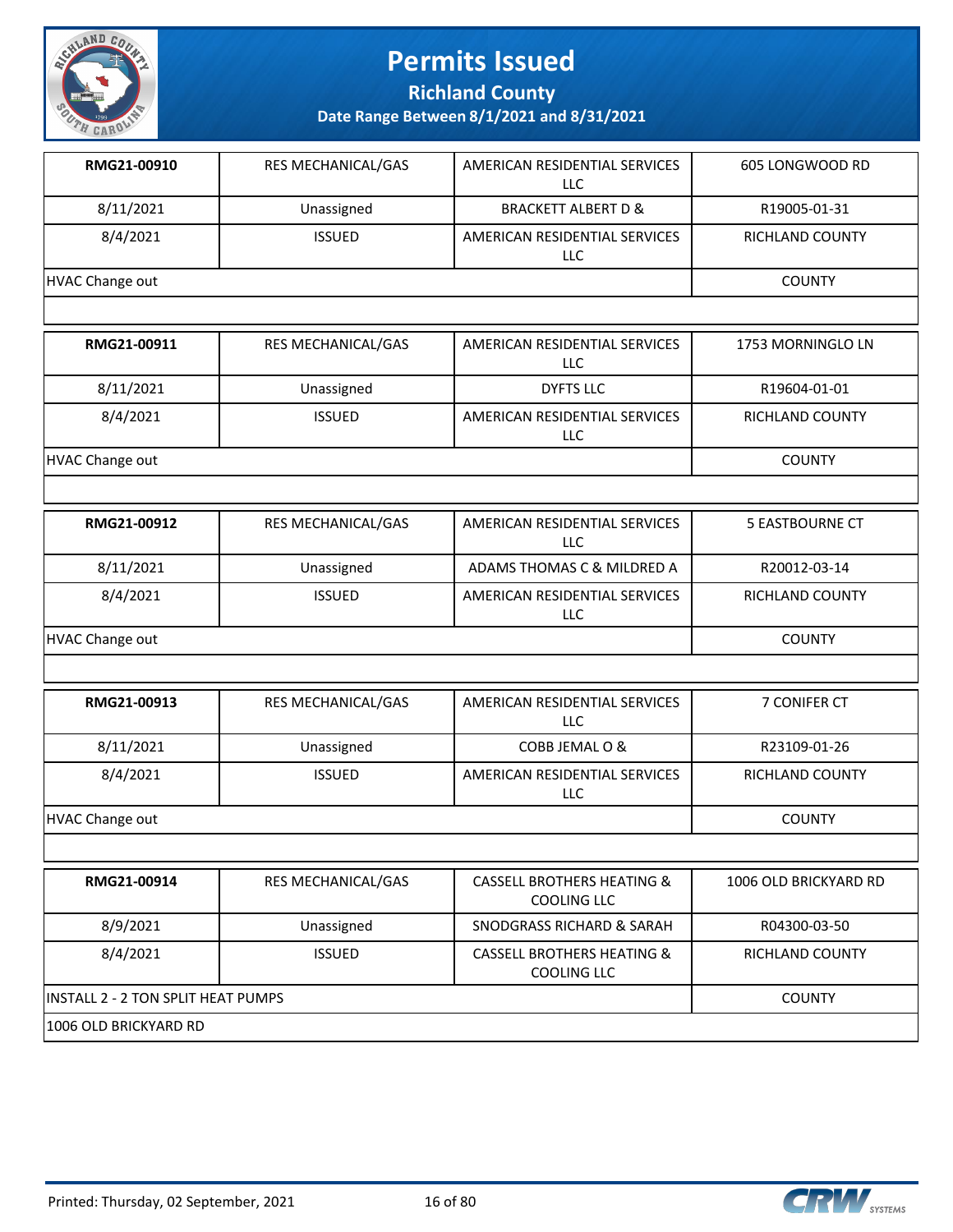

**Richland County**

| RMG21-00915                      | <b>RES MECHANICAL/GAS</b> | CASSELL BROTHERS HEATING &<br>COOLING LLC | 413 HOPESTONE CRSG |
|----------------------------------|---------------------------|-------------------------------------------|--------------------|
| 8/9/2021                         | Unassigned                | JAMES MICHAEL E & MARYANN                 | R03311-05-19       |
| 8/4/2021                         | <b>ISSUED</b>             | CASSELL BROTHERS HEATING &<br>COOLING LLC | RICHLAND COUNTY    |
| IINSTALL 2.5 TON SPLIT HEAT PUMP |                           |                                           | <b>COUNTY</b>      |

|  |  |  | 413 HOPESTONE CROSSING |
|--|--|--|------------------------|
|--|--|--|------------------------|

| RMG21-00916                                    | <b>RES MECHANICAL/GAS</b> | 2ND WIND HEATING AND AIR<br><b>CONDITIONING INC</b> | 73 COWDRAY PARK |
|------------------------------------------------|---------------------------|-----------------------------------------------------|-----------------|
| 8/10/2021                                      | Unassigned                | <b>FENGLER TIMOTHY R &amp; MARCELLA</b>             | R25701-01-01    |
| 8/5/2021                                       | <b>ISSUED</b>             | 2ND WIND HEATING AND AIR<br>CONDITIONING INC        | RICHLAND COUNTY |
| To install Down Tempstar 3 Ton 14 Seer Gas Pac |                           |                                                     | <b>COUNTY</b>   |

| RMG21-00917      | RES MECHANICAL/GAS | CAROLINA CONDITIONS LLC        | 216 BROWNING LN        |
|------------------|--------------------|--------------------------------|------------------------|
| 8/9/2021         | Unassigned         | ALDRIDGE GWYNETH U             | R03266-01-00           |
| 8/5/2021         | <b>ISSUED</b>      | <b>CAROLINA CONDITIONS LLC</b> | <b>RICHLAND COUNTY</b> |
| HVAC Replacement |                    |                                | <b>COUNTY</b>          |

| RMG21-00918     | RES MECHANICAL/GAS | KOOL WAVES LLC | 120 RUNNING FOX RD |
|-----------------|--------------------|----------------|--------------------|
| 8/5/2021        | Unassigned         |                | R22810-02-16       |
| 8/5/2021        | <b>ISSUED</b>      | KOOL WAVES LLC | RICHLAND COUNTY    |
| <b>GAS LINE</b> |                    |                | <b>COUNTY</b>      |

| RMG21-00919                                          | RES MECHANICAL/GAS | 2ND WIND HEATING AND AIR<br>CONDITIONING INC | 304 PINEWOOD COTTAGE LN |
|------------------------------------------------------|--------------------|----------------------------------------------|-------------------------|
| 8/11/2021                                            | Unassigned         | DONAHOE JOSEPH WILLIAM &<br><b>RICKY</b>     | R20432-01-31            |
| 8/5/2021                                             | <b>ISSUED</b>      | 2ND WIND HEATING AND AIR<br>CONDITIONING INC | RICHLAND COUNTY         |
| To install UP Tempstar 2 Ton 16 Seer Split Heat Pump |                    |                                              | <b>COUNTY</b>           |
|                                                      |                    |                                              |                         |

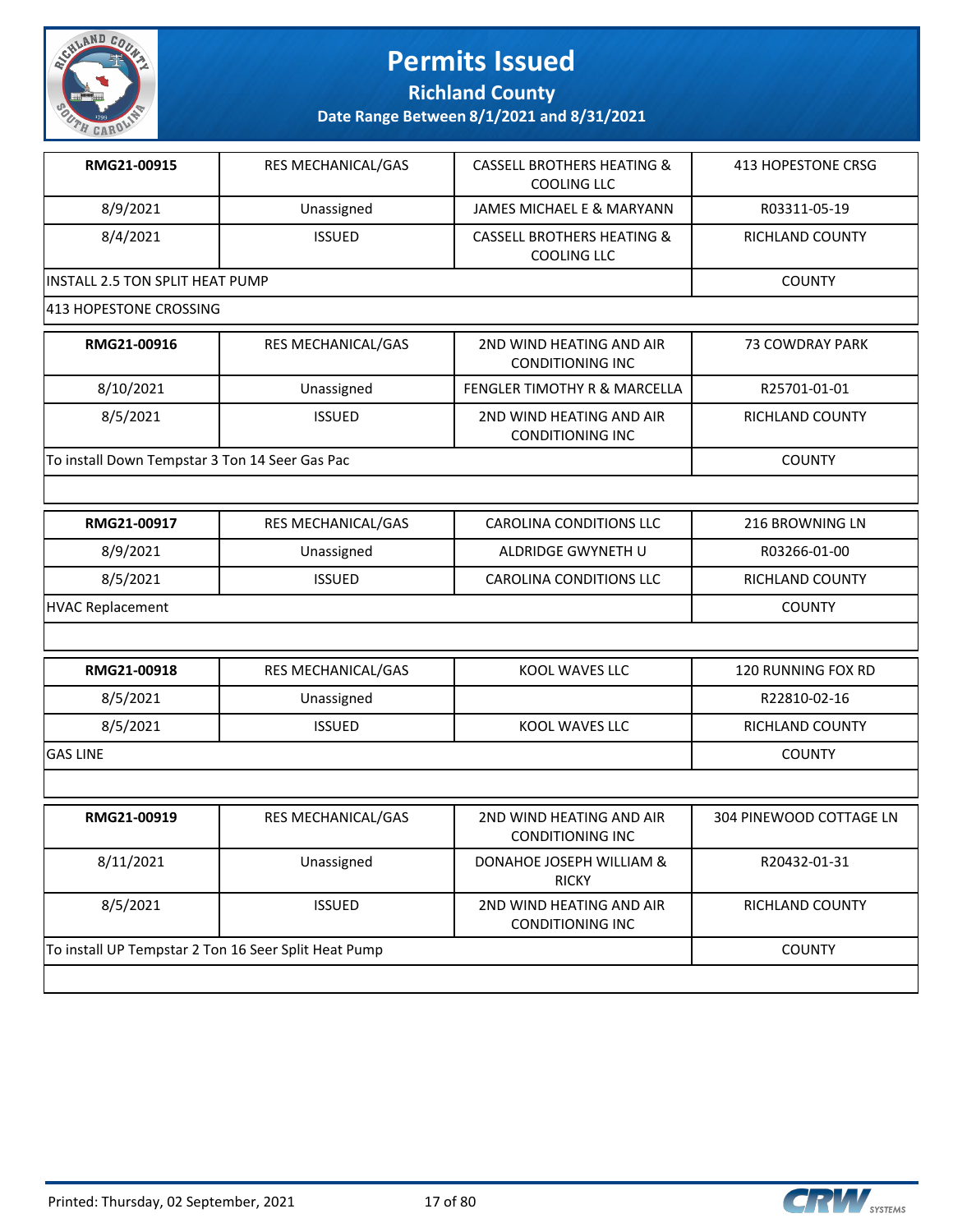

**Richland County**

| RMG21-00920                      | RES MECHANICAL/GAS | <b>CASSELL BROTHERS HEATING &amp;</b><br><b>COOLING LLC</b> | 308 STAFFWOOD DR       |
|----------------------------------|--------------------|-------------------------------------------------------------|------------------------|
| 8/9/2021                         | Unassigned         | <b>CROOK RICKY A &amp; DIANE N</b>                          | R03416-05-33           |
| 8/6/2021                         | <b>ISSUED</b>      | <b>CASSELL BROTHERS HEATING &amp;</b><br><b>COOLING LLC</b> | RICHLAND COUNTY        |
| INSTALL 3 TON SPLIT HEAT PUMP    | <b>COUNTY</b>      |                                                             |                        |
| 308 STAFFWOOD DR                 |                    |                                                             |                        |
| RMG21-00921                      | RES MECHANICAL/GAS | <b>CASSELL BROTHERS HEATING &amp;</b><br><b>COOLING LLC</b> | 105 WEST CT            |
| 8/9/2021                         | Unassigned         | DUBOSE ROBERT M ETAL                                        | R04981-01-02           |
| 8/6/2021                         | <b>FINALED</b>     | <b>CASSELL BROTHERS HEATING &amp;</b><br>COOLING LLC        | RICHLAND COUNTY        |
| <b>INSTALL 22 KW GENERATOR</b>   |                    |                                                             | <b>COUNTY</b>          |
| 105 WEST CT                      |                    |                                                             |                        |
| RMG21-00922                      | RES MECHANICAL/GAS | <b>SZWEC ROBERT &amp;</b>                                   | 304 COLUMBIA CLUB DR E |
| 8/9/2021                         | Unassigned         | <b>SZWEC ROBERT &amp;</b>                                   | R20408-07-13           |
| 8/9/2021                         | <b>ISSUED</b>      |                                                             | RICHLAND COUNTY        |
| WATER HEATER & A/C UNIT          |                    |                                                             | <b>COUNTY</b>          |
|                                  |                    |                                                             |                        |
| RMG21-00923                      | RES MECHANICAL/GAS | AMERICAN RESIDENTIAL SERVICES<br><b>LLC</b>                 | 7 ELDERS POND CT       |
| 8/11/2021                        | Unassigned         | <b>ZUNIGA JONELLE P</b>                                     | R20313-10-57           |
| 8/9/2021                         | <b>ISSUED</b>      | AMERICAN RESIDENTIAL SERVICES<br>LLC                        | RICHLAND COUNTY        |
| <b>HVAC Change out</b>           |                    |                                                             | <b>COUNTY</b>          |
|                                  |                    |                                                             |                        |
| RMG21-00924                      | RES MECHANICAL/GAS | <b>CASSELL BROTHERS HEATING &amp;</b><br><b>COOLING LLC</b> | 4 STONEWALL CT         |
| 8/11/2021                        | Unassigned         | <b>GOGUEN GERALD &amp; LINDA</b>                            | R04209-03-10           |
| 8/10/2021                        | <b>ISSUED</b>      | <b>CASSELL BROTHERS HEATING &amp;</b><br>COOLING LLC        | RICHLAND COUNTY        |
| <b>INSTALL 3 TON DUCT SYSTEM</b> |                    |                                                             | <b>COUNTY</b>          |
| 4 STONEWALL CT                   |                    |                                                             |                        |

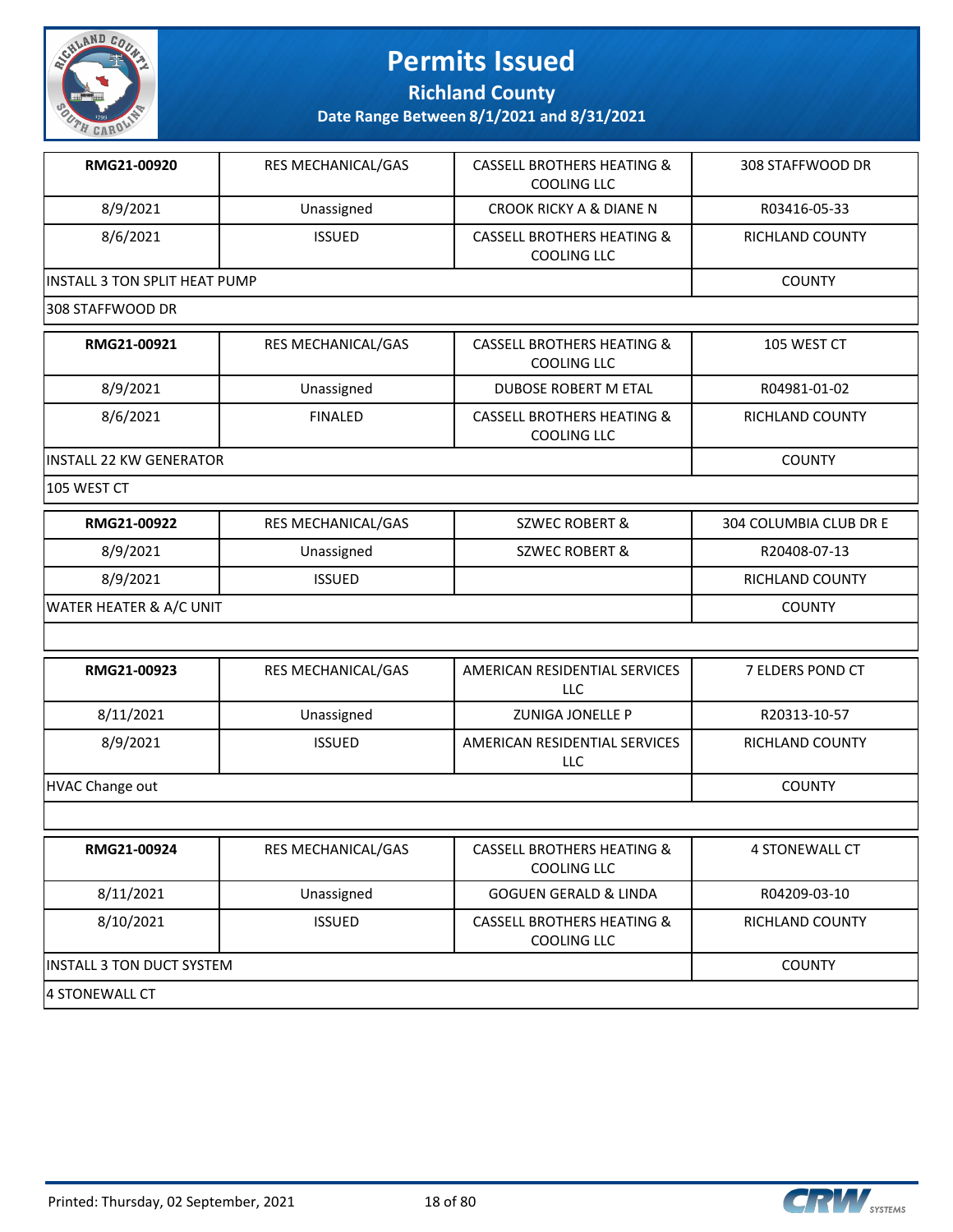

**Richland County**

| RMG21-00925                              | RES MECHANICAL/GAS                                                                       | <b>CASSELL BROTHERS HEATING &amp;</b><br><b>COOLING LLC</b> | 13 MISTY GLEN CT       |
|------------------------------------------|------------------------------------------------------------------------------------------|-------------------------------------------------------------|------------------------|
| 8/11/2021                                | Unassigned                                                                               | DAVIS JAMES A & KATHY A                                     | R03404-05-02           |
| 8/10/2021                                | <b>ISSUED</b>                                                                            | <b>CASSELL BROTHERS HEATING &amp;</b><br><b>COOLING LLC</b> | RICHLAND COUNTY        |
| <b>INSTALL 3.5 TON SPLIT HEAT PUMP</b>   |                                                                                          |                                                             | <b>COUNTY</b>          |
| 13 MISTY GLEN CT                         |                                                                                          |                                                             |                        |
| RMG21-00926                              | <b>RES MECHANICAL/GAS</b>                                                                | <b>CASSELL BROTHERS HEATING &amp;</b><br><b>COOLING LLC</b> | 131 WAYNE MCCAW RD     |
| 8/11/2021                                | Unassigned                                                                               | <b>WALKER THOMAS A &amp; SHARON D</b>                       | R04100-06-47           |
| 8/10/2021                                | <b>ISSUED</b>                                                                            | <b>CASSELL BROTHERS HEATING &amp;</b><br><b>COOLING LLC</b> | RICHLAND COUNTY        |
|                                          | INSTALL 3.5 TON SPLIT HEAT PUMP & DUCT CHANGE OUT                                        |                                                             | <b>COUNTY</b>          |
| 131 WAYNE MCCAW RD                       |                                                                                          |                                                             |                        |
| RMG21-00927                              | RES MECHANICAL/GAS                                                                       | <b>CASSELL BROTHERS HEATING &amp;</b><br><b>COOLING LLC</b> | 2235 WEISS DR          |
| 8/11/2021                                | Unassigned                                                                               | <b>WILLIAMS JOHN R</b>                                      | R19208-02-20           |
| 8/10/2021                                | <b>FINALED</b>                                                                           | <b>CASSELL BROTHERS HEATING &amp;</b><br><b>COOLING LLC</b> | RICHLAND COUNTY        |
| <b>INSTALL 22 KW GENERATOR</b>           | <b>COUNTY</b>                                                                            |                                                             |                        |
| 2235 WEISS DR                            |                                                                                          |                                                             |                        |
| RMG21-00928                              | RES MECHANICAL/GAS                                                                       | SURE AIR HEATING & COOLING LLC                              | 4736 SHALIMAR DR       |
| 8/19/2021                                | Unassigned                                                                               | <b>LIPSEY STELLA H</b>                                      | R14112-06-17           |
| 8/10/2021                                | <b>ISSUED</b>                                                                            | SURE AIR HEATING & COOLING LLC                              | RICHLAND COUNTY        |
| Installing gas line for stove            | <b>COUNTY</b>                                                                            |                                                             |                        |
| Installing gas line for stove appliances |                                                                                          |                                                             |                        |
| <b>RMG21-00930</b>                       | RES MECHANICAL/GAS                                                                       | AMERICAN RESIDENTIAL SERVICES<br>LLC.                       | 252 LONGTOWN RD W      |
| 8/19/2021                                | Unassigned                                                                               | <b>FELDER CHARLOTTE &amp;</b>                               | R17715-02-02           |
| 8/12/2021                                | <b>ISSUED</b>                                                                            | AMERICAN RESIDENTIAL SERVICES<br><b>LLC</b>                 | RICHLAND COUNTY        |
| HVAC Change out                          |                                                                                          |                                                             | <b>COUNTY</b>          |
|                                          |                                                                                          |                                                             |                        |
| RMG21-00931                              | RES MECHANICAL/GAS                                                                       | ACL MECHANICAL SERVICES LLC                                 | <b>12 PARKHAVEN CT</b> |
| 8/23/2021                                | Unassigned                                                                               | <b>WRENN PHILLIP B</b>                                      | R19112-06-09           |
| 8/12/2021                                | <b>ISSUED</b>                                                                            | ACL MECHANICAL SERVICES LLC                                 | RICHLAND COUNTY        |
|                                          | inspection for gas at home that has been vacant for awhile.                              |                                                             | <b>COUNTY</b>          |
|                                          | dominion has lock out meter due to home being vacant for a while need gas turned back on |                                                             |                        |

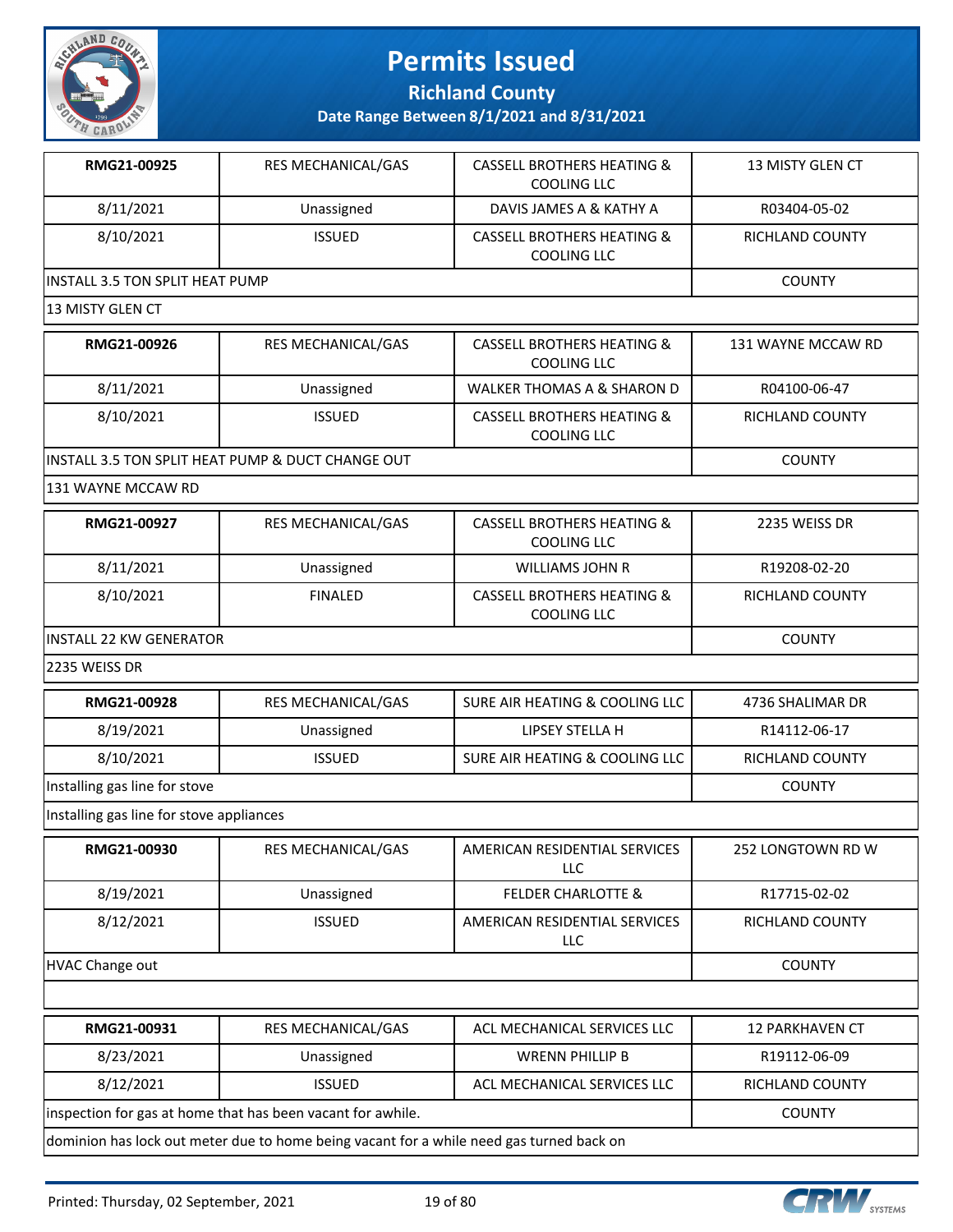

**Richland County**

| RMG21-00933                                     | <b>RES MECHANICAL/GAS</b> | CAROLINA CONSTRUCTION CO OF<br>COLUMBIA(MC) | 2118 WILDFLOWER RD  |
|-------------------------------------------------|---------------------------|---------------------------------------------|---------------------|
| 8/12/2021                                       | Unassigned                | <b>BETHEL LINDA Y</b>                       | R07000-02-36        |
| 8/12/2021                                       | <b>ISSUED</b>             | CAROLINA CONSTRUCTION CO OF<br>COLUMBIA(MC) | RICHLAND COUNTY     |
| remove and replace 5 ton split heat pump system |                           |                                             | <b>COUNTY</b>       |
|                                                 |                           |                                             |                     |
| RMG21-00934                                     | <b>RES MECHANICAL/GAS</b> | AMERICAN RESIDENTIAL SERVICES<br>LLC        | 109 BRANDON HALL RD |

|                        |               | LLC                                  |                        |
|------------------------|---------------|--------------------------------------|------------------------|
| 8/19/2021              | Unassigned    | KITCHENS JAMES E                     | R20212-02-46           |
| 8/13/2021              | <b>ISSUED</b> | AMERICAN RESIDENTIAL SERVICES<br>LLC | <b>RICHLAND COUNTY</b> |
| <b>HVAC Change out</b> |               |                                      | <b>COUNTY</b>          |

| <b>RMG21-00935</b> | RES MECHANICAL/GAS | CAROLINA CONDITIONS LLC    | 6004 PINE VALLEY RD |
|--------------------|--------------------|----------------------------|---------------------|
| 8/13/2021          | Unassigned         | JOHANSSON ERIC P & EMILY T | R14113-06-04        |
| 8/13/2021          | <b>ISSUED</b>      | CAROLINA CONDITIONS LLC    | RICHLAND COUNTY     |
| HVAC replacement   |                    |                            | <b>COUNTY</b>       |

| RMG21-00936     | <b>RES MECHANICAL/GAS</b> | AMERICAN RESIDENTIAL SERVICES<br>LLC. | <b>37 KENNEBECK CT</b>       |
|-----------------|---------------------------|---------------------------------------|------------------------------|
| 8/19/2021       | Unassigned                | <b>WILLIAMS TIFFANY VENISE &amp;</b>  | R20515-02-16                 |
| 8/13/2021       | <b>ISSUED</b>             | AMERICAN RESIDENTIAL SERVICES<br>LLC. | <b>RICHLAND COUNTY</b>       |
| HVAC Change out | <b>COUNTY</b>             |                                       |                              |
|                 |                           |                                       |                              |
| RMG21-00937     | RES MECHANICAL/GAS        | <b>CASSELL BROTHERS HEATING &amp;</b> | <b>169 CAPTAIN LOWMAN RD</b> |

| . <i>.</i> .                   | 1123111211112112112113112 | <u>Chodele Divonneno Ineminivo G</u><br>COOLING LLC  | ————————————————————   |
|--------------------------------|---------------------------|------------------------------------------------------|------------------------|
| 8/13/2021                      | Unassigned                | BEESBURG CHERIS & ROBERTY                            | R01406-01-03           |
| 8/13/2021                      | <b>FINALED</b>            | <b>CASSELL BROTHERS HEATING &amp;</b><br>COOLING LLC | <b>RICHLAND COUNTY</b> |
| <b>INSTALL 22 KW GENERATOR</b> |                           |                                                      | <b>COUNTY</b>          |
| 169 CAPTAIN LOWMAN RD          |                           |                                                      |                        |



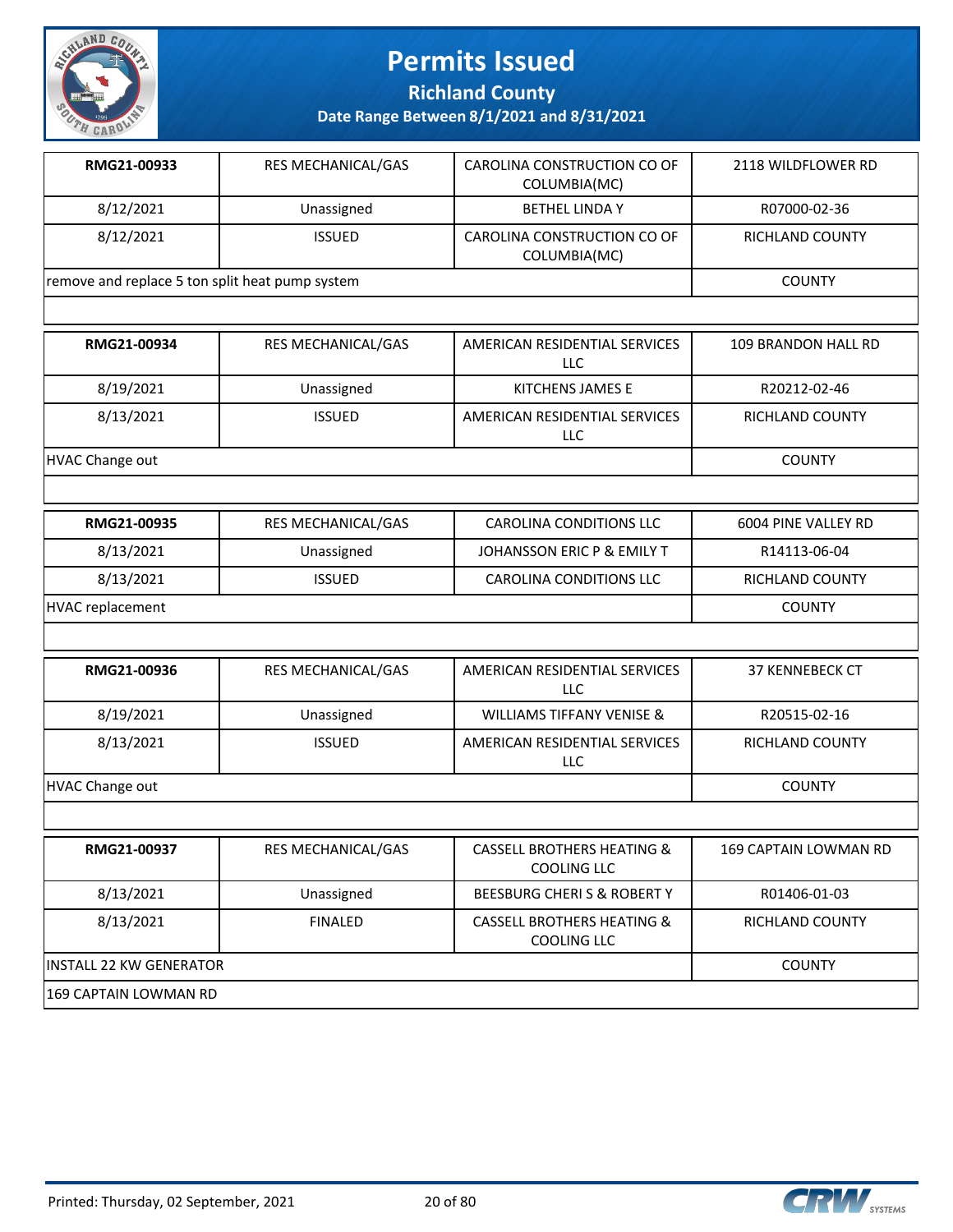

**Richland County**

**Date Range Between 8/1/2021 and 8/31/2021**

| Unassigned      | <b>WORTHY CAROLYN</b>                | R11816-02-05           |
|-----------------|--------------------------------------|------------------------|
| <b>ISSUED</b>   | AMERICAN RESIDENTIAL SERVICES<br>LLC | <b>RICHLAND COUNTY</b> |
| HVAC Change out |                                      |                        |
|                 |                                      |                        |

| RMG21-00940                                | <b>RES MECHANICAL/GAS</b> | <b>CASSELL BROTHERS HEATING &amp;</b><br>COOLING LLC        | 7 GENESSEE CT   |
|--------------------------------------------|---------------------------|-------------------------------------------------------------|-----------------|
| 8/16/2021                                  | Unassigned                | MACLEOD AMY T                                               | R04209-03-47    |
| 8/16/2021                                  | <b>ISSUED</b>             | <b>CASSELL BROTHERS HEATING &amp;</b><br><b>COOLING LLC</b> | RICHLAND COUNTY |
| INSTALL 4 TON AC CONDENSER, COIL & FURNACE |                           |                                                             | <b>COUNTY</b>   |

7 GENESSEE CT

| RMG21-00941                           | <b>RES MECHANICAL/GAS</b> | CASSELL BROTHERS HEATING &<br>COOLING LLC            | <b>7 WHITHORN WAY</b>  |
|---------------------------------------|---------------------------|------------------------------------------------------|------------------------|
| 8/16/2021                             | Unassigned                | SHIELDTRUST REAL ESTATE                              | R20509-01-05           |
| 8/16/2021                             | <b>ISSUED</b>             | <b>CASSELL BROTHERS HEATING &amp;</b><br>COOLING LLC | <b>RICHLAND COUNTY</b> |
| <b>IINSTALL 3 TON SPLIT HEAT PUMP</b> |                           |                                                      | <b>COUNTY</b>          |

7 WHITHORN WAY

| RMG21-00943              | <b>RES MECHANICAL/GAS</b> | <b>CASSELL BROTHERS HEATING &amp;</b><br>COOLING LLC | 1024 RALPH COUNTS RD |
|--------------------------|---------------------------|------------------------------------------------------|----------------------|
| 8/19/2021                | Unassigned                | JOHNSON MARK D &                                     | R00900-04-10         |
| 8/16/2021                | <b>ISSUED</b>             | CASSELL BROTHERS HEATING &<br>COOLING LLC            | RICHLAND COUNTY      |
| lINSTALL 22 KW GENERATOR |                           |                                                      | <b>COUNTY</b>        |

1024 RALPH COUNTS RD

| RMG21-00944                                  | <b>RES MECHANICAL/GAS</b> | CASSELL BROTHERS HEATING &<br>COOLING LLC            | 901 FAIRLINE CT        |
|----------------------------------------------|---------------------------|------------------------------------------------------|------------------------|
| 8/19/2021                                    | Unassigned                | RAGSDALE PATRICIA A                                  | R01509-02-13           |
| 8/16/2021                                    | <b>ISSUED</b>             | <b>CASSELL BROTHERS HEATING &amp;</b><br>COOLING LLC | <b>RICHLAND COUNTY</b> |
| INSTALL 3.5 TON AC CONDENSER, COIL & FURNACE |                           |                                                      | <b>COUNTY</b>          |
| 1901 FAIRLINE CT                             |                           |                                                      |                        |

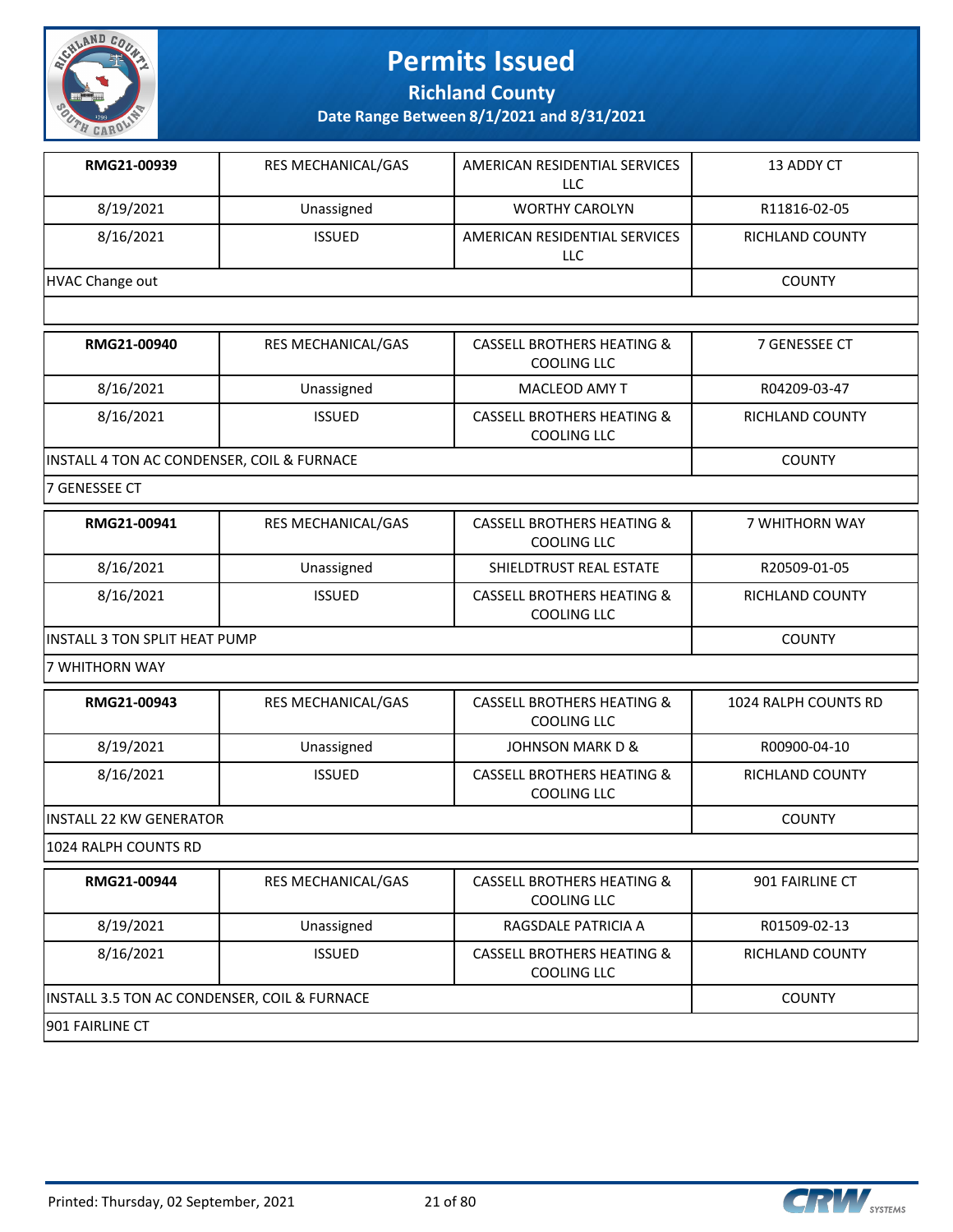

**Richland County**

| RMG21-00945                                               | RES MECHANICAL/GAS | AMERICAN RESIDENTIAL SERVICES<br><b>LLC</b>         | 7818 WESSEX LN     |
|-----------------------------------------------------------|--------------------|-----------------------------------------------------|--------------------|
| 8/19/2021                                                 | Unassigned         | <b>BURNEY SHELIA</b>                                | R16916-08-03       |
| 8/16/2021                                                 | <b>ISSUED</b>      | AMERICAN RESIDENTIAL SERVICES<br>LLC                | RICHLAND COUNTY    |
| <b>HVAC Change out</b>                                    |                    |                                                     | <b>COUNTY</b>      |
|                                                           |                    |                                                     |                    |
| RMG21-00946                                               | RES MECHANICAL/GAS | AMERICAN RESIDENTIAL SERVICES<br><b>LLC</b>         | 124 WYNFIELD CT    |
| 8/19/2021                                                 | Unassigned         | PHAM MAI-TRINH TRUONG                               | R07485-02-12       |
| 8/16/2021                                                 | <b>ISSUED</b>      | AMERICAN RESIDENTIAL SERVICES<br><b>LLC</b>         | RICHLAND COUNTY    |
| <b>HVAC Change out</b>                                    |                    |                                                     | <b>COUNTY</b>      |
|                                                           |                    |                                                     |                    |
| RMG21-00947                                               | RES MECHANICAL/GAS | <b>CAROLINA CONDITIONS LLC</b>                      | <b>5 BUXTON DR</b> |
| 8/17/2021                                                 | Unassigned         | MABERRY ELIZABETH                                   | R20112-02-21       |
| 8/16/2021                                                 | <b>ISSUED</b>      | <b>CAROLINA CONDITIONS LLC</b>                      | RICHLAND COUNTY    |
| <b>HVAC replacement</b>                                   |                    |                                                     | <b>COUNTY</b>      |
|                                                           |                    |                                                     |                    |
| RMG21-00948                                               | RES MECHANICAL/GAS | MEETZE PLUMBING CO INC                              | 208 TATTLERS TRL   |
| 8/17/2021                                                 | Unassigned         | <b>BLACK STEVEN D &amp;</b>                         | R02314-03-08       |
| 8/16/2021                                                 | <b>FINALED</b>     | MEETZE PLUMBING CO INC                              | RICHLAND COUNTY    |
| <b>INSTALLING A GAS LINE</b>                              | <b>COUNTY</b>      |                                                     |                    |
|                                                           |                    |                                                     |                    |
| RMG21-00949                                               | RES MECHANICAL/GAS | 2ND WIND HEATING AND AIR<br><b>CONDITIONING INC</b> | 1957 MARTIN RD     |
| 8/18/2021                                                 | Unassigned         | BALENTINE MARGARET G & JAMES<br>В                   | R00800-04-06       |
| 8/17/2021                                                 | <b>ISSUED</b>      | 2ND WIND HEATING AND AIR<br><b>CONDITIONING INC</b> | RICHLAND COUNTY    |
| To install Down Armstrong 3.5 Ton 15 Seer Split Heat Pump |                    | <b>COUNTY</b>                                       |                    |
|                                                           |                    |                                                     |                    |
| RMG21-00951                                               | RES MECHANICAL/GAS | W J MILTON HTG & AC                                 | 402 KOON STORE RD  |
| 8/18/2021                                                 | Unassigned         | Isaac Gladden                                       | R12100-04-21       |
| 8/17/2021                                                 | <b>ISSUED</b>      | W J MILTON HTG & AC                                 | RICHLAND COUNTY    |
| Ran New Gas Line Ready For Inspection                     | <b>COUNTY</b>      |                                                     |                    |
| Ran new gas line                                          |                    |                                                     |                    |

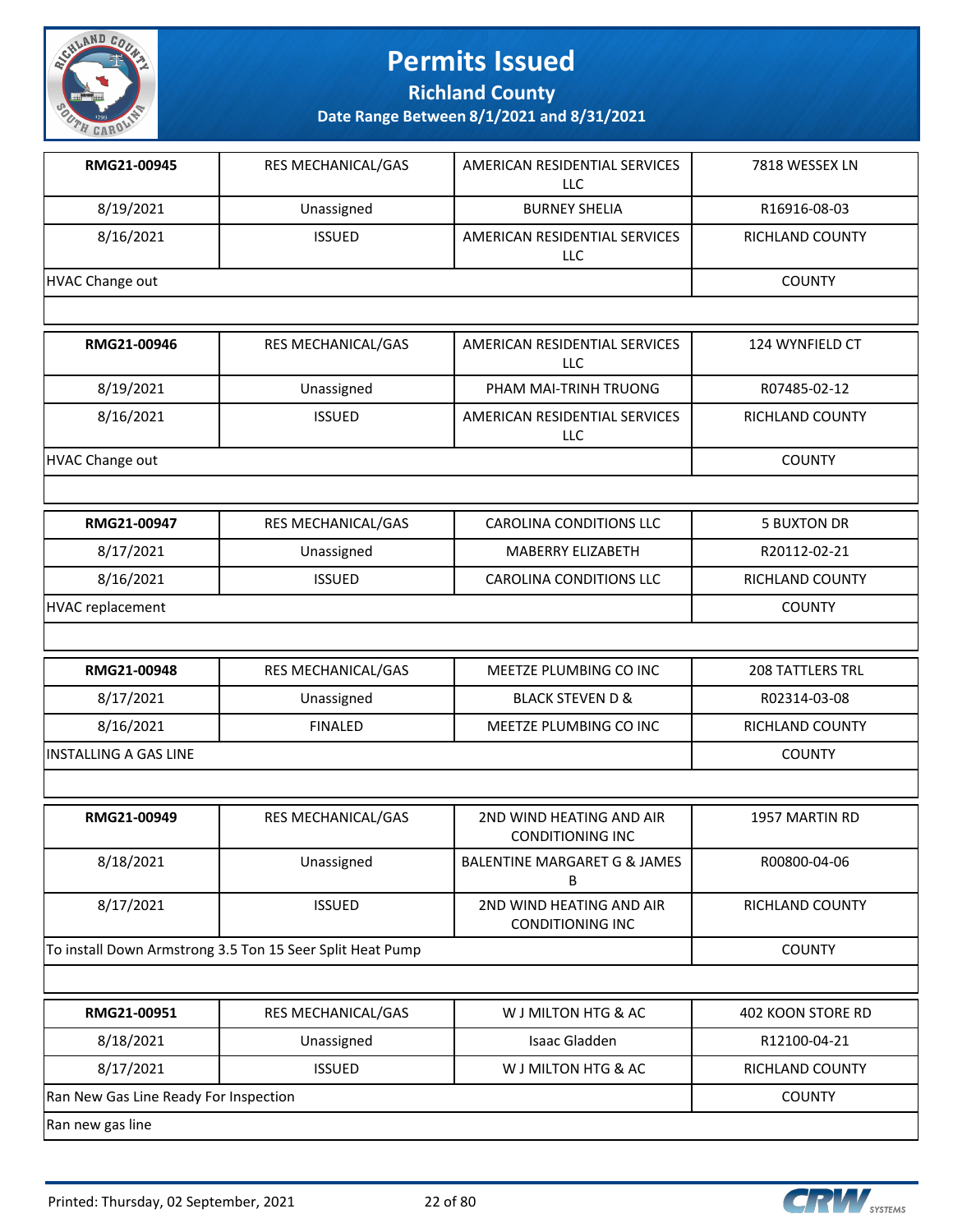

**Richland County**

**Date Range Between 8/1/2021 and 8/31/2021**

| RMG21-00952                | <b>RES MECHANICAL/GAS</b> | CAROLINA CONSTRUCTION CO OF<br>COLUMBIA(MC) | 109 CHESNEY LN  |
|----------------------------|---------------------------|---------------------------------------------|-----------------|
| 8/19/2021                  | Unassigned                | WATTS EDWARD C JR & TERESA W                | R13616-04-21    |
| 8/18/2021                  | <b>ISSUED</b>             | CAROLINA CONSTRUCTION CO OF<br>COLUMBIA(MC) | RICHLAND COUNTY |
| install gas line for stove | <b>COUNTY</b>             |                                             |                 |
|                            |                           |                                             |                 |

| RMG21-00953 | <b>RES MECHANICAL/GAS</b> | AMERICAN RESIDENTIAL SERVICES<br>LLC | 2528 SEA GULL LN |
|-------------|---------------------------|--------------------------------------|------------------|
| 8/19/2021   | Unassigned                | <b>GILLIE KIM ETAL</b>               | R09507-02-23     |
| 8/18/2021   | <b>ISSUED</b>             | AMERICAN RESIDENTIAL SERVICES<br>LLC | RICHLAND COUNTY  |
| Duct work   |                           |                                      | <b>COUNTY</b>    |

| RMG21-00954     | <b>RES MECHANICAL/GAS</b> | AMERICAN RESIDENTIAL SERVICES<br>LLC | 921 PLYLER LN          |
|-----------------|---------------------------|--------------------------------------|------------------------|
| 8/19/2021       | Unassigned                | SHICK JASON LAWRENCE & AMY M         | R23303-10-04           |
| 8/18/2021       | <b>ISSUED</b>             | AMERICAN RESIDENTIAL SERVICES<br>LLC | <b>RICHLAND COUNTY</b> |
| HVAC Change out |                           |                                      | <b>COUNTY</b>          |

| RMG21-00955                      | RES MECHANICAL/GAS | <b>CASSELL BROTHERS HEATING &amp;</b><br>COOLING LLC | 52 DOLAND CT    |
|----------------------------------|--------------------|------------------------------------------------------|-----------------|
| 8/20/2021                        | Unassigned         | KIEL RENEE R                                         | R04201-03-10    |
| 8/18/2021                        | <b>ISSUED</b>      | <b>CASSELL BROTHERS HEATING &amp;</b><br>COOLING LLC | RICHLAND COUNTY |
| <b>IINSTALL 2.5 TON GAS PACK</b> |                    |                                                      | <b>COUNTY</b>   |

52 DOLAND CT

| RMG21-00957     | <b>RES MECHANICAL/GAS</b> | AMERICAN RESIDENTIAL SERVICES<br>LLC.       | 211 GATE POST LN       |
|-----------------|---------------------------|---------------------------------------------|------------------------|
| 8/24/2021       | Unassigned                | BROWN TANANARIEVE & DOUGLAS<br>G            | R22706-07-40           |
| 8/19/2021       | <b>ISSUED</b>             | AMERICAN RESIDENTIAL SERVICES<br><b>LLC</b> | <b>RICHLAND COUNTY</b> |
| HVAC Change out | <b>COUNTY</b>             |                                             |                        |
|                 |                           |                                             |                        |

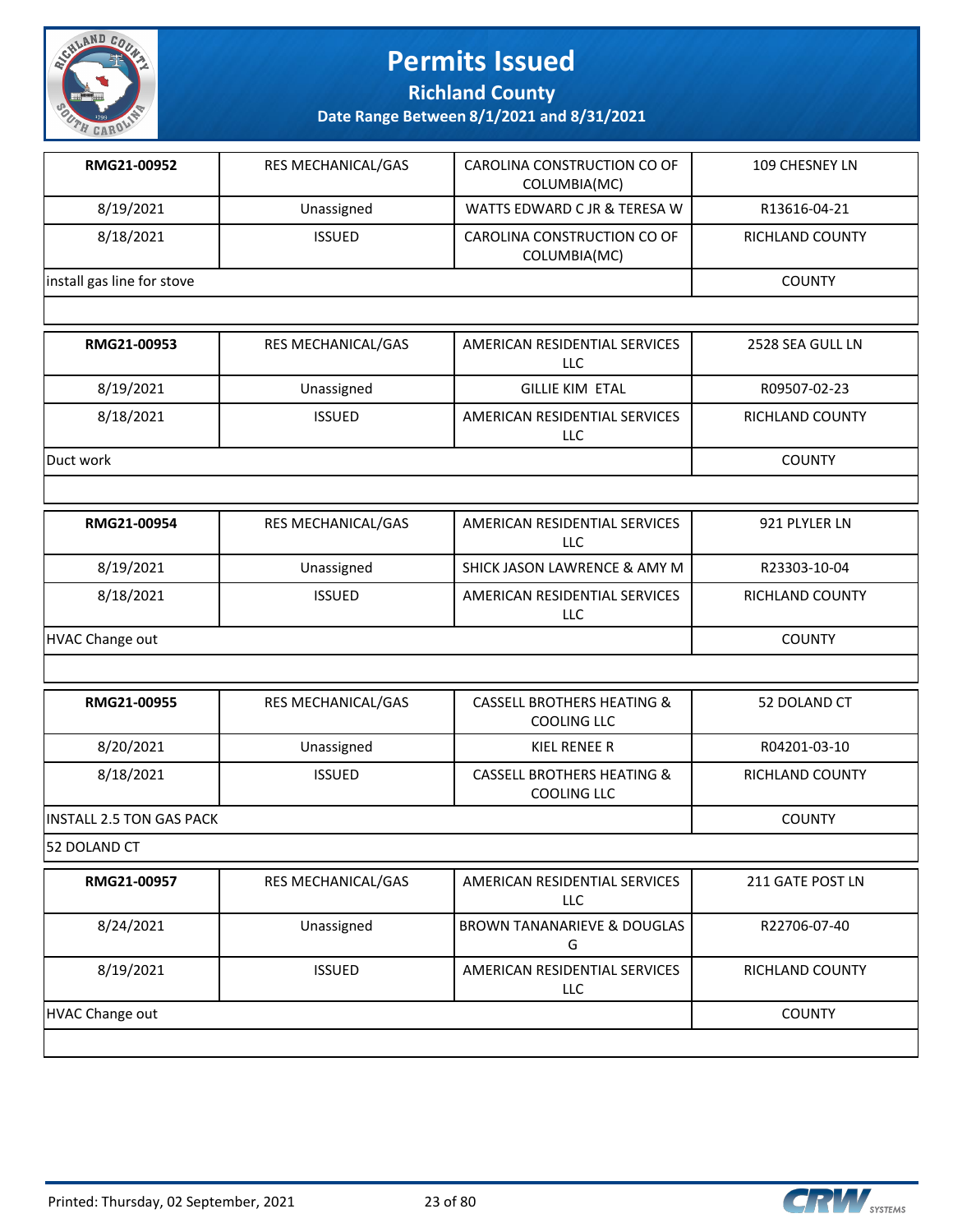

**Richland County**

| RMG21-00958                     | RES MECHANICAL/GAS | AMERICAN RESIDENTIAL SERVICES<br><b>LLC</b>                 | 555 SILVER SPOON LN    |
|---------------------------------|--------------------|-------------------------------------------------------------|------------------------|
| 8/24/2021                       | Unassigned         | DAVIS ANTHONY O                                             | R25906-12-07           |
| 8/19/2021                       | <b>ISSUED</b>      | AMERICAN RESIDENTIAL SERVICES<br>LLC                        | RICHLAND COUNTY        |
| HVAC Change out                 |                    |                                                             | <b>COUNTY</b>          |
|                                 |                    |                                                             |                        |
| RMG21-00960                     | RES MECHANICAL/GAS | <b>CASSELL BROTHERS HEATING &amp;</b><br><b>COOLING LLC</b> | 1320 PINEY GROVE RD 2C |
| 8/20/2021                       | Unassigned         | <b>WILLIAMS CLYDE D</b>                                     | R06267-06-30           |
| 8/20/2021                       | <b>ISSUED</b>      | <b>CASSELL BROTHERS HEATING &amp;</b><br><b>COOLING LLC</b> | RICHLAND COUNTY        |
| INSTALL 1.5 TON SPLIT HEAT PUMP |                    |                                                             | <b>2C COUNTY</b>       |
| 1320 PINEY GROVE RD             |                    |                                                             |                        |
| RMG21-00961                     | RES MECHANICAL/GAS | AMERICAN RESIDENTIAL SERVICES<br><b>LLC</b>                 | 101 HILLRIDGE WAY      |
| 8/24/2021                       | Unassigned         | <b>JOHNSON KENNETH R &amp;</b>                              | R23016-01-01           |
| 8/20/2021                       | <b>ISSUED</b>      | AMERICAN RESIDENTIAL SERVICES<br>LLC                        | RICHLAND COUNTY        |
| <b>HVAC Change out</b>          |                    |                                                             | <b>COUNTY</b>          |
|                                 |                    |                                                             |                        |
| RMG21-00962                     | RES MECHANICAL/GAS | <b>CAROLINA CONDITIONS LLC</b>                              | 28 SAIL TIE CT         |
| 8/23/2021                       | Unassigned         | MA TAO & LI                                                 | R01509-06-03           |
| 8/20/2021                       | <b>FINALED</b>     | <b>CAROLINA CONDITIONS LLC</b>                              | RICHLAND COUNTY        |
| <b>HVAC</b> installation        |                    |                                                             | <b>COUNTY</b>          |
|                                 |                    |                                                             |                        |
| RMG21-00963                     | RES MECHANICAL/GAS | AMERICAN RESIDENTIAL SERVICES<br>LLC                        | 211 SALUSBURY LN       |
| 8/24/2021                       | Unassigned         | <b>BOYD CLAUDIA</b>                                         | R20211-01-05           |
| 8/23/2021                       | <b>ISSUED</b>      | AMERICAN RESIDENTIAL SERVICES<br>LLC                        | RICHLAND COUNTY        |
| <b>HVAC Change out</b>          |                    |                                                             | <b>COUNTY</b>          |
|                                 |                    |                                                             |                        |

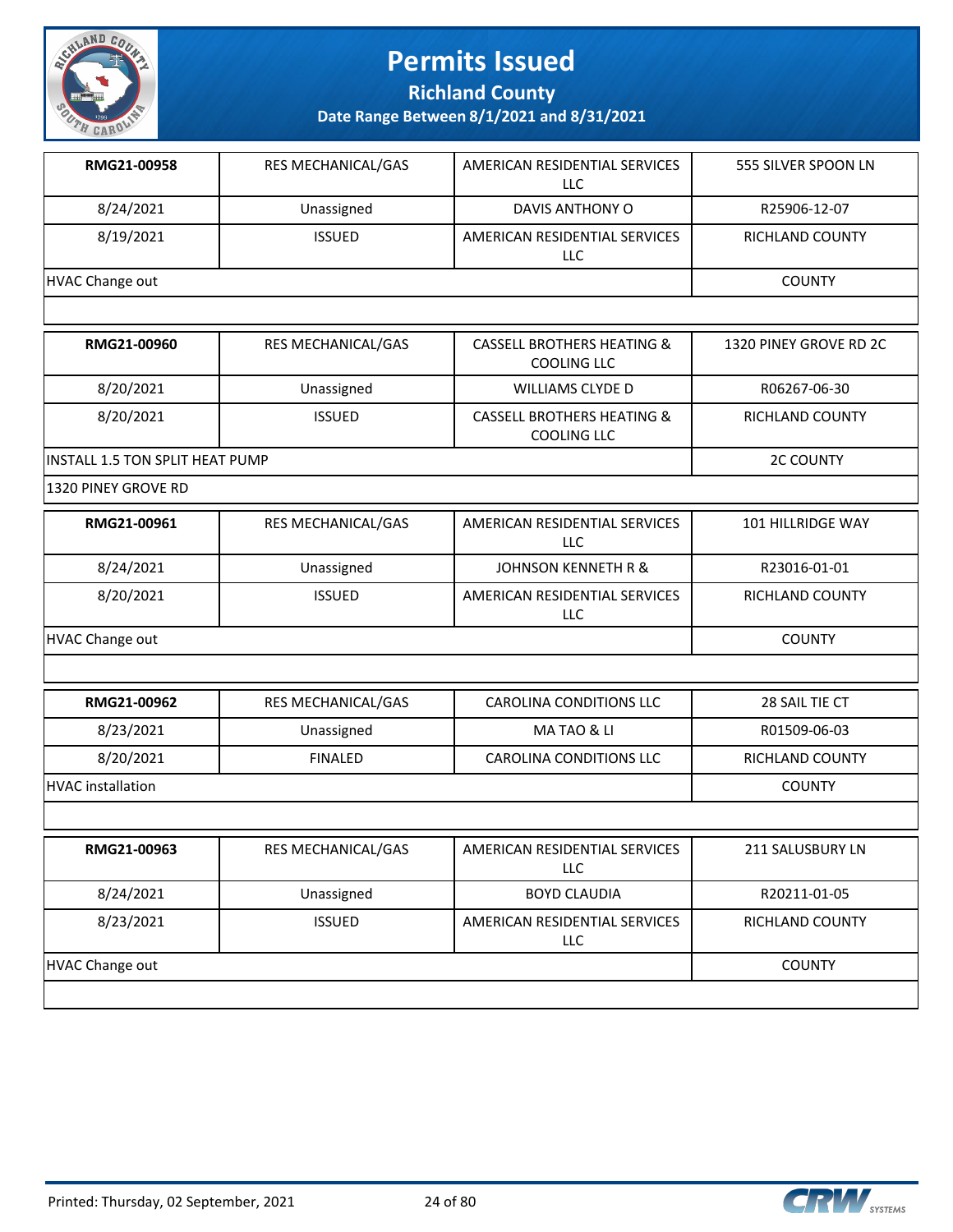

**Richland County**

**Date Range Between 8/1/2021 and 8/31/2021**

| RMG21-00964     | <b>RES MECHANICAL/GAS</b> | AMERICAN RESIDENTIAL SERVICES<br>LLC | 45 GINKGO CT           |
|-----------------|---------------------------|--------------------------------------|------------------------|
| 8/24/2021       | Unassigned                | WILLIS RONALD SR & DELICIA A         | R23110-01-58           |
| 8/23/2021       | <b>ISSUED</b>             | AMERICAN RESIDENTIAL SERVICES<br>LLC | <b>RICHLAND COUNTY</b> |
| HVAC Change out |                           |                                      | <b>COUNTY</b>          |
|                 |                           |                                      |                        |

| RMG21-00967                   | <b>RES MECHANICAL/GAS</b> | <b>CASSELL BROTHERS HEATING &amp;</b><br>COOLING LLC | 21 ISLAND DR    |
|-------------------------------|---------------------------|------------------------------------------------------|-----------------|
| 8/25/2021                     | Unassigned                | DALTON ROSEMARY G                                    | R02401-01-15    |
| 8/23/2021                     | <b>ISSUED</b>             | <b>CASSELL BROTHERS HEATING &amp;</b><br>COOLING LLC | RICHLAND COUNTY |
| INSTALL 4 TON SPLIT HEAT PUMP |                           |                                                      | <b>COUNTY</b>   |

21 ISLAND DR

| RMG21-00968                 | RES MECHANICAL/GAS | CLEAR WATER PLUMBING & GAS | 332 BEULAH LN   |
|-----------------------------|--------------------|----------------------------|-----------------|
| 8/24/2021                   | Unassigned         | <b>CANNON JENNIFER C</b>   | R03503-03-03    |
| 8/23/2021                   | <b>FINALED</b>     | CLEAR WATER PLUMBING & GAS | RICHLAND COUNTY |
| run gas line to pool heater |                    |                            | <b>COUNTY</b>   |

| RMG21-00972                           | <b>RES MECHANICAL/GAS</b> | <b>CASSELL BROTHERS HEATING &amp;</b><br>COOLING LLC | 516 OLDE SPRINGS RD |
|---------------------------------------|---------------------------|------------------------------------------------------|---------------------|
| 8/27/2021                             | Unassigned                | <b>HOWARD ROBBIE &amp; CARL E</b>                    | R17313-07-07        |
| 8/25/2021                             | <b>ISSUED</b>             | <b>CASSELL BROTHERS HEATING &amp;</b><br>COOLING LLC | RICHLAND COUNTY     |
| <b>IINSTALL 2 TON SPLIT HEAT PUMP</b> |                           |                                                      | <b>COUNTY</b>       |
| <b>516 OLDE SPRINGS RD</b>            |                           |                                                      |                     |

**RMG21-00973** RES MECHANICAL/GAS CASSELL BROTHERS HEATING & COOLING LLC 829 BOATSWAIN LOOP 8/27/2021 **Unassigned** MOORE DONALD GEORGE & MARY B R01412-02-19 8/25/2021 | ISSUED | CASSELL BROTHERS HEATING & COOLING LLC RICHLAND COUNTY INSTALL 4 TON AC CONDENSER, COIL & FURNACE COUNTY 829 BOATSWAIN LOOP

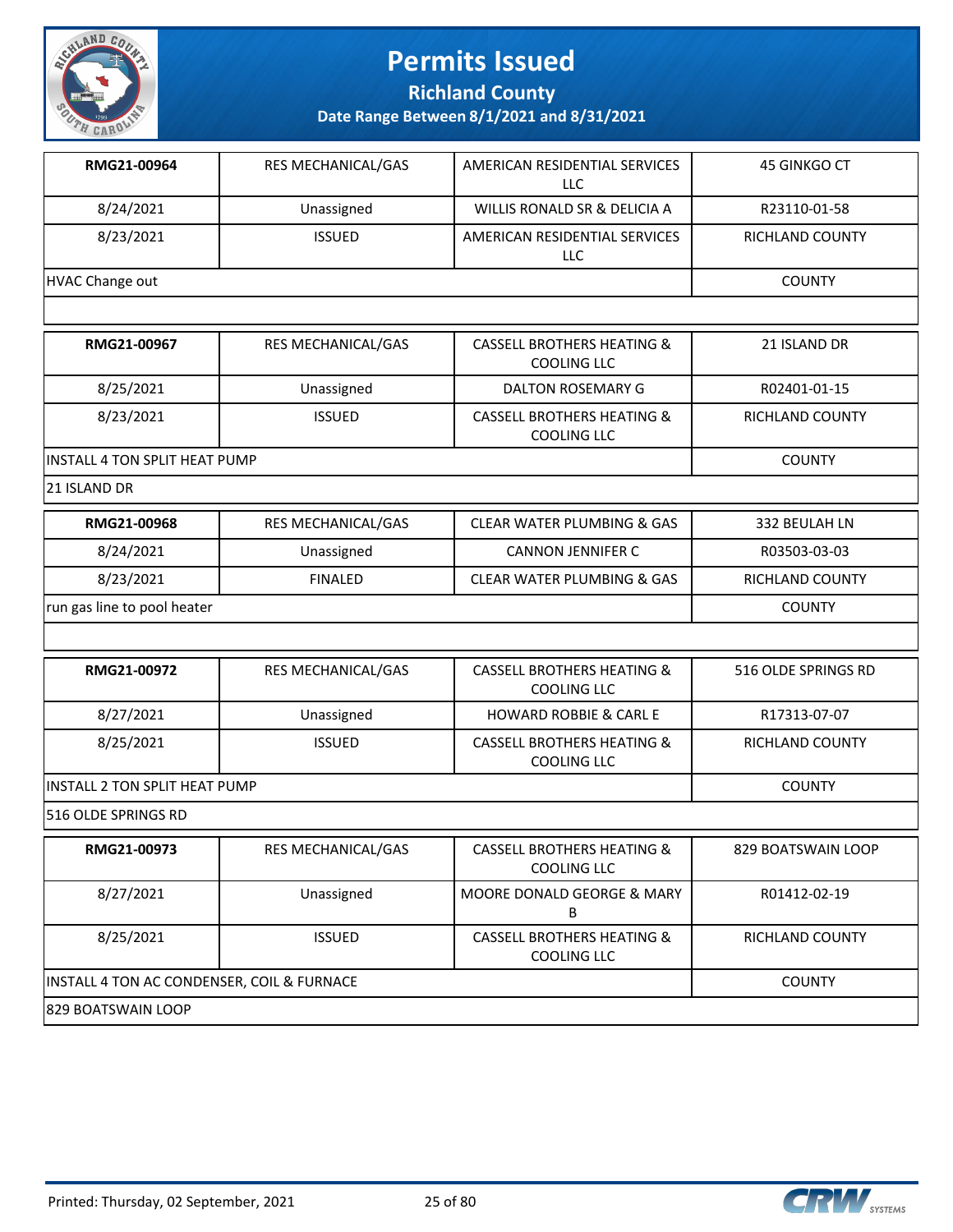

**Richland County**

| RMG21-00974                                  | RES MECHANICAL/GAS | <b>CASSELL BROTHERS HEATING &amp;</b><br><b>COOLING LLC</b> | 113 DUTCH DR                 |
|----------------------------------------------|--------------------|-------------------------------------------------------------|------------------------------|
| 8/27/2021                                    | Unassigned         | <b>JOHNSON ROBERT AUSTIN &amp;</b>                          | R05104-03-13                 |
| 8/25/2021                                    | <b>ISSUED</b>      | <b>CASSELL BROTHERS HEATING &amp;</b><br><b>COOLING LLC</b> | <b>RICHLAND COUNTY</b>       |
| INSTALL 2.5 TON SPLIT HEAT PUMP              | <b>COUNTY</b>      |                                                             |                              |
| 113 DUTCH DR                                 |                    |                                                             |                              |
| RMG21-00975                                  | RES MECHANICAL/GAS | LEWIS HVAC                                                  | 316 ARBOR DR                 |
| 8/25/2021                                    | Unassigned         |                                                             | R16711-04-01                 |
| 8/25/2021                                    | <b>ISSUED</b>      | LEWIS HVAC                                                  | RICHLAND COUNTY              |
| <b>CHANGE OUT</b>                            |                    |                                                             | <b>COUNTY</b>                |
|                                              |                    |                                                             |                              |
| RMG21-00976                                  | RES MECHANICAL/GAS | <b>CASSELL BROTHERS HEATING &amp;</b><br><b>COOLING LLC</b> | <b>645 VILLAGE MARKET DR</b> |
| 8/27/2021                                    | Unassigned         | <b>MARINE PATRICK MICHAEL &amp;</b>                         | R01501-01-25                 |
| 8/25/2021                                    | <b>ISSUED</b>      | <b>CASSELL BROTHERS HEATING &amp;</b><br><b>COOLING LLC</b> | <b>RICHLAND COUNTY</b>       |
| INSTALL 1.5 TON AC CONDENSER, COIL & FURNACE |                    |                                                             | <b>COUNTY</b>                |
| 645 VILLAGE MARKET DR                        |                    |                                                             |                              |
| RMG21-00977                                  | RES MECHANICAL/GAS | <b>CASSELL BROTHERS HEATING &amp;</b><br><b>COOLING LLC</b> | <b>307 GALLATIN CIR</b>      |
| 8/27/2021                                    | Unassigned         | <b>WILSON RUTH CHYRRELL</b>                                 | R05301-01-26                 |
| 8/25/2021                                    | <b>ISSUED</b>      | <b>CASSELL BROTHERS HEATING &amp;</b><br><b>COOLING LLC</b> | RICHLAND COUNTY              |
| INSTALL 2.5 TON DUCT SYSTEM                  |                    |                                                             | <b>COUNTY</b>                |
| 307 GALLATIN CIRCLE                          |                    |                                                             |                              |
| RMG21-00978                                  | RES MECHANICAL/GAS | <b>CASSELL BROTHERS HEATING &amp;</b><br><b>COOLING LLC</b> | 448 DEERWOOD ST 4B           |
| 8/27/2021                                    | Unassigned         | <b>BRADDOCK JAMES W</b>                                     | R13886-00-00                 |
| 8/25/2021                                    | <b>ISSUED</b>      | <b>CASSELL BROTHERS HEATING &amp;</b><br><b>COOLING LLC</b> | RICHLAND COUNTY              |
| INSTALL 2 TON SPLIT HEAT PUMP                | <b>4B COUNTY</b>   |                                                             |                              |
| 448 DEERWOOD ST 4-B                          |                    |                                                             |                              |
| RMG21-00980                                  | RES MECHANICAL/GAS | <b>CAROLINA CONDITIONS LLC</b>                              | 604 SUMMIT SQ                |
| 8/26/2021                                    | Unassigned         | <b>BOATWRIGHT ABRAHAM</b>                                   | R23011-01-41                 |
| 8/26/2021                                    | <b>ISSUED</b>      | CAROLINA CONDITIONS LLC                                     | RICHLAND COUNTY              |
| HVAC replacement                             |                    |                                                             | <b>COUNTY</b>                |

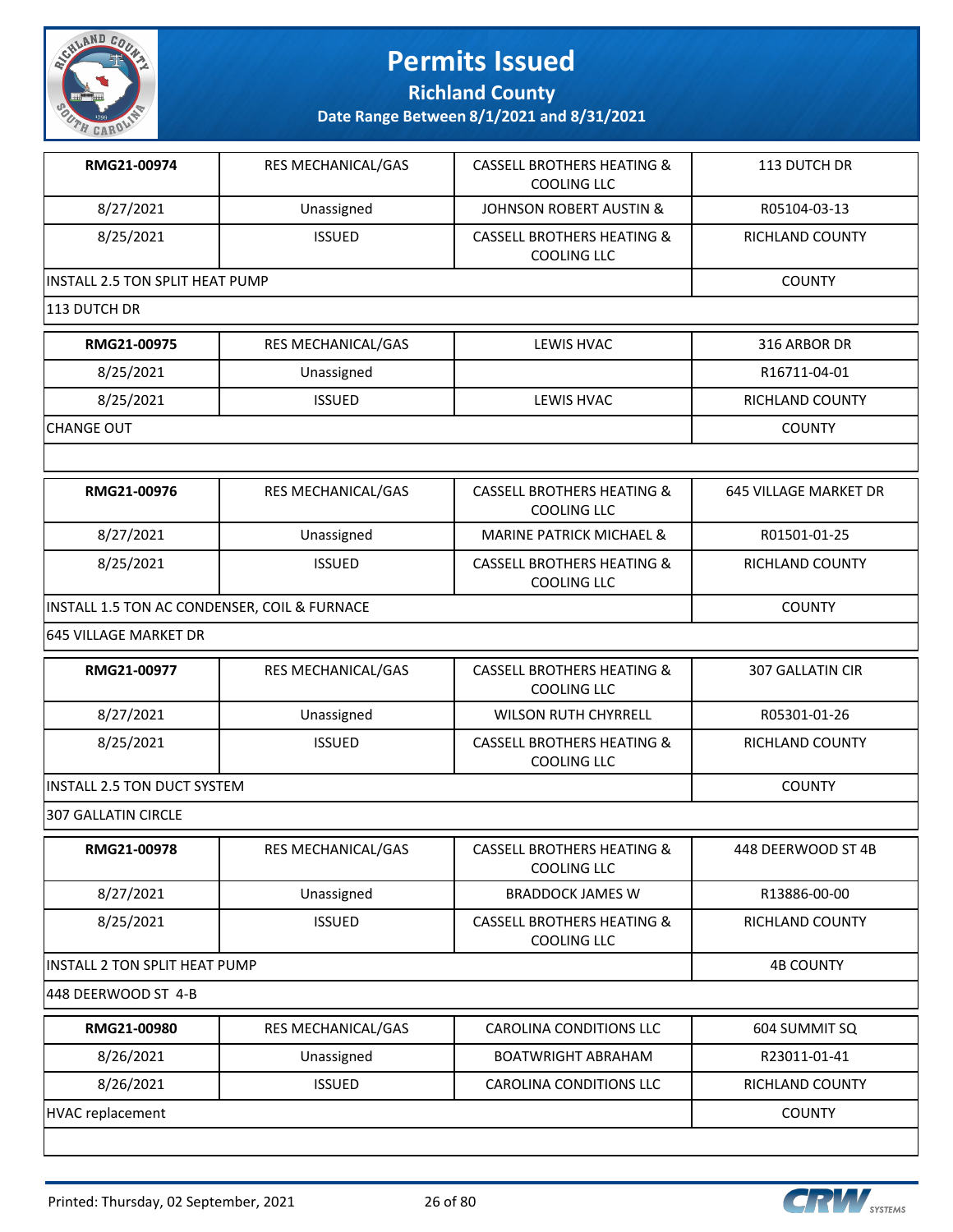

#### **Richland County**

| RMG21-00983                                   | RES MECHANICAL/GAS                                              | MID-STATE HEATING AND AIR LLC                               | 504 DOVE PARK RD      |
|-----------------------------------------------|-----------------------------------------------------------------|-------------------------------------------------------------|-----------------------|
| 8/27/2021                                     | Unassigned                                                      | <b>BOLEN CHARLES L &amp; CHARLES</b>                        | R22903-04-26          |
| 8/26/2021                                     | <b>ISSUED</b>                                                   | MID-STATE HEATING AND AIR LLC                               | RICHLAND COUNTY       |
| Repair existing Gas Line to house from meter. |                                                                 |                                                             | <b>COUNTY</b>         |
|                                               | Gas line has been repaired and is pressurized. Need inspection. |                                                             |                       |
| RMG21-00984                                   | RES MECHANICAL/GAS                                              | 2ND WIND HEATING AND AIR<br><b>CONDITIONING INC</b>         | 209 CAROLINA RIDGE DR |
| 8/30/2021                                     | Unassigned                                                      | <b>BOGGS KEVIN ALEXANDER &amp; DEBBIE</b>                   | R23201-07-11          |
| 8/26/2021                                     | <b>ISSUED</b>                                                   | 2ND WIND HEATING AND AIR<br><b>CONDITIONING INC</b>         | RICHLAND COUNTY       |
|                                               | To install Up Tempstar 2.5 Ton 14 Seer AC Condenser & Coil      |                                                             | <b>COUNTY</b>         |
|                                               |                                                                 |                                                             |                       |
| RMG21-00985                                   | RES MECHANICAL/GAS                                              | <b>CASSELL BROTHERS HEATING &amp;</b><br><b>COOLING LLC</b> | 504 HILLER RD         |
| 8/27/2021                                     | Unassigned                                                      | <b>CROGEN NANCY B</b>                                       | R00400-01-04          |
| 8/27/2021                                     | <b>ISSUED</b>                                                   | <b>CASSELL BROTHERS HEATING &amp;</b><br><b>COOLING LLC</b> | RICHLAND COUNTY       |
| INSTALL 3 TON SPLIT HEAT PUMP                 |                                                                 |                                                             | <b>COUNTY</b>         |
| 504 HILLER RD                                 |                                                                 |                                                             |                       |
| RMG21-00986                                   | RES MECHANICAL/GAS                                              | <b>CASSELL BROTHERS HEATING &amp;</b><br><b>COOLING LLC</b> | 3823 OAKMONT DR       |
| 8/27/2021                                     | Unassigned                                                      | JOHNSON ANDREW & PATRICIA K                                 | R14313-05-33          |
| 8/27/2021                                     | <b>ISSUED</b>                                                   | <b>CASSELL BROTHERS HEATING &amp;</b><br><b>COOLING LLC</b> | RICHLAND COUNTY       |
| <b>INSTALL 3 TON AC CONDENSER &amp; COIL</b>  |                                                                 |                                                             | <b>COUNTY</b>         |
| 3823 OAKMONT DR                               |                                                                 |                                                             |                       |
| RMG21-00987                                   | RES MECHANICAL/GAS                                              | <b>CASSELL BROTHERS HEATING &amp;</b><br>COOLING LLC        | 11 TACKERIA CT        |
| 8/30/2021                                     | Unassigned                                                      | MURPHY JOHN T JR & LOUISE J                                 | R04215-02-07          |
| 8/27/2021                                     | <b>ISSUED</b>                                                   | <b>CASSELL BROTHERS HEATING &amp;</b><br>COOLING LLC        | RICHLAND COUNTY       |
| INSTALL DUCTLESS MINI SPLIT                   | <b>COUNTY</b>                                                   |                                                             |                       |
| <b>11 TACKERIA CT</b>                         |                                                                 |                                                             |                       |
| RMG21-00989                                   | RES MECHANICAL/GAS                                              | MEETZE PLUMBING CO INC                                      | 120 TAPP PT           |
| 8/30/2021                                     | Unassigned                                                      | MJP REVOCABLE TRUST THE &                                   | R01409-01-14          |
| 8/30/2021                                     | <b>ISSUED</b>                                                   | MEETZE PLUMBING CO INC                                      | RICHLAND COUNTY       |
|                                               | DOING A PRESSURE TEST//AND INSTALL A PRESSURE REGULATOR         |                                                             | <b>COUNTY</b>         |
|                                               |                                                                 |                                                             |                       |

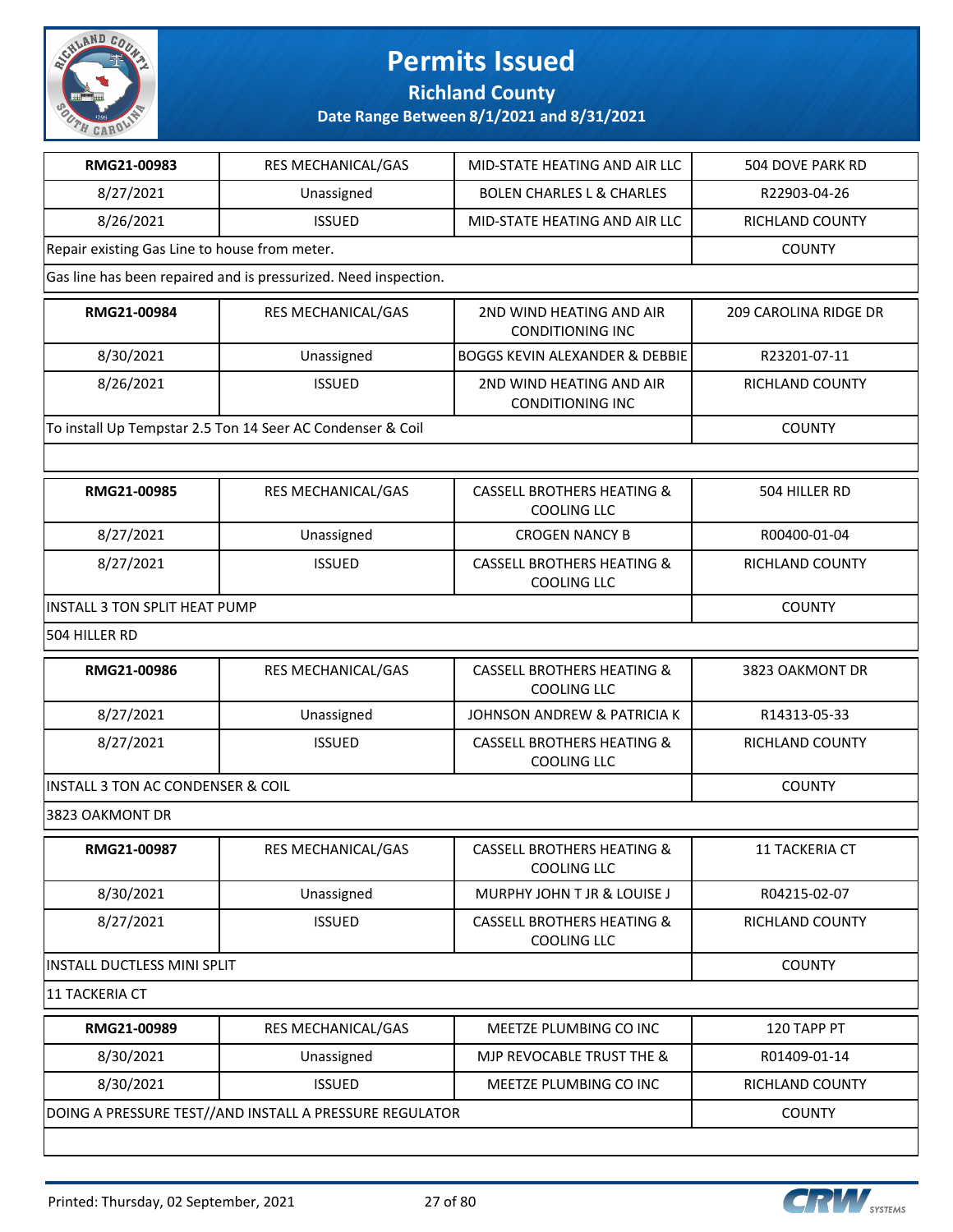

**Richland County**

**Date Range Between 8/1/2021 and 8/31/2021**

| RMG21-00990                                | <b>RES MECHANICAL/GAS</b> | <b>CASSELL BROTHERS HEATING &amp;</b><br>COOLING LLC | 9 TIP TOP CT    |
|--------------------------------------------|---------------------------|------------------------------------------------------|-----------------|
| 8/30/2021                                  | Unassigned                | JOHNSON MITCHAL LEE                                  | R03515-05-10    |
| 8/30/2021                                  | <b>ISSUED</b>             | <b>CASSELL BROTHERS HEATING &amp;</b><br>COOLING LLC | RICHLAND COUNTY |
| INSTALL 3 TON AC CONDENSER, COIL & FURNACE |                           |                                                      | <b>COUNTY</b>   |
| 19 TIP TOP CT                              |                           |                                                      |                 |

| RMG21-00993                             | <b>RES MECHANICAL/GAS</b> | 2ND WIND HEATING AND AIR<br><b>CONDITIONING INC</b> | 325 OAK CREEK CIR |
|-----------------------------------------|---------------------------|-----------------------------------------------------|-------------------|
| 8/30/2021                               | Unassigned                | VENTURELLA ROBERT J & JUDITH S                      | R20111-04-36      |
| 8/30/2021                               | <b>ISSUED</b>             | 2ND WIND HEATING AND AIR<br><b>CONDITIONING INC</b> | RICHLAND COUNTY   |
|                                         |                           |                                                     | <b>COUNTY</b>     |
| Install Class A Ductwork, Mastic Sealed |                           |                                                     |                   |

#### **Number of RES MECHANICAL/GAS/Unassigned Permits: 88**

| RPV21-00278                 | RES PHOTOVOLTAIC SYSTEM                            | Ashley W Shuler             | 1100 JOHN CHAPMAN RD   |  |  |
|-----------------------------|----------------------------------------------------|-----------------------------|------------------------|--|--|
| 8/18/2021                   | <b>GROUND MOUNT</b>                                | OSBORNE GREGORY RONALD &    | R03600-03-09           |  |  |
| 7/15/2021                   | <b>ISSUED</b>                                      | DAVID SCOTT OMAN (RBS)      | <b>RICHLAND COUNTY</b> |  |  |
|                             | Ground mount solar installation of 38 solar panels |                             |                        |  |  |
|                             |                                                    |                             |                        |  |  |
|                             |                                                    |                             |                        |  |  |
| RPV21-00283                 | RES PHOTOVOLTAIC SYSTEM                            | ROBSON CHARLES A & TAMARA K | 242 PASCHAL RD         |  |  |
| 8/6/2021                    | <b>GROUND MOUNT</b>                                | ROBSON CHARLES A & TAMARA K | R26200-02-03           |  |  |
| 7/22/2021                   | <b>ISSUED</b>                                      |                             | <b>RICHLAND COUNTY</b> |  |  |
| <b>IINSTALL SOLAR PANEL</b> |                                                    |                             | <b>COUNTY</b>          |  |  |

#### **Number of RES PHOTOVOLTAIC SYSTEM/GROUND MOUNT Permits: 2**

| RPV21-00246                                        | RES PHOTOVOLTAIC SYSTEM | KEVIN W KUTSCH (RBS)                 | 1842 POULTRY LN |
|----------------------------------------------------|-------------------------|--------------------------------------|-----------------|
| 8/6/2021                                           | <b>ROOFTOP</b>          | <b>BARRICK RAYMOND H &amp; PETRA</b> | R36600-01-21    |
| 6/17/2021                                          | <b>ISSUED</b>           | KEVIN W KUTSCH (RBS)                 | RICHLAND COUNTY |
| we will be installing 44 roof mounted solar panels |                         |                                      | <b>COUNTY</b>   |
|                                                    |                         |                                      |                 |

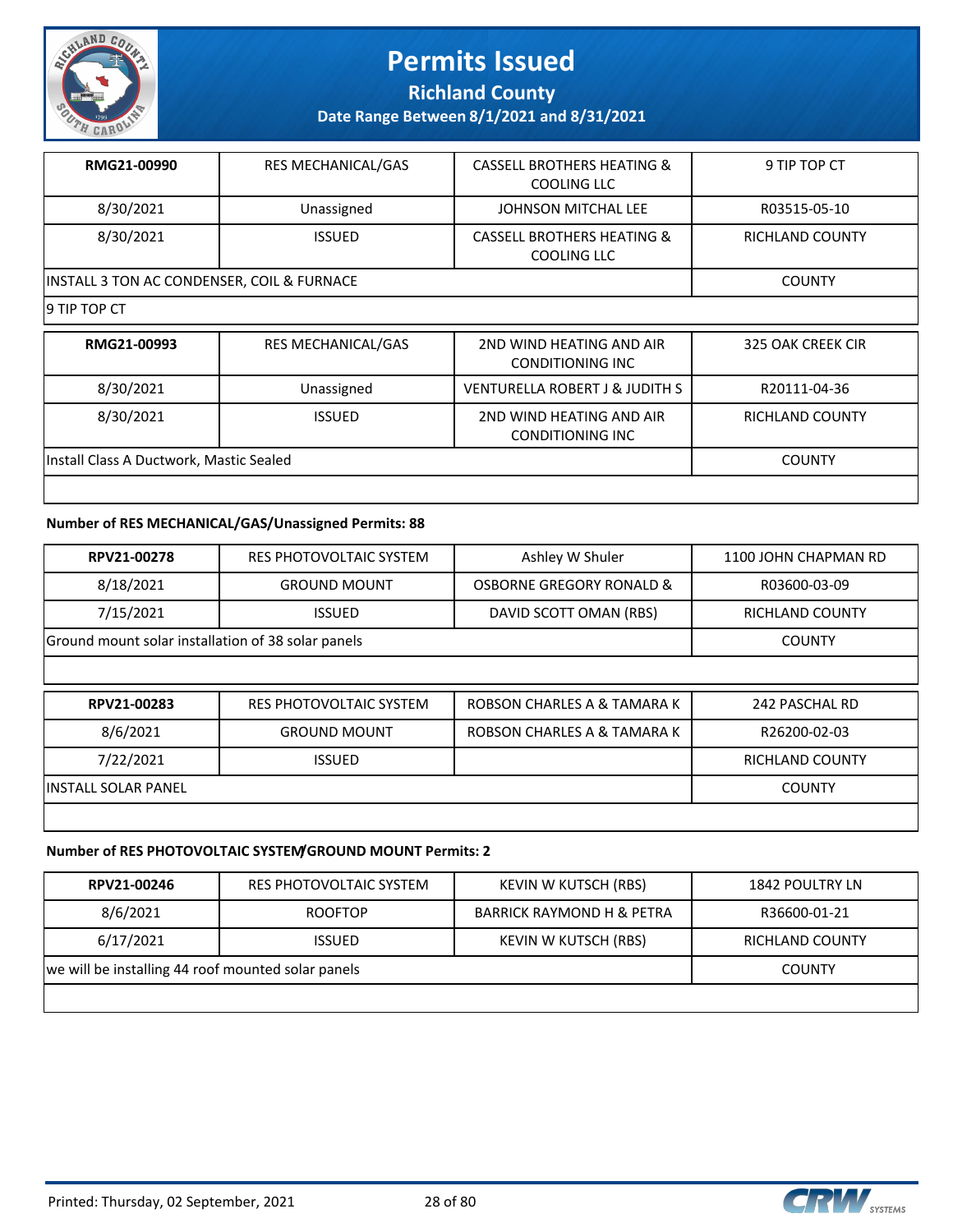

**Richland County**

| RPV21-00277                                      | RES PHOTOVOLTAIC SYSTEM                                                                            | SOLAR OF THE LOWCOUNTRY LLC<br>(GC)     | 12 FORDS CT             |
|--------------------------------------------------|----------------------------------------------------------------------------------------------------|-----------------------------------------|-------------------------|
| 8/3/2021                                         | <b>ROOFTOP</b>                                                                                     | DAY JIMMIE R SR & DESIREE K             | R20305-06-27            |
| 7/15/2021                                        | <b>FINALED</b>                                                                                     | SOLAR OF THE LOWCOUNTRY LLC<br>(GC)     | <b>RICHLAND COUNTY</b>  |
| Desiree Day Install                              |                                                                                                    |                                         | <b>COUNTY</b>           |
|                                                  |                                                                                                    |                                         |                         |
| RPV21-00280                                      | RES PHOTOVOLTAIC SYSTEM                                                                            | POWER HOME SOLAR LLC (GC)               | 102 BIG LEAF CIR        |
| 8/12/2021                                        | <b>ROOFTOP</b>                                                                                     | <b>BRICK &amp; BARN INVESTMENTS LLC</b> | R20212-01-05            |
| 7/16/2021                                        | <b>ISSUED</b>                                                                                      | POWER HOME SOLAR LLC (GC)               | RICHLAND COUNTY         |
| Roof mounted solar installation                  |                                                                                                    |                                         | <b>COUNTY</b>           |
|                                                  | 15 roof mounted modules, grid tied 5.10kw solar and battery installation on an existing residence. |                                         |                         |
| RPV21-00281                                      | RES PHOTOVOLTAIC SYSTEM                                                                            | Angela M Lowery                         | 25 SMALL OAK CT         |
| 8/3/2021                                         | <b>ROOFTOP</b>                                                                                     | Thomas Forman                           | R17705-01-61            |
| 7/19/2021                                        | <b>ISSUED</b>                                                                                      | FREEDOM FOREVER LLC                     | RICHLAND COUNTY         |
| Installation of 35 solar PV panels               |                                                                                                    |                                         | <b>COUNTY</b>           |
|                                                  |                                                                                                    |                                         |                         |
| RPV21-00282                                      | RES PHOTOVOLTAIC SYSTEM                                                                            | Titan Solar Power SC Inc (GC)           | 1304 ASHLAND DR         |
| 8/9/2021                                         | <b>ROOFTOP</b>                                                                                     | MCCALLUM MALCOLM & LINDA                | R23302-12-19            |
| 7/20/2021                                        | <b>ISSUED</b>                                                                                      | Titan Solar Power SC Inc (GC)           | RICHLAND COUNTY         |
| 27 roof-mounted solar panel installation, 9.99kW | <b>COUNTY</b>                                                                                      |                                         |                         |
|                                                  |                                                                                                    |                                         |                         |
| RPV21-00285                                      | <b>RES PHOTOVOLTAIC SYSTEM</b>                                                                     | POWER HOME SOLAR LLC (GC)               | <b>15 KEENELAND TRL</b> |
| 8/12/2021                                        | <b>ROOFTOP</b>                                                                                     | RIMMER JEFFERY & KIMBERLY               | R17710-01-04            |
| 7/23/2021                                        | <b>ISSUED</b>                                                                                      | POWER HOME SOLAR LLC (GC)               | RICHLAND COUNTY         |
| Solar Panel Installation                         |                                                                                                    |                                         | <b>COUNTY</b>           |
|                                                  | 24 roof mounted modules grid tied 8.16 kw solar and battery installation on existing residence.    |                                         |                         |
| RPV21-00286                                      | RES PHOTOVOLTAIC SYSTEM                                                                            | INTELLIGENT HOME SERVICES LLC<br>(GC)   | 100 SOUTHDOWN DR        |
| 8/18/2021                                        | <b>ROOFTOP</b>                                                                                     | <b>MYERS RICKY LEON</b>                 | R22002-01-27            |
| 7/27/2021                                        | <b>ISSUED</b>                                                                                      | INTELLIGENT HOME SERVICES LLC<br>(GC)   | RICHLAND COUNTY         |
| 10.25KW solar rooftop installation               |                                                                                                    |                                         | <b>COUNTY</b>           |
|                                                  |                                                                                                    |                                         |                         |

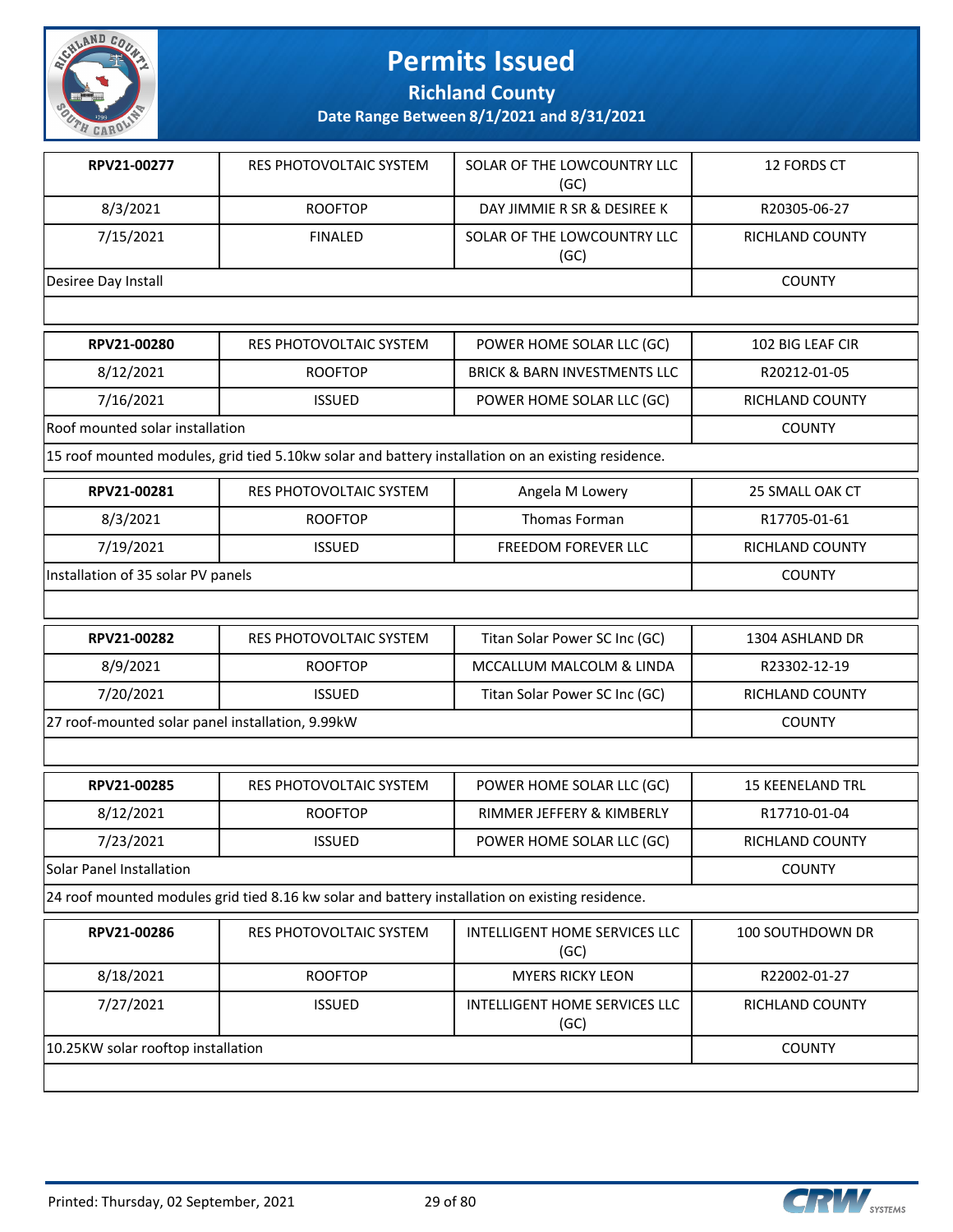

**Richland County**

| RPV21-00287                                      | RES PHOTOVOLTAIC SYSTEM                                      | <b>FUZE POWER INC</b>                                                                                                                                                                                                                                | 3 LEGACY CT             |
|--------------------------------------------------|--------------------------------------------------------------|------------------------------------------------------------------------------------------------------------------------------------------------------------------------------------------------------------------------------------------------------|-------------------------|
| 8/11/2021                                        | <b>ROOFTOP</b>                                               | LEWIS GERALD L SR & MARY J                                                                                                                                                                                                                           | R25902-03-19            |
| 7/27/2021                                        | <b>ISSUED</b>                                                | <b>FUZE POWER INC</b>                                                                                                                                                                                                                                | RICHLAND COUNTY         |
| Installation of a 9.99 kW Roof Mounted System    |                                                              |                                                                                                                                                                                                                                                      | <b>COUNTY</b>           |
|                                                  |                                                              |                                                                                                                                                                                                                                                      |                         |
| RPV21-00288                                      | <b>RES PHOTOVOLTAIC SYSTEM</b>                               | RENU ENERGY SOLUTIONS LLC(GC)                                                                                                                                                                                                                        | 7 HOOKSTON CT           |
| 8/10/2021                                        | <b>ROOFTOP</b>                                               | <b>LORENTZ RALPH H</b>                                                                                                                                                                                                                               | R05105-03-16            |
| 7/28/2021                                        | <b>ISSUED</b>                                                | RENU ENERGY SOLUTIONS LLC(GC)                                                                                                                                                                                                                        | <b>RICHLAND COUNTY</b>  |
|                                                  | Installation of 16 roof mounted panels and battery backup    |                                                                                                                                                                                                                                                      | <b>COUNTY</b>           |
|                                                  |                                                              |                                                                                                                                                                                                                                                      |                         |
| RPV21-00289                                      | RES PHOTOVOLTAIC SYSTEM                                      | Titan Solar Power SC Inc (GC)                                                                                                                                                                                                                        | 2808 SAINT IVES RD      |
| 8/11/2021                                        | <b>ROOFTOP</b>                                               | Jasmin Wilson                                                                                                                                                                                                                                        | R19907-04-12            |
| 7/29/2021                                        | <b>ISSUED</b>                                                | Titan Solar Power SC Inc (GC)                                                                                                                                                                                                                        | RICHLAND COUNTY         |
|                                                  | 27 roof-mounted solar panel installation. 9.99 kw 503.2 sq f |                                                                                                                                                                                                                                                      | <b>COUNTY</b>           |
|                                                  |                                                              |                                                                                                                                                                                                                                                      |                         |
| RPV21-00292                                      | RES PHOTOVOLTAIC SYSTEM                                      | <b>BRS FIELD OPS LLC</b>                                                                                                                                                                                                                             | <b>604 CHILHOWIE RD</b> |
| 8/13/2021                                        | <b>ROOFTOP</b>                                               | <b>GRIER FRED JR &amp; VICKIE D</b>                                                                                                                                                                                                                  | R19005-01-04            |
| 8/2/2021                                         | <b>ISSUED</b>                                                | <b>BRS FIELD OPS LLC</b>                                                                                                                                                                                                                             | RICHLAND COUNTY         |
| Grier PV Solar Array 10.13                       | <b>COUNTY</b>                                                |                                                                                                                                                                                                                                                      |                         |
|                                                  |                                                              | INSTALLATION OF UTILITY INTERACTIVE PHOTOVOLTAIC SOLAR SYSTEM 10.125 kW DC PHOTOVOLTAIC SOLAR ARRAY ROOF TYPE: Comp<br>Shingle MODULES: (27) JinKO Solar Eagle JKM375M-6RL3-B INVERTER(S): Enphase IQ7PLUS-72-2-US,---- RACKING: Unirac SFM Infinity |                         |
| RPV21-00293                                      | RES PHOTOVOLTAIC SYSTEM                                      | Titan Solar Power SC Inc (GC)                                                                                                                                                                                                                        | 1737 CHELTENHAM LN      |
| 8/13/2021                                        | <b>ROOFTOP</b>                                               | 1737 CHELTENHAM LLC                                                                                                                                                                                                                                  | R19707-02-07            |
| 8/3/2021                                         | <b>ISSUED</b>                                                | Titan Solar Power SC Inc (GC)                                                                                                                                                                                                                        | RICHLAND COUNTY         |
| 23 roof-mounted solar panel installation, 8.51kW |                                                              |                                                                                                                                                                                                                                                      | <b>COUNTY</b>           |
|                                                  |                                                              |                                                                                                                                                                                                                                                      |                         |
| RPV21-00295                                      | RES PHOTOVOLTAIC SYSTEM                                      | MOXIE SOLAR INC                                                                                                                                                                                                                                      | 217 HOLLIDAY RD         |
| 8/13/2021                                        | <b>ROOFTOP</b>                                               | POOL BRIAN D & LAURIE A                                                                                                                                                                                                                              | R22712-04-11            |
| 8/3/2021                                         | <b>ISSUED</b>                                                | MOXIE SOLAR INC                                                                                                                                                                                                                                      | RICHLAND COUNTY         |
| Installing a 15.075kW roof mounted solar system  |                                                              |                                                                                                                                                                                                                                                      | <b>COUNTY</b>           |
|                                                  |                                                              |                                                                                                                                                                                                                                                      |                         |

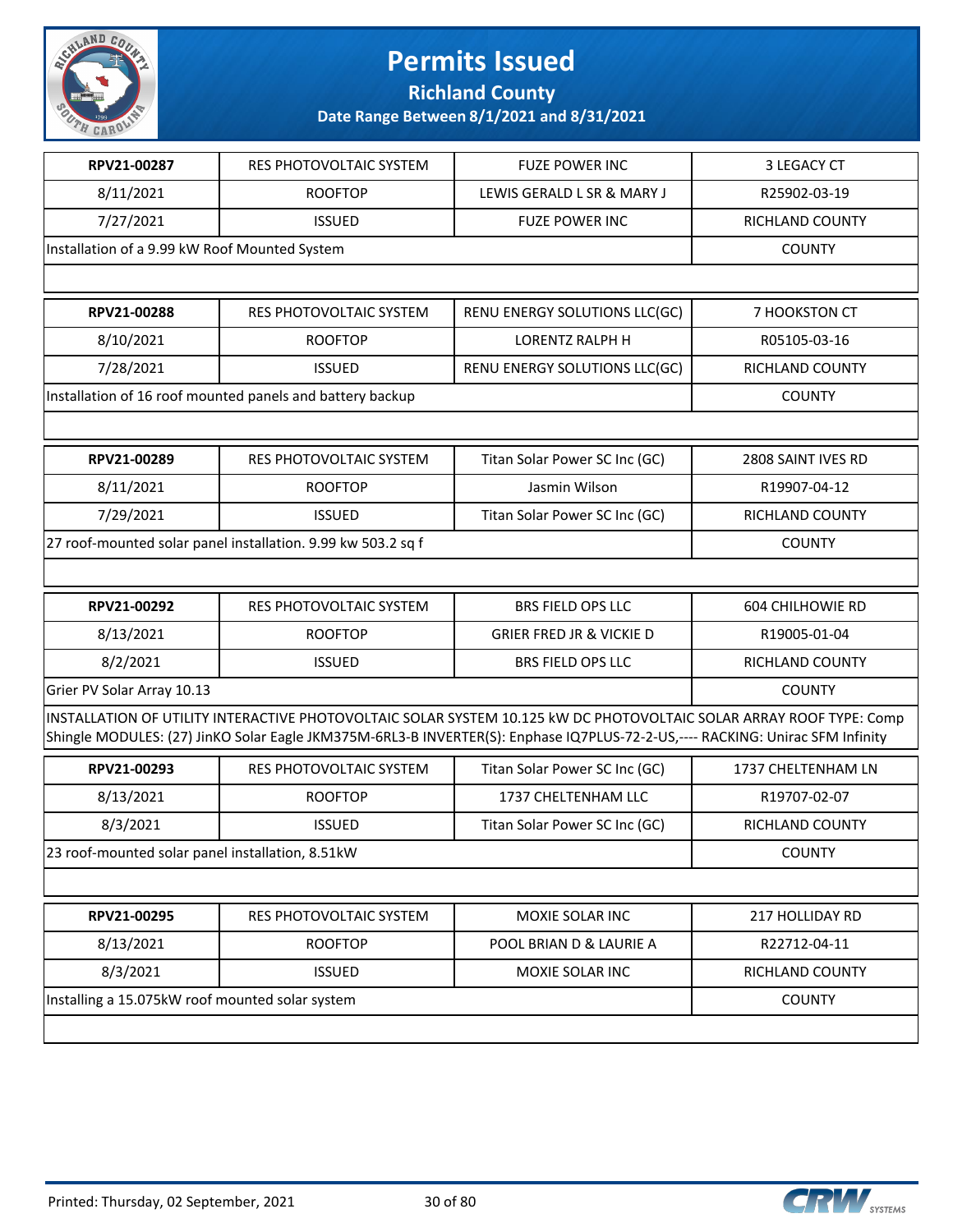

**Richland County**

| RPV21-00296                                       | RES PHOTOVOLTAIC SYSTEM                               | Titan Solar Power SC Inc (GC)                    | 11738 GARNERS FERRY RD |
|---------------------------------------------------|-------------------------------------------------------|--------------------------------------------------|------------------------|
| 8/20/2021                                         | <b>ROOFTOP</b>                                        | <b>GARRETT SAMANTHA LEE &amp;</b>                | R37200-01-18           |
| 8/4/2021                                          | <b>ISSUED</b>                                         | Titan Solar Power SC Inc (GC)                    | <b>RICHLAND COUNTY</b> |
| 41 roof-mounted solar panel installation, 11.89kW |                                                       |                                                  | <b>COUNTY</b>          |
|                                                   |                                                       |                                                  |                        |
| RPV21-00297                                       | RES PHOTOVOLTAIC SYSTEM                               | ECO RENOS LLC (RBS)                              | 3011 WOODWAY LN        |
| 8/20/2021                                         | <b>ROOFTOP</b>                                        | <b>BROWN VICTOR T</b>                            | R19901-07-21           |
| 8/5/2021                                          | <b>FINALED</b>                                        | <b>ECO RENOS LLC (RBS)</b>                       | RICHLAND COUNTY        |
| Rooftop solar panels                              |                                                       |                                                  | <b>COUNTY</b>          |
|                                                   |                                                       |                                                  |                        |
| RPV21-00298                                       | RES PHOTOVOLTAIC SYSTEM                               | RENU ENERGY SOLUTIONS LLC(GC)                    | 151 JASMINE PLACE DR   |
| 8/30/2021                                         | <b>ROOFTOP</b>                                        | PALMER SYLVESTER M                               | R14613-01-16           |
| 8/11/2021                                         | <b>ISSUED</b>                                         | RENU ENERGY SOLUTIONS LLC(GC)                    | RICHLAND COUNTY        |
|                                                   | installation of roof mounted solar panels (22 panels) |                                                  | <b>COUNTY</b>          |
|                                                   |                                                       |                                                  |                        |
| RPV21-00299                                       | RES PHOTOVOLTAIC SYSTEM                               | SUNRUN INSTALLATION SERVICES<br>INC (COA)        | 306 BARONY PLACE DR    |
| 8/30/2021                                         | <b>ROOFTOP</b>                                        | GOMEZVAZQUEZ JOSE ALONZO                         | R23107-10-03           |
| 8/12/2021                                         | <b>ISSUED</b>                                         | SUNRUN INSTALLATION SERVICES<br>INC (COA)        | RICHLAND COUNTY        |
| <b>INSTALL SOLAR PANELS</b>                       |                                                       |                                                  | <b>COUNTY</b>          |
|                                                   |                                                       |                                                  |                        |
| RPV21-00300                                       | RES PHOTOVOLTAIC SYSTEM                               | SUNRUN INSTALLATION SERVICES<br>INC (COA)        | 91 FOLKSTONE RD        |
| 8/30/2021                                         | <b>ROOFTOP</b>                                        | <b>MAYO THEDUS G</b>                             | R17213-07-10           |
| 8/12/2021                                         | <b>ISSUED</b>                                         | SUNRUN INSTALLATION SERVICES<br>INC (COA)        | RICHLAND COUNTY        |
| <b>INSTALL SOLAR PANELS</b>                       |                                                       |                                                  | <b>COUNTY</b>          |
|                                                   |                                                       |                                                  |                        |
| RPV21-00301                                       | RES PHOTOVOLTAIC SYSTEM                               | <b>SUNRUN INSTALLATION SERVICES</b><br>INC (COA) | 1062 HEART PINE DR     |
| 8/31/2021                                         | <b>ROOFTOP</b>                                        | RONEY TISHAHNAH C                                | R14814-05-03           |
| 8/12/2021                                         | <b>ISSUED</b>                                         | <b>SUNRUN INSTALLATION SERVICES</b><br>INC (COA) | RICHLAND COUNTY        |
|                                                   |                                                       |                                                  |                        |

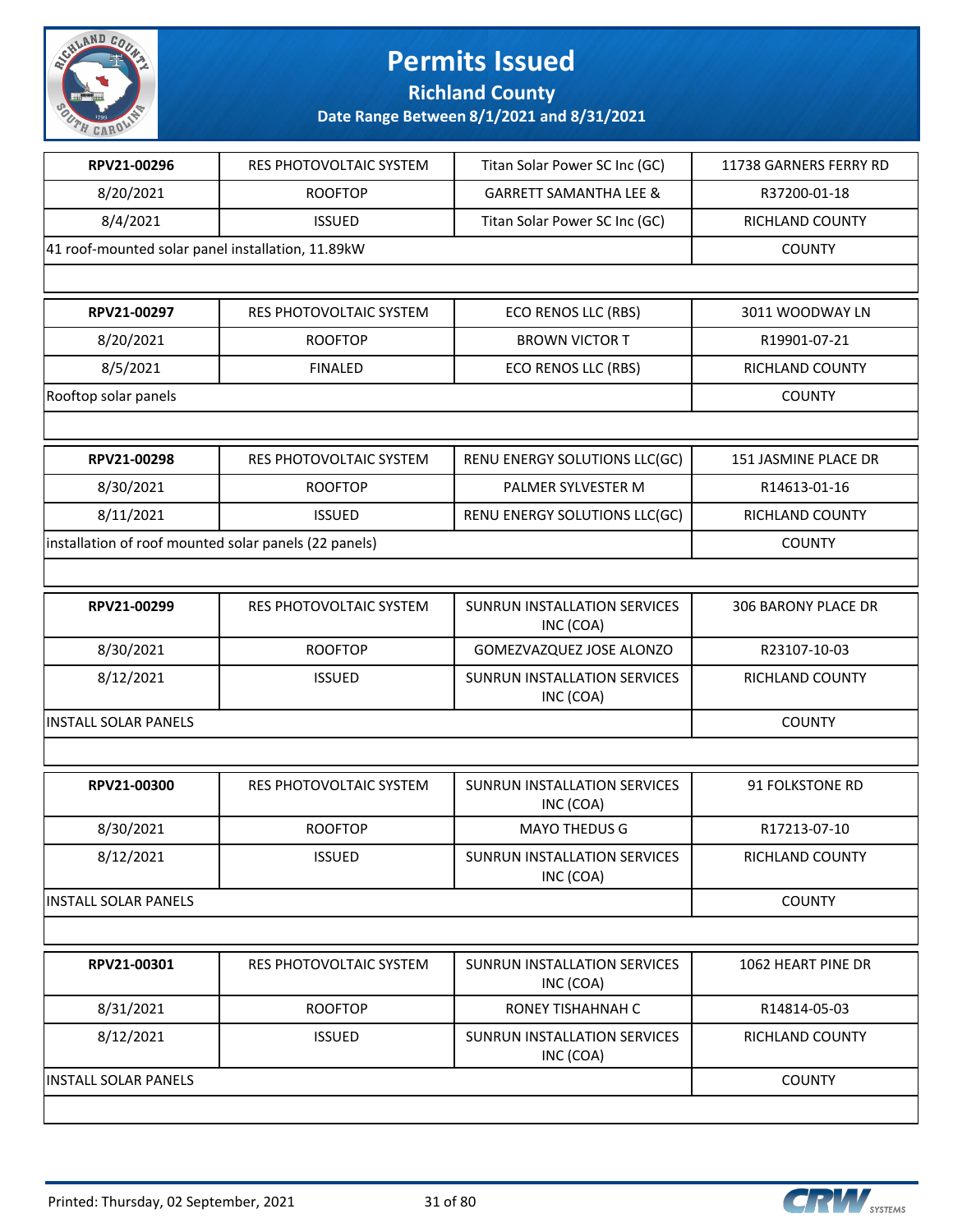

**Richland County**

**Date Range Between 8/1/2021 and 8/31/2021**

| RPV21-00305                                          | RES PHOTOVOLTAIC SYSTEM | <b>BRS FIELD OPS LLC</b> | 118 SUMMER PINES DR |
|------------------------------------------------------|-------------------------|--------------------------|---------------------|
| 8/20/2021                                            | <b>ROOFTOP</b>          | DAVIS-ETHEREDGE ANNETTE  | R14813-05-05        |
| 8/17/2021                                            | <b>ISSUED</b>           | <b>BRS FIELD OPS LLC</b> | RICHLAND COUNTY     |
| Etheredge 7.48kW PV Solar Panel Installation on Roof | COUNTY                  |                          |                     |
|                                                      |                         |                          |                     |

#### **Number of RES PHOTOVOLTAIC SYSTEM/ROOFTOP Permits: 20**

| RPL21-00077                                       | <b>RES PLUMBING</b> | CASTLE AUTOMATIC SPRINKLER CO<br><b>INC</b> | 500 SHERIDAN DR            |
|---------------------------------------------------|---------------------|---------------------------------------------|----------------------------|
| 8/11/2021                                         | Unassigned          | TEC HOLDING LLC                             | R20115-07-22               |
| 8/9/2021                                          | <b>FINALED</b>      | CASTLE AUTOMATIC SPRINKLER CO<br><b>INC</b> | <b>RICHLAND COUNTY</b>     |
| Install IRC P-2904 fire sprinkler system          |                     |                                             | <b>COUNTY</b>              |
|                                                   |                     |                                             |                            |
| RPL21-00078                                       | <b>RES PLUMBING</b> | <b>CAROLINA CONDITIONS LLC</b>              | 7038 FONTANA DR            |
| 8/23/2021                                         | Unassigned          | <b>HUDDLESTUN KELSEY &amp; PETER</b>        | R19211-02-01               |
| 8/20/2021                                         | <b>ISSUED</b>       | CAROLINA CONDITIONS LLC                     | RICHLAND COUNTY            |
| Tankless water heater install with Gas            |                     |                                             | <b>COUNTY</b>              |
|                                                   |                     |                                             |                            |
| RPL21-00079                                       | <b>RES PLUMBING</b> | <b>OUTHOUSE PLUMBING</b>                    | <b>141 VILLAGE FARM RD</b> |
| 8/25/2021                                         | Unassigned          | PENNINGTON STACY Y                          | R22706-02-03               |
| 8/22/2021                                         | <b>ISSUED</b>       | <b>OUTHOUSE PLUMBING</b>                    | <b>RICHLAND COUNTY</b>     |
| adding a tankless heater. Replacing some fixtures |                     |                                             | <b>COUNTY</b>              |
|                                                   |                     |                                             |                            |

#### **Number of RES PLUMBING/Unassigned Permits: 3**

| RRF21-00310        | <b>RES ROOFING</b> | <b>IMICHAEL G. WILSON DBA WILSON'S</b><br><b>ROOFING</b> | 4 ASTER ST      |
|--------------------|--------------------|----------------------------------------------------------|-----------------|
| 8/16/2021          | Unassigned         | ELLIOTT CRISSANDRA L ETAL                                | R13604-04-01    |
| 4/24/2021          | <b>ISSUED</b>      | <b>IMICHAEL G. WILSON DBA WILSON'S</b><br><b>ROOFING</b> | RICHLAND COUNTY |
| Tear Off & Install |                    |                                                          | <b>COUNTY</b>   |
|                    |                    |                                                          |                 |



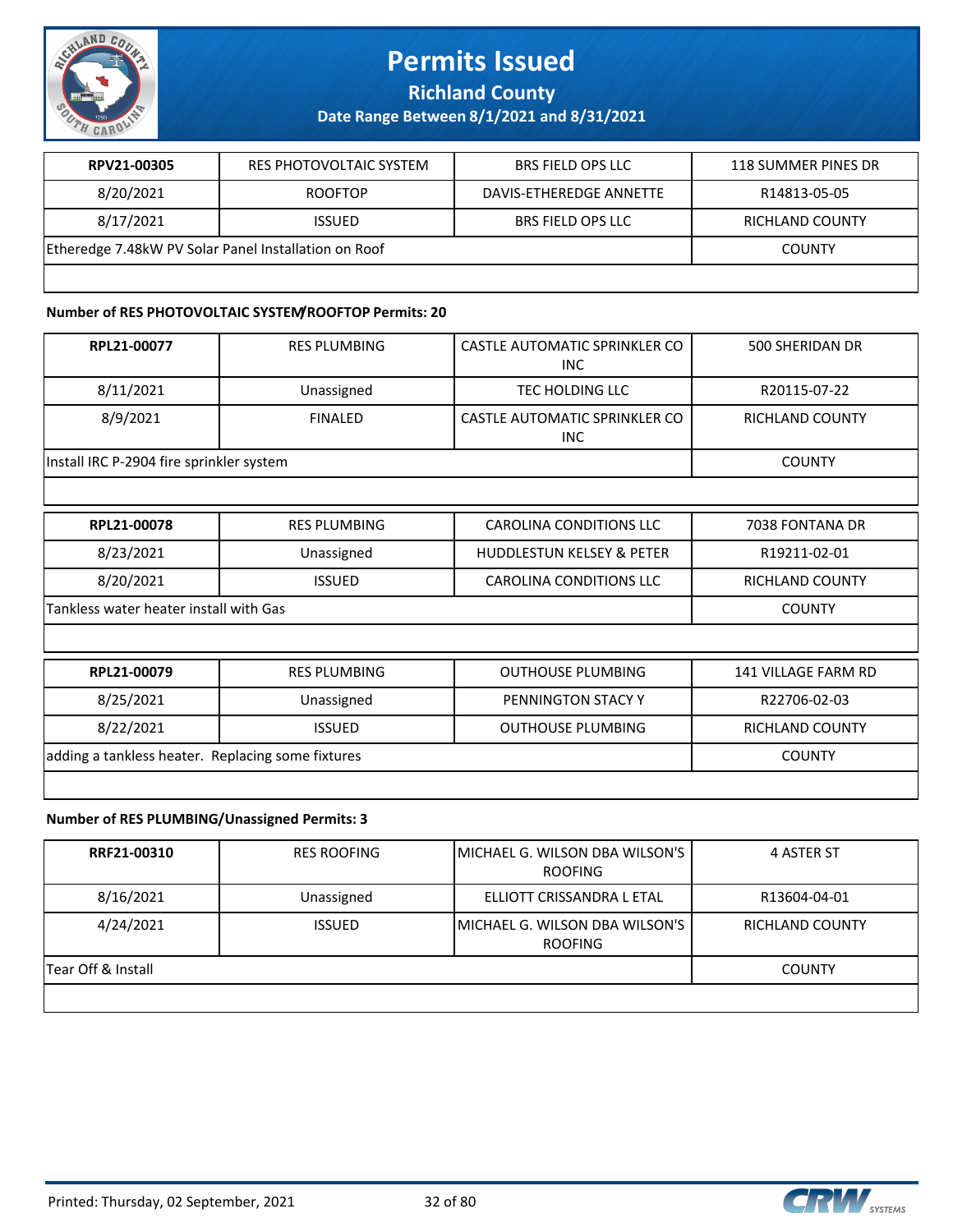

**Richland County**

| RRF21-00401        | <b>RES ROOFING</b> | MICHAEL G. WILSON DBA WILSON'S<br><b>ROOFING</b>              | 4239 MANDEL DR         |
|--------------------|--------------------|---------------------------------------------------------------|------------------------|
| 8/16/2021          | Unassigned         | KNOX THEADOSHIA M                                             | R06108-07-13           |
| 6/1/2021           | <b>ISSUED</b>      | MICHAEL G. WILSON DBA WILSON'S<br><b>ROOFING</b>              | <b>RICHLAND COUNTY</b> |
| Tear Off & Install |                    |                                                               | <b>COUNTY</b>          |
|                    |                    |                                                               |                        |
| RRF21-00451        | <b>RES ROOFING</b> | MICHAEL G. WILSON DBA WILSON'S<br><b>ROOFING</b>              | 7120 HAZEL ST          |
| 8/16/2021          | Unassigned         | LOGAN JAMES L                                                 | R14216-14-03           |
| 6/22/2021          | <b>ISSUED</b>      | MICHAEL G. WILSON DBA WILSON'S<br><b>ROOFING</b>              | RICHLAND COUNTY        |
| Tear Off & Install |                    |                                                               | <b>COUNTY</b>          |
|                    |                    |                                                               |                        |
| RRF21-00474        | <b>RES ROOFING</b> | <b>BURGIN RESIDENTIAL &amp;</b><br><b>COMMERCIAL SVCS INC</b> | 1450 WILDFLOWER RD     |
| 8/11/2021          | Unassigned         | DALRYMPLE C JENNALYN &                                        | R06900-02-06           |
| 7/1/2021           | <b>ISSUED</b>      | <b>BURGIN RESIDENTIAL &amp;</b><br><b>COMMERCIAL SVCS INC</b> | RICHLAND COUNTY        |
| Roof Replacement   |                    |                                                               | <b>COUNTY</b>          |
|                    |                    |                                                               |                        |
| RRF21-00498        | <b>RES ROOFING</b> | <b>BURGIN RESIDENTIAL &amp;</b><br><b>COMMERCIAL SVCS INC</b> | 100 WOODSVIEW LN       |
| 8/10/2021          | Unassigned         | PINEIRO ALVARO & JULIE                                        | R25705-09-13           |
| 7/14/2021          | <b>ISSUED</b>      | <b>BURGIN RESIDENTIAL &amp;</b><br><b>COMMERCIAL SVCS INC</b> | RICHLAND COUNTY        |
| Roof Replacement   |                    |                                                               | <b>COUNTY</b>          |
|                    |                    |                                                               |                        |
| RRF21-00499        | <b>RES ROOFING</b> | <b>BURGIN RESIDENTIAL &amp;</b><br><b>COMMERCIAL SVCS INC</b> | 209 DEER RIDGE DR      |
| 8/10/2021          | Unassigned         | SUTTON WILLIAM W JR & JANET L                                 | R30903-01-07           |
| 7/14/2021          | <b>ISSUED</b>      | <b>BURGIN RESIDENTIAL &amp;</b><br><b>COMMERCIAL SVCS INC</b> | RICHLAND COUNTY        |
| Roof Replacement   |                    |                                                               | <b>COUNTY</b>          |

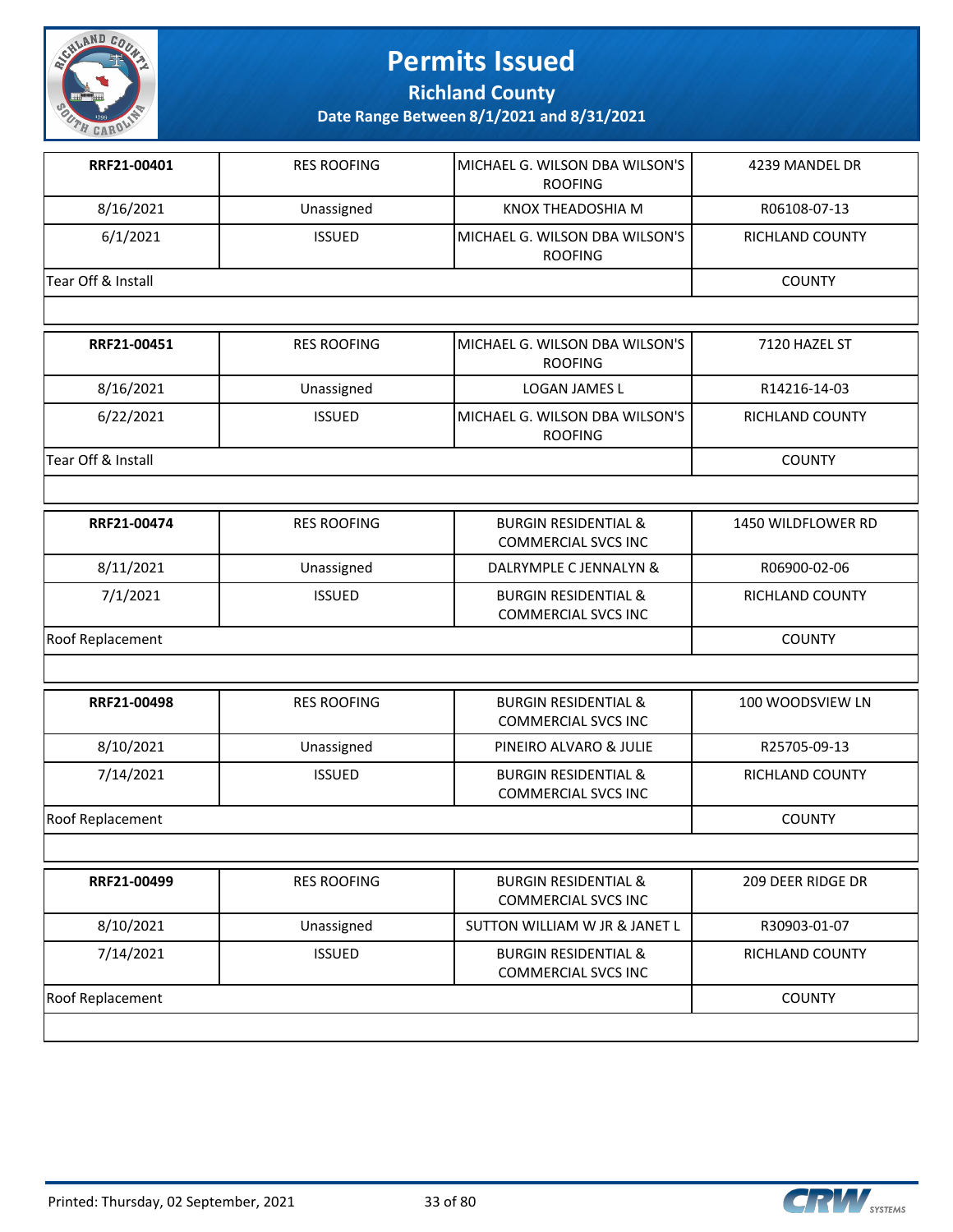

**Richland County**

| RRF21-00518          | <b>RES ROOFING</b> | <b>BURGIN RESIDENTIAL &amp;</b><br><b>COMMERCIAL SVCS INC</b> | 708 FORMBY DR     |
|----------------------|--------------------|---------------------------------------------------------------|-------------------|
| 8/11/2021            | Unassigned         | YOUNG THOMAS R & TABATHA                                      | R22803-01-11      |
| 7/22/2021            | <b>ISSUED</b>      | <b>BURGIN RESIDENTIAL &amp;</b><br><b>COMMERCIAL SVCS INC</b> | RICHLAND COUNTY   |
| Roof Replacement     |                    |                                                               | <b>COUNTY</b>     |
|                      |                    |                                                               |                   |
| RRF21-00519          | <b>RES ROOFING</b> | <b>BURGIN RESIDENTIAL &amp;</b><br><b>COMMERCIAL SVCS INC</b> | 204 BEAVER DAM RD |
| 8/10/2021            | Unassigned         | BLAGDEN ROBERT B & THERESE A                                  | R22708-02-03      |
| 7/22/2021            | <b>ISSUED</b>      | <b>BURGIN RESIDENTIAL &amp;</b><br><b>COMMERCIAL SVCS INC</b> | RICHLAND COUNTY   |
| Roof Replacement     |                    |                                                               | <b>COUNTY</b>     |
|                      |                    |                                                               |                   |
| RRF21-00532          | <b>RES ROOFING</b> | THE RED SHIRT GUYS ROOFING LLC                                | 1713 LONER RD     |
| 8/10/2021            | Unassigned         | <b>HORTON DERRICK P &amp; TARA B</b>                          | R10200-04-02      |
| 7/28/2021            | <b>ISSUED</b>      | THE RED SHIRT GUYS ROOFING LLC                                | RICHLAND COUNTY   |
| Tear off and Re-roof |                    |                                                               | <b>COUNTY</b>     |
| Roofing              |                    |                                                               |                   |
| RRF21-00536          | <b>RES ROOFING</b> | MICHAEL G. WILSON DBA WILSON'S<br><b>ROOFING</b>              | 4337 CRESTLITE DR |
| 8/16/2021            | Unassigned         | <b>BREELAND PATRICIA W</b>                                    | R16201-06-21      |
| 8/2/2021             | <b>ISSUED</b>      | MICHAEL G. WILSON DBA WILSON'S<br><b>ROOFING</b>              | RICHLAND COUNTY   |
| Tear Off & Install   |                    |                                                               | <b>COUNTY</b>     |
|                      |                    |                                                               |                   |
| RRF21-00537          | <b>RES ROOFING</b> | PREMIERE ROOFING LLC (GC)                                     | 1341 PET SITES RD |
| 8/9/2021             | Unassigned         | DAVIS MARGARITE P                                             | R01800-02-24      |
| 8/2/2021             | <b>ISSUED</b>      | PREMIERE ROOFING LLC (GC)                                     | RICHLAND COUNTY   |
| Roof Installation    | <b>COUNTY</b>      |                                                               |                   |
|                      |                    |                                                               |                   |
| RRF21-00539          | <b>RES ROOFING</b> | PREMIERE ROOFING LLC (GC)                                     | 6126 CRABTREE RD  |
| 8/9/2021             | Unassigned         | FLEMING PHILLIP M & RACHEL C                                  | R16809-02-06      |
| 8/2/2021             | <b>ISSUED</b>      | PREMIERE ROOFING LLC (GC)                                     | RICHLAND COUNTY   |
| Roof Installation    |                    |                                                               | <b>COUNTY</b>     |
|                      |                    |                                                               |                   |

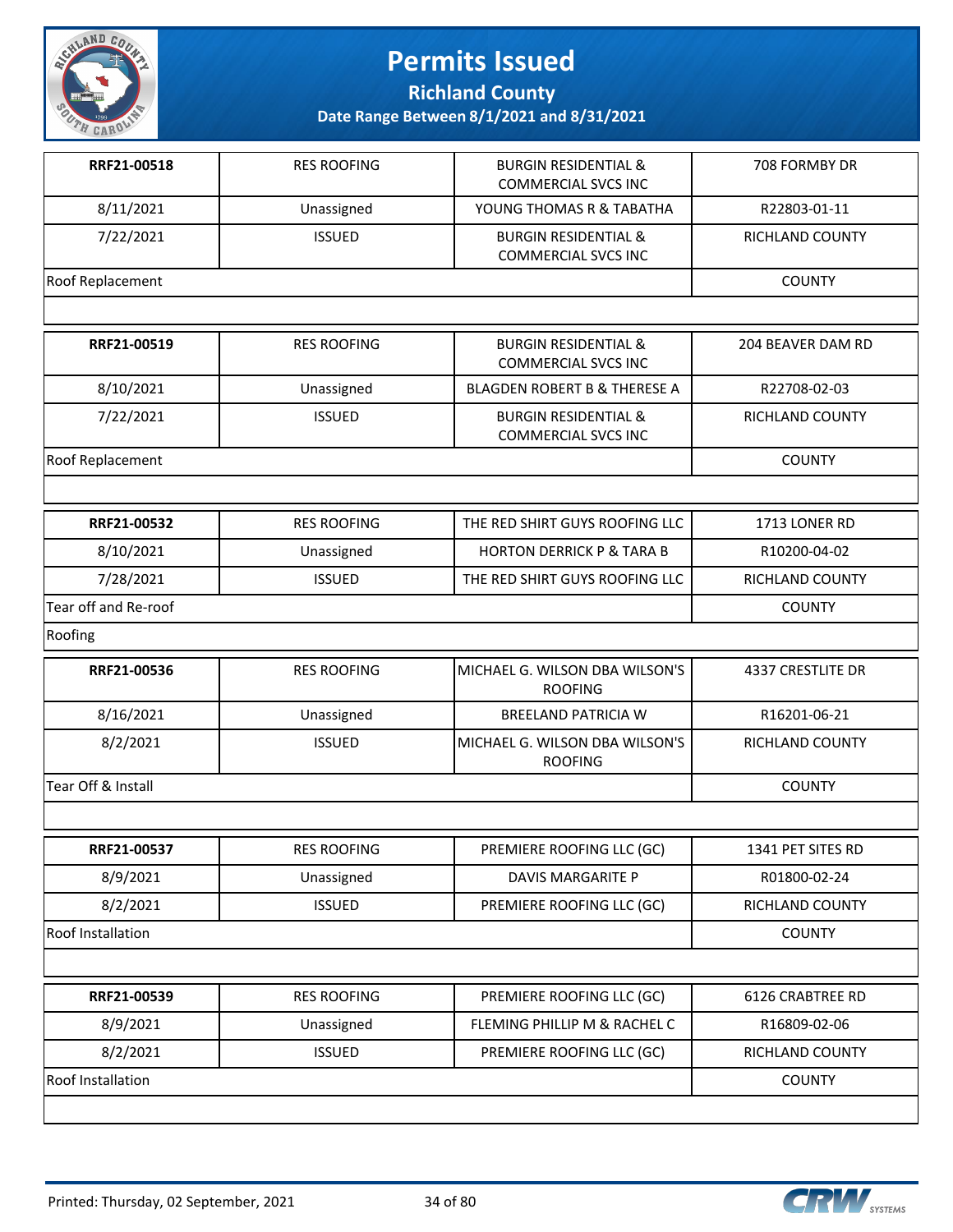

**Richland County**

| RRF21-00540        | <b>RES ROOFING</b> | <b>RANDY R HARDEE</b>                            | 104 SHADOWPINE RD     |  |
|--------------------|--------------------|--------------------------------------------------|-----------------------|--|
| 8/9/2021           | Unassigned         | <b>SCOTT KORTEZ &amp; ARTOYA NICOLE</b>          | R04915-03-02          |  |
| 8/2/2021           | <b>ISSUED</b>      | Randy R Hardee                                   | RICHLAND COUNTY       |  |
| Roof Repair        |                    |                                                  | <b>COUNTY</b>         |  |
|                    |                    |                                                  |                       |  |
| RRF21-00543        | <b>RES ROOFING</b> | PREMIERE ROOFING LLC (GC)                        | 9 KINGSTREE CT        |  |
| 8/9/2021           | Unassigned         | <b>BLACKWELL BRIDGET D &amp; PHILIP S</b>        | R17311-02-06          |  |
| 8/4/2021           | <b>ISSUED</b>      | PREMIERE ROOFING LLC (GC)                        | RICHLAND COUNTY       |  |
| Roof Installation  |                    |                                                  |                       |  |
|                    |                    |                                                  |                       |  |
| RRF21-00545        | <b>RES ROOFING</b> | PREMIERE ROOFING LLC (GC)                        | 510 SHADOWOOD DR      |  |
| 8/9/2021           | Unassigned         | <b>HENDERSON REBECCA S</b>                       | R02404-01-29          |  |
| 8/4/2021           | <b>ISSUED</b>      | PREMIERE ROOFING LLC (GC)                        | RICHLAND COUNTY       |  |
| Roof Installation  |                    |                                                  | <b>COUNTY</b>         |  |
|                    |                    |                                                  |                       |  |
| RRF21-00546        | <b>RES ROOFING</b> | PREMIERE ROOFING LLC (GC)                        | <b>204 TAMARA WAY</b> |  |
| 8/9/2021           | Unassigned         | <b>ROBINSON APRIL C</b>                          | R23010-08-18          |  |
| 8/4/2021           | <b>ISSUED</b>      | PREMIERE ROOFING LLC (GC)                        | RICHLAND COUNTY       |  |
| Roof Installation  |                    |                                                  | <b>COUNTY</b>         |  |
|                    |                    |                                                  |                       |  |
| RRF21-00547        | <b>RES ROOFING</b> | MICHAEL G. WILSON DBA WILSON'S<br><b>ROOFING</b> | <b>15 OAKLEY CIR</b>  |  |
| 8/16/2021          | Unassigned         | <b>KELLY BRENDA D &amp;</b>                      | R14207-07-50          |  |
| 8/5/2021           | <b>ISSUED</b>      | MICHAEL G. WILSON DBA WILSON'S<br><b>ROOFING</b> | RICHLAND COUNTY       |  |
| Tear Off & Install |                    |                                                  | <b>COUNTY</b>         |  |
|                    |                    |                                                  |                       |  |
| RRF21-00549        | <b>RES ROOFING</b> | CAROLINA CONSTRUCTION CO OF<br>COLUMBIA(GC)      | 527 GEORGIA ST        |  |
| 8/9/2021           | Unassigned         | <b>COX STEPHEN ANDREW &amp;</b>                  | R08815-01-06          |  |
| 8/6/2021           | <b>ISSUED</b>      | CAROLINA CONSTRUCTION CO OF<br>COLUMBIA(GC)      | RICHLAND COUNTY       |  |
|                    |                    |                                                  |                       |  |

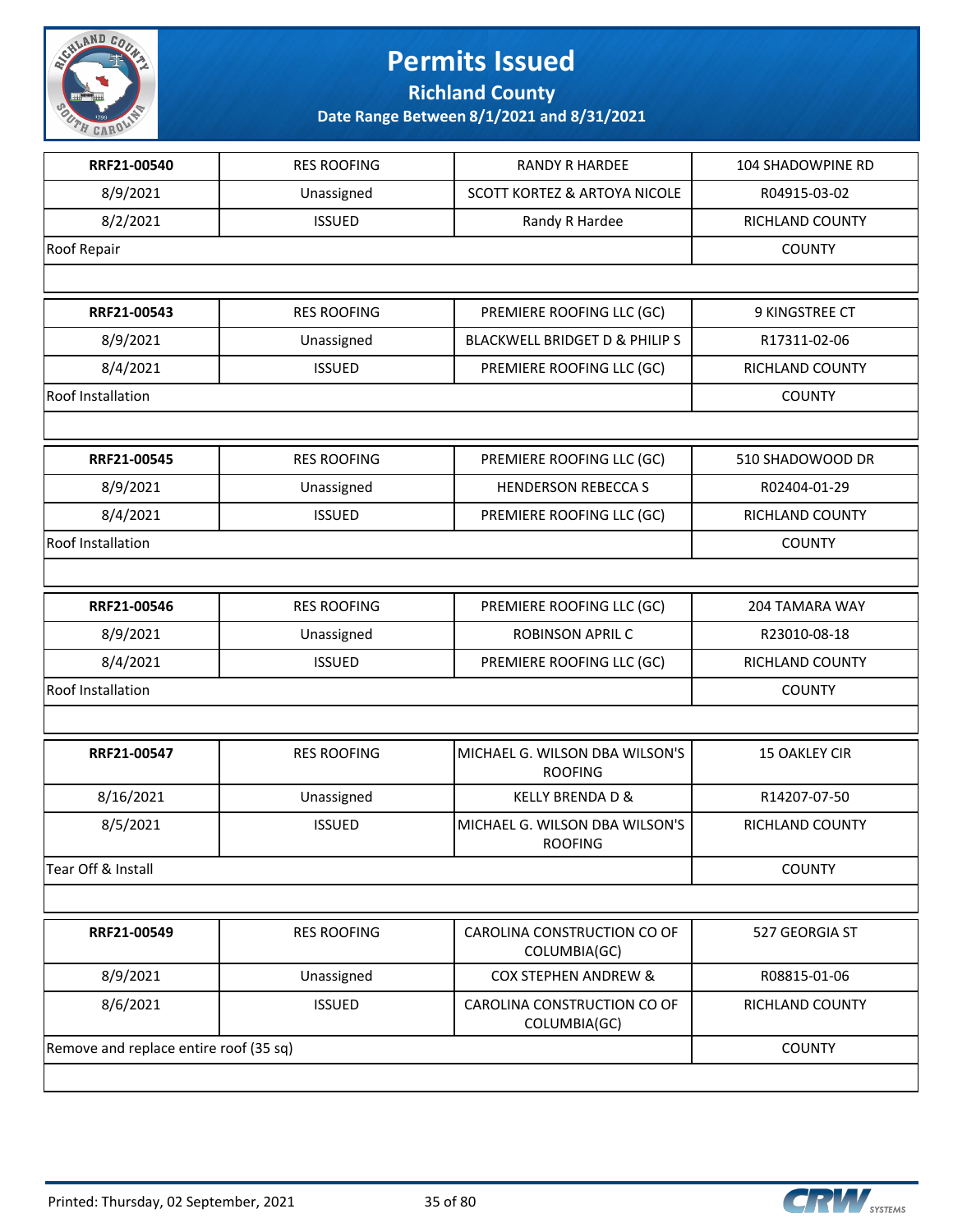

**Richland County**

| RRF21-00550                 | <b>RES ROOFING</b> | THE RED SHIRT GUYS ROOFING LLC                   | 316 DEAN HALL LN      |
|-----------------------------|--------------------|--------------------------------------------------|-----------------------|
| 8/6/2021                    | Unassigned         | HARDIN JONATHAN A &                              | R13616-08-22          |
| 8/6/2021                    | <b>ISSUED</b>      | THE RED SHIRT GUYS ROOFING LLC                   | RICHLAND COUNTY       |
| Roofing                     |                    |                                                  | <b>COUNTY</b>         |
| Roofing                     |                    |                                                  |                       |
| RRF21-00553                 | <b>RES ROOFING</b> | <b>CAMPBELL CHRISTOPHER K</b>                    | 313 HENRY ST          |
| 8/9/2021                    | Unassigned         | CAMPBELL CHRISTOPHER K                           | R36807-03-28          |
| 8/9/2021                    | <b>FINALED</b>     |                                                  | RICHLAND COUNTY       |
| REPAIR/REPLACEMENT          |                    |                                                  | <b>EASTOVER</b>       |
|                             |                    |                                                  |                       |
| RRF21-00554                 | <b>RES ROOFING</b> | MICHAEL G. WILSON DBA WILSON'S<br><b>ROOFING</b> | 117 ELK HILL RD       |
| 8/16/2021                   | Unassigned         | <b>WHITE GROVETTA</b>                            | R09208-11-14          |
| 8/9/2021                    | <b>ISSUED</b>      | MICHAEL G. WILSON DBA WILSON'S<br><b>ROOFING</b> | RICHLAND COUNTY       |
| Tear Off & Install          |                    | <b>COUNTY</b>                                    |                       |
|                             |                    |                                                  |                       |
| RRF21-00555                 | <b>RES ROOFING</b> | SHINGLES NOW LLC                                 | 430 EASTOVER RD       |
| 8/11/2021                   | Unassigned         | STROMAN-BOYD VALERIE R                           | R33200-02-05          |
| 8/9/2021                    | <b>ISSUED</b>      | SHINGLES NOW LLC                                 | RICHLAND COUNTY       |
| Remove and replace shingles |                    |                                                  | <b>COUNTY</b>         |
|                             |                    |                                                  |                       |
| RRF21-00556                 | <b>RES ROOFING</b> | THE RED SHIRT GUYS ROOFING LLC                   | 320 VALLEY SPRINGS RD |
| 8/10/2021                   | Unassigned         | DANIEL ELBERT KNOWLES &                          | R22804-01-16          |
| 8/10/2021                   | <b>ISSUED</b>      | THE RED SHIRT GUYS ROOFING LLC                   | RICHLAND COUNTY       |
| Tear off and re-roof        | <b>COUNTY</b>      |                                                  |                       |
| Roofing                     |                    |                                                  |                       |
| RRF21-00557                 | <b>RES ROOFING</b> | SHINGLES NOW LLC                                 | 5 RIDGE CLIFF CT      |
| 8/25/2021                   | Unassigned         | DAVIS DEVON E & GAVIN                            | R05204-02-11          |
| 8/10/2021                   | <b>ISSUED</b>      | SHINGLES NOW LLC                                 | RICHLAND COUNTY       |
| Remove and replace shingles | <b>COUNTY</b>      |                                                  |                       |
|                             |                    |                                                  |                       |

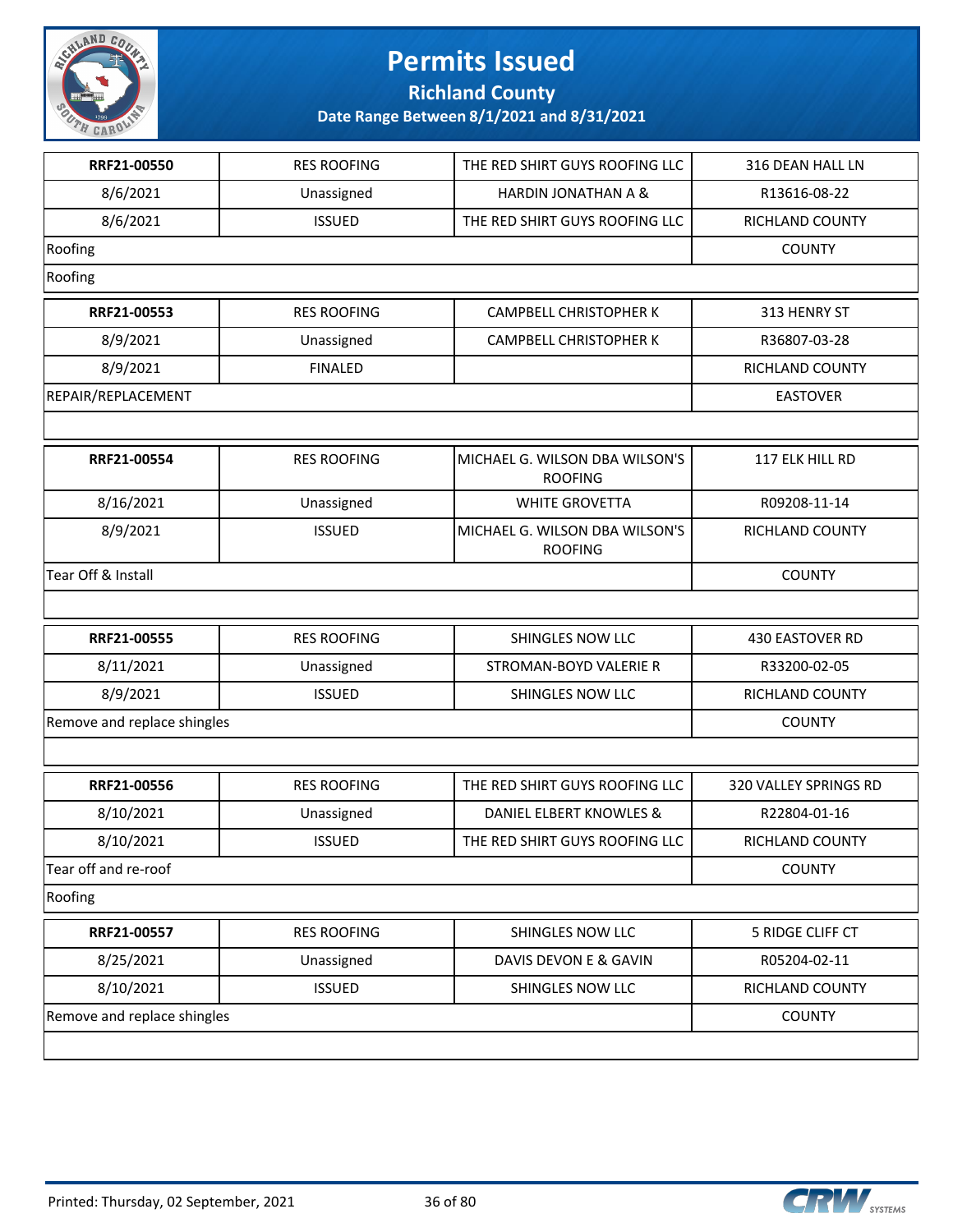

**Richland County**

| RRF21-00559                | <b>RES ROOFING</b> | THE RED SHIRT GUYS ROOFING LLC      | <b>229 ALEXANDER POINTE DR</b> |
|----------------------------|--------------------|-------------------------------------|--------------------------------|
| 8/13/2021                  | Unassigned         | ROBINSON LATOSHA M                  | R21910-10-08                   |
| 8/10/2021                  | <b>ISSUED</b>      | THE RED SHIRT GUYS ROOFING LLC      | RICHLAND COUNTY                |
| Tear off and Re-roof       |                    |                                     | <b>COUNTY</b>                  |
|                            |                    |                                     |                                |
| RRF21-00560                | <b>RES ROOFING</b> | PREMIERE ROOFING LLC (GC)           | <b>205 SWEET THORNE RD</b>     |
| 8/18/2021                  | Unassigned         | <b>GREEN THOMAS R &amp; MATILDA</b> | R04113-02-07                   |
| 8/12/2021                  | <b>ISSUED</b>      | PREMIERE ROOFING LLC (GC)           | <b>RICHLAND COUNTY</b>         |
| <b>Roof Installation</b>   |                    |                                     | <b>COUNTY</b>                  |
|                            |                    |                                     |                                |
| RRF21-00561                | <b>RES ROOFING</b> | <b>RANDY R HARDEE</b>               | 1718 PET SITES RD              |
| 8/13/2021                  | Unassigned         | MCCALL BARRY A & MARIA C            | R02700-01-15                   |
| 8/13/2021                  | <b>ISSUED</b>      | <b>RANDY R HARDEE</b>               | RICHLAND COUNTY                |
| <b>Residential Re-Roof</b> |                    |                                     | <b>COUNTY</b>                  |
|                            |                    |                                     |                                |
| RRF21-00562                | <b>RES ROOFING</b> | THE RED SHIRT GUYS ROOFING LLC      | 243 COLUMBIA CLUB DR E         |
| 8/13/2021                  | Unassigned         | ADKINS SAYRA R & WILLIAM K JR       | R20404-01-01                   |
| 8/13/2021                  | <b>ISSUED</b>      | THE RED SHIRT GUYS ROOFING LLC      | RICHLAND COUNTY                |
| Tear off and re-roof       |                    |                                     | <b>COUNTY</b>                  |
| Roofing                    |                    |                                     |                                |
| RRF21-00564                | <b>RES ROOFING</b> | THE RED SHIRT GUYS ROOFING LLC      | 609 MEADOWLAKE DR              |
| 8/17/2021                  | Unassigned         |                                     | R11909-05-15                   |
| 8/16/2021                  | <b>ISSUED</b>      | THE RED SHIRT GUYS ROOFING LLC      | RICHLAND COUNTY                |
| Tear off and re-roof       |                    |                                     | <b>COUNTY</b>                  |
| Roofing                    |                    |                                     |                                |
| RRF21-00567                | <b>RES ROOFING</b> | PREMIERE ROOFING LLC (GC)           | 10609 FARROW RD                |
| 8/18/2021                  | Unassigned         | <b>SHIRLEY VICTOR &amp;</b>         | R17600-01-07                   |
| 8/17/2021                  | <b>ISSUED</b>      | PREMIERE ROOFING LLC (GC)           | RICHLAND COUNTY                |
| <b>Roof Installation</b>   |                    |                                     | <b>COUNTY</b>                  |
|                            |                    |                                     |                                |

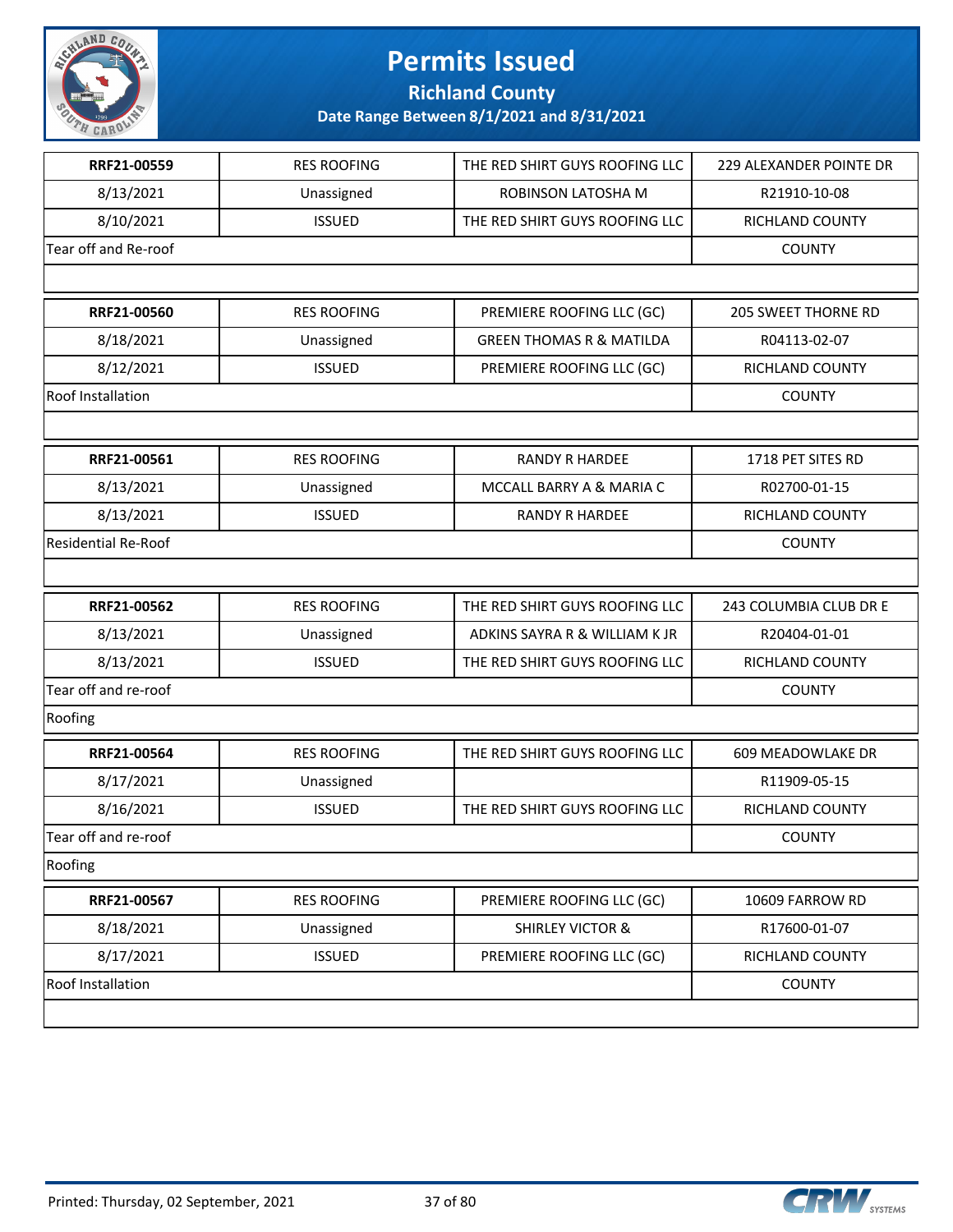

**Richland County**

| RRF21-00568                 | <b>RES ROOFING</b> | PREMIERE ROOFING LLC (GC)                          | 1102 WONDER DR           |
|-----------------------------|--------------------|----------------------------------------------------|--------------------------|
| 8/18/2021                   | Unassigned         | SPIVEY JODY F & LAURIE A                           | R02402-01-05             |
| 8/17/2021                   | <b>ISSUED</b>      | PREMIERE ROOFING LLC (GC)                          | RICHLAND COUNTY          |
| Roof Installation           |                    |                                                    | <b>COUNTY</b>            |
|                             |                    |                                                    |                          |
| RRF21-00570                 | <b>RES ROOFING</b> | MAYS CONTRACTING COMPANY LLC<br>(GC)               | 100 MILES PARK DR        |
| 8/18/2021                   | Unassigned         |                                                    | R22706-09-02             |
| 8/18/2021                   | <b>ISSUED</b>      | MAYS CONTRACTING COMPANY LLC<br>(GC)               | RICHLAND COUNTY          |
| <b>RE ROOF</b>              |                    |                                                    | <b>COUNTY</b>            |
|                             |                    |                                                    |                          |
| RRF21-00573                 | <b>RES ROOFING</b> | LEONARD CORNELL HINNANT DBA<br><b>RAIN PROOF R</b> | 412 S HIGHLAND FOREST DR |
| 8/19/2021                   | Unassigned         | <b>GOODSON ALPHONSO TRUST</b>                      | R11915-04-08             |
| 8/18/2021                   | <b>ISSUED</b>      | LEONARD CORNELL HINNANT DBA<br><b>RAIN PROOF R</b> | RICHLAND COUNTY          |
| Tear off and Reroof         |                    |                                                    | <b>COUNTY</b>            |
|                             |                    |                                                    |                          |
| RRF21-00574                 | <b>RES ROOFING</b> | POWERS ROOFING & HOME<br><b>SERVICES</b>           | 200 WRENFIELD LN         |
| 8/19/2021                   | Unassigned         |                                                    | R17711-01-05             |
| 8/19/2021                   | <b>ISSUED</b>      | POWERS ROOFING & HOME<br><b>SERVICES</b>           | RICHLAND COUNTY          |
| <b>RE ROOF</b>              |                    |                                                    | <b>COUNTY</b>            |
|                             |                    |                                                    |                          |
| RRF21-00576                 | <b>RES ROOFING</b> | MARK LANDSTEINER                                   | 171 BETHVIEW DR          |
| 8/19/2021                   | Unassigned         |                                                    | R02406-04-04             |
| 8/19/2021                   | <b>ISSUED</b>      |                                                    | <b>RICHLAND COUNTY</b>   |
| REMOVE/ REPLACEMENT OF ROOF |                    |                                                    | <b>COUNTY</b>            |
|                             |                    |                                                    |                          |
| RRF21-00580                 | <b>RES ROOFING</b> | ANTWON T JOHNSON                                   | 109 CHARTWELL RD         |
| 8/25/2021                   | Unassigned         |                                                    | R06012-06-05             |
| 8/25/2021                   | <b>ISSUED</b>      |                                                    | RICHLAND COUNTY          |
| <b>REPLACE ENTIRE ROOF</b>  |                    |                                                    | <b>COUNTY</b>            |
|                             |                    |                                                    |                          |

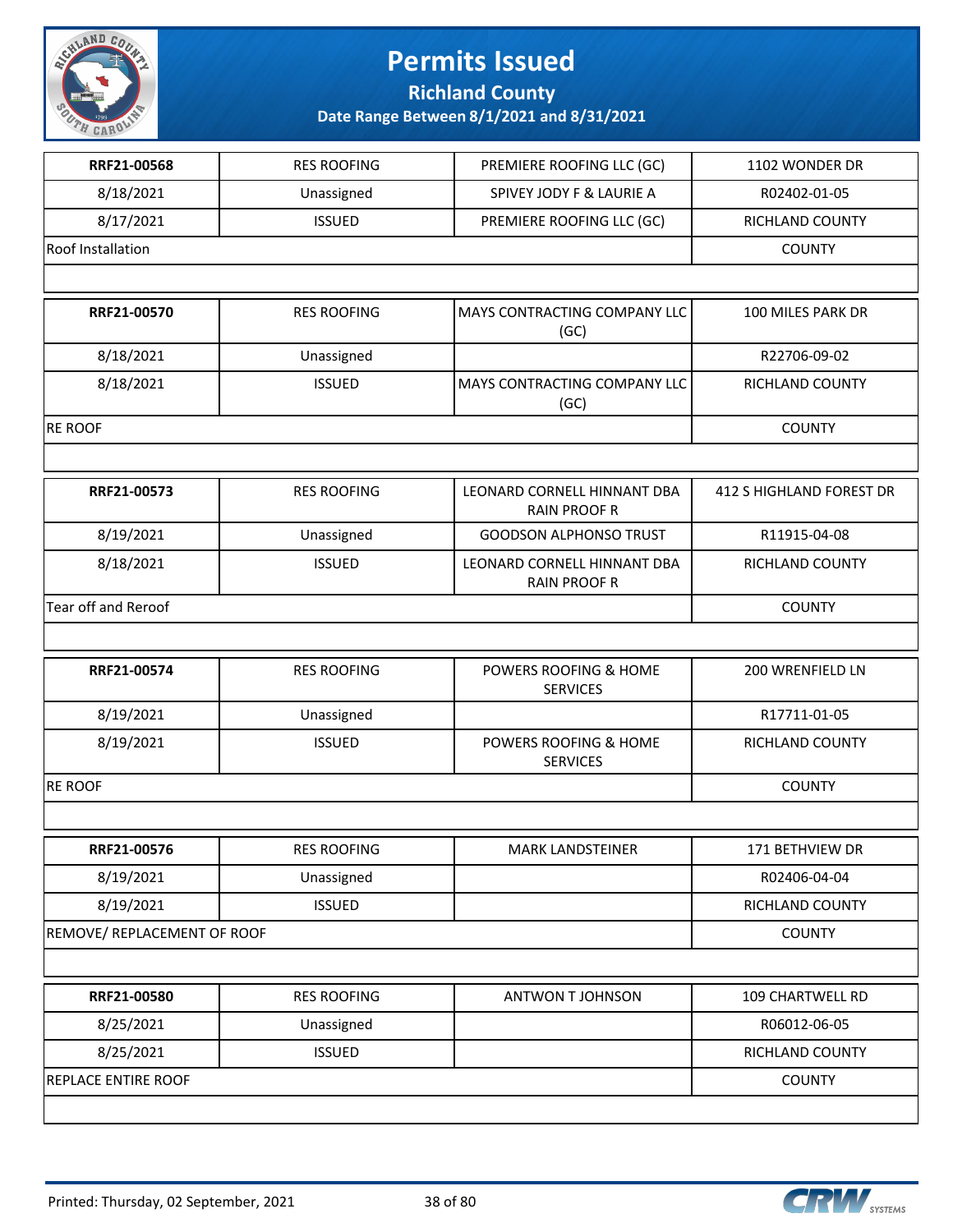

**Richland County**

**Date Range Between 8/1/2021 and 8/31/2021**

| RRF21-00581                                   | <b>RES ROOFING</b> | DAVID MICHAEL STROTHER JR                   | 115 MEECH ST                  |
|-----------------------------------------------|--------------------|---------------------------------------------|-------------------------------|
| 8/26/2021                                     | Unassigned         | LEE ALVIN C &                               | R07406-03-04                  |
| 8/26/2021                                     | <b>ISSUED</b>      | DAVID MICHAEL STROTHER JR                   | <b>RICHLAND COUNTY</b>        |
| Remove existing shingles and replace with new |                    |                                             | <b>COUNTY</b>                 |
|                                               |                    |                                             |                               |
| RRF21-00585                                   | <b>RES ROOFING</b> | THE RED SHIRT GUYS ROOFING LLC              | 212 EAST SPRINGS RD           |
| 8/30/2021                                     | Unassigned         | PATER DANIEL M III &                        | R22901-02-17                  |
| 8/30/2021                                     | <b>ISSUED</b>      | THE RED SHIRT GUYS ROOFING LLC              | RICHLAND COUNTY               |
| Tear off and re-roof                          |                    |                                             | <b>COUNTY</b>                 |
| Roofing                                       |                    |                                             |                               |
| RRF21-00588                                   | <b>RES ROOFING</b> | CAROLINA CONSTRUCTION CO OF<br>COLUMBIA(GC) | <b>863 KILLIAN STATION DR</b> |
| 8/31/2021                                     | Unassigned         | SHAKIR SHALENA L & SHAHEED K                | R20201-01-26                  |
| 8/30/2021                                     | <b>ISSUED</b>      | CAROLINA CONSTRUCTION CO OF<br>COLUMBIA(GC) | <b>RICHLAND COUNTY</b>        |
| Remove and replace shingles on entire roof.   |                    |                                             | <b>COUNTY</b>                 |
|                                               |                    |                                             |                               |
| RRF21-00589                                   | <b>RES ROOFING</b> | <b>PAUL RENNISON</b>                        | 1710 HEYWARD BROCKINGTON RD   |
| 8/31/2021                                     | Unassigned         | MCDANIEL JERLYIN NATASHA                    | R09600-02-15                  |
| 8/30/2021                                     | <b>ISSUED</b>      | PAUL RENNISON                               | <b>RICHLAND COUNTY</b>        |
| Roof Replacement                              |                    |                                             | <b>COUNTY</b>                 |
|                                               |                    |                                             |                               |
| RRF21-00590                                   | <b>RES ROOFING</b> | <b>SALVADOR RUIZ</b>                        | 6290 OLD LEESBURG RD          |
| 8/31/2021                                     | Unassigned         | SALVADOR RUIZ & EVA SANCHEZ                 | R30900-06-66                  |
| 8/31/2021                                     | <b>ISSUED</b>      |                                             | RICHLAND COUNTY               |
| <b>Repair/Replacing</b>                       |                    |                                             | <b>COUNTY</b>                 |
|                                               |                    |                                             |                               |
| Number of RES ROOFING/Linessianed Permits: 41 |                    |                                             |                               |

#### **Number of RES ROOFING/Unassigned Permits: 41**

| RBD21-00514                                      | <b>RESIDENTIAL ADDITIONS &amp; ADD/ALT</b> | ANTHONY JOHN CONSTRUCTION | 104 WOODLANDS W        |
|--------------------------------------------------|--------------------------------------------|---------------------------|------------------------|
| 8/30/2021                                        | <b>ADDITION</b>                            | PATTERSON VANCE OR        | R22816-04-05           |
| 3/3/2021                                         | <b>ISSUED</b>                              | ANTHONY JOHN CONSTRUCTION | <b>RICHLAND COUNTY</b> |
| Build 15x20 addition on back of home.            |                                            |                           | <b>COUNTY</b>          |
| Remove existing deck. Finish int/ext of addition |                                            |                           |                        |

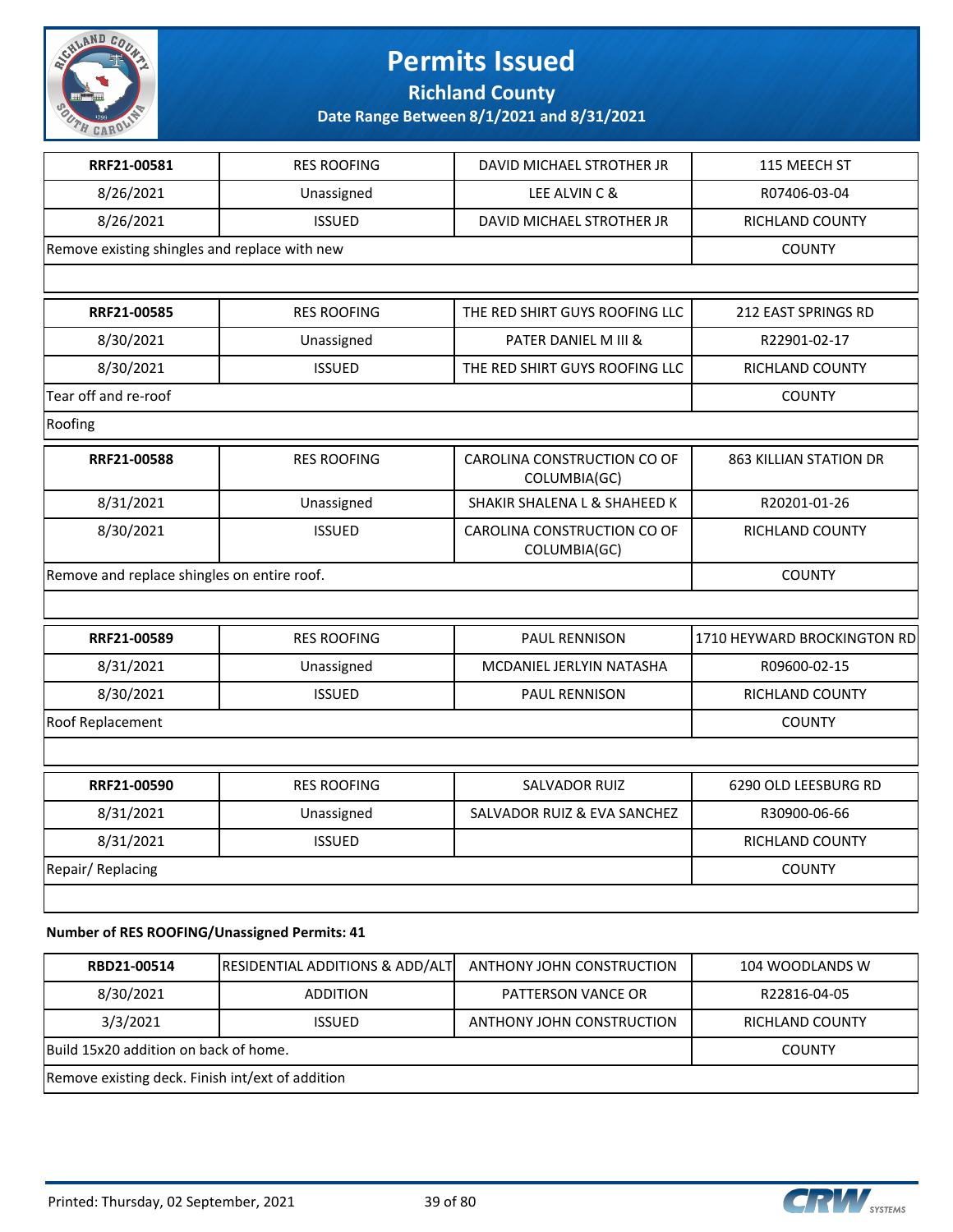

**Richland County**

**Date Range Between 8/1/2021 and 8/31/2021**

| RBD21-01823                              |                                            | RESIDENTIAL ADDITIONS & ADD/ALT COHN CONSTRUCTION SERVICES LLC | 104 WOODLANDS W         |
|------------------------------------------|--------------------------------------------|----------------------------------------------------------------|-------------------------|
| 8/18/2021                                | <b>ADDITION</b>                            | PATTERSON VANCE OR                                             | R22816-04-05            |
| 7/22/2021                                | <b>ISSUED</b>                              | COHN CONSTRUCTION SERVICES LLC                                 | RICHLAND COUNTY         |
| Addition of sunroom at rear of residence |                                            |                                                                | <b>COUNTY</b>           |
|                                          |                                            |                                                                |                         |
| RBD21-01880                              | RESIDENTIAL ADDITIONS & ADD/ALT            | <b>WILLIAMS MICHAEL T</b>                                      | 4332 CANDLELITE DR      |
| 8/16/2021                                | <b>ADDITION</b>                            | <b>WILLIAMS MICHAEL T</b>                                      | R13416-04-04            |
| 7/29/2021                                | <b>ISSUED</b>                              |                                                                | RICHLAND COUNTY         |
| ADDITION OF GARAGE, W BR & BATH          |                                            |                                                                | <b>COUNTY</b>           |
|                                          |                                            |                                                                |                         |
| RBD21-01892                              | RESIDENTIAL ADDITIONS & ADD/ALT            | MICHAEL PORCHER (RBB)                                          | 120 SPRINGWATER DR      |
| 8/17/2021                                | <b>ADDITION</b>                            |                                                                | R22908-01-06            |
| 8/2/2021                                 | <b>ISSUED</b>                              | MICHAEL PORCHER (RBB)                                          | RICHLAND COUNTY         |
| ADDITION OF A BED, BARTH AND GREET ROOM  |                                            | <b>COUNTY</b>                                                  |                         |
|                                          |                                            |                                                                |                         |
| RBD21-01939                              | <b>RESIDENTIAL ADDITIONS &amp; ADD/ALT</b> | JEFFREY DALE SMITH                                             | 201 FOXPORT DR          |
| 8/20/2021                                | <b>ADDITION</b>                            |                                                                | R01506-08-01            |
| 8/9/2021                                 | <b>ISSUED</b>                              | JEFFREY DALE SMITH                                             | RICHLAND COUNTY         |
| <b>SCREEN PORCH</b>                      |                                            |                                                                | <b>COUNTY</b>           |
|                                          |                                            |                                                                |                         |
| RBD21-01950                              | RESIDENTIAL ADDITIONS & ADD/ALT            | Michael Disharoon                                              | 1303 PARLIAMENT LAKE DR |
| 8/31/2021                                | <b>ADDITION</b>                            | HARTER KIMBERLY D                                              | R19803-03-14            |
| 8/10/2021                                | <b>ISSUED</b>                              | <b>DAVID R NOSS</b>                                            | RICHLAND COUNTY         |
| Build addition 18.5 x 12'                |                                            |                                                                | <b>COUNTY</b>           |
|                                          |                                            |                                                                |                         |

#### **Number of RESIDENTIAL ADDITIONS & ADD/ALT/ADDITION Permits: 6**

| RBD21-01640 | RESIDENTIAL ADDITIONS & ADD/ALT                                                                                                       | <b>B3 BUILDERS LLC</b>               | 114 KINGS CREEK RD |
|-------------|---------------------------------------------------------------------------------------------------------------------------------------|--------------------------------------|--------------------|
| 8/12/2021   | ADDITION/ALTERATION                                                                                                                   | <b>PRATT BRIAN J &amp; LINETTE L</b> | R04012-03-17       |
| 6/30/2021   | <b>ISSUED</b>                                                                                                                         | <b>B3 BUILDERS LLC</b>               | RICHLAND COUNTY    |
|             | Removing of existing deck and rebuilding new wood deck                                                                                |                                      | <b>COUNTY</b>      |
| boards.     | Removing and disposing of existing deck and rebuilding a new wood deck 13.5 x 10. New Footings, new posts, new joists and new decking |                                      |                    |

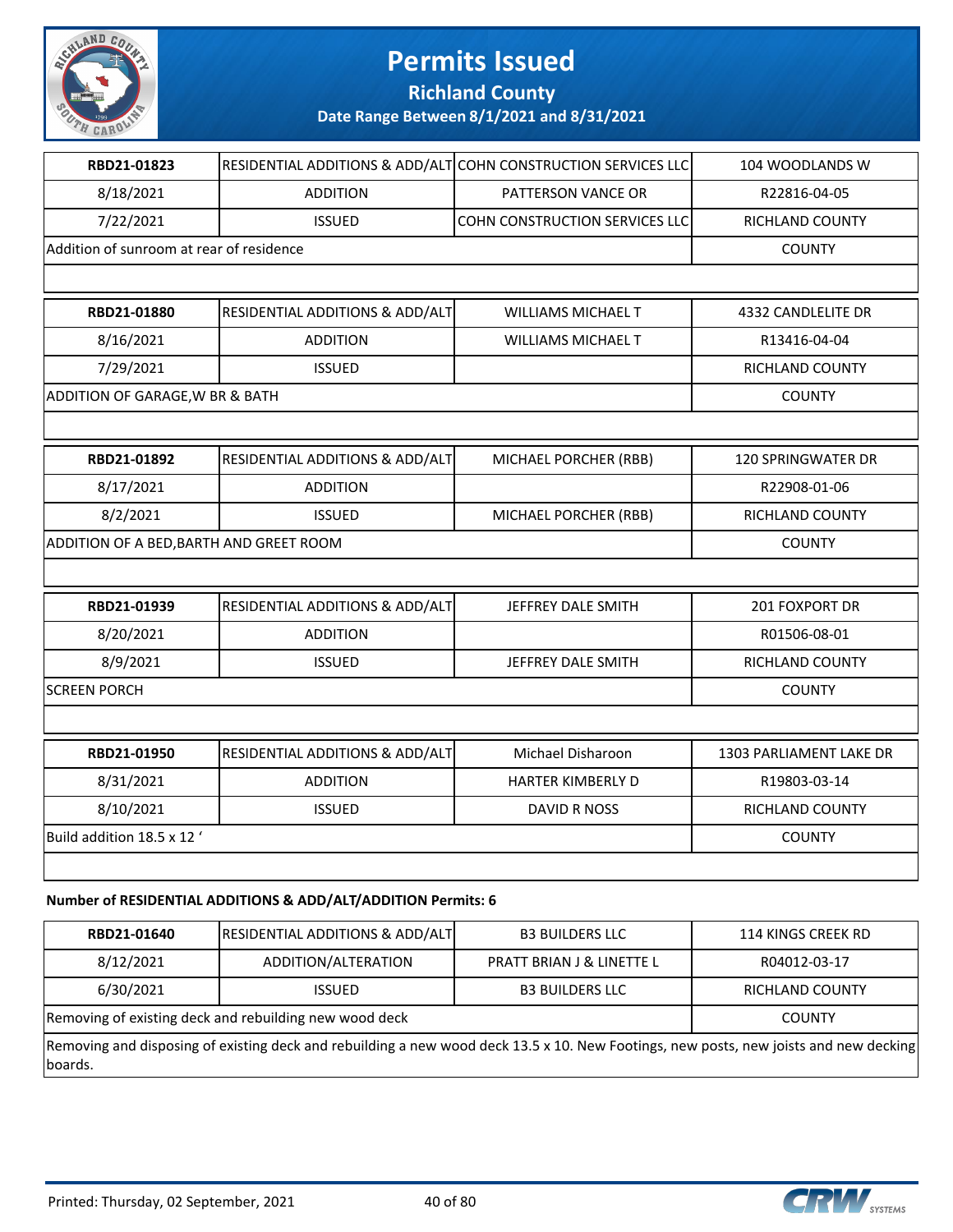

**Richland County**

**Date Range Between 8/1/2021 and 8/31/2021**

| RBD21-01810                                   | RESIDENTIAL ADDITIONS & ADD/ALT            | <b>MARVIN THOMAS</b>          | 122 FOX HILL DR        |
|-----------------------------------------------|--------------------------------------------|-------------------------------|------------------------|
| 8/9/2021                                      | ADDITION/ALTERATION                        |                               | R20506-04-01           |
| 7/21/2021                                     | <b>ISSUED</b>                              | <b>MARVIN THOMAS</b>          | <b>RICHLAND COUNTY</b> |
| <b>SCREEN PORCH AND DECK ADDITION</b>         |                                            |                               | <b>COUNTY</b>          |
|                                               |                                            |                               |                        |
| RBD21-01875                                   | RESIDENTIAL ADDITIONS & ADD/ALT            | DAVID O & REBECCA MCPHERSON   | 2 HAMPTON TRACE CT     |
| 8/25/2021                                     | ADDITION/ALTERATION                        |                               | R13616-02-12           |
| 7/29/2021                                     | <b>ISSUED</b>                              |                               | <b>RICHLAND COUNTY</b> |
| ADD ON SUNROOM, DECK& MOVE LAUNDRY INSIDE     |                                            |                               | <b>COUNTY</b>          |
|                                               |                                            |                               |                        |
| RBD21-01924                                   | <b>RESIDENTIAL ADDITIONS &amp; ADD/ALT</b> | <b>TERRY NATION</b>           | 1541 WONDER DR         |
| 8/18/2021                                     | ADDITION/ALTERATION                        | DORSEY DANIEL C & KATHERINE K | R02401-01-11           |
| 8/4/2021                                      | <b>ISSUED</b>                              | <b>TERRY NATION</b>           | <b>RICHLAND COUNTY</b> |
| Interior Remodel and Partial Roof Replacement |                                            |                               | <b>COUNTY</b>          |

#### **Number of RESIDENTIAL ADDITIONS & ADD/ALT/ADDITION/ALTERATION Permits: 4**

| RBD21-01498                                            | RESIDENTIAL ALTERATIONS                                      | <b>WILLIAM MATTHEW GRAHAM</b>                      | 2011 LONG SHADOW LN    |
|--------------------------------------------------------|--------------------------------------------------------------|----------------------------------------------------|------------------------|
| 8/27/2021                                              | <b>ALTERATIONS</b>                                           | <b>TEAM MKC LLC</b>                                | R16913-15-09           |
| 6/11/2021                                              | <b>ISSUED</b>                                                | <b>WILLIAM MATTHEW GRAHAM</b>                      | <b>RICHLAND COUNTY</b> |
| All necessary framing, electrical and plumbing to code |                                                              |                                                    | <b>COUNTY</b>          |
|                                                        |                                                              |                                                    |                        |
| RBD21-01800                                            | RESIDENTIAL ALTERATIONS                                      | DAVID J HARRIS                                     | <b>6 CABIN CT</b>      |
| 8/5/2021                                               | <b>ALTERATIONS</b>                                           | MASON JEFFREY S & PAMELA J                         | R02416-07-36           |
| 7/21/2021                                              | <b>ISSUED</b>                                                | DAVID J HARRIS                                     | <b>RICHLAND COUNTY</b> |
| Screen Porch                                           |                                                              |                                                    | <b>COUNTY</b>          |
|                                                        |                                                              |                                                    |                        |
| RBD21-01863                                            | RESIDENTIAL ALTERATIONS                                      | WAYDE E SABINA DBA WINNING<br><b>EDGE CONTRACT</b> | 1816 HAVILAND CIR      |
| 8/9/2021                                               | <b>ALTERATIONS</b>                                           |                                                    | R06112-03-07           |
| 7/27/2021                                              | <b>ISSUED</b>                                                | WAYDE E SABINA DBA WINNING<br><b>EDGE CONTRACT</b> | <b>RICHLAND COUNTY</b> |
|                                                        | ADDING PIERS AND SISTERING TO EXISTING2*8 FOR ADDITIONAL SUP |                                                    | <b>COUNTY</b>          |
|                                                        |                                                              |                                                    |                        |

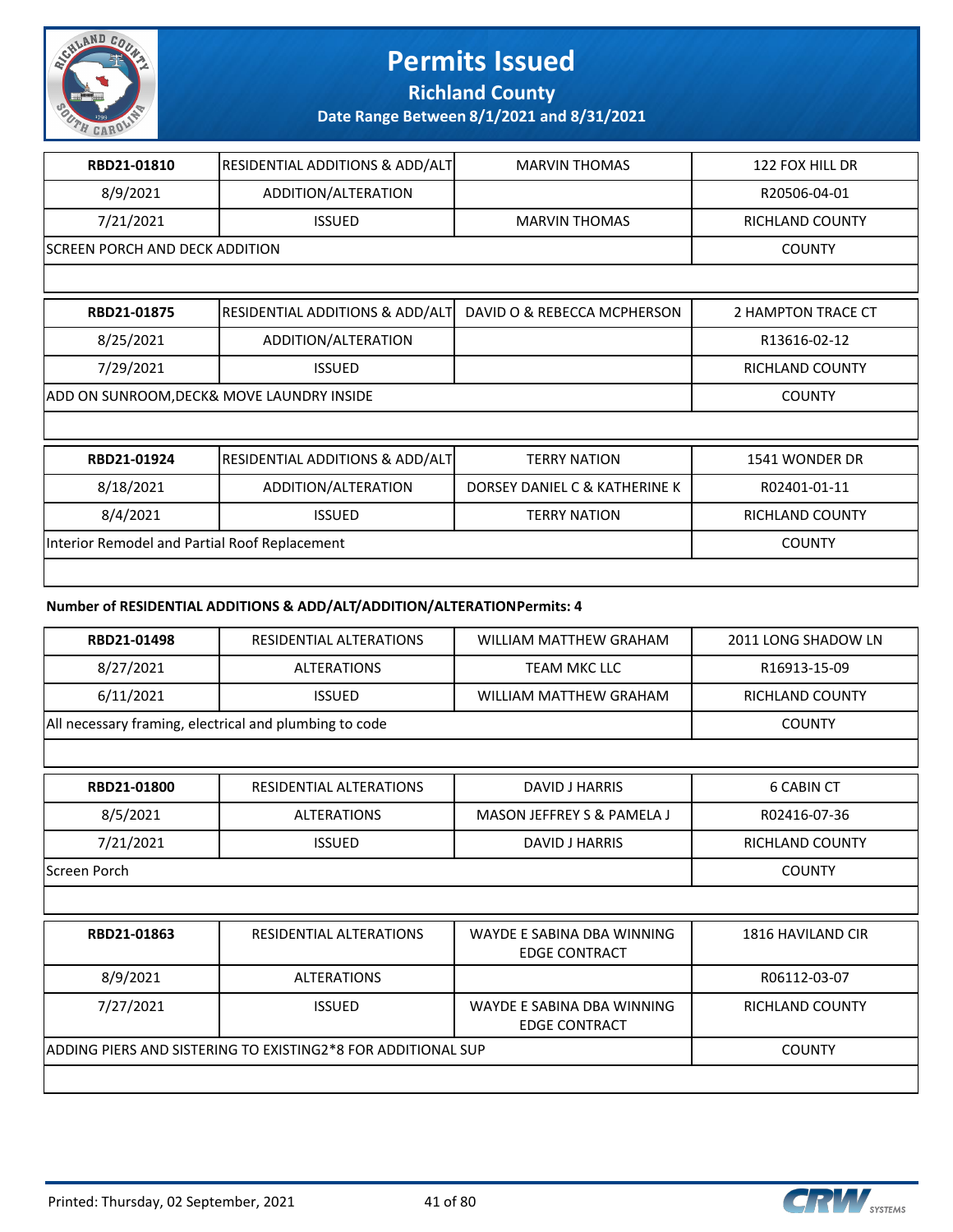

**Richland County**

**Date Range Between 8/1/2021 and 8/31/2021**

| RBD21-01866                                             | RESIDENTIAL ALTERATIONS | <b>PAUL R FINAN</b> | 141 VILLAGE FARM RD |
|---------------------------------------------------------|-------------------------|---------------------|---------------------|
| 8/13/2021                                               | <b>ALTERATIONS</b>      | PENNINGTON STACY Y  | R22706-02-03        |
| 7/27/2021                                               | <b>ISSUED</b>           | <b>PAUL R FINAN</b> | RICHLAND COUNTY     |
| Attic storage area and interior wall removal at kitchen |                         |                     | COUNTY              |

All I am doing is demo and framing to remove a wall and raise bathroom ceilings over tub and shower area. Frame in an old storage room door at garage and installing plywood decking. and drywall to the existing framing in the attic over the garage to allow for a storage area. The customer has hired their own subcontractors to do plumbing, electrical and finish work. They are not part of my contract or to be on my permit. They are supposed to be getting their own permits. Scope of work is attached in my signed estimate.

| RBD21-01874                                           | RESIDENTIAL ALTERATIONS | KITCHEN AND BATHROOM DESIGN<br><b>INC</b> | 2007 SHADY GROVE RD |
|-------------------------------------------------------|-------------------------|-------------------------------------------|---------------------|
| 8/19/2021                                             | ALTERATIONS             | ROSS GREG A & LINDA M                     | R03500-01-28        |
| 7/28/2021                                             | <b>ISSUED</b>           | KITCHEN AND BATHROOM DESIGN<br><b>INC</b> | RICHLAND COUNTY     |
| Plumbing/gfi light fixtures flooring/tile/door change |                         |                                           | <b>COUNTY</b>       |

| RBD21-01889                                                     | RESIDENTIAL ALTERATIONS | <b>ARTHUR LEE SR</b>      | 4630 BRIARFIELD RD |
|-----------------------------------------------------------------|-------------------------|---------------------------|--------------------|
| 8/2/2021                                                        | <b>ALTERATIONS</b>      |                           | R14114-09-01       |
| 8/2/2021                                                        | <b>ISSUED</b>           | A J LEE BLDG & REMODELING | RICHLAND COUNTY    |
| <b>CLOSE UP WINDOW REMOVE TILE CHANGE TOILET LIGHT FIXTURES</b> |                         |                           | <b>COUNTY</b>      |
|                                                                 |                         |                           |                    |
| RBD21-01951                                                     | RESIDENTIAL ALTERATIONS | <b>MOORING BUILDERS</b>   | 104 WOOD DUCK RD   |
| 8/19/2021                                                       | <b>ALTERATIONS</b>      | <b>BEYERL BONNIE D</b>    | R22712-02-11       |

8/10/2021 | ISSUED | MOORING BUILDERS | RICHLAND COUNTY

| Master Bath Renovation | COUNTY |
|------------------------|--------|
|------------------------|--------|

#### **Number of RESIDENTIAL ALTERATIONS/ALTERATIONS Permits: 7**

| RBD21-01180 | RESIDENTIAL NEW ACCESSORY<br><b>STRUCTURE</b> | ANGELES-MAYORGA MARINO | 200 BURMASTER DR       |
|-------------|-----------------------------------------------|------------------------|------------------------|
| 8/2/2021    | Unassigned                                    |                        | R25802-03-01           |
| 5/12/2021   | <b>ISSUED</b>                                 | ANGELES-MAYORGA MARINO | <b>RICHLAND COUNTY</b> |
| shed/garage |                                               |                        | <b>COUNTY</b>          |
|             |                                               |                        |                        |

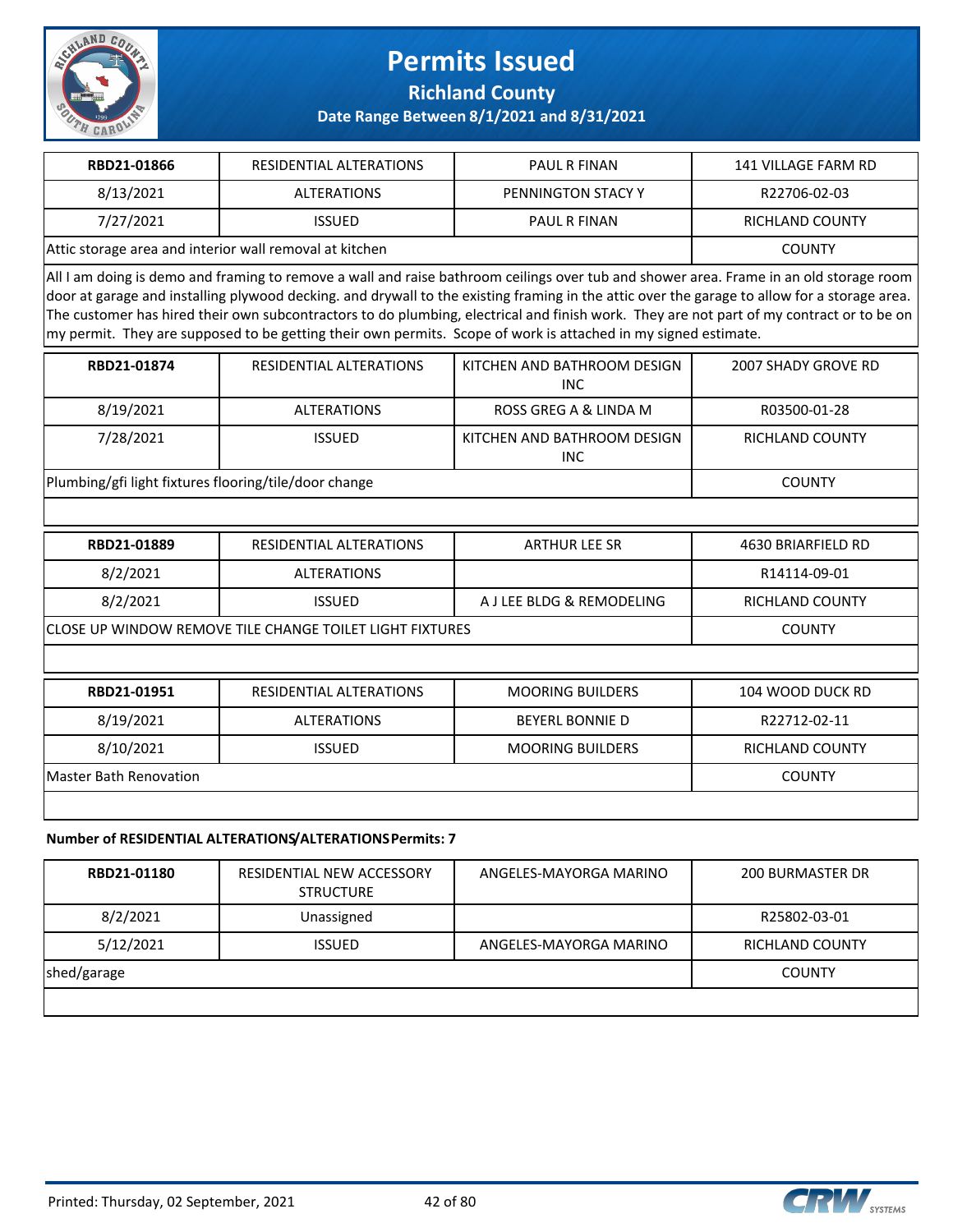

**Richland County**

| RBD21-01626                                  | RESIDENTIAL NEW ACCESSORY<br><b>STRUCTURE</b> | <b>EAGLE CARPORTS INC</b>               | 3033 APPLEBY LN       |
|----------------------------------------------|-----------------------------------------------|-----------------------------------------|-----------------------|
| 8/2/2021                                     | Unassigned                                    | <b>TOMMY WOODS</b>                      | R19905-08-16          |
| 6/28/2021                                    | <b>ISSUED</b>                                 | <b>EAGLE CARPORTS INC</b>               | RICHLAND COUNTY       |
| install detached metal garage pre fabricated |                                               |                                         | <b>COUNTY</b>         |
|                                              |                                               |                                         |                       |
| RBD21-01639                                  | RESIDENTIAL NEW ACCESSORY<br><b>STRUCTURE</b> | <b>PARRISH DONNA &amp;</b>              | 200 BOSWELL RD        |
| 8/4/2021                                     | Unassigned                                    | PARRISH DONNA &                         | R12007-04-01          |
| 6/30/2021                                    | <b>ISSUED</b>                                 |                                         | RICHLAND COUNTY       |
| <b>STORAGE BUILDING</b>                      |                                               |                                         | <b>COUNTY</b>         |
|                                              |                                               |                                         |                       |
| RBD21-01724                                  | RESIDENTIAL NEW ACCESSORY<br><b>STRUCTURE</b> | DOWDY JEFFERY S & CHRISTINE L           | 14 DRAGGING CANOE CT  |
| 8/6/2021                                     | Unassigned                                    | DOWDY JEFFERY S & CHRISTINE L           | R23614-01-28          |
| 7/13/2021                                    | <b>ISSUED</b>                                 | DOWDY JEFFERY S & CHRISTINE L           | RICHLAND COUNTY       |
| POOL HOUSE                                   |                                               |                                         | <b>COUNTY</b>         |
|                                              |                                               |                                         |                       |
| RBD21-01751                                  | RESIDENTIAL NEW ACCESSORY<br><b>STRUCTURE</b> | PINNACLE BUILDING SOLUTIONS LLC<br>(GC) | 350 HOLLY BICKLEY RD  |
| 8/4/2021                                     | Unassigned                                    | <b>JESSE SILKWOOD</b>                   | R00600-02-05          |
| 7/15/2021                                    | <b>ISSUED</b>                                 | PINNACLE BUILDING SOLUTIONS LLC<br>(GC) | RICHLAND COUNTY       |
| <b>Storage Building</b>                      |                                               |                                         | <b>COUNTY</b>         |
|                                              |                                               |                                         |                       |
| RBD21-01762                                  | RESIDENTIAL NEW ACCESSORY<br><b>STRUCTURE</b> | LINOWSKI JAMES & DIANE                  | 1140 OLD BRICKYARD RD |
| 8/3/2021                                     | Unassigned                                    |                                         | R04300-03-31          |
| 7/19/2021                                    | <b>ISSUED</b>                                 | LINOWSKI JAMES & DIANE                  | RICHLAND COUNTY       |
| WORKSHOP/STORAGE                             |                                               |                                         | <b>COUNTY</b>         |
|                                              |                                               |                                         |                       |
| RBD21-01778                                  | RESIDENTIAL NEW ACCESSORY<br><b>STRUCTURE</b> | <b>HARRIS JERRY WAYNE &amp;</b>         | 222 APPLEOAK LN       |
| 8/5/2021                                     | Unassigned                                    |                                         | R27500-02-61          |
| 7/20/2021                                    | <b>ISSUED</b>                                 | <b>HARRIS JERRY WAYNE &amp;</b>         | RICHLAND COUNTY       |
| 12*30 CARPORT                                |                                               |                                         | <b>COUNTY</b>         |
|                                              |                                               |                                         |                       |

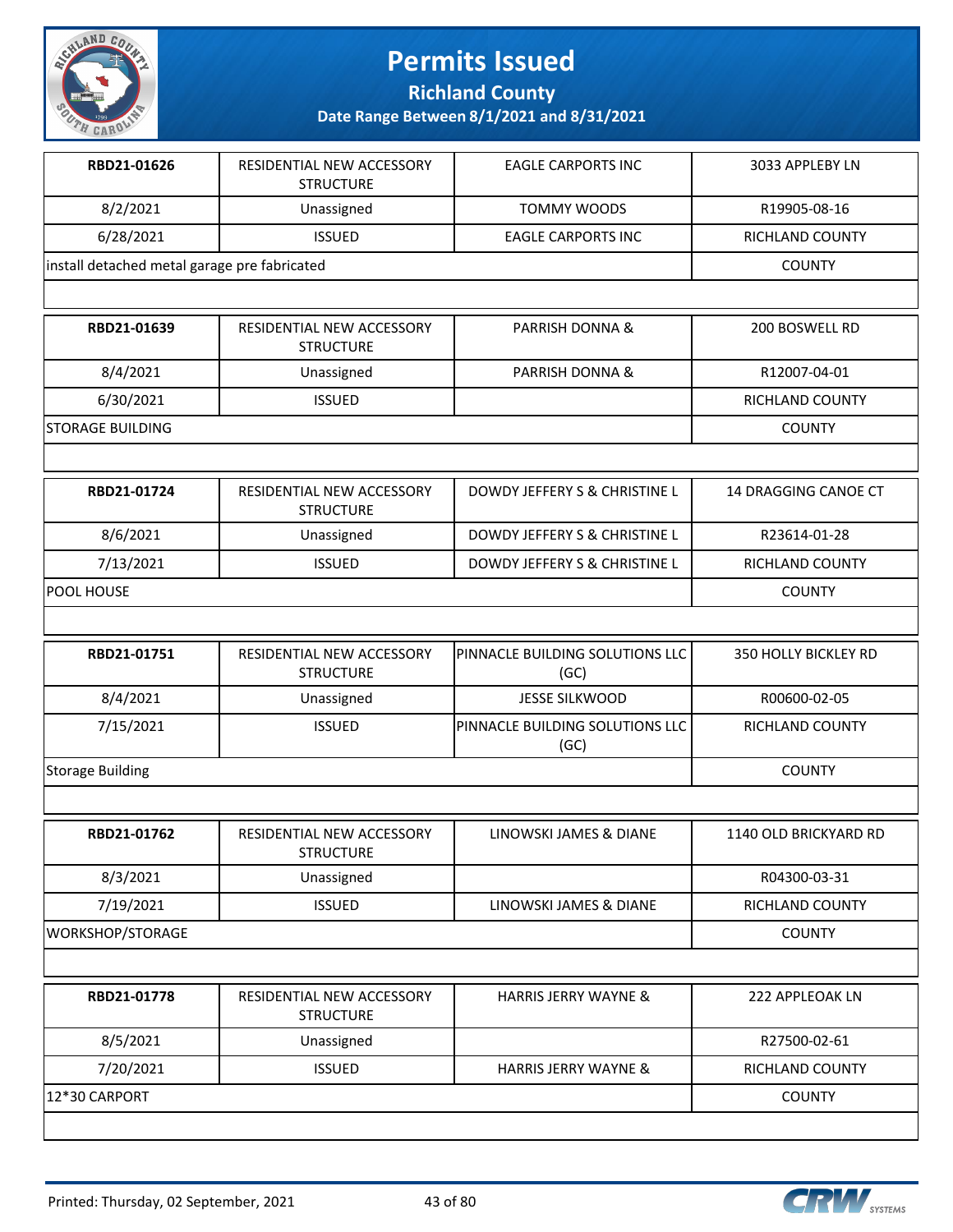

**Richland County**

| RBD21-01837                                        | RESIDENTIAL NEW ACCESSORY<br><b>STRUCTURE</b>               | HMB CONTRACTING LLC                          | 5201 BLUFF RD           |
|----------------------------------------------------|-------------------------------------------------------------|----------------------------------------------|-------------------------|
| 8/5/2021                                           | Unassigned                                                  | <b>JJD HOLDINGS LLC</b>                      | R16100-04-12            |
| 7/23/2021                                          | <b>ISSUED</b>                                               | HMB CONTRACTING LLC                          | RICHLAND COUNTY         |
| 50 x 99 - Agriculture Use Only Accessory Structure |                                                             |                                              | <b>COUNTY</b>           |
| <b>SHELL BUILDING ONLY</b>                         |                                                             |                                              |                         |
| RBD21-01842                                        | RESIDENTIAL NEW ACCESSORY<br><b>STRUCTURE</b>               | A & B BUILDING GROUP LLC                     | 929 LANGFORD RD         |
| 8/30/2021                                          | Unassigned                                                  | <b>BONEY SAMUEL GREGORY</b>                  | R20600-03-14            |
| 7/26/2021                                          | <b>ISSUED</b>                                               | A & B BUILDING GROUP LLC                     | RICHLAND COUNTY         |
| Install Pole Building                              |                                                             |                                              | <b>COUNTY</b>           |
|                                                    |                                                             |                                              |                         |
| RBD21-01846                                        | RESIDENTIAL NEW ACCESSORY<br><b>STRUCTURE</b>               | <b>BREALON JEFFERY J</b>                     | 224 NEWTOWN RD          |
| 8/9/2021                                           | Unassigned                                                  | <b>BREALON JEFFERY J</b>                     | R34913-02-05            |
| 7/26/2021                                          | <b>ISSUED</b>                                               |                                              | RICHLAND COUNTY         |
| <b>BUILDING SHED</b>                               |                                                             |                                              | <b>EASTOVER</b>         |
|                                                    |                                                             |                                              |                         |
| RBD21-01861                                        | RESIDENTIAL NEW ACCESSORY<br><b>STRUCTURE</b>               | <b>GREEN SARAH</b>                           | 1037 CONGAREE CHURCH RD |
| 8/23/2021                                          | Unassigned                                                  | <b>GREEN SARAH</b>                           | R32400-03-04            |
| 7/27/2021                                          | <b>ISSUED</b>                                               |                                              | RICHLAND COUNTY         |
| <b>SHE SHED</b>                                    |                                                             |                                              | <b>COUNTY</b>           |
|                                                    |                                                             |                                              |                         |
| RBD21-01868                                        | RESIDENTIAL NEW ACCESSORY<br><b>STRUCTURE</b>               | <b>JIM CONSTRUCTION (GC)</b>                 | 1628 ALBA DR            |
| 8/9/2021                                           | Unassigned                                                  |                                              | R19201-07-08            |
| 7/28/2021                                          | <b>ISSUED</b>                                               |                                              | RICHLAND COUNTY         |
| <b>ATTACHED CARPORT</b>                            |                                                             |                                              | <b>COUNTY</b>           |
|                                                    |                                                             |                                              |                         |
| RBD21-01877                                        | RESIDENTIAL NEW ACCESSORY<br><b>STRUCTURE</b>               | STEEL BUILDINGS AND STRUCTURES<br><b>INC</b> | 1011 GEORGE EARGLE RD   |
| 8/12/2021                                          | Unassigned                                                  | EFIRD DAVID N & LAURA W                      | R01900-01-06            |
| 7/29/2021                                          | <b>ISSUED</b>                                               | STEEL BUILDINGS AND STRUCTURES<br><b>INC</b> | RICHLAND COUNTY         |
|                                                    | 18x31 Detached Accessory Shell. no foundation, grading, MEP |                                              | <b>COUNTY</b>           |
|                                                    |                                                             |                                              |                         |

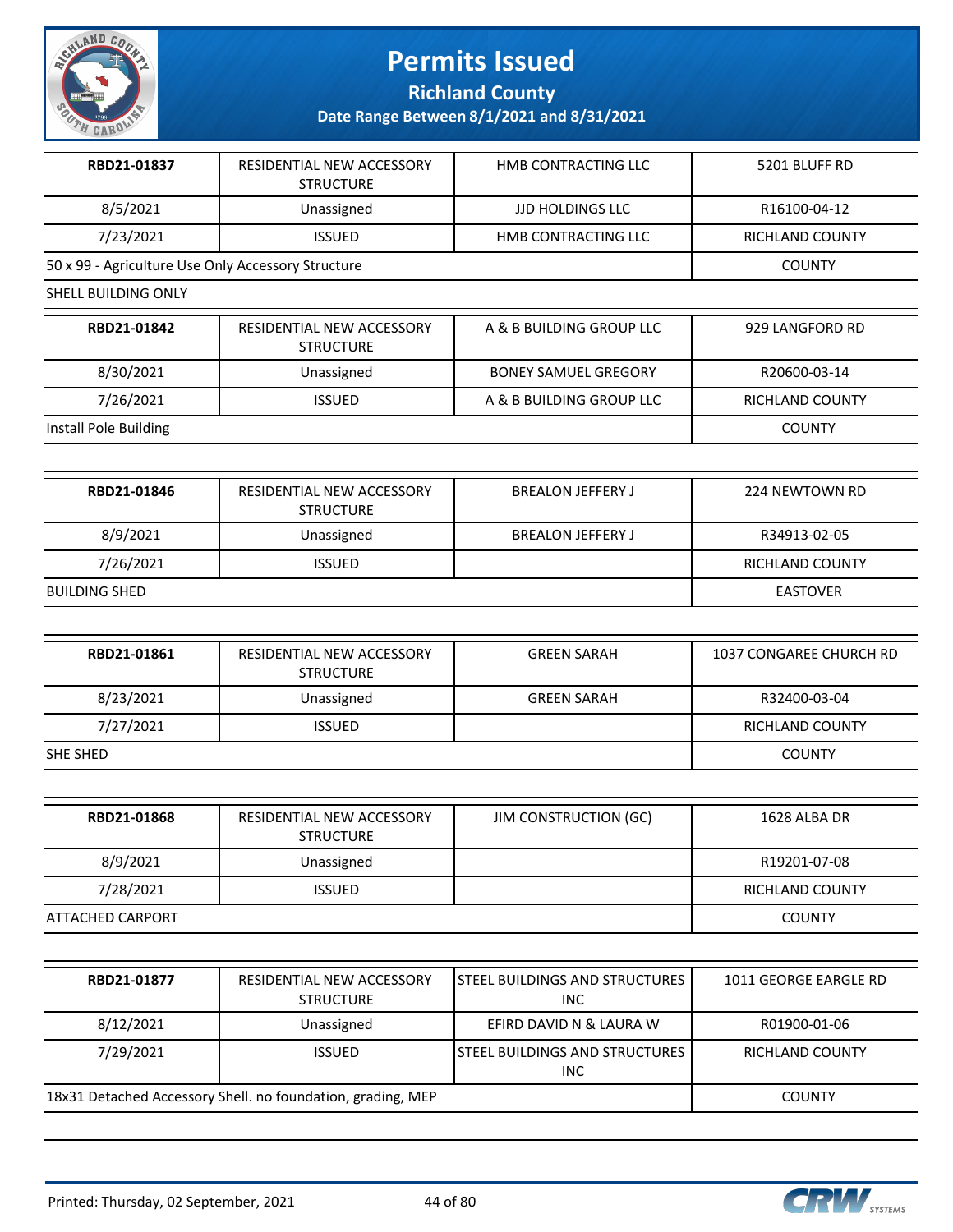

**Richland County**

**Date Range Between 8/1/2021 and 8/31/2021**

| RBD21-01885                                        | RESIDENTIAL NEW ACCESSORY<br><b>STRUCTURE</b> | Hoover Buildings of Lexington | 1320 BLUEFIELD DR |
|----------------------------------------------------|-----------------------------------------------|-------------------------------|-------------------|
| 8/11/2021                                          | Unassigned                                    | SAM AUTOMOTIVE LLC            | R07307-02-01      |
| 7/30/2021                                          | <b>ISSUED</b>                                 | Hoover Buildings of Lexington | RICHLAND COUNTY   |
| 24'x50'x10' Pole Building (Shell Only) w/ concrete |                                               |                               | <b>COUNTY</b>     |

#### (SHELL ONLY)

| RBD21-01959   | RESIDENTIAL NEW ACCESSORY<br><b>STRUCTURE</b> | HINZ LANCE G & LAURA M | 1924 JOHNSON MARINA RD |
|---------------|-----------------------------------------------|------------------------|------------------------|
| 8/30/2021     | Unassigned                                    | HINZ LANCE G & LAURA M | R01409-01-01           |
| 8/11/2021     | <b>ISSUED</b>                                 |                        | RICHLAND COUNTY        |
| <b>GARAGE</b> |                                               |                        |                        |
|               |                                               |                        |                        |
| RBD21-01968   | RESIDENTIAL NEW ACCESSORY<br><b>STRUCTURE</b> | <b>ELROY WHITAKER</b>  | 104 MANN RD            |

|                                 | -----------   |                       |                 |
|---------------------------------|---------------|-----------------------|-----------------|
| 8/30/2021                       | Unassigned    | <b>ELROY WHITAKER</b> | R20200-03-38    |
| 8/12/2021                       | <b>ISSUED</b> | <b>ELROY WHITAKER</b> | RICHLAND COUNTY |
| Build a 20' x 30' storage house |               |                       | <b>COUNTY</b>   |
| Owner/Builder                   |               |                       |                 |

#### **Number of RESIDENTIAL NEW ACCESSORY STRUCTURE/Unassigned Permits: 16**

| RBD21-01931                           | RESIDENTIAL NEW CONSTRUCTION | REMSEY JAMES A & KELLY M | 132 TIMBER KNOLL DR |
|---------------------------------------|------------------------------|--------------------------|---------------------|
| 8/5/2021                              | CMPL OF NEW CON              | REMSEY JAMES A & KELLY M | R05200-02-03        |
| 8/5/2021                              | <b>ISSUED</b>                | REMSEY JAMES A & KELLY M | RICHLAND COUNTY     |
| COMPLETION OF SINGLE FAMILY RESIDENCE |                              |                          | <b>COUNTY</b>       |

#### **Number of RESIDENTIAL NEW CONSTRUCTION/CMPL OF NEW CON Permits: 1**

| RBD20-01821                       | RESIDENTIAL NEW CONSTRUCTION                                                                              | ROSARIO DAVID                | 303 DENBY CIR          |
|-----------------------------------|-----------------------------------------------------------------------------------------------------------|------------------------------|------------------------|
| 8/10/2021                         | SINGLE FAMILY RES                                                                                         | ROSARIO DAVID                | R23213-01-42           |
| 11/12/2020                        | <b>ISSUED</b>                                                                                             | ROSARIO DAVID                | RICHLAND COUNTY        |
| INEW HOME ON EXISITING FOUNDATION | <b>COUNTY</b>                                                                                             |                              |                        |
|                                   | INEED ENGINEER LETTER FOR EXISITING FOUNDATION THAT IT CAN SUPPORT NEW STRUCTURE ALSO NEED MAN J &D RESCK |                              |                        |
|                                   |                                                                                                           |                              |                        |
| RBD21-00870                       | RESIDENTIAL NEW CONSTRUCTION                                                                              | <b>JARRIEL CAPERS</b>        | 2728 WILDFLOWER RD     |
| 8/30/2021                         | SINGLE FAMILY RES                                                                                         | <b>JACOBS SHIRLEY K ETAL</b> | R08500-04-05           |
| 4/12/2021                         | <b>ISSUED</b>                                                                                             | <b>JARRIEL CAPERS</b>        | <b>RICHLAND COUNTY</b> |
| New Construction Home             |                                                                                                           |                              | <b>COUNTY</b>          |

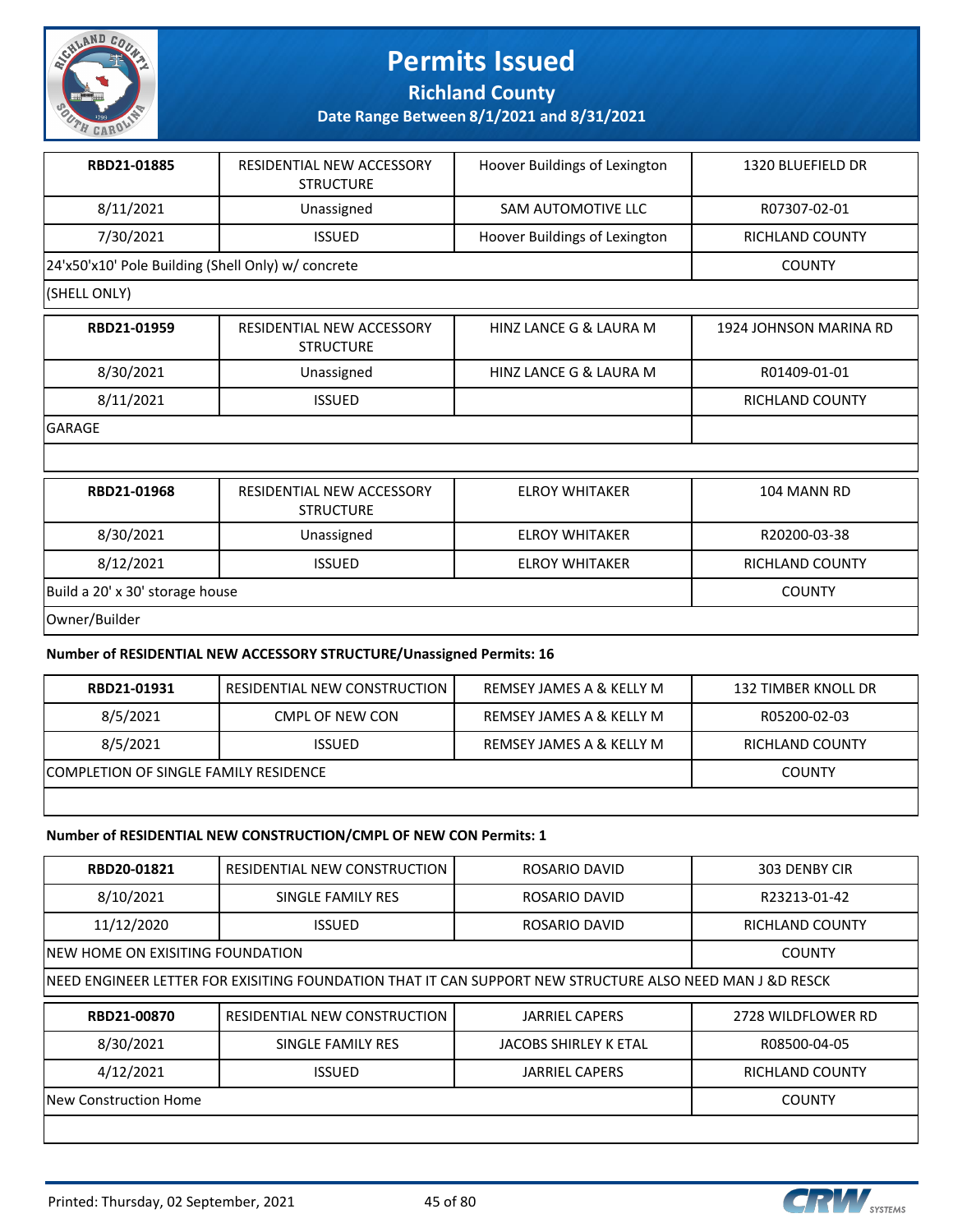

**Richland County**

| RBD21-01098                               | <b>RESIDENTIAL NEW CONSTRUCTION</b>                       | <b>MATT MCCAULEY</b>             | 7409 TEAGUE RD         |
|-------------------------------------------|-----------------------------------------------------------|----------------------------------|------------------------|
| 8/5/2021                                  | <b>SINGLE FAMILY RES</b>                                  | <b>AVIA STEELE</b>               | R19210-03-02           |
| 5/4/2021                                  | <b>ISSUED</b>                                             | <b>BRUCE SMITH</b>               | RICHLAND COUNTY        |
|                                           | construction of a new, site-built single-family residence |                                  | <b>COUNTY</b>          |
|                                           |                                                           |                                  |                        |
| RBD21-01455                               | RESIDENTIAL NEW CONSTRUCTION                              | <b>GAGE CONSTRUCTION LLC</b>     | 739 CLAMP RD           |
| 8/11/2021                                 | SINGLE FAMILY RES                                         | <b>BUBONIC JASON &amp; KANDI</b> | R20800-01-37           |
| 6/8/2021                                  | <b>ISSUED</b>                                             | <b>GAGE CONSTRUCTION LLC</b>     | RICHLAND COUNTY        |
| New home construction                     |                                                           |                                  | <b>COUNTY</b>          |
|                                           |                                                           |                                  |                        |
| RBD21-01540                               | RESIDENTIAL NEW CONSTRUCTION                              | <b>SUSAN D WALTER</b>            | 2149 CHAPIN RD         |
| 8/3/2021                                  | SINGLE FAMILY RES                                         | GEHR DENNIS & LAUREN JTWRS       | R00700-01-05           |
| 6/18/2021                                 | <b>ISSUED</b>                                             | <b>SUSAN D WALTER</b>            | <b>RICHLAND COUNTY</b> |
| <b>Single Family Home</b>                 |                                                           |                                  | <b>COUNTY</b>          |
|                                           |                                                           |                                  |                        |
| RBD21-01600                               | RESIDENTIAL NEW CONSTRUCTION                              | MCGUINN HOMES LLC                | 326 LONGSTONE CT       |
| 8/10/2021                                 | SINGLE FAMILY RES                                         |                                  | R20110-05-06           |
| 6/23/2021                                 | CANCELLED                                                 | MCGUINN HOMES LLC                | RICHLAND COUNTY        |
|                                           |                                                           |                                  | <b>COUNTY</b>          |
|                                           |                                                           |                                  |                        |
| RBD21-01604                               | RESIDENTIAL NEW CONSTRUCTION                              | STANLEY MARTIN HOMES LLC         | 963 NORTH SAGE DROP RD |
| 8/5/2021                                  | SINGLE FAMILY RES                                         | SAND FARM LLC                    | R20513-03-34           |
| 6/24/2021                                 | <b>ISSUED</b>                                             | STANLEY MARTIN HOMES LLC         | RICHLAND COUNTY        |
| Build single family residence             |                                                           |                                  | <b>COUNTY</b>          |
|                                           |                                                           |                                  |                        |
| RBD21-01620                               | RESIDENTIAL NEW CONSTRUCTION                              | D R HORTON INC (COA)             | 400 COMPASS TRL        |
| 8/3/2021                                  | SINGLE FAMILY RES                                         | <b>D R HORTON INC (COA)</b>      | R20510-11-01           |
| 6/28/2021                                 | <b>ISSUED</b>                                             | <b>D R HORTON INC (COA)</b>      | RICHLAND COUNTY        |
| Single Family New Construction            |                                                           |                                  | <b>COUNTY</b>          |
| PLANS ARE BEING REVISED IAW ELLA ROLLINGS |                                                           |                                  |                        |

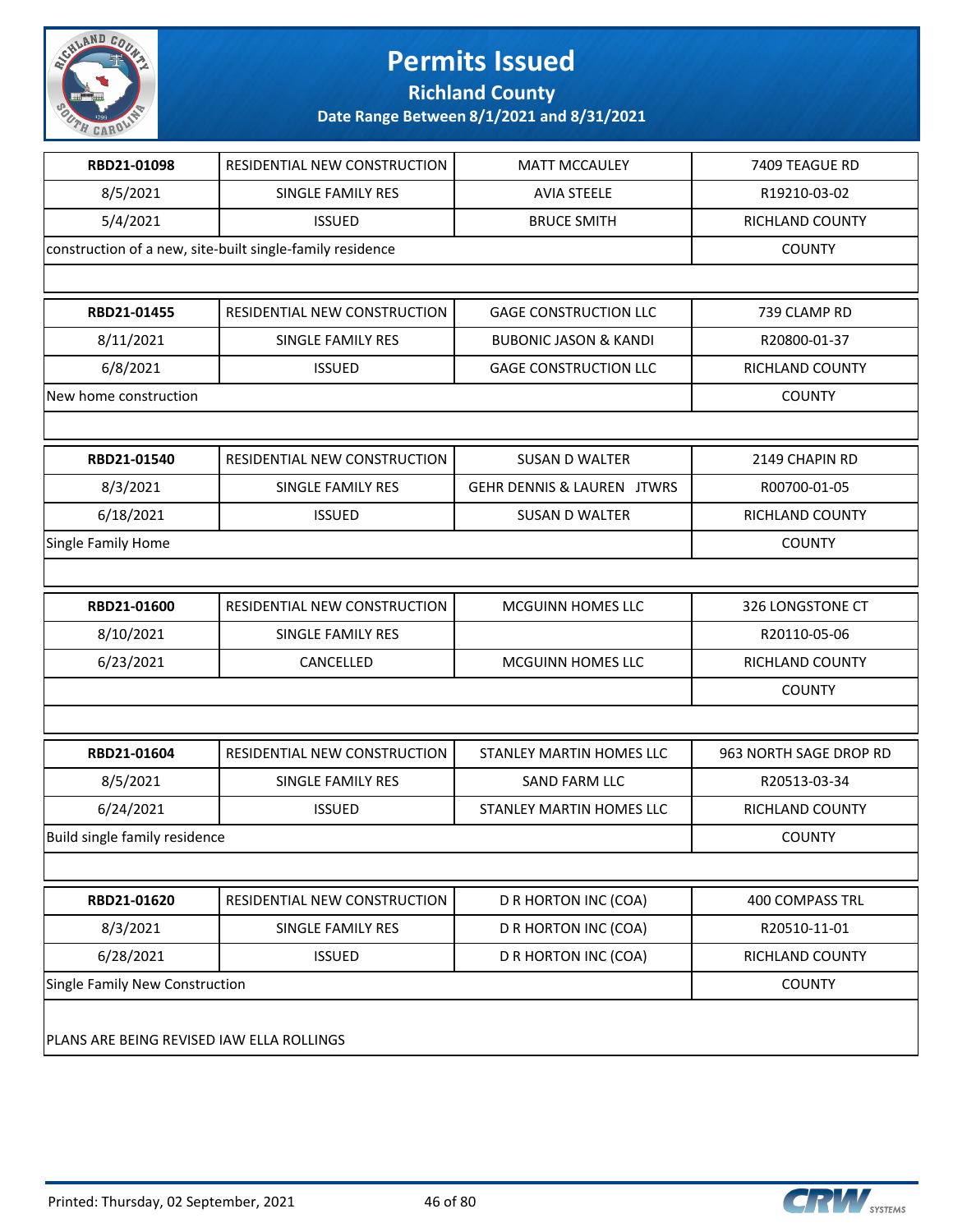

**Richland County**

| RBD21-01621                              | RESIDENTIAL NEW CONSTRUCTION        | D R HORTON INC (COA)             | 392 COMPASS TRL        |
|------------------------------------------|-------------------------------------|----------------------------------|------------------------|
| 8/3/2021                                 | SINGLE FAMILY RES                   | D R HORTON INC (COA)             | R20510-11-01           |
| 6/28/2021                                | <b>ISSUED</b>                       | D R HORTON INC (COA)             | RICHLAND COUNTY        |
| Single Family New Construction           |                                     |                                  | <b>COUNTY</b>          |
|                                          |                                     |                                  |                        |
| PLANS BEING REVISED PER ELLA ROLLINGS    |                                     |                                  |                        |
| RBD21-01635                              | RESIDENTIAL NEW CONSTRUCTION        | <b>BERRY BUILDERS LLC</b>        | 508 AIKEN HUNT CIR     |
| 8/18/2021                                | SINGLE FAMILY RES                   | UM CHANSINA & RETH<br>EANG/JTWRS | R25603-01-19           |
| 6/29/2021                                | <b>ISSUED</b>                       | <b>BERRY BUILDERS LLC</b>        | RICHLAND COUNTY        |
| New construction single family residence |                                     |                                  | <b>COUNTY</b>          |
|                                          |                                     |                                  |                        |
| RBD21-01676                              | <b>RESIDENTIAL NEW CONSTRUCTION</b> | <b>MCGUINN HOMES LLC</b>         | 304 LONGSTONE CT       |
| 8/10/2021                                | SINGLE FAMILY RES                   |                                  | R20110-05-06           |
| 7/7/2021                                 | <b>ISSUED</b>                       | MCGUINN HOMES LLC                | RICHLAND COUNTY        |
|                                          |                                     |                                  | <b>COUNTY</b>          |
|                                          |                                     |                                  |                        |
| RBD21-01677                              | RESIDENTIAL NEW CONSTRUCTION        | MCGUINN HOMES LLC                | 310 MERRY OAK LN       |
| 8/25/2021                                | SINGLE FAMILY RES                   |                                  | R20110-05-06           |
| 7/7/2021                                 | <b>ISSUED</b>                       | MCGUINN HOMES LLC                | <b>RICHLAND COUNTY</b> |
|                                          |                                     |                                  | <b>COUNTY</b>          |
|                                          |                                     |                                  |                        |
| RBD21-01679                              | RESIDENTIAL NEW CONSTRUCTION        | MCGUINN HOMES LLC                | 315 LONGSTONE CT       |
| 8/25/2021                                | SINGLE FAMILY RES                   |                                  | R20110-05-06           |
| 7/7/2021                                 | <b>ISSUED</b>                       | <b>MCGUINN HOMES LLC</b>         | RICHLAND COUNTY        |
|                                          |                                     |                                  | <b>COUNTY</b>          |
|                                          |                                     |                                  |                        |
|                                          |                                     |                                  |                        |
| RBD21-01681                              | RESIDENTIAL NEW CONSTRUCTION        | <b>MCGUINN HOMES LLC</b>         | 307 LONGSTONE CT       |
| 8/10/2021                                | SINGLE FAMILY RES                   |                                  | R20110-05-06           |
| 7/7/2021                                 | <b>ISSUED</b>                       | MCGUINN HOMES LLC                | RICHLAND COUNTY        |

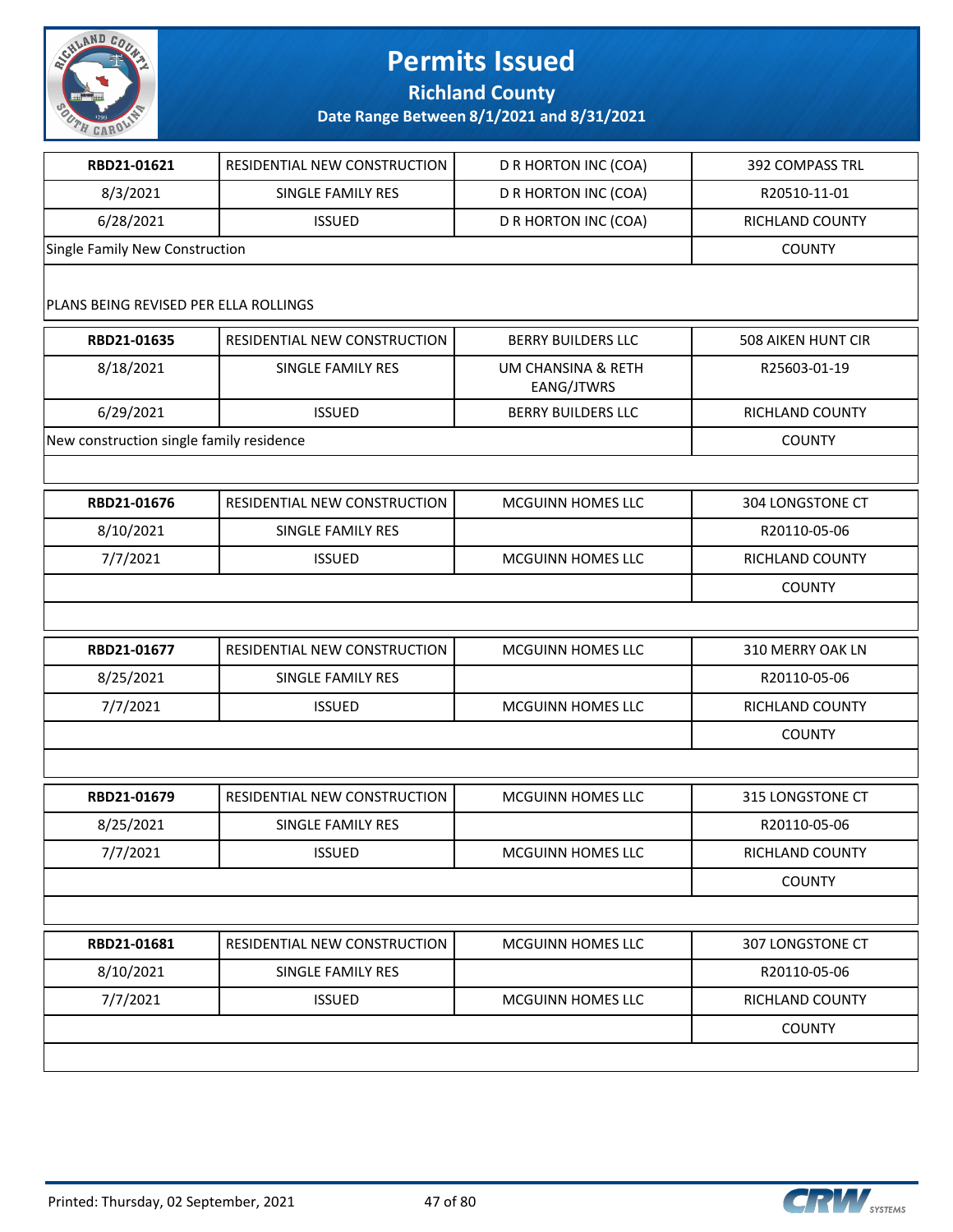

**Richland County**

| RBD21-01683                                                                                       | RESIDENTIAL NEW CONSTRUCTION                                                                                                                                         | <b>MCGUINN HOMES LLC</b>     | 303 LONGSTONE CT |
|---------------------------------------------------------------------------------------------------|----------------------------------------------------------------------------------------------------------------------------------------------------------------------|------------------------------|------------------|
| 8/25/2021                                                                                         | SINGLE FAMILY RES                                                                                                                                                    |                              | R20110-05-06     |
| 7/7/2021                                                                                          | <b>ISSUED</b>                                                                                                                                                        | <b>MCGUINN HOMES LLC</b>     | RICHLAND COUNTY  |
|                                                                                                   |                                                                                                                                                                      |                              | <b>COUNTY</b>    |
|                                                                                                   |                                                                                                                                                                      |                              |                  |
| RBD21-01684                                                                                       | RESIDENTIAL NEW CONSTRUCTION                                                                                                                                         | <b>MCGUINN HOMES LLC</b>     | 233 MERRY OAK LN |
| 8/25/2021                                                                                         | SINGLE FAMILY RES                                                                                                                                                    |                              | R20110-05-06     |
| 7/7/2021                                                                                          | <b>ISSUED</b>                                                                                                                                                        | MCGUINN HOMES LLC            | RICHLAND COUNTY  |
|                                                                                                   |                                                                                                                                                                      |                              | <b>COUNTY</b>    |
|                                                                                                   |                                                                                                                                                                      |                              |                  |
| RBD21-01692                                                                                       | RESIDENTIAL NEW CONSTRUCTION                                                                                                                                         | MCGUINN HOMES LLC            | 311 LONGSTONE CT |
| 8/10/2021                                                                                         | SINGLE FAMILY RES                                                                                                                                                    |                              | R20110-05-06     |
| 7/8/2021                                                                                          | <b>ISSUED</b>                                                                                                                                                        | MCGUINN HOMES LLC            | RICHLAND COUNTY  |
|                                                                                                   |                                                                                                                                                                      |                              | <b>COUNTY</b>    |
|                                                                                                   |                                                                                                                                                                      |                              |                  |
| RBD21-01700                                                                                       | RESIDENTIAL NEW CONSTRUCTION                                                                                                                                         | <b>CIRCLE H BUILDERS LLC</b> | 1433 LONER RD    |
| 8/17/2021                                                                                         | SINGLE FAMILY RES                                                                                                                                                    | SMALL DAVID E & DEBBIE F     | R12600-05-49     |
| 7/9/2021                                                                                          | <b>ISSUED</b>                                                                                                                                                        | <b>CIRCLE H BUILDERS LLC</b> | RICHLAND COUNTY  |
| New custom home                                                                                   |                                                                                                                                                                      |                              | <b>COUNTY</b>    |
| Good morning,<br>the funds will be returned to the customer.                                      | Please be advised that the below sale failed as the service fee transaction was declined. You will not be funded for this transaction and                            |                              |                  |
|                                                                                                   | Ref Num Date Time Command x CC Type Amount Account Result Name<br>479373734 7/9/2021 2:43:40 PM CC:Sale Visa \$10.53 440066xxxxxx5295 Approved CIRCLE H BUILDERS LLC |                              |                  |
|                                                                                                   | Please do not hesitate to reach out to us should you require any additional assistance.                                                                              |                              |                  |
| Kindly,<br>Ticket #: [918853]<br>Hindy Gobioff   Cardknox Support Manager<br>Cardknox Development |                                                                                                                                                                      |                              |                  |

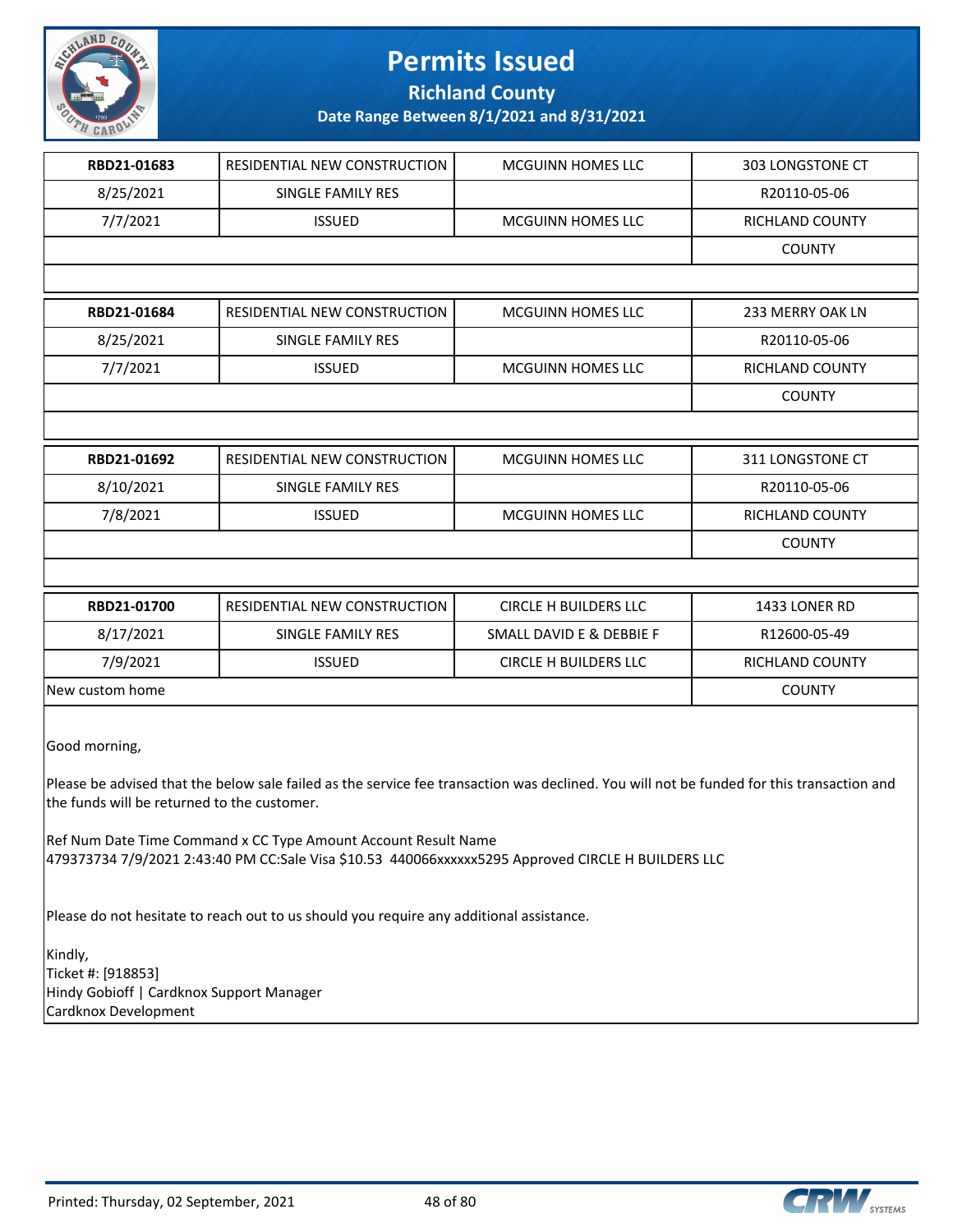

**Richland County**

| RBD21-01710                    |                                                           |                                                   |                           |
|--------------------------------|-----------------------------------------------------------|---------------------------------------------------|---------------------------|
|                                | RESIDENTIAL NEW CONSTRUCTION                              | D R HORTON INC (COA)                              | 2049 ELMRIDGE RD          |
| 8/3/2021                       | <b>SINGLE FAMILY RES</b>                                  | D R HORTON INC (COA)                              | R22006-02-03              |
| 7/12/2021                      | <b>ISSUED</b>                                             | D R HORTON INC (COA)                              | RICHLAND COUNTY           |
| Single Family New Construction |                                                           |                                                   | <b>COUNTY</b>             |
|                                |                                                           |                                                   |                           |
| RBD21-01722                    | RESIDENTIAL NEW CONSTRUCTION                              | <b>COMMERCIAL BUILDING SERVICES</b><br><b>INC</b> | 1039 ROCKYKNOLL DR        |
| 8/19/2021                      | SINGLE FAMILY RES                                         | EAU CLAIRE RENOVATIONS LLC                        | R09516-01-01              |
| 7/12/2021                      | <b>ISSUED</b>                                             | <b>COMMERCIAL BUILDING SERVICES</b><br>INC        | RICHLAND COUNTY           |
| Construct new residence        |                                                           |                                                   | <b>COUNTY</b>             |
|                                |                                                           |                                                   |                           |
| RBD21-01728                    | RESIDENTIAL NEW CONSTRUCTION                              | JAMES DALE OWENS JR                               | <b>160 SWEETWATER DR</b>  |
| 8/20/2021                      | <b>SINGLE FAMILY RES</b>                                  | <b>HENSLEY LIZZETH LIANNETT &amp;</b>             | R25000-02-53              |
| 7/13/2021                      | <b>ISSUED</b>                                             | <b>JAMES DALE OWENS JR</b>                        | <b>RICHLAND COUNTY</b>    |
| New Home Single Family         |                                                           |                                                   | <b>COUNTY</b>             |
|                                |                                                           |                                                   |                           |
| RBD21-01729                    | RESIDENTIAL NEW CONSTRUCTION                              | AMERICA'S HOME PLACE INC                          | 115 HOWELL RD             |
|                                |                                                           |                                                   |                           |
| 8/3/2021                       | SINGLE FAMILY RES                                         | JOYNER MARLENE K                                  | R15300-04-16              |
| 7/13/2021                      | <b>ISSUED</b>                                             | AMERICA'S HOME PLACE INC                          | RICHLAND COUNTY           |
|                                | construction of a new, site-built single-family residence |                                                   | <b>COUNTY</b>             |
|                                |                                                           |                                                   |                           |
| RBD21-01732                    | RESIDENTIAL NEW CONSTRUCTION                              | MUNGO HOMES PROPERTIES LLC                        | <b>45 STARRY NIGHT CT</b> |
| 8/3/2021                       | SINGLE FAMILY RES                                         | MUNGO HOMES PROPERTIES LLC                        | R01700-04-12              |
| 7/14/2021                      | <b>ISSUED</b>                                             |                                                   | RICHLAND COUNTY           |
| Single Family Home             |                                                           |                                                   | <b>COUNTY</b>             |
|                                |                                                           |                                                   |                           |
| RBD21-01735                    | RESIDENTIAL NEW CONSTRUCTION                              | D R HORTON INC (COA)                              | 218 BELGRAVE DR           |
| 8/3/2021                       | SINGLE FAMILY RES                                         | D R HORTON INC (COA)                              | R14810-03-04              |
| 7/14/2021                      | <b>ISSUED</b>                                             | D R HORTON INC (COA)                              | RICHLAND COUNTY           |

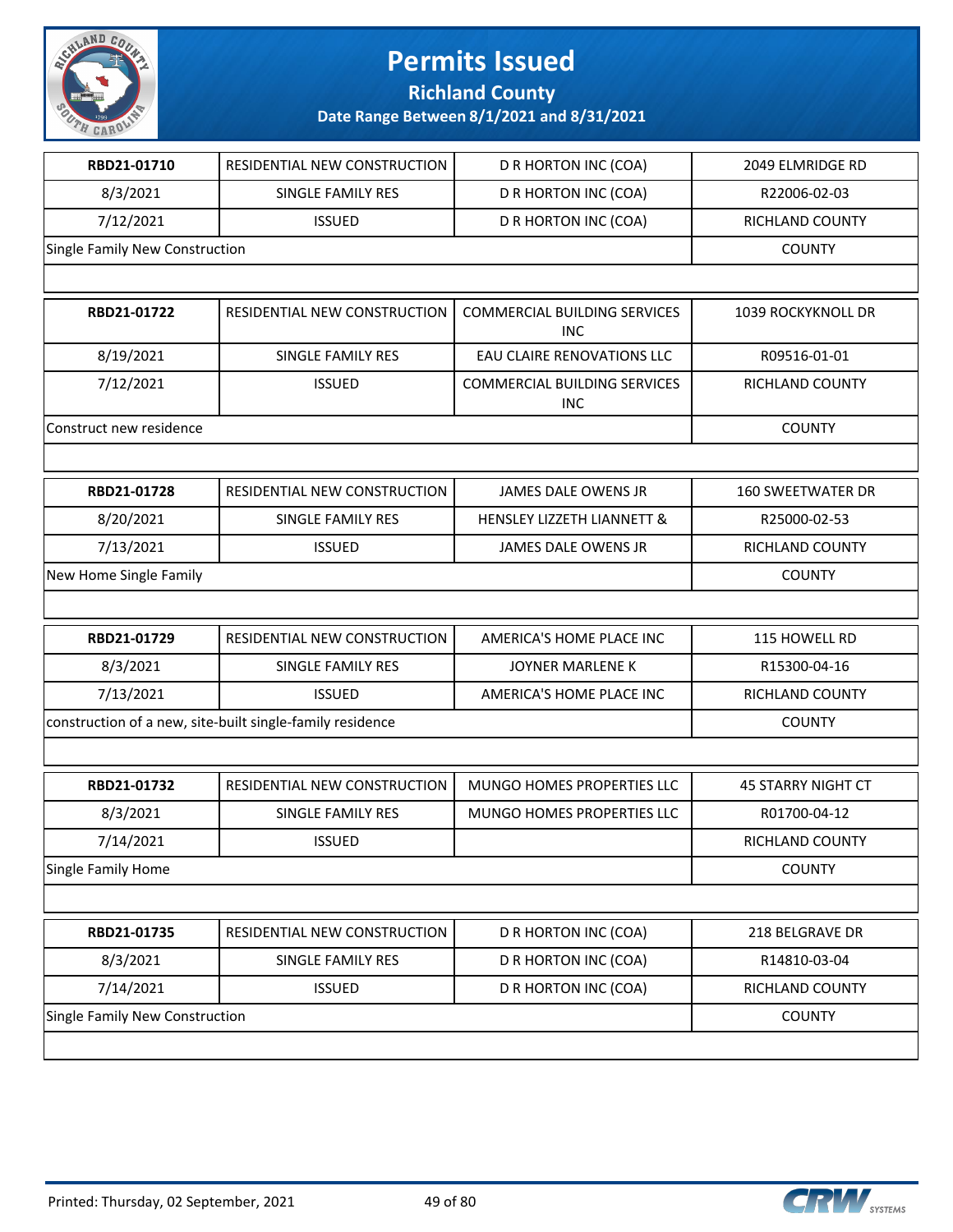

**Richland County**

| RBD21-01737                    | RESIDENTIAL NEW CONSTRUCTION                           | D R HORTON INC (COA)                               | 222 BELGRAVE DR  |
|--------------------------------|--------------------------------------------------------|----------------------------------------------------|------------------|
| 8/3/2021                       | SINGLE FAMILY RES                                      | D R HORTON INC (COA)                               | R14810-03-05     |
| 7/14/2021                      | <b>ISSUED</b>                                          | D R HORTON INC (COA)                               | RICHLAND COUNTY  |
| Single Family New Construction |                                                        |                                                    | <b>COUNTY</b>    |
|                                |                                                        |                                                    |                  |
| RBD21-01738                    | RESIDENTIAL NEW CONSTRUCTION                           | D R HORTON INC (COA)                               | 226 BELGRAVE DR  |
| 8/3/2021                       | SINGLE FAMILY RES                                      | D R HORTON INC (COA)                               | R14810-03-06     |
| 7/14/2021                      | <b>ISSUED</b>                                          | D R HORTON INC (COA)                               | RICHLAND COUNTY  |
| Single Family New Construction |                                                        |                                                    | <b>COUNTY</b>    |
|                                |                                                        |                                                    |                  |
| RBD21-01746                    | RESIDENTIAL NEW CONSTRUCTION                           | MUNGO HOMES PROPERTIES LLC                         | 332 COMPASS TRL  |
| 8/2/2021                       | SINGLE FAMILY RES                                      | MUNGO HOMES PROPERTIES LLC                         | R20506-08-25     |
| 7/15/2021                      | <b>ISSUED</b>                                          |                                                    | RICHLAND COUNTY  |
| Single Family Home             |                                                        |                                                    | <b>COUNTY</b>    |
|                                |                                                        |                                                    |                  |
| RBD21-01748                    | RESIDENTIAL NEW CONSTRUCTION                           | <b>CORNERSTONE CONCRETE SERVICES</b><br><b>LLC</b> | 1400 LAWHORN RD  |
| 8/6/2021                       | SINGLE FAMILY RES                                      |                                                    | R20700-02-04     |
| 7/15/2021                      | <b>ISSUED</b>                                          | <b>CORNERSTONE CONCRETE SERVICES</b><br>LLC        | RICHLAND COUNTY  |
| NEW SINGLE FAMILY DWELLING     |                                                        |                                                    | <b>COUNTY</b>    |
|                                |                                                        |                                                    |                  |
| RBD21-01749                    | RESIDENTIAL NEW CONSTRUCTION                           | JD HUGHES                                          | 205 MILES OAK LN |
| 8/12/2021                      | <b>SINGLE FAMILY RES</b>                               | <b>CAUGHMAN AMBROSE &amp;</b>                      | R23612-01-15     |
| 7/15/2021                      | <b>ISSUED</b>                                          | JD HUGHES/BlackBox Construction                    | RICHLAND COUNTY  |
|                                | Single Family Resident Construction 205 Miles Oak Lane |                                                    | <b>COUNTY</b>    |
|                                |                                                        |                                                    |                  |
| RBD21-01750                    | RESIDENTIAL NEW CONSTRUCTION                           | MCGUINN HOMES LLC                                  | 326 LONGSTONE CT |
| 8/26/2021                      | SINGLE FAMILY RES                                      |                                                    | R20110-05-06     |
| 7/15/2021                      | <b>ISSUED</b>                                          | MCGUINN HOMES LLC                                  | RICHLAND COUNTY  |
|                                |                                                        |                                                    | <b>COUNTY</b>    |
|                                |                                                        |                                                    |                  |

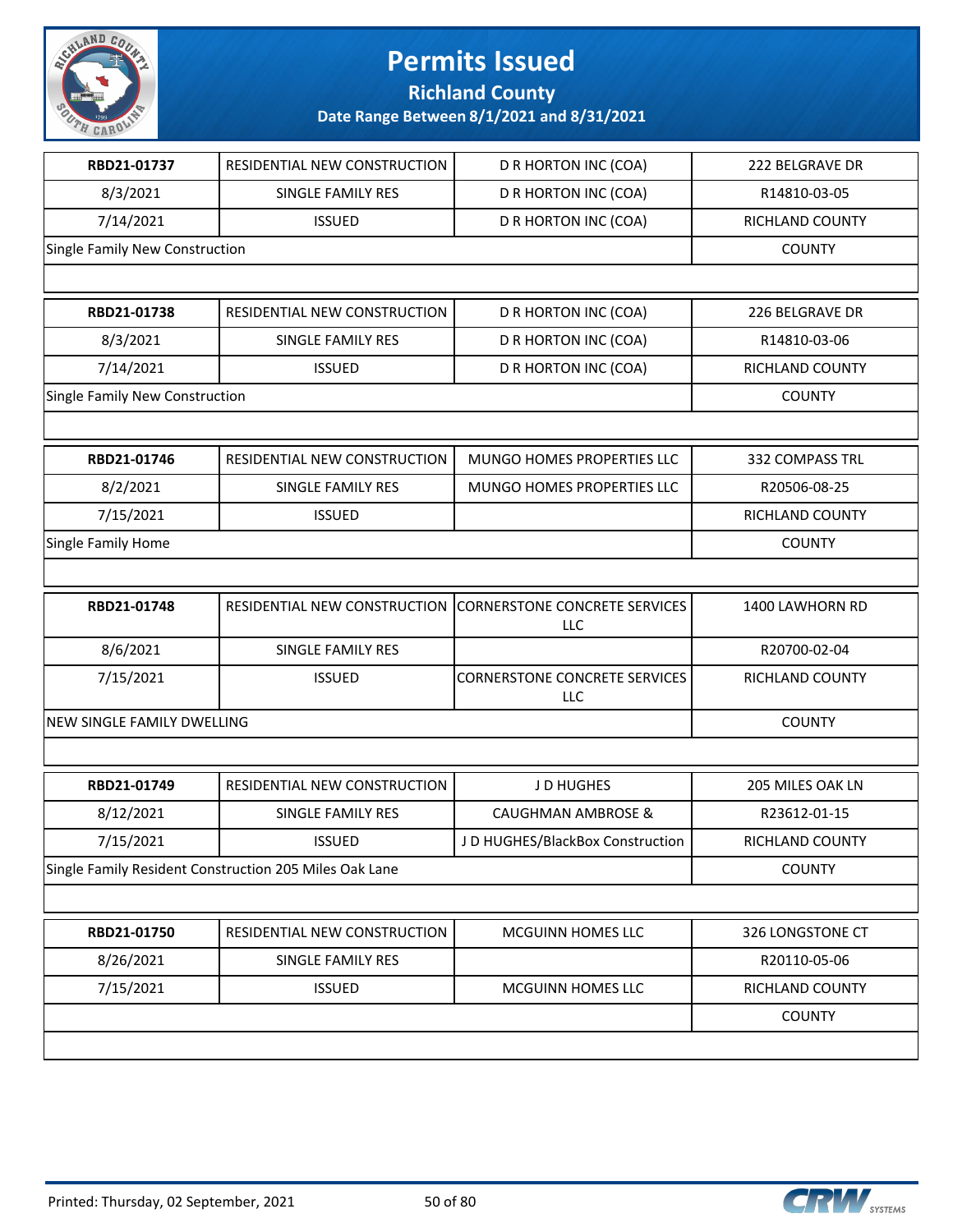

**Richland County**

| RBD21-01754                   | RESIDENTIAL NEW CONSTRUCTION | MUNGO HOMES PROPERTIES LLC        | <b>35 STARRY NIGHT CT</b> |
|-------------------------------|------------------------------|-----------------------------------|---------------------------|
| 8/3/2021                      | SINGLE FAMILY RES            | MUNGO HOMES PROPERTIES LLC        | R01700-04-12              |
| 7/16/2021                     | <b>ISSUED</b>                |                                   | RICHLAND COUNTY           |
| Single Family Home            |                              |                                   | <b>COUNTY</b>             |
|                               |                              |                                   |                           |
| RBD21-01756                   | RESIDENTIAL NEW CONSTRUCTION | MUNGO HOMES PROPERTIES LLC        | 434 KEEBLE DR             |
| 8/2/2021                      | SINGLE FAMILY RES            | <b>MUNGO HOMES PROPERTIES LLC</b> | R17111-02-01              |
| 7/16/2021                     | <b>ISSUED</b>                |                                   | RICHLAND COUNTY           |
| Single Family Home            |                              |                                   | <b>COUNTY</b>             |
|                               |                              |                                   |                           |
| RBD21-01757                   | RESIDENTIAL NEW CONSTRUCTION | MUNGO HOMES PROPERTIES LLC        | 297 WINDFALL RD           |
| 8/2/2021                      | SINGLE FAMILY RES            | MUNGO HOMES PROPERTIES LLC        | R14800-04-18              |
| 7/16/2021                     | <b>ISSUED</b>                |                                   | RICHLAND COUNTY           |
| Single Family Home            |                              |                                   | <b>COUNTY</b>             |
|                               |                              |                                   |                           |
| RBD21-01759                   | RESIDENTIAL NEW CONSTRUCTION | STANLEY MARTIN HOMES LLC          | 973 NORTH SAGE DROP RD    |
| 8/2/2021                      | SINGLE FAMILY RES            | SAND FARM LLC                     | R20513-03-31              |
| 7/16/2021                     | <b>ISSUED</b>                | STANLEY MARTIN HOMES LLC          | RICHLAND COUNTY           |
| Build single family residence |                              |                                   |                           |
|                               |                              |                                   | <b>COUNTY</b>             |
|                               |                              |                                   |                           |
| RBD21-01760                   | RESIDENTIAL NEW CONSTRUCTION | MUNGO HOMES PROPERTIES LLC        | <b>39 STARRY NIGHT CT</b> |
| 8/3/2021                      | SINGLE FAMILY RES            | MUNGO HOMES PROPERTIES LLC        | R01700-04-12              |
| 7/19/2021                     | <b>ISSUED</b>                |                                   | RICHLAND COUNTY           |
| Single Family Home            |                              |                                   | <b>COUNTY</b>             |
|                               |                              |                                   |                           |
| RBD21-01772                   | RESIDENTIAL NEW CONSTRUCTION | MUNGO HOMES PROPERTIES LLC        | 439 KEEBLE DR             |
| 8/3/2021                      | SINGLE FAMILY RES            | MUNGO HOMES PROPERTIES LLC        | R17111-02-01              |
| 7/20/2021                     | <b>ISSUED</b>                |                                   | RICHLAND COUNTY           |
| Single Family Home            |                              |                                   | <b>COUNTY</b>             |

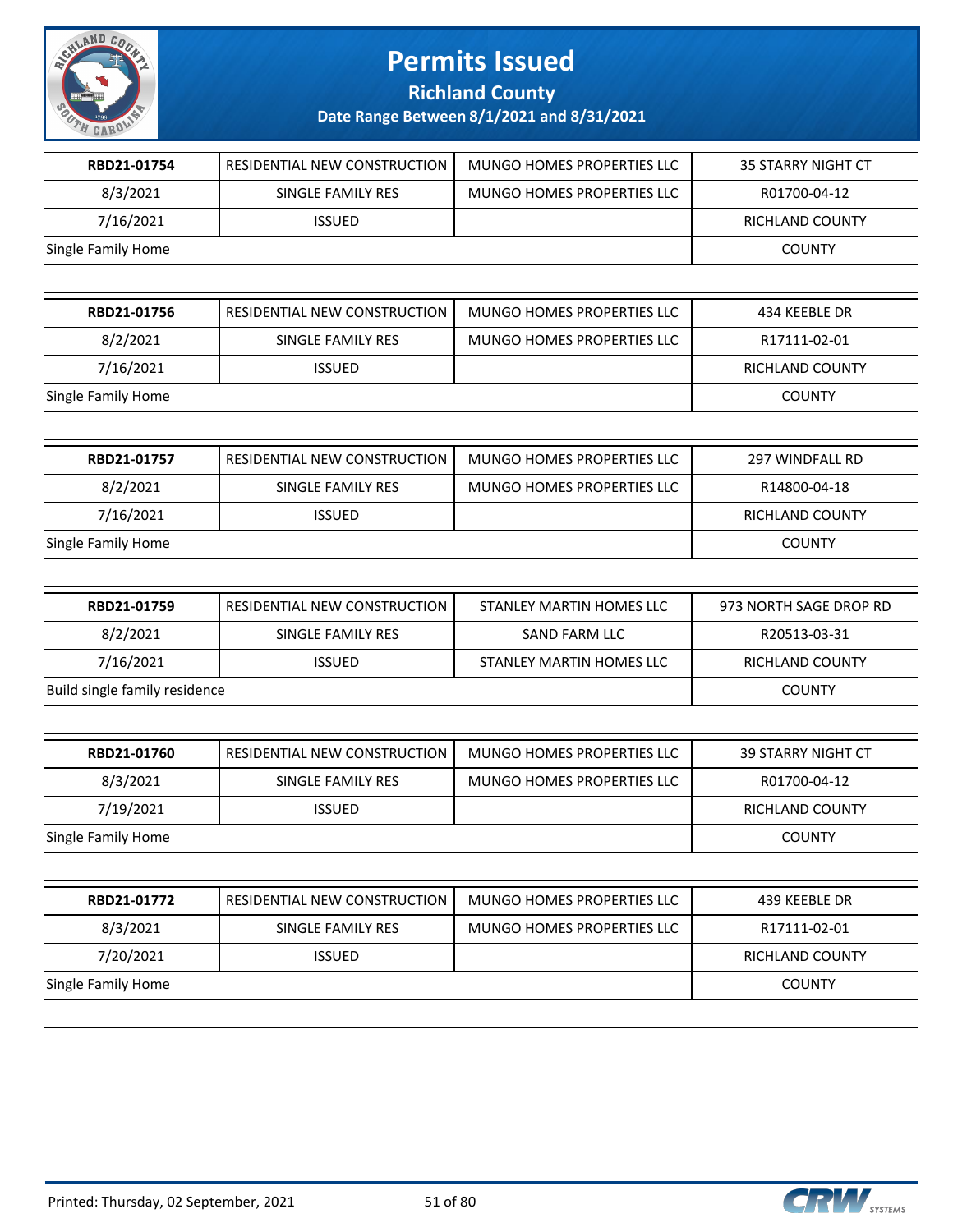

**Richland County**

| RBD21-01775        | RESIDENTIAL NEW CONSTRUCTION | <b>GREAT SOUTHERN HOMES INC</b> | 516 AUTUMN BEIGE WAY   |
|--------------------|------------------------------|---------------------------------|------------------------|
| 8/3/2021           | SINGLE FAMILY RES            | <b>GREAT SOUTHERN HOMES INC</b> | R23300-01-02           |
| 7/20/2021          | <b>ISSUED</b>                | <b>GREAT SOUTHERN HOMES INC</b> | RICHLAND COUNTY        |
| Porter II F        |                              |                                 | <b>COUNTY</b>          |
|                    |                              |                                 |                        |
| RBD21-01779        | RESIDENTIAL NEW CONSTRUCTION | <b>GREAT SOUTHERN HOMES INC</b> | 522 AUTUMN BEIGE WAY   |
| 8/3/2021           | SINGLE FAMILY RES            | <b>GREAT SOUTHERN HOMES INC</b> | R23300-01-02           |
| 7/20/2021          | <b>ISSUED</b>                | <b>GREAT SOUTHERN HOMES INC</b> | RICHLAND COUNTY        |
| <b>Bentcreek F</b> |                              |                                 | <b>COUNTY</b>          |
|                    |                              |                                 |                        |
| RBD21-01780        | RESIDENTIAL NEW CONSTRUCTION | <b>GREAT SOUTHERN HOMES INC</b> | 528 AUTUMN BEIGE WAY   |
| 8/3/2021           | SINGLE FAMILY RES            | <b>GREAT SOUTHERN HOMES INC</b> | R23300-01-02           |
| 7/20/2021          | <b>ISSUED</b>                | <b>GREAT SOUTHERN HOMES INC</b> | RICHLAND COUNTY        |
| Porter II E        |                              |                                 | <b>COUNTY</b>          |
|                    |                              |                                 |                        |
| RBD21-01781        | RESIDENTIAL NEW CONSTRUCTION | <b>GREAT SOUTHERN HOMES INC</b> | 534 AUTUMN BEIGE WAY   |
| 8/3/2021           | SINGLE FAMILY RES            | <b>GREAT SOUTHERN HOMES INC</b> | R23300-01-02           |
| 7/20/2021          | <b>ISSUED</b>                | <b>GREAT SOUTHERN HOMES INC</b> | <b>RICHLAND COUNTY</b> |
| <b>Bentcreek D</b> |                              |                                 | <b>COUNTY</b>          |
|                    |                              |                                 |                        |
| RBD21-01782        | RESIDENTIAL NEW CONSTRUCTION | <b>GREAT SOUTHERN HOMES INC</b> | 540 AUTUMN BEIGE WAY   |
| 8/3/2021           | SINGLE FAMILY RES            | <b>GREAT SOUTHERN HOMES INC</b> | R23300-01-02           |
| 7/20/2021          | <b>ISSUED</b>                | <b>GREAT SOUTHERN HOMES INC</b> | RICHLAND COUNTY        |
| Davenport II A     |                              |                                 | <b>COUNTY</b>          |
|                    |                              |                                 |                        |
| RBD21-01783        | RESIDENTIAL NEW CONSTRUCTION | <b>GREAT SOUTHERN HOMES INC</b> | 546 AUTUMN BEIGE WAY   |
| 8/3/2021           | SINGLE FAMILY RES            | <b>GREAT SOUTHERN HOMES INC</b> | R23300-01-02           |
| 7/20/2021          | <b>ISSUED</b>                | <b>GREAT SOUTHERN HOMES INC</b> | RICHLAND COUNTY        |
| Devonshire II A    |                              |                                 | <b>COUNTY</b>          |
|                    |                              |                                 |                        |

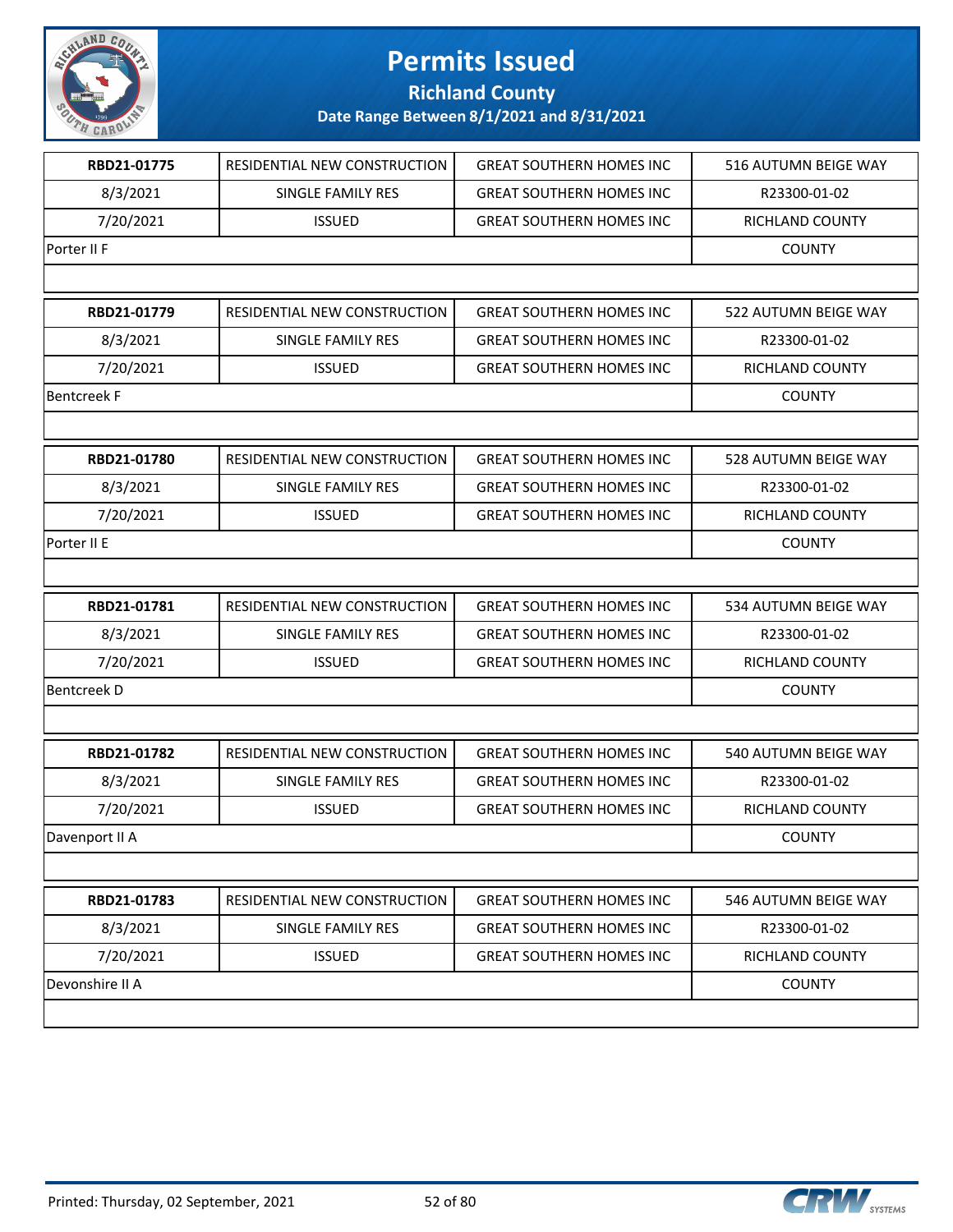

**Richland County**

| RBD21-01784        | RESIDENTIAL NEW CONSTRUCTION | <b>GREAT SOUTHERN HOMES INC</b> | 554 AUTUMN BEIGE WAY |
|--------------------|------------------------------|---------------------------------|----------------------|
| 8/5/2021           | SINGLE FAMILY RES            | <b>GREAT SOUTHERN HOMES INC</b> | R23300-01-02         |
| 7/20/2021          | <b>ISSUED</b>                | <b>GREAT SOUTHERN HOMES INC</b> | RICHLAND COUNTY      |
| Catalina B         |                              |                                 | <b>COUNTY</b>        |
|                    |                              |                                 |                      |
| RBD21-01785        | RESIDENTIAL NEW CONSTRUCTION | <b>GREAT SOUTHERN HOMES INC</b> | 558 AUTUMN BEIGE WAY |
| 8/3/2021           | SINGLE FAMILY RES            | <b>GREAT SOUTHERN HOMES INC</b> | R23300-01-02         |
| 7/20/2021          | <b>ISSUED</b>                | <b>GREAT SOUTHERN HOMES INC</b> | RICHLAND COUNTY      |
| <b>Bentcreek D</b> |                              |                                 | <b>COUNTY</b>        |
|                    |                              |                                 |                      |
| RBD21-01786        | RESIDENTIAL NEW CONSTRUCTION | <b>GREAT SOUTHERN HOMES INC</b> | 804 FOGGY DAY DR     |
| 8/5/2021           | SINGLE FAMILY RES            | <b>GREAT SOUTHERN HOMES INC</b> | R23300-01-02         |
| 7/20/2021          | <b>ISSUED</b>                | <b>GREAT SOUTHERN HOMES INC</b> | RICHLAND COUNTY      |
| Catalina A         |                              |                                 | <b>COUNTY</b>        |
|                    |                              |                                 |                      |
| RBD21-01787        | RESIDENTIAL NEW CONSTRUCTION | <b>GREAT SOUTHERN HOMES INC</b> | 810 FOGGY DAY DR     |
| 8/3/2021           | SINGLE FAMILY RES            | <b>GREAT SOUTHERN HOMES INC</b> | R23300-01-02         |
| 7/20/2021          | <b>ISSUED</b>                | <b>GREAT SOUTHERN HOMES INC</b> | RICHLAND COUNTY      |
| <b>Bentcreek C</b> |                              |                                 | <b>COUNTY</b>        |
|                    |                              |                                 |                      |
| RBD21-01788        | RESIDENTIAL NEW CONSTRUCTION | <b>GREAT SOUTHERN HOMES INC</b> | 816 FOGGY DAY DR     |
| 8/3/2021           | SINGLE FAMILY RES            | <b>GREAT SOUTHERN HOMES INC</b> | R23300-01-02         |
| 7/20/2021          | <b>ISSUED</b>                | <b>GREAT SOUTHERN HOMES INC</b> | RICHLAND COUNTY      |
| Porter II F        |                              |                                 | <b>COUNTY</b>        |
|                    |                              |                                 |                      |
| RBD21-01789        | RESIDENTIAL NEW CONSTRUCTION | <b>GREAT SOUTHERN HOMES INC</b> | 822 FOGGY DAY DR     |
| 8/3/2021           | SINGLE FAMILY RES            | <b>GREAT SOUTHERN HOMES INC</b> | R23300-01-02         |
| 7/20/2021          | <b>ISSUED</b>                | <b>GREAT SOUTHERN HOMES INC</b> | RICHLAND COUNTY      |
| <b>Bentcreek F</b> |                              |                                 | <b>COUNTY</b>        |
|                    |                              |                                 |                      |

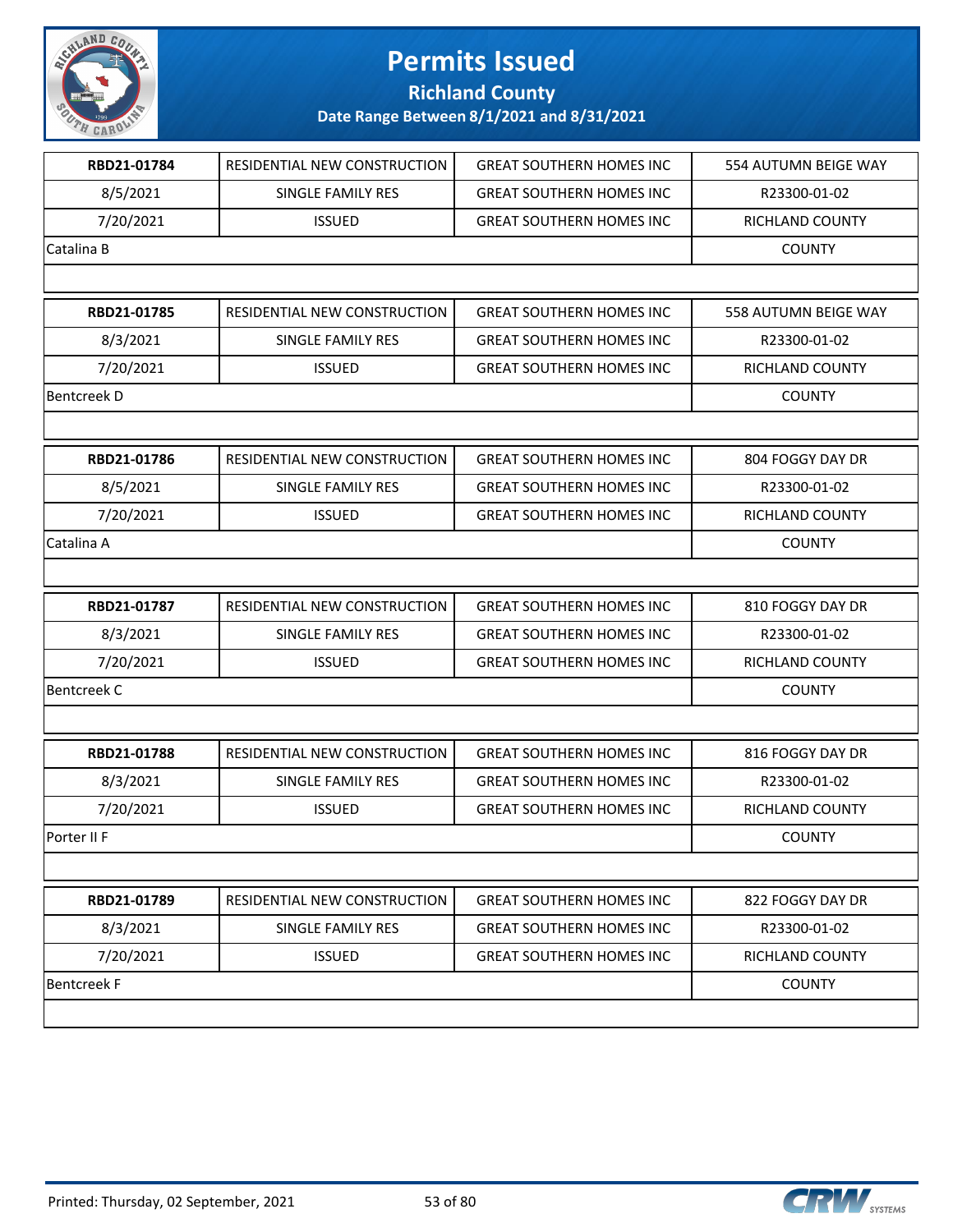

**Richland County**

| RBD21-01790     | RESIDENTIAL NEW CONSTRUCTION | <b>GREAT SOUTHERN HOMES INC</b> | 828 FOGGY DAY DR       |
|-----------------|------------------------------|---------------------------------|------------------------|
| 8/5/2021        | SINGLE FAMILY RES            | <b>GREAT SOUTHERN HOMES INC</b> | R23300-01-02           |
| 7/20/2021       | <b>ISSUED</b>                | <b>GREAT SOUTHERN HOMES INC</b> | RICHLAND COUNTY        |
| Porter II E     |                              |                                 | <b>COUNTY</b>          |
|                 |                              |                                 |                        |
| RBD21-01791     | RESIDENTIAL NEW CONSTRUCTION | <b>GREAT SOUTHERN HOMES INC</b> | 834 FOGGY DAY DR       |
| 8/5/2021        | SINGLE FAMILY RES            | <b>GREAT SOUTHERN HOMES INC</b> | R23300-01-02           |
| 7/20/2021       | <b>ISSUED</b>                | <b>GREAT SOUTHERN HOMES INC</b> | <b>RICHLAND COUNTY</b> |
| Catalina A      |                              |                                 | <b>COUNTY</b>          |
|                 |                              |                                 |                        |
| RBD21-01792     | RESIDENTIAL NEW CONSTRUCTION | <b>GREAT SOUTHERN HOMES INC</b> | 655 SPANISH OLIVE WAY  |
| 8/5/2021        | SINGLE FAMILY RES            | <b>GREAT SOUTHERN HOMES INC</b> | R23300-01-02           |
| 7/20/2021       | <b>ISSUED</b>                | <b>GREAT SOUTHERN HOMES INC</b> | RICHLAND COUNTY        |
| Magnolia C      |                              |                                 | <b>COUNTY</b>          |
|                 |                              |                                 |                        |
| RBD21-01793     | RESIDENTIAL NEW CONSTRUCTION | <b>GREAT SOUTHERN HOMES INC</b> | 651 SPANISH OLIVE WAY  |
| 8/3/2021        | SINGLE FAMILY RES            | <b>GREAT SOUTHERN HOMES INC</b> | R23300-01-02           |
| 7/20/2021       | <b>ISSUED</b>                | <b>GREAT SOUTHERN HOMES INC</b> | RICHLAND COUNTY        |
| Devonshire II B |                              |                                 | <b>COUNTY</b>          |
|                 |                              |                                 |                        |
| RBD21-01794     | RESIDENTIAL NEW CONSTRUCTION | <b>GREAT SOUTHERN HOMES INC</b> | 643 SPANISH OLIVE WAY  |
| 8/5/2021        | <b>SINGLE FAMILY RES</b>     | <b>GREAT SOUTHERN HOMES INC</b> | R23300-01-02           |
| 7/20/2021       | <b>ISSUED</b>                | <b>GREAT SOUTHERN HOMES INC</b> | RICHLAND COUNTY        |
| Catalina A      |                              |                                 | <b>COUNTY</b>          |
|                 |                              |                                 |                        |
| RBD21-01795     | RESIDENTIAL NEW CONSTRUCTION | <b>GREAT SOUTHERN HOMES INC</b> | 640 SPANISH OLIVE WAY  |
| 8/5/2021        | SINGLE FAMILY RES            | <b>GREAT SOUTHERN HOMES INC</b> | R23300-01-02           |
| 7/20/2021       | <b>ISSUED</b>                | <b>GREAT SOUTHERN HOMES INC</b> | RICHLAND COUNTY        |
| Magnolia C      |                              |                                 | <b>COUNTY</b>          |
|                 |                              |                                 |                        |
|                 |                              |                                 |                        |

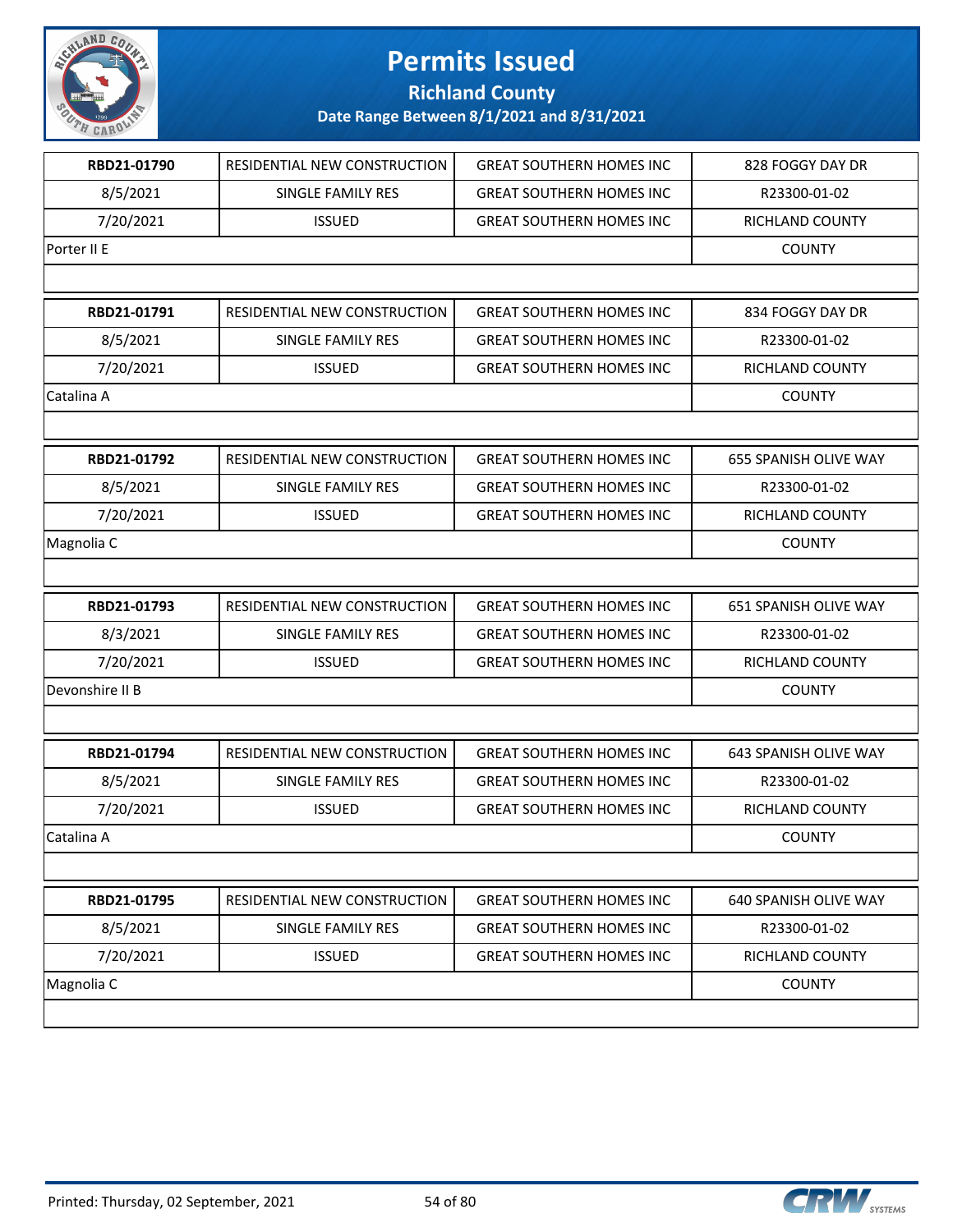

**Richland County**

| RBD21-01796                   | RESIDENTIAL NEW CONSTRUCTION | <b>MUNGO HOMES PROPERTIES LLC</b> | 20 HAIGLER CT             |
|-------------------------------|------------------------------|-----------------------------------|---------------------------|
| 8/4/2021                      | SINGLE FAMILY RES            | MUNGO HOMES PROPERTIES LLC        | R25812-10-05              |
| 7/20/2021                     | <b>ISSUED</b>                |                                   | RICHLAND COUNTY           |
| Single Family Home            |                              |                                   | <b>COUNTY</b>             |
|                               |                              |                                   |                           |
| RBD21-01799                   | RESIDENTIAL NEW CONSTRUCTION | SCHUMACHER HOMES OF SC INC        | 1041 PAGE DERRICK RD      |
| 8/4/2021                      | SINGLE FAMILY RES            | SHEAROUSE REBECCA D               | R03600-01-43              |
| 7/20/2021                     | <b>ISSUED</b>                | SCHUMACHER HOMES OF SC INC        | RICHLAND COUNTY           |
| Build new single family home. |                              |                                   | <b>COUNTY</b>             |
|                               |                              |                                   |                           |
| RBD21-01802                   | RESIDENTIAL NEW CONSTRUCTION | MUNGO HOMES PROPERTIES LLC        | <b>56 STARRY NIGHT CT</b> |
| 8/6/2021                      | SINGLE FAMILY RES            | MUNGO HOMES PROPERTIES LLC        | R01700-04-12              |
| 7/21/2021                     | <b>ISSUED</b>                |                                   | RICHLAND COUNTY           |
| Single Family Home            |                              |                                   | <b>COUNTY</b>             |
|                               |                              |                                   |                           |
| RBD21-01807                   | RESIDENTIAL NEW CONSTRUCTION | MUNGO HOMES PROPERTIES LLC        | 430 KEEBLE DR             |
| 8/5/2021                      | SINGLE FAMILY RES            | MUNGO HOMES PROPERTIES LLC        | R17111-02-01              |
| 7/21/2021                     | <b>ISSUED</b>                |                                   | RICHLAND COUNTY           |
| Single Family Home            |                              |                                   | <b>COUNTY</b>             |
|                               |                              |                                   |                           |
| RBD21-01808                   | RESIDENTIAL NEW CONSTRUCTION | STANLEY MARTIN HOMES LLC          | 977 NORTH SAGE DROP RD    |
| 8/5/2021                      | <b>SINGLE FAMILY RES</b>     | <b>SAND FARM LLC</b>              | R20513-03-30              |
| 7/21/2021                     | <b>ISSUED</b>                | STANLEY MARTIN HOMES LLC          | RICHLAND COUNTY           |
| Build single family residence |                              |                                   | <b>COUNTY</b>             |
|                               |                              |                                   |                           |
| RBD21-01814                   | RESIDENTIAL NEW CONSTRUCTION | MUNGO HOMES PROPERTIES LLC        | 301 WINDFALL RD           |
| 8/5/2021                      | SINGLE FAMILY RES            | MUNGO HOMES PROPERTIES LLC        | R14800-04-18              |
| 7/21/2021                     | <b>ISSUED</b>                |                                   | RICHLAND COUNTY           |
| Single Family Home            |                              |                                   | <b>COUNTY</b>             |
|                               |                              |                                   |                           |
|                               |                              |                                   |                           |

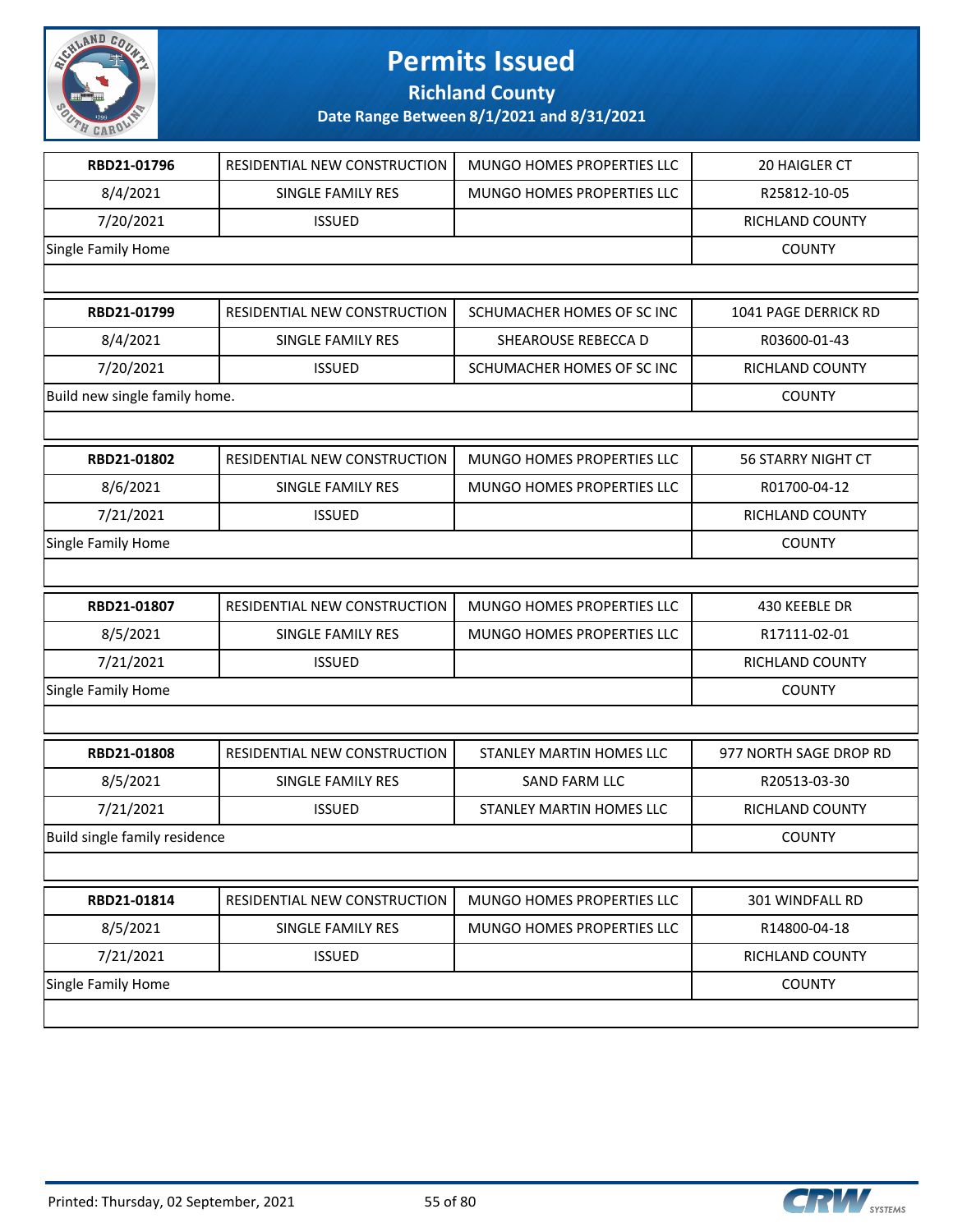

**Richland County**

| RBD21-01816                    | RESIDENTIAL NEW CONSTRUCTION | MUNGO HOMES PROPERTIES LLC  | 305 WINDFALL RD        |
|--------------------------------|------------------------------|-----------------------------|------------------------|
| 8/5/2021                       | SINGLE FAMILY RES            | MUNGO HOMES PROPERTIES LLC  | R14800-04-18           |
| 7/22/2021                      | <b>ISSUED</b>                |                             | RICHLAND COUNTY        |
| Single Family Home             |                              |                             | <b>COUNTY</b>          |
|                                |                              |                             |                        |
| RBD21-01817                    | RESIDENTIAL NEW CONSTRUCTION | MUNGO HOMES PROPERTIES LLC  | 21 HAIGLER CT          |
| 8/5/2021                       | SINGLE FAMILY RES            | MUNGO HOMES PROPERTIES LLC  | R25812-10-11           |
| 7/22/2021                      | <b>ISSUED</b>                |                             | <b>RICHLAND COUNTY</b> |
| Single Family Home             |                              |                             | <b>COUNTY</b>          |
|                                |                              |                             |                        |
| RBD21-01818                    | RESIDENTIAL NEW CONSTRUCTION | D R HORTON INC (COA)        | <b>409 COMPASS TRL</b> |
| 8/10/2021                      | SINGLE FAMILY RES            | D R HORTON INC (COA)        | R20510-11-01           |
| 7/22/2021                      | <b>ISSUED</b>                | D R HORTON INC (COA)        | RICHLAND COUNTY        |
| Single Family New Construction |                              |                             | <b>COUNTY</b>          |
|                                |                              |                             |                        |
| RBD21-01819                    | RESIDENTIAL NEW CONSTRUCTION | D R HORTON INC (COA)        | <b>415 COMPASS TRL</b> |
| 8/10/2021                      | SINGLE FAMILY RES            | D R HORTON INC (COA)        | R20510-11-01           |
| 7/22/2021                      | <b>ISSUED</b>                | D R HORTON INC (COA)        | RICHLAND COUNTY        |
| Single Family New Construction |                              |                             | <b>COUNTY</b>          |
|                                |                              |                             |                        |
| RBD21-01820                    | RESIDENTIAL NEW CONSTRUCTION | D R HORTON INC (COA)        | <b>421 COMPASS TRL</b> |
| 8/10/2021                      | SINGLE FAMILY RES            | D R HORTON INC (COA)        | R20510-11-01           |
| 7/22/2021                      | <b>ISSUED</b>                | D R HORTON INC (COA)        | RICHLAND COUNTY        |
| Single Family New Construction |                              |                             | <b>COUNTY</b>          |
|                                |                              |                             |                        |
| RBD21-01821                    | RESIDENTIAL NEW CONSTRUCTION | D R HORTON INC (COA)        | 427 COMPASS TRL        |
| 8/10/2021                      | SINGLE FAMILY RES            | D R HORTON INC (COA)        | R20510-11-01           |
| 7/22/2021                      | <b>ISSUED</b>                | <b>D R HORTON INC (COA)</b> | RICHLAND COUNTY        |
| Single Family New Construction |                              |                             | <b>COUNTY</b>          |
|                                |                              |                             |                        |

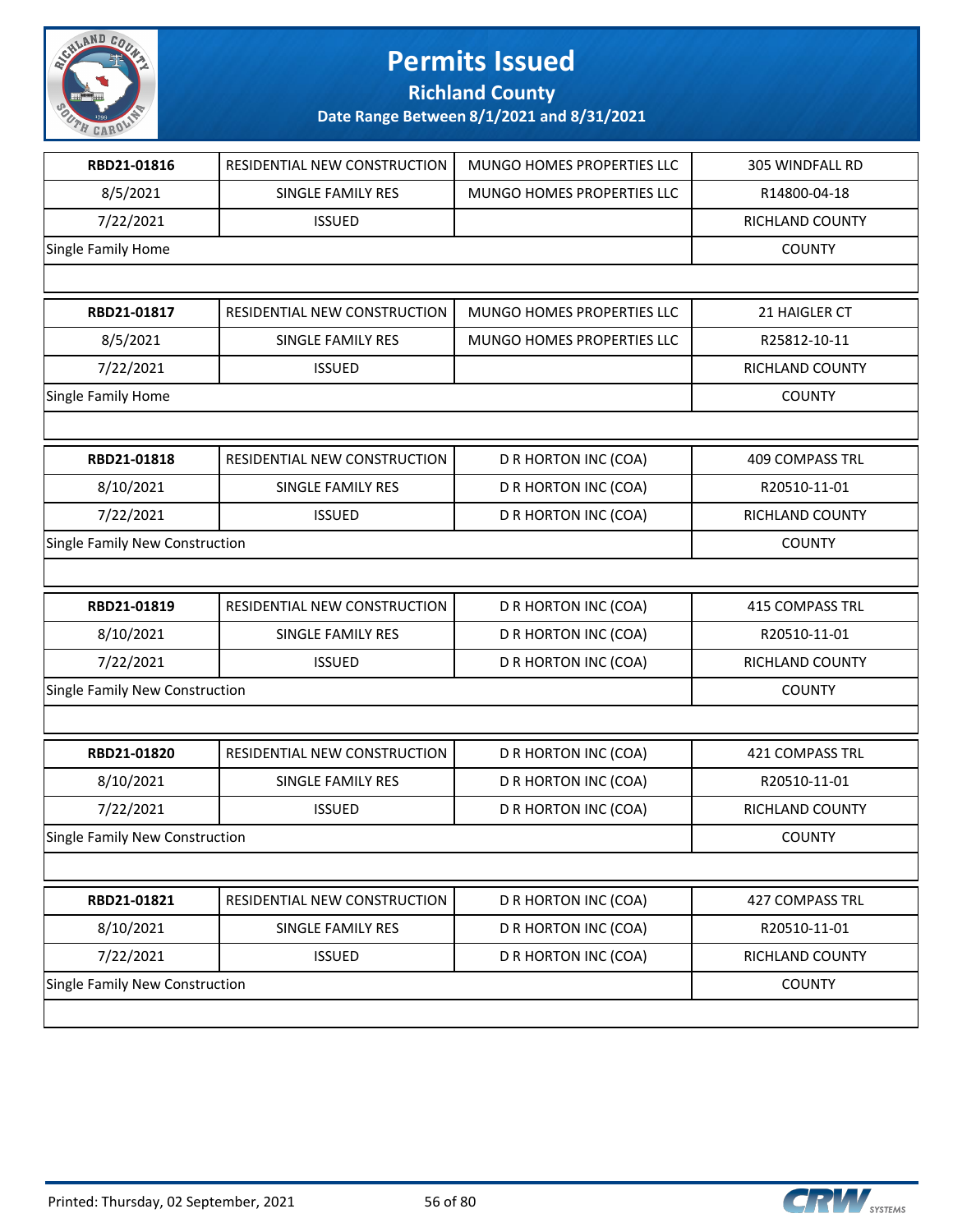

**Richland County**

| RBD21-01822                    | RESIDENTIAL NEW CONSTRUCTION | MUNGO HOMES PROPERTIES LLC | <b>25 STARRY NIGHT CT</b> |
|--------------------------------|------------------------------|----------------------------|---------------------------|
| 8/10/2021                      | <b>SINGLE FAMILY RES</b>     | MUNGO HOMES PROPERTIES LLC | R01700-04-12              |
| 7/22/2021                      | <b>ISSUED</b>                |                            | RICHLAND COUNTY           |
| Single Family Home             |                              |                            | <b>COUNTY</b>             |
|                                |                              |                            |                           |
| RBD21-01824                    | RESIDENTIAL NEW CONSTRUCTION | D R HORTON INC (COA)       | 431 COMPASS TRL           |
| 8/10/2021                      | <b>SINGLE FAMILY RES</b>     | D R HORTON INC (COA)       | R20510-11-01              |
| 7/22/2021                      | <b>ISSUED</b>                | D R HORTON INC (COA)       | RICHLAND COUNTY           |
| Single Family New Construction |                              |                            | <b>COUNTY</b>             |
|                                |                              |                            |                           |
| RBD21-01825                    | RESIDENTIAL NEW CONSTRUCTION | D R HORTON INC (COA)       | 196 BELGRAVE DR           |
| 8/10/2021                      | <b>SINGLE FAMILY RES</b>     | D R HORTON INC (COA)       | R14809-16-17              |
| 7/22/2021                      | <b>ISSUED</b>                | D R HORTON INC (COA)       | RICHLAND COUNTY           |
| Single Family New Construction |                              |                            | <b>COUNTY</b>             |
|                                |                              |                            |                           |
| RBD21-01826                    | RESIDENTIAL NEW CONSTRUCTION | D R HORTON INC (COA)       | 200 BELGRAVE DR           |
| 8/10/2021                      | SINGLE FAMILY RES            | D R HORTON INC (COA)       | R14810-03-01              |
| 7/22/2021                      | <b>ISSUED</b>                | D R HORTON INC (COA)       | RICHLAND COUNTY           |
| Single Family New Construction |                              |                            | <b>COUNTY</b>             |
|                                |                              |                            |                           |
| RBD21-01828                    | RESIDENTIAL NEW CONSTRUCTION | MUNGO HOMES PROPERTIES LLC | 537 MALACHITE LN          |
| 8/12/2021                      | SINGLE FAMILY RES            | MUNGO HOMES PROPERTIES LLC | R01716-01-39              |
| 7/23/2021                      | <b>ISSUED</b>                |                            | RICHLAND COUNTY           |
| Single Family Home             |                              |                            | <b>COUNTY</b>             |
|                                |                              |                            |                           |
| RBD21-01830                    | RESIDENTIAL NEW CONSTRUCTION | D R HORTON INC (COA)       | 206 BELGRAVE DR           |
| 8/10/2021                      | SINGLE FAMILY RES            | D R HORTON INC (COA)       | R14810-03-02              |
| 7/23/2021                      | <b>ISSUED</b>                | D R HORTON INC (COA)       | RICHLAND COUNTY           |
| Single Family New Construction |                              |                            | <b>COUNTY</b>             |
|                                |                              |                            |                           |

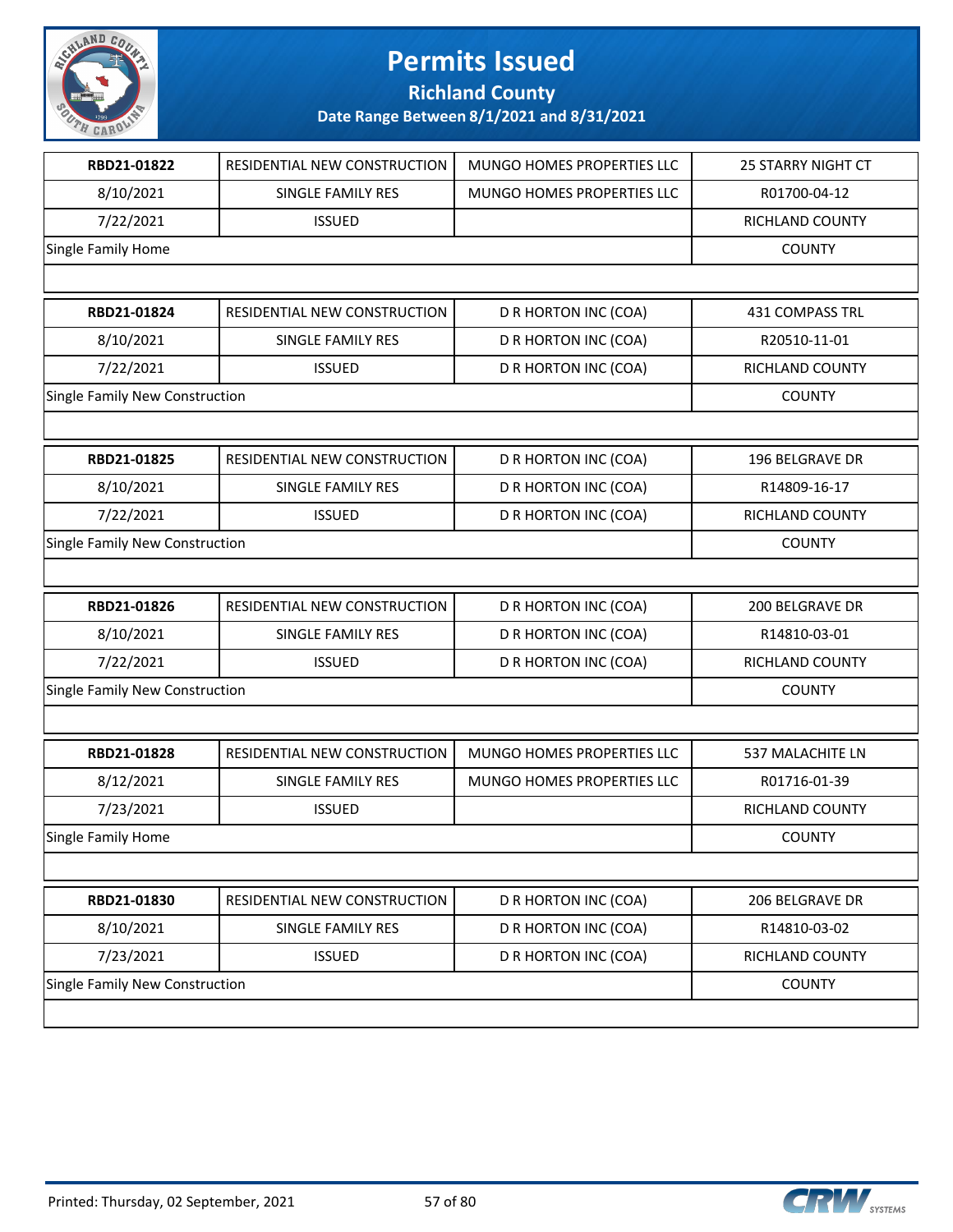

**Richland County**

| RBD21-01831                    | RESIDENTIAL NEW CONSTRUCTION | D R HORTON INC (COA)        | 212 BELGRAVE DR        |
|--------------------------------|------------------------------|-----------------------------|------------------------|
| 8/10/2021                      | SINGLE FAMILY RES            | D R HORTON INC (COA)        | R14810-03-03           |
| 7/23/2021                      | <b>ISSUED</b>                | D R HORTON INC (COA)        | RICHLAND COUNTY        |
| Single Family New Construction |                              |                             | <b>COUNTY</b>          |
|                                |                              |                             |                        |
| RBD21-01834                    | RESIDENTIAL NEW CONSTRUCTION | D R HORTON INC (COA)        | <b>113 BELGRAVE DR</b> |
| 8/10/2021                      | SINGLE FAMILY RES            | D R HORTON INC (COA)        | R14809-15-03           |
| 7/23/2021                      | <b>ISSUED</b>                | D R HORTON INC (COA)        | RICHLAND COUNTY        |
| Single Family New Construction |                              |                             | <b>COUNTY</b>          |
|                                |                              |                             |                        |
| RBD21-01836                    | RESIDENTIAL NEW CONSTRUCTION | STANLEY MARTIN HOMES LLC    | 985 NORTH SAGE DROP RD |
| 8/6/2021                       | SINGLE FAMILY RES            | SAND FARM LLC               | R20513-03-28           |
| 7/23/2021                      | <b>ISSUED</b>                | STANLEY MARTIN HOMES LLC    | RICHLAND COUNTY        |
| Build single family residence  |                              |                             | <b>COUNTY</b>          |
|                                |                              |                             |                        |
| RBD21-01840                    | RESIDENTIAL NEW CONSTRUCTION | D R HORTON INC (COA)        | 107 BELGRAVE DR        |
| 8/11/2021                      | SINGLE FAMILY RES            | D R HORTON INC (COA)        | R14809-15-02           |
| 7/23/2021                      | <b>ISSUED</b>                | D R HORTON INC (COA)        | RICHLAND COUNTY        |
| Single Family New Construction |                              |                             | <b>COUNTY</b>          |
|                                |                              |                             |                        |
| RBD21-01843                    | RESIDENTIAL NEW CONSTRUCTION | D R HORTON INC (COA)        | 1064 BELMONT GREEN RD  |
| 8/10/2021                      | SINGLE FAMILY RES            | D R HORTON INC (COA)        | R22005-10-04           |
| 7/26/2021                      | <b>ISSUED</b>                | D R HORTON INC (COA)        | RICHLAND COUNTY        |
| Single Family New Construction |                              |                             | <b>COUNTY</b>          |
|                                |                              |                             |                        |
| RBD21-01844                    | RESIDENTIAL NEW CONSTRUCTION | D R HORTON INC (COA)        | 2015 ELMRIDGE RD       |
| 8/10/2021                      | SINGLE FAMILY RES            | D R HORTON INC (COA)        | R22005-07-02           |
| 7/26/2021                      | <b>ISSUED</b>                | <b>D R HORTON INC (COA)</b> | RICHLAND COUNTY        |
| Single Family New Construction |                              |                             | <b>COUNTY</b>          |
|                                |                              |                             |                        |

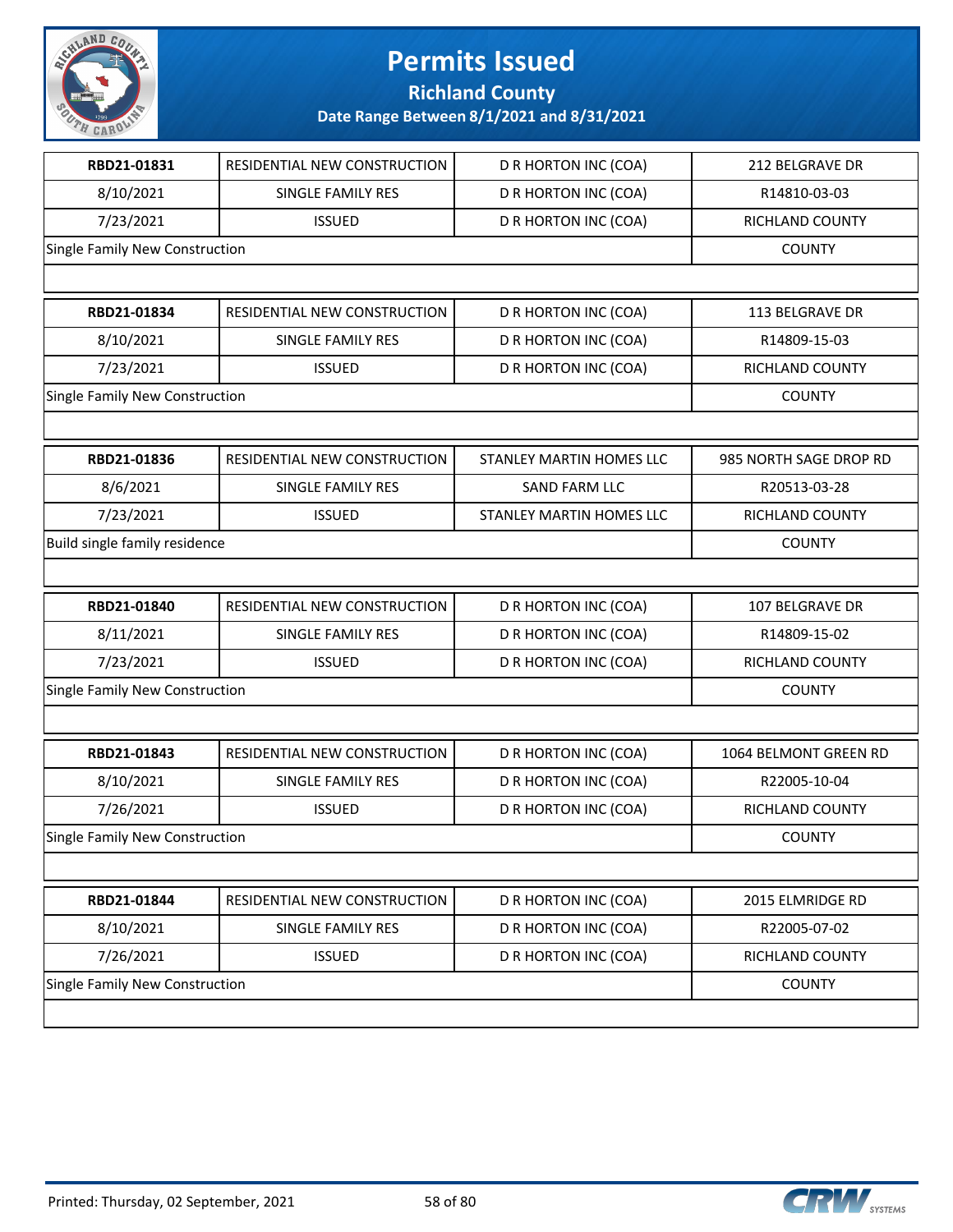

**Richland County**

| RBD21-01848                    | RESIDENTIAL NEW CONSTRUCTION | D R HORTON INC (COA)                               | 2019 ELMRIDGE RD       |
|--------------------------------|------------------------------|----------------------------------------------------|------------------------|
| 8/11/2021                      | SINGLE FAMILY RES            | D R HORTON INC (COA)                               | R22005-07-03           |
| 7/26/2021                      | <b>ISSUED</b>                | D R HORTON INC (COA)                               | RICHLAND COUNTY        |
| Single Family New Construction |                              |                                                    | <b>COUNTY</b>          |
|                                |                              |                                                    |                        |
| RBD21-01849                    | RESIDENTIAL NEW CONSTRUCTION | D R HORTON INC (COA)                               | 2021 ELMRIDGE RD       |
| 8/10/2021                      | SINGLE FAMILY RES            | D R HORTON INC (COA)                               | R22005-07-04           |
| 7/26/2021                      | <b>ISSUED</b>                | D R HORTON INC (COA)                               | RICHLAND COUNTY        |
| Single Family New Construction |                              |                                                    | <b>COUNTY</b>          |
|                                |                              |                                                    |                        |
| RBD21-01850                    | RESIDENTIAL NEW CONSTRUCTION | D R HORTON INC (COA)                               | 2025 ELMRIDGE RD       |
| 8/10/2021                      | SINGLE FAMILY RES            | D R HORTON INC (COA)                               | R22005-07-05           |
| 7/26/2021                      | <b>ISSUED</b>                | D R HORTON INC (COA)                               | <b>RICHLAND COUNTY</b> |
| Single Family New Construction |                              |                                                    | <b>COUNTY</b>          |
|                                |                              |                                                    |                        |
| RBD21-01851                    | RESIDENTIAL NEW CONSTRUCTION | MUNGO HOMES PROPERTIES LLC                         | 519 MORESBY WAY        |
| 8/6/2021                       | SINGLE FAMILY RES            | MUNGO HOMES PROPERTIES LLC                         | R17111-02-01           |
| 7/26/2021                      | <b>ISSUED</b>                |                                                    | RICHLAND COUNTY        |
| Single Family Home             |                              |                                                    | <b>COUNTY</b>          |
|                                |                              |                                                    |                        |
| RBD21-01852                    | RESIDENTIAL NEW CONSTRUCTION | D R HORTON INC (COA)                               | 2027 ELMRIDGE RD       |
| 8/10/2021                      | SINGLE FAMILY RES            | D R HORTON INC (COA)                               | R22005-07-06           |
| 7/26/2021                      | <b>ISSUED</b>                | D R HORTON INC (COA)                               | RICHLAND COUNTY        |
| Single Family New Construction |                              |                                                    | <b>COUNTY</b>          |
|                                |                              |                                                    |                        |
| RBD21-01856                    | RESIDENTIAL NEW CONSTRUCTION | BRYAN W CLIFTON DBA CLIFTON<br><b>CUSTOM HOMES</b> | 1000 R STOUDEMAYER RD  |
| 8/31/2021                      | <b>SINGLE FAMILY RES</b>     | Austin                                             | R00900-02-07           |
| 7/27/2021                      | <b>ISSUED</b>                | BRYAN W CLIFTON DBA CLIFTON<br><b>CUSTOM HOMES</b> | RICHLAND COUNTY        |
| Building new home              |                              |                                                    | <b>COUNTY</b>          |
|                                |                              |                                                    |                        |

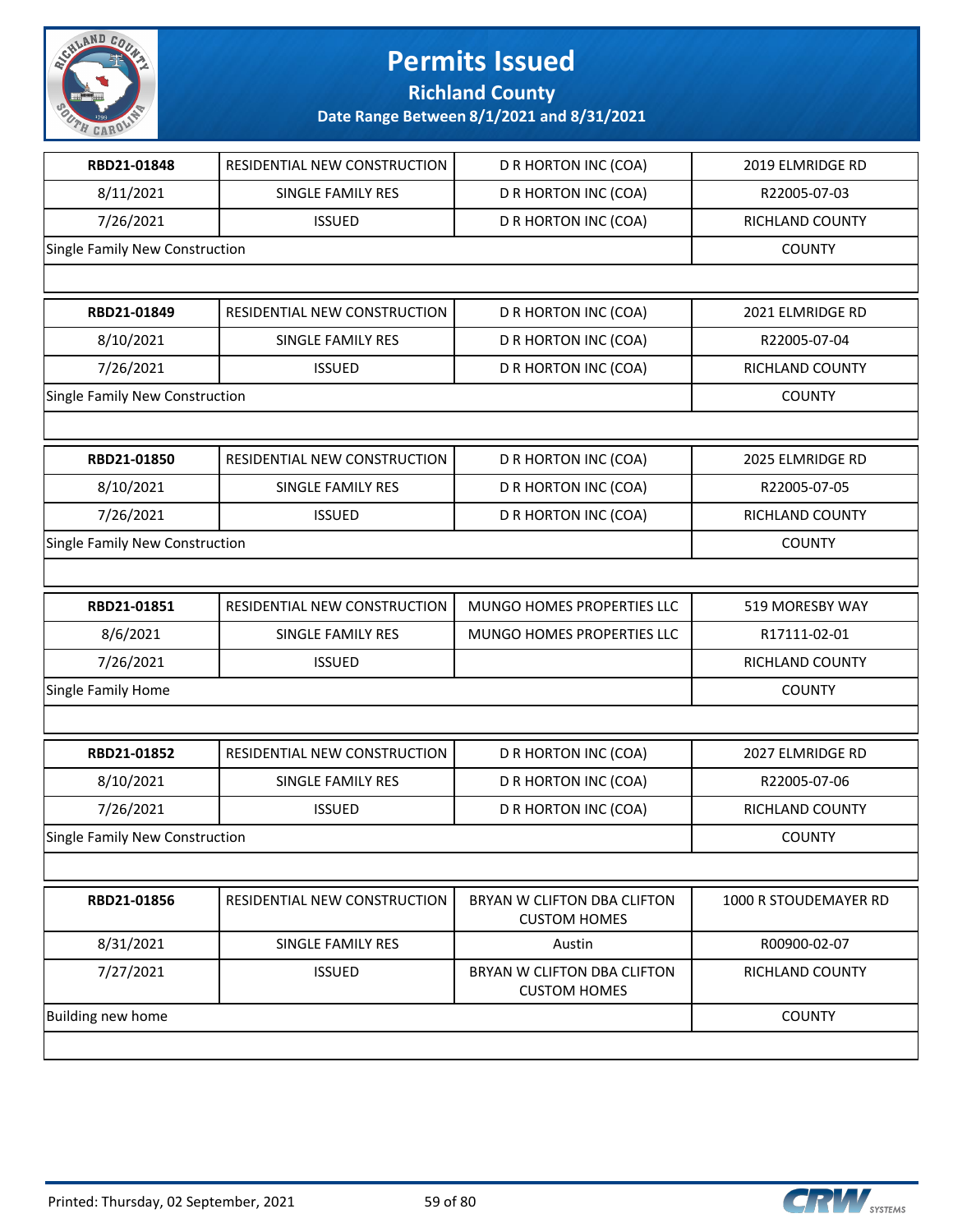

**Richland County**

| RBD21-01859                        | l RESIDENTIAL NEW CONSTRUCTION. | JOST HOMES AND RENOVATIONS<br>LLC | 1109 A J AMICK RD |
|------------------------------------|---------------------------------|-----------------------------------|-------------------|
| 8/18/2021                          | SINGLE FAMILY RES               | Matt & Morgan Lauster             | R02414-02-07      |
| 7/27/2021                          | <b>ISSUED</b>                   | JOST HOMES AND RENOVATIONS<br>LLC | RICHLAND COUNTY   |
| New residential home construction. |                                 |                                   | <b>COUNTY</b>     |
|                                    |                                 |                                   |                   |

| RBD21-01865        | RESIDENTIAL NEW CONSTRUCTION | MUNGO HOMES PROPERTIES LLC | 438 KEEBLE DR   |
|--------------------|------------------------------|----------------------------|-----------------|
| 8/9/2021           | SINGLE FAMILY RES            | MUNGO HOMES PROPERTIES LLC | R17111-02-01    |
| 7/27/2021          | <b>ISSUED</b>                |                            | RICHLAND COUNTY |
| Single Family Home |                              |                            | <b>COUNTY</b>   |

| RBD21-01867        | RESIDENTIAL NEW CONSTRUCTION | MUNGO HOMES PROPERTIES LLC | 29 STARRY NIGHT CT |
|--------------------|------------------------------|----------------------------|--------------------|
| 8/10/2021          | SINGLE FAMILY RES            | MUNGO HOMES PROPERTIES LLC | R01700-04-12       |
| 7/28/2021          | <b>ISSUED</b>                |                            | RICHLAND COUNTY    |
| Single Family Home |                              |                            | <b>COUNTY</b>      |
|                    |                              |                            |                    |

| RBD21-01870                    | RESIDENTIAL NEW CONSTRUCTION | D R HORTON INC (COA) | 223 BELGRAVE DR |
|--------------------------------|------------------------------|----------------------|-----------------|
| 8/10/2021                      | SINGLE FAMILY RES            | D R HORTON INC (COA) | R14810-03-07    |
| 7/28/2021                      | ISSUED.                      | D R HORTON INC (COA) | RICHLAND COUNTY |
| Single Family New Construction |                              |                      | <b>COUNTY</b>   |

| RBD21-01872        | RESIDENTIAL NEW CONSTRUCTION | MUNGO HOMES PROPERTIES LLC | 309 WINDFALL RD        |
|--------------------|------------------------------|----------------------------|------------------------|
| 8/10/2021          | SINGLE FAMILY RES            | MUNGO HOMES PROPERTIES LLC | R14800-04-18           |
| 7/28/2021          | <b>ISSUED</b>                |                            | <b>RICHLAND COUNTY</b> |
| Single Family Home |                              |                            | <b>COUNTY</b>          |
|                    |                              |                            |                        |
| RBD21-01876        | RESIDENTIAL NEW CONSTRUCTION | MUNGO HOMES PROPERTIES LLC | 311 WINDFALL RD        |

| 8/10/2021          | SINGLE FAMILY RES | MUNGO HOMES PROPERTIES LLC | R14800-04-18    |
|--------------------|-------------------|----------------------------|-----------------|
| 7/29/2021          | <b>ISSUED</b>     |                            | RICHLAND COUNTY |
| Single Family Home |                   |                            | <b>COUNTY</b>   |
|                    |                   |                            |                 |

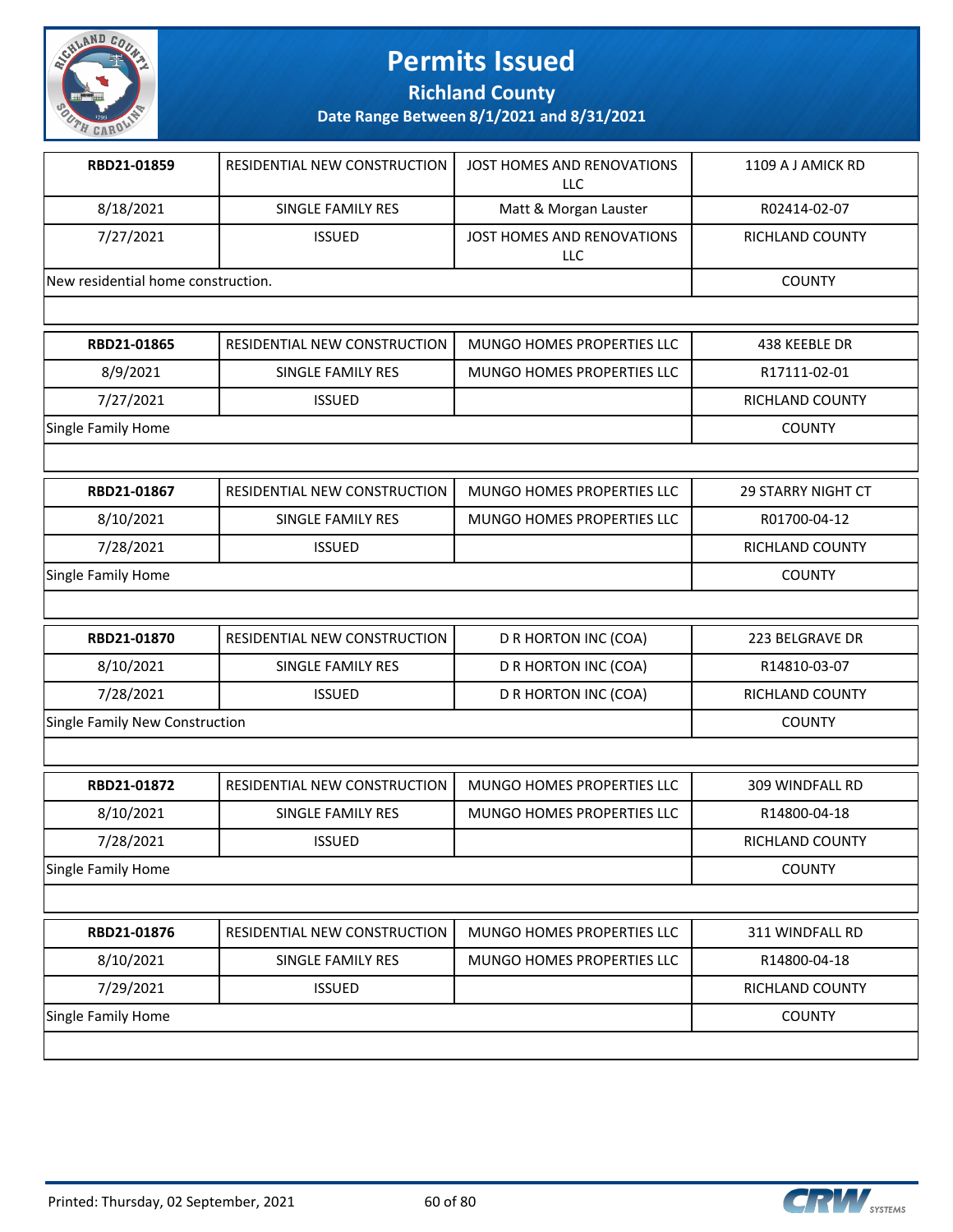

**Richland County**

| RBD21-01878                    | RESIDENTIAL NEW CONSTRUCTION | D R HORTON INC (COA)         | 215 BELGRAVE DR        |
|--------------------------------|------------------------------|------------------------------|------------------------|
| 8/18/2021                      | SINGLE FAMILY RES            | D R HORTON INC (COA)         | R14810-03-08           |
| 7/29/2021                      | <b>ISSUED</b>                | D R HORTON INC (COA)         | RICHLAND COUNTY        |
| SINGLE FAMILY RESIDENCE        |                              |                              | <b>COUNTY</b>          |
|                                |                              |                              |                        |
| RBD21-01882                    | RESIDENTIAL NEW CONSTRUCTION | <b>ECM BEACH CORPORATION</b> | 514 COGGINS DR         |
| 8/17/2021                      | SINGLE FAMILY RES            | LOST ACRE RANCH LLC          | R27900-02-29           |
| 7/29/2021                      | <b>ISSUED</b>                | <b>ECM BEACH CORPORATION</b> | RICHLAND COUNTY        |
| New construction for home      |                              |                              | <b>COUNTY</b>          |
|                                |                              |                              |                        |
| RBD21-01884                    | RESIDENTIAL NEW CONSTRUCTION | MUNGO HOMES PROPERTIES LLC   | <b>34 HAIGLER CT</b>   |
| 8/12/2021                      | SINGLE FAMILY RES            | MUNGO HOMES PROPERTIES LLC   | R25812-10-08           |
| 7/30/2021                      | <b>ISSUED</b>                |                              | RICHLAND COUNTY        |
| Single Family Home             |                              |                              | <b>COUNTY</b>          |
|                                |                              |                              |                        |
| RBD21-01888                    | RESIDENTIAL NEW CONSTRUCTION | AJACKS CONSTRUCTION LLC (GC) | 529 MARKSBURY DR       |
| 8/12/2021                      | SINGLE FAMILY RES            | <b>BROWN MARY D</b>          | R11815-07-16           |
| 8/1/2021                       | <b>ISSUED</b>                | AJACKS CONSTRUCTION LLC (GC) | RICHLAND COUNTY        |
| New Construction Single Family |                              |                              | <b>COUNTY</b>          |
|                                |                              |                              |                        |
| RBD21-01893                    | RESIDENTIAL NEW CONSTRUCTION | MCGUINN HOMES LLC            | 209 MERRY OAK LN       |
| 8/19/2021                      | SINGLE FAMILY RES            |                              | R20110-05-06           |
| 8/3/2021                       | <b>ISSUED</b>                | MCGUINN HOMES LLC            | RICHLAND COUNTY        |
|                                |                              |                              | <b>COUNTY</b>          |
|                                |                              |                              |                        |
| RBD21-01894                    | RESIDENTIAL NEW CONSTRUCTION | MCGUINN HOMES LLC            | 211 MERRY OAK LN       |
| 8/19/2021                      | SINGLE FAMILY RES            |                              | R20110-05-06           |
| 8/3/2021                       | <b>ISSUED</b>                | MCGUINN HOMES LLC            | <b>RICHLAND COUNTY</b> |
|                                |                              |                              |                        |
|                                |                              |                              | <b>COUNTY</b>          |

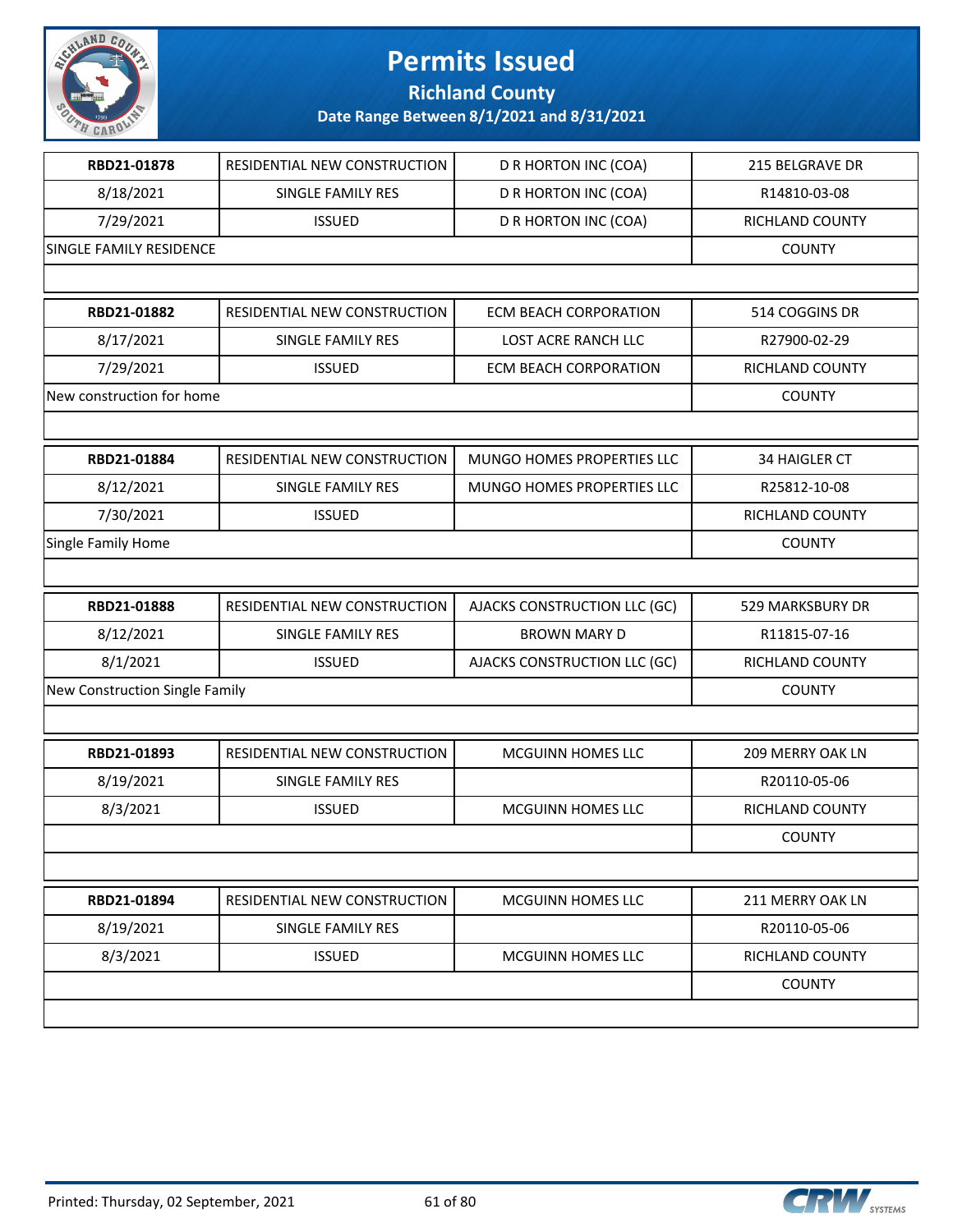

**Richland County**

| RBD21-01895             | RESIDENTIAL NEW CONSTRUCTION | MCGUINN HOMES LLC          | 215 MERRY OAK LN |
|-------------------------|------------------------------|----------------------------|------------------|
| 8/19/2021               | SINGLE FAMILY RES            |                            | R20110-05-06     |
| 8/3/2021                | <b>ISSUED</b>                | <b>MCGUINN HOMES LLC</b>   | RICHLAND COUNTY  |
|                         |                              |                            | <b>COUNTY</b>    |
|                         |                              |                            |                  |
| RBD21-01896             | RESIDENTIAL NEW CONSTRUCTION | MCGUINN HOMES LLC          | 219 MERRY OAK LN |
| 8/19/2021               | SINGLE FAMILY RES            |                            | R20110-05-06     |
| 8/3/2021                | <b>ISSUED</b>                | MCGUINN HOMES LLC          | RICHLAND COUNTY  |
| SINGLE FAMILY RESIDENCE |                              |                            | <b>COUNTY</b>    |
|                         |                              |                            |                  |
| RBD21-01897             | RESIDENTIAL NEW CONSTRUCTION | <b>MCGUINN HOMES LLC</b>   | 221 MERRY OAK LN |
| 8/19/2021               | SINGLE FAMILY RES            |                            | R20110-05-06     |
| 8/3/2021                | <b>ISSUED</b>                | <b>MCGUINN HOMES LLC</b>   | RICHLAND COUNTY  |
|                         |                              |                            | <b>COUNTY</b>    |
|                         |                              |                            |                  |
| RBD21-01898             | RESIDENTIAL NEW CONSTRUCTION | <b>MCGUINN HOMES LLC</b>   | 223 MERRY OAK LN |
| 8/19/2021               | SINGLE FAMILY RES            |                            | R20110-05-06     |
| 8/3/2021                | <b>ISSUED</b>                | MCGUINN HOMES LLC          | RICHLAND COUNTY  |
|                         |                              |                            | <b>COUNTY</b>    |
|                         |                              |                            |                  |
| RBD21-01899             | RESIDENTIAL NEW CONSTRUCTION | <b>MCGUINN HOMES LLC</b>   | 231 MERRY OAK LN |
| 8/19/2021               | SINGLE FAMILY RES            |                            | R20110-05-06     |
| 8/3/2021                | <b>ISSUED</b>                | <b>MCGUINN HOMES LLC</b>   | RICHLAND COUNTY  |
|                         |                              |                            | <b>COUNTY</b>    |
|                         |                              |                            |                  |
| RBD21-01900             | RESIDENTIAL NEW CONSTRUCTION | MUNGO HOMES PROPERTIES LLC | 30 HAIGLER CT    |
| 8/13/2021               | SINGLE FAMILY RES            | MUNGO HOMES PROPERTIES LLC | R25812-10-07     |
| 8/3/2021                | <b>ISSUED</b>                |                            | RICHLAND COUNTY  |
| Single Family Home      |                              |                            | <b>COUNTY</b>    |
|                         |                              |                            |                  |
|                         |                              |                            |                  |

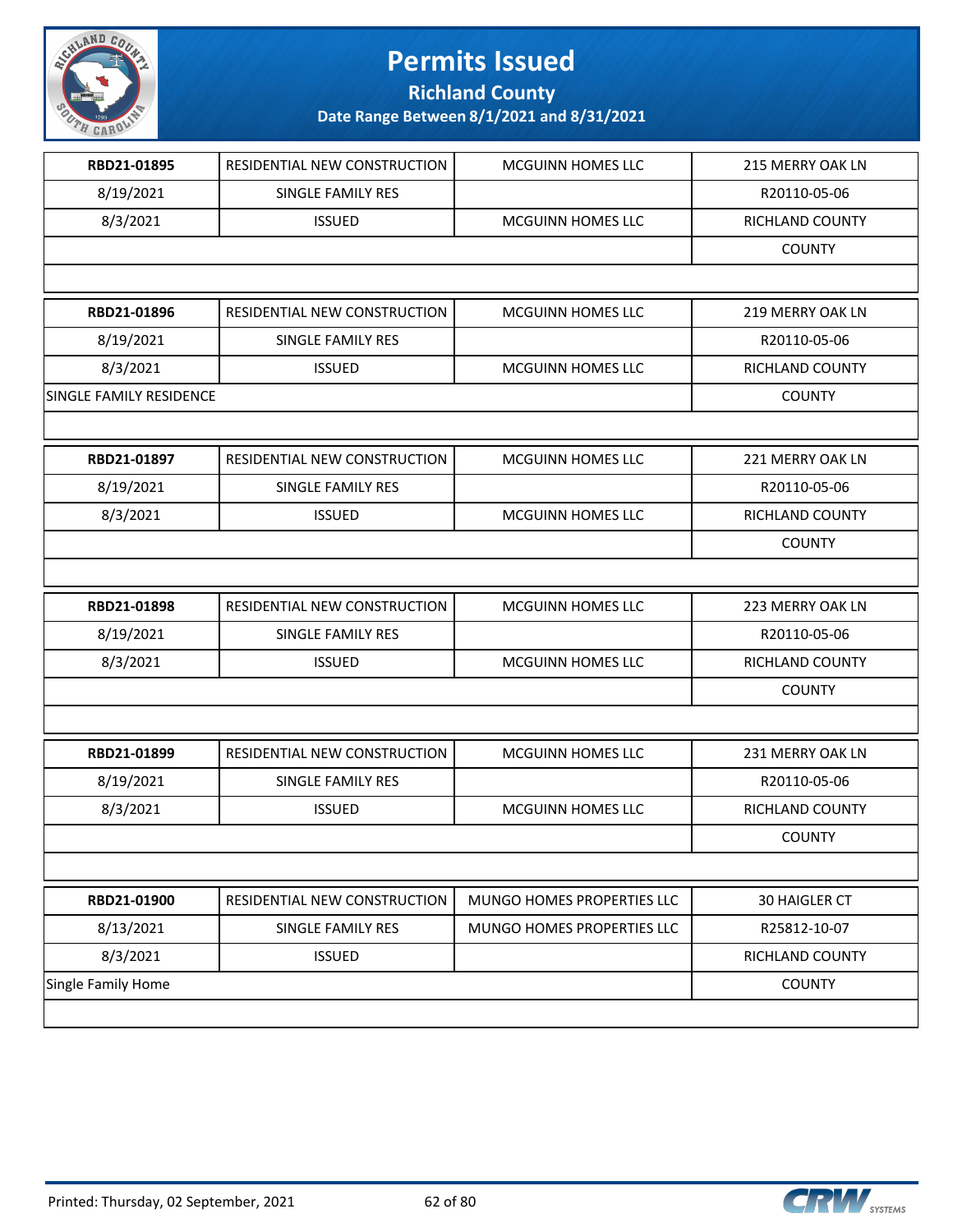

**Richland County**

| RBD21-01903        | RESIDENTIAL NEW CONSTRUCTION | MUNGO HOMES PROPERTIES LLC | 317 WINDFALL RD        |
|--------------------|------------------------------|----------------------------|------------------------|
| 8/13/2021          | SINGLE FAMILY RES            | MUNGO HOMES PROPERTIES LLC | R14800-04-18           |
| 8/3/2021           | <b>ISSUED</b>                |                            | RICHLAND COUNTY        |
| Single Family Home |                              |                            | <b>COUNTY</b>          |
|                    |                              |                            |                        |
| RBD21-01908        | RESIDENTIAL NEW CONSTRUCTION | MCGUINN HOMES LLC          | 171 BECKETT LN         |
| 8/19/2021          | SINGLE FAMILY RES            |                            | R20110-05-06           |
| 8/4/2021           | <b>ISSUED</b>                | MCGUINN HOMES LLC          | <b>RICHLAND COUNTY</b> |
|                    |                              |                            | <b>COUNTY</b>          |
|                    |                              |                            |                        |
| RBD21-01909        | RESIDENTIAL NEW CONSTRUCTION | MCGUINN HOMES LLC          | 175 BECKETT LN         |
| 8/19/2021          | SINGLE FAMILY RES            |                            | R20110-05-06           |
| 8/4/2021           | <b>ISSUED</b>                | MCGUINN HOMES LLC          | RICHLAND COUNTY        |
|                    |                              |                            | <b>COUNTY</b>          |
|                    |                              |                            |                        |
| RBD21-01910        | RESIDENTIAL NEW CONSTRUCTION | MCGUINN HOMES LLC          | 177 BECKETT LN         |
| 8/19/2021          | SINGLE FAMILY RES            |                            | R20110-05-06           |
| 8/4/2021           | <b>ISSUED</b>                | MCGUINN HOMES LLC          | RICHLAND COUNTY        |
|                    |                              |                            | <b>COUNTY</b>          |
|                    |                              |                            |                        |
| RBD21-01911        | RESIDENTIAL NEW CONSTRUCTION | MCGUINN HOMES LLC          | 181 BECKETT LN         |
| 8/19/2021          | SINGLE FAMILY RES            |                            | R20110-05-06           |
| 8/4/2021           | <b>ISSUED</b>                | MCGUINN HOMES LLC          | RICHLAND COUNTY        |
|                    |                              |                            | <b>COUNTY</b>          |
|                    |                              |                            |                        |
| RBD21-01914        | RESIDENTIAL NEW CONSTRUCTION | MCGUINN HOMES LLC          | 205 MERRY OAK LN       |
| 8/19/2021          | SINGLE FAMILY RES            |                            | R20110-05-06           |
| 8/4/2021           | <b>ISSUED</b>                | MCGUINN HOMES LLC          | RICHLAND COUNTY        |
|                    |                              |                            | <b>COUNTY</b>          |
|                    |                              |                            |                        |
|                    |                              |                            |                        |

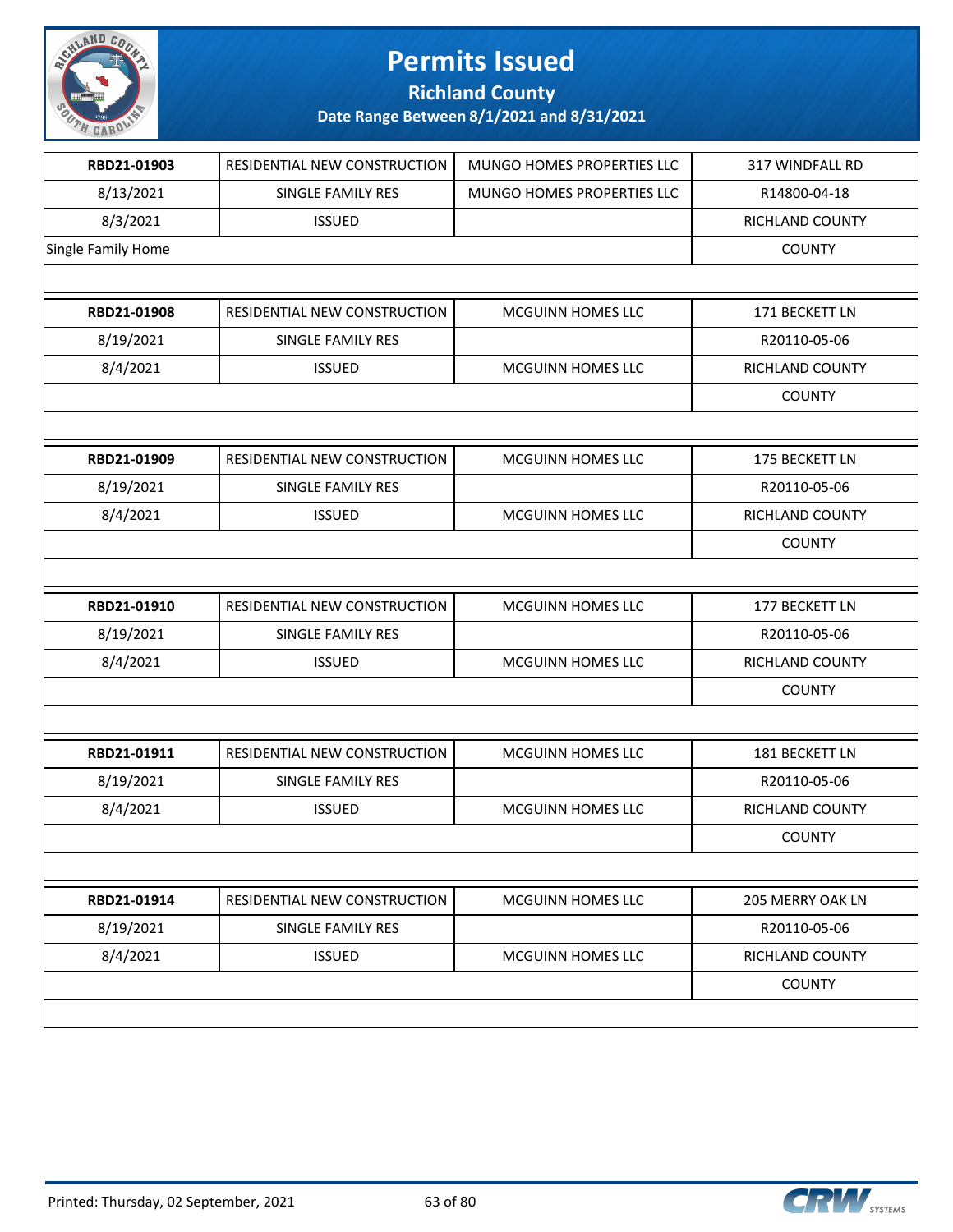

**Richland County**

| RBD21-01915        | RESIDENTIAL NEW CONSTRUCTION | MCGUINN HOMES LLC          | 178 BECKETT LN        |
|--------------------|------------------------------|----------------------------|-----------------------|
| 8/19/2021          | SINGLE FAMILY RES            |                            | R20110-05-06          |
| 8/4/2021           | <b>ISSUED</b>                | MCGUINN HOMES LLC          | RICHLAND COUNTY       |
|                    |                              |                            | <b>COUNTY</b>         |
|                    |                              |                            |                       |
| RBD21-01920        | RESIDENTIAL NEW CONSTRUCTION | MCGUINN HOMES LLC          | 166 BECKETT LN        |
| 8/19/2021          | SINGLE FAMILY RES            |                            | R20110-05-06          |
| 8/4/2021           | <b>ISSUED</b>                | MCGUINN HOMES LLC          | RICHLAND COUNTY       |
|                    |                              |                            | <b>COUNTY</b>         |
|                    |                              |                            |                       |
| RBD21-01921        | RESIDENTIAL NEW CONSTRUCTION | MCGUINN HOMES LLC          | 164 BECKETT LN        |
| 8/19/2021          | SINGLE FAMILY RES            |                            | R20110-05-06          |
| 8/4/2021           | <b>ISSUED</b>                | MCGUINN HOMES LLC          | RICHLAND COUNTY       |
|                    |                              |                            | <b>COUNTY</b>         |
|                    |                              |                            |                       |
| RBD21-01922        | RESIDENTIAL NEW CONSTRUCTION | MCGUINN HOMES LLC          | 158 BECKETT LN        |
| 8/19/2021          | SINGLE FAMILY RES            |                            | R20110-05-06          |
| 8/4/2021           | <b>ISSUED</b>                | MCGUINN HOMES LLC          | RICHLAND COUNTY       |
|                    |                              |                            | <b>COUNTY</b>         |
|                    |                              |                            |                       |
| RBD21-01923        | RESIDENTIAL NEW CONSTRUCTION | MCGUINN HOMES LLC          | <b>156 BECKETT LN</b> |
| 8/19/2021          | SINGLE FAMILY RES            |                            | R20110-05-06          |
| 8/4/2021           | <b>ISSUED</b>                | MCGUINN HOMES LLC          | RICHLAND COUNTY       |
|                    |                              |                            | <b>COUNTY</b>         |
|                    |                              |                            |                       |
| RBD21-01926        | RESIDENTIAL NEW CONSTRUCTION | MUNGO HOMES PROPERTIES LLC | 31 HAIGLER CT         |
| 8/17/2021          | SINGLE FAMILY RES            | MUNGO HOMES PROPERTIES LLC | R25812-10-09          |
| 8/5/2021           | <b>ISSUED</b>                |                            | RICHLAND COUNTY       |
| Single Family Home |                              |                            | <b>COUNTY</b>         |

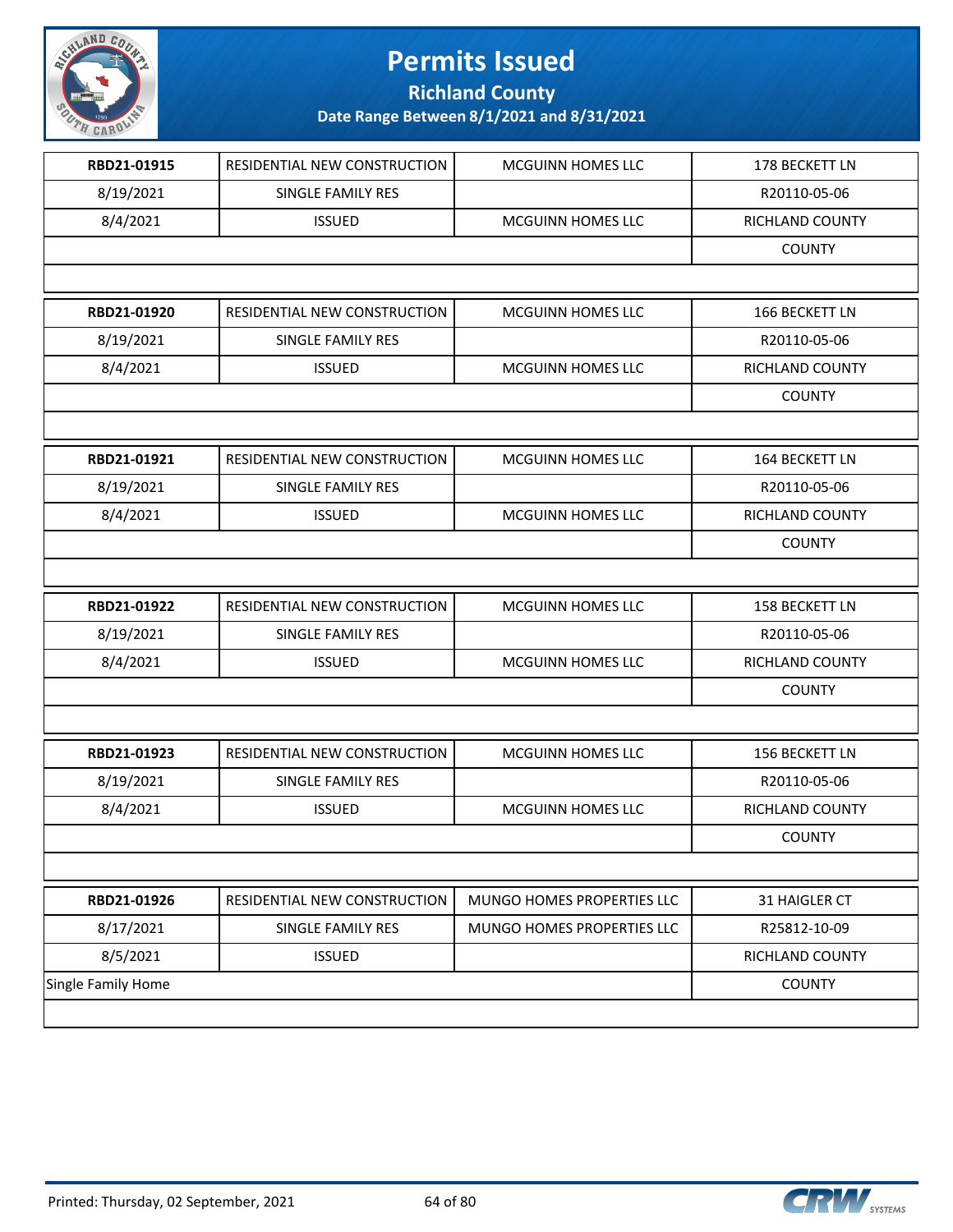

**Richland County**

| RBD21-01927                | RESIDENTIAL NEW CONSTRUCTION | MUNGO HOMES PROPERTIES LLC | 2242 LONGTOWN RD E  |
|----------------------------|------------------------------|----------------------------|---------------------|
| 8/18/2021                  | SINGLE FAMILY RES            | MUNGO HOMES PROPERTIES LLC | R20503-03-15        |
| 8/5/2021                   | <b>ISSUED</b>                |                            | RICHLAND COUNTY     |
| Single Family Home         |                              |                            | <b>COUNTY</b>       |
|                            |                              |                            |                     |
| RBD21-01928                | RESIDENTIAL NEW CONSTRUCTION | <b>MCGUINN HOMES LLC</b>   | 229 MERRY OAK LN    |
| 8/19/2021                  | SINGLE FAMILY RES            |                            | R20110-05-06        |
| 8/5/2021                   | <b>ISSUED</b>                | MCGUINN HOMES LLC          | RICHLAND COUNTY     |
|                            |                              |                            | <b>COUNTY</b>       |
|                            |                              |                            |                     |
| RBD21-01929                | RESIDENTIAL NEW CONSTRUCTION | SOTERO HERRERA             | 2011 JOE FRAZIER CT |
| 8/25/2021                  | SINGLE FAMILY RES            |                            | R13516-03-08        |
| 8/5/2021                   | <b>ISSUED</b>                |                            | RICHLAND COUNTY     |
| NEW SINGLE FAMILY DWELLING |                              |                            | <b>COUNTY</b>       |
|                            |                              |                            |                     |
| RBD21-01932                | RESIDENTIAL NEW CONSTRUCTION | MUNGO HOMES PROPERTIES LLC | 527 MORESBY WAY     |
| 8/18/2021                  | SINGLE FAMILY RES            | MUNGO HOMES PROPERTIES LLC | R17111-04-18        |
| 8/6/2021                   | <b>ISSUED</b>                |                            | RICHLAND COUNTY     |
| Single Family Home         |                              |                            | <b>COUNTY</b>       |
|                            |                              |                            |                     |
| RBD21-01933                | RESIDENTIAL NEW CONSTRUCTION | MUNGO HOMES PROPERTIES LLC | 321 WINDFALL RD     |
| 8/18/2021                  | SINGLE FAMILY RES            | MUNGO HOMES PROPERTIES LLC | R14800-04-18        |
| 8/6/2021                   | <b>ISSUED</b>                |                            | RICHLAND COUNTY     |
| Single Family Home         |                              |                            | <b>COUNTY</b>       |
|                            |                              |                            |                     |
| RBD21-01934                | RESIDENTIAL NEW CONSTRUCTION | MUNGO HOMES PROPERTIES LLC | 525 MORESBY WAY     |
| 8/18/2021                  | SINGLE FAMILY RES            | MUNGO HOMES PROPERTIES LLC | R17111-04-17        |
| 8/6/2021                   | <b>ISSUED</b>                |                            | RICHLAND COUNTY     |
| Single Family Home         |                              |                            | <b>COUNTY</b>       |
|                            |                              |                            |                     |

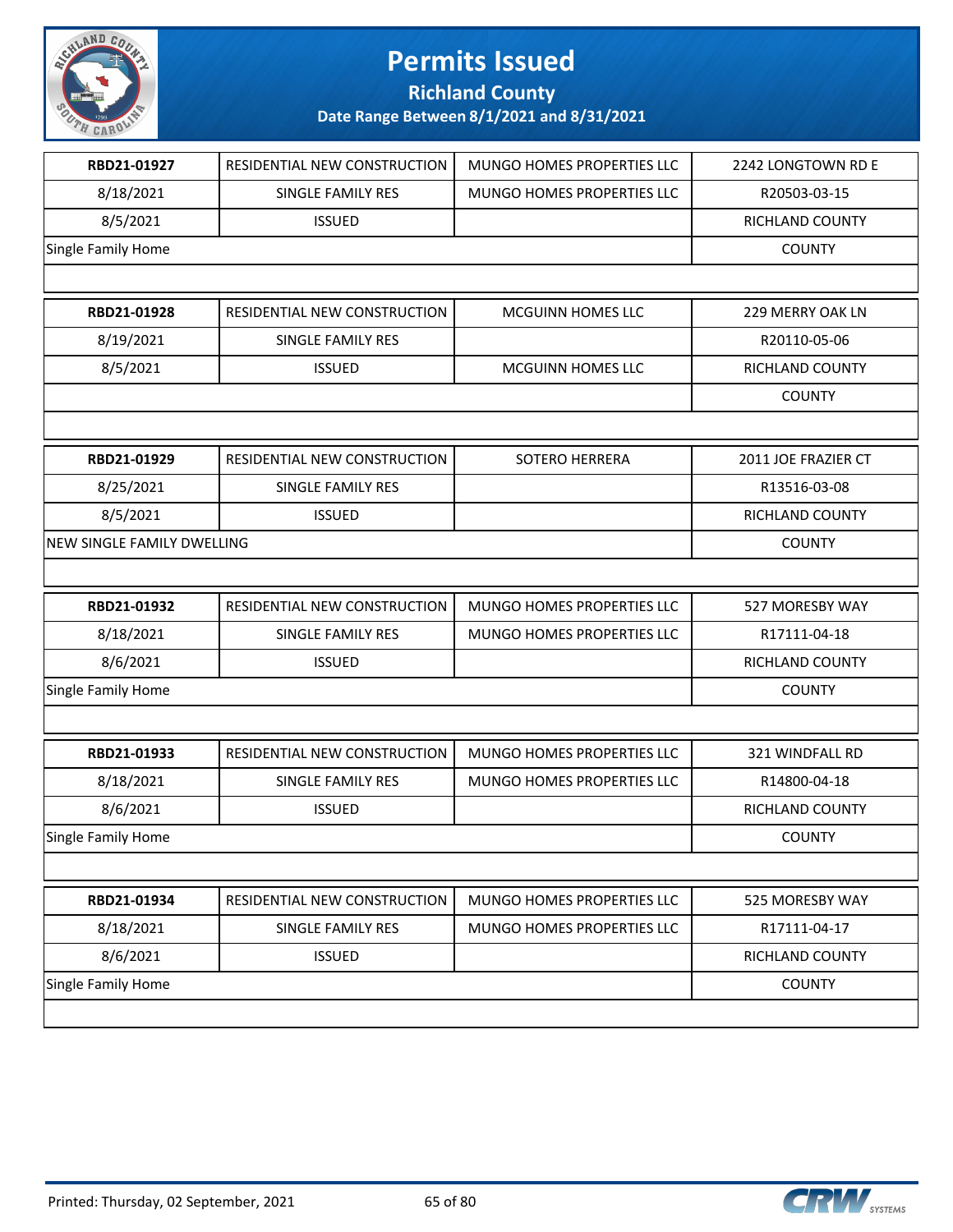

**Richland County**

| RBD21-01937        | RESIDENTIAL NEW CONSTRUCTION | MUNGO HOMES PROPERTIES LLC        | 932 VAN GOGH WAY    |
|--------------------|------------------------------|-----------------------------------|---------------------|
| 8/20/2021          | SINGLE FAMILY RES            | MUNGO HOMES PROPERTIES LLC        | R01700-04-12        |
| 8/9/2021           | <b>ISSUED</b>                |                                   | RICHLAND COUNTY     |
| Single Family Home |                              |                                   | <b>COUNTY</b>       |
|                    |                              |                                   |                     |
| RBD21-01941        | RESIDENTIAL NEW CONSTRUCTION | MUNGO HOMES PROPERTIES LLC        | 1039 MATCHINGHAM DR |
| 8/20/2021          | SINGLE FAMILY RES            | <b>MUNGO HOMES PROPERTIES LLC</b> | R17110-08-05        |
| 8/9/2021           | <b>ISSUED</b>                |                                   | RICHLAND COUNTY     |
| Single Family Home |                              |                                   | <b>COUNTY</b>       |
|                    |                              |                                   |                     |
| RBD21-01947        | RESIDENTIAL NEW CONSTRUCTION | MUNGO HOMES PROPERTIES LLC        | 512 MORESBY WAY     |
| 8/20/2021          | SINGLE FAMILY RES            | <b>MUNGO HOMES PROPERTIES LLC</b> | R17111-04-29        |
| 8/10/2021          | <b>ISSUED</b>                |                                   | RICHLAND COUNTY     |
| Single Family Home |                              |                                   | <b>COUNTY</b>       |
|                    |                              |                                   |                     |
| RBD21-01948        | RESIDENTIAL NEW CONSTRUCTION | MUNGO HOMES PROPERTIES LLC        | 298 WINDFALL RD     |
| 8/20/2021          | SINGLE FAMILY RES            | MUNGO HOMES PROPERTIES LLC        | R14800-04-18        |
| 8/10/2021          | <b>ISSUED</b>                |                                   | RICHLAND COUNTY     |
| Single Family Home |                              |                                   | <b>COUNTY</b>       |
|                    |                              |                                   |                     |
| RBD21-01952        | RESIDENTIAL NEW CONSTRUCTION | MUNGO HOMES PROPERTIES LLC        | 7 HAIGLER CT        |
| 8/20/2021          | SINGLE FAMILY RES            | MUNGO HOMES PROPERTIES LLC        | R25812-10-13        |
| 8/11/2021          | <b>ISSUED</b>                |                                   | RICHLAND COUNTY     |
| Single Family Home |                              |                                   | <b>COUNTY</b>       |
|                    |                              |                                   |                     |
| RBD21-01953        | RESIDENTIAL NEW CONSTRUCTION | MUNGO HOMES PROPERTIES LLC        | 325 WINDFALL RD     |
| 8/20/2021          | SINGLE FAMILY RES            | MUNGO HOMES PROPERTIES LLC        | R14800-04-18        |
| 8/11/2021          | <b>ISSUED</b>                |                                   | RICHLAND COUNTY     |
| Single Family Home |                              |                                   | <b>COUNTY</b>       |
|                    |                              |                                   |                     |

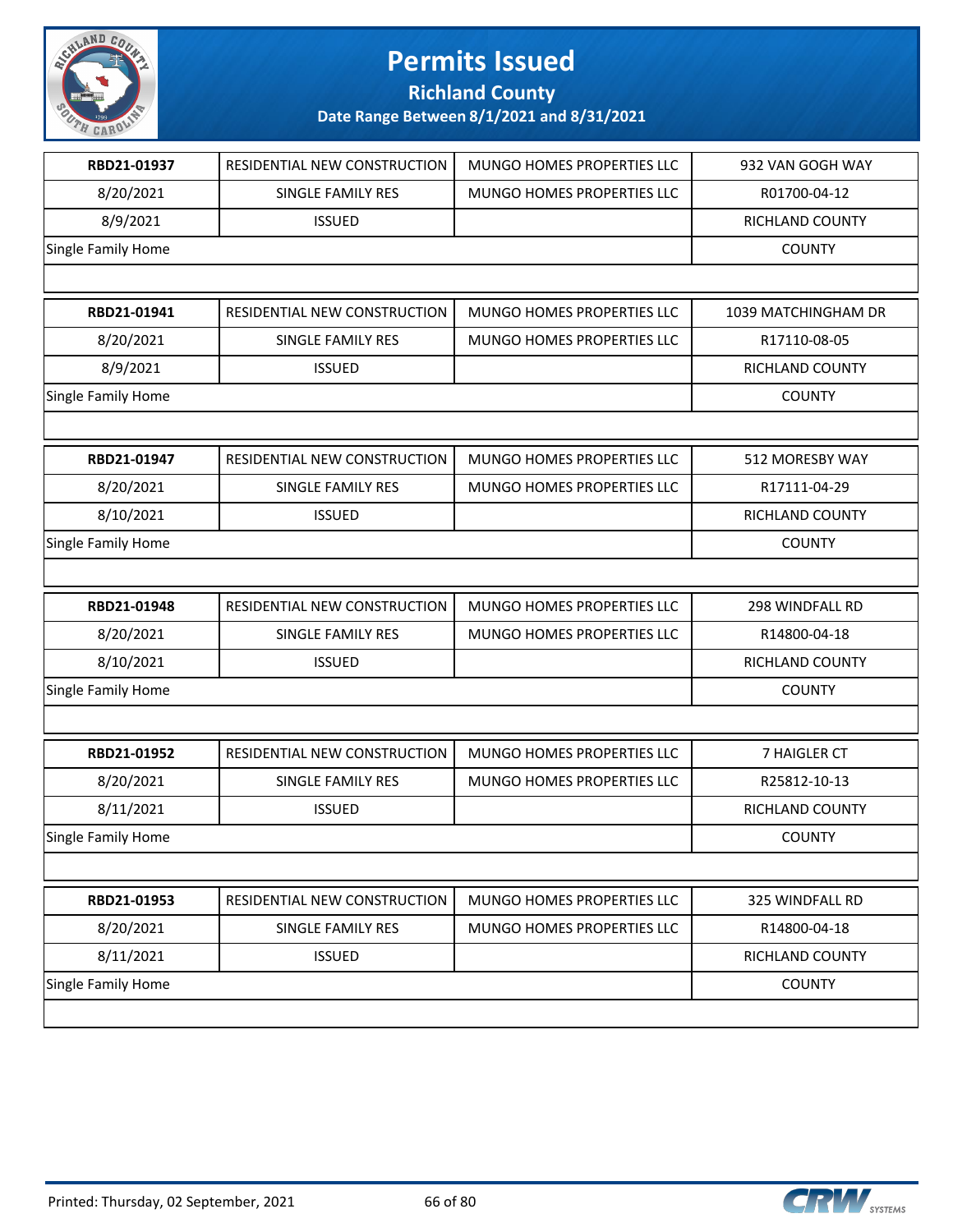

**Richland County**

| RBD21-01957        | RESIDENTIAL NEW CONSTRUCTION                                                     | <b>GREAT SOUTHERN HOMES INC</b> | <b>39 TALLGRASS CT</b> |
|--------------------|----------------------------------------------------------------------------------|---------------------------------|------------------------|
| 8/20/2021          | <b>SINGLE FAMILY RES</b>                                                         | <b>GREAT SOUTHERN HOMES INC</b> | R21700-04-11           |
| 8/11/2021          | <b>VOID</b>                                                                      | <b>GREAT SOUTHERN HOMES INC</b> | RICHLAND COUNTY        |
| Willow Wind B      |                                                                                  |                                 |                        |
| <b>Willow Wind</b> |                                                                                  |                                 |                        |
|                    | Please Void Building Permit. We are changing House Plans. Thanks per contractor. |                                 |                        |
| RBD21-01962        | RESIDENTIAL NEW CONSTRUCTION                                                     | MUNGO HOMES PROPERTIES LLC      | 1121 TURTLE STONE RD   |
| 8/31/2021          | SINGLE FAMILY RES                                                                | MUNGO HOMES PROPERTIES LLC      | R20415-04-11           |
| 8/12/2021          | <b>ISSUED</b>                                                                    |                                 | RICHLAND COUNTY        |
| Single Family Home |                                                                                  |                                 | <b>COUNTY</b>          |
|                    |                                                                                  |                                 |                        |
| RBD21-01970        | RESIDENTIAL NEW CONSTRUCTION                                                     | MUNGO HOMES PROPERTIES LLC      | 320 WINDFALL RD        |
| 8/31/2021          | SINGLE FAMILY RES                                                                | MUNGO HOMES PROPERTIES LLC      | R14800-04-18           |
| 8/13/2021          | <b>ISSUED</b>                                                                    |                                 | RICHLAND COUNTY        |
| Single Family Home |                                                                                  |                                 | <b>COUNTY</b>          |
|                    |                                                                                  |                                 |                        |
| RBD21-01973        | RESIDENTIAL NEW CONSTRUCTION                                                     | MUNGO HOMES PROPERTIES LLC      | 533 MORESBY WAY        |
| 8/31/2021          | SINGLE FAMILY RES                                                                | MUNGO HOMES PROPERTIES LLC      | R17111-04-20           |
| 8/13/2021          | <b>ISSUED</b>                                                                    |                                 | RICHLAND COUNTY        |
| Single Family Home |                                                                                  |                                 | <b>COUNTY</b>          |
|                    |                                                                                  |                                 |                        |
| RBD21-01997        | RESIDENTIAL NEW CONSTRUCTION                                                     | <b>GREAT SOUTHERN HOMES INC</b> | 811 FOGGY DAY DR       |
| 8/20/2021          | SINGLE FAMILY RES                                                                | <b>GREAT SOUTHERN HOMES INC</b> | R23300-01-02           |
| 8/18/2021          | <b>ISSUED</b>                                                                    | <b>GREAT SOUTHERN HOMES INC</b> | <b>RICHLAND COUNTY</b> |
| Porter II E        |                                                                                  |                                 | <b>COUNTY</b>          |
|                    |                                                                                  |                                 |                        |
| RBD21-01998        | RESIDENTIAL NEW CONSTRUCTION                                                     | <b>GREAT SOUTHERN HOMES INC</b> | 823 FOGGY DAY DR       |
| 8/20/2021          | SINGLE FAMILY RES                                                                | <b>GREAT SOUTHERN HOMES INC</b> | R23300-01-02           |
| 8/18/2021          | <b>ISSUED</b>                                                                    | <b>GREAT SOUTHERN HOMES INC</b> | RICHLAND COUNTY        |
|                    |                                                                                  |                                 |                        |

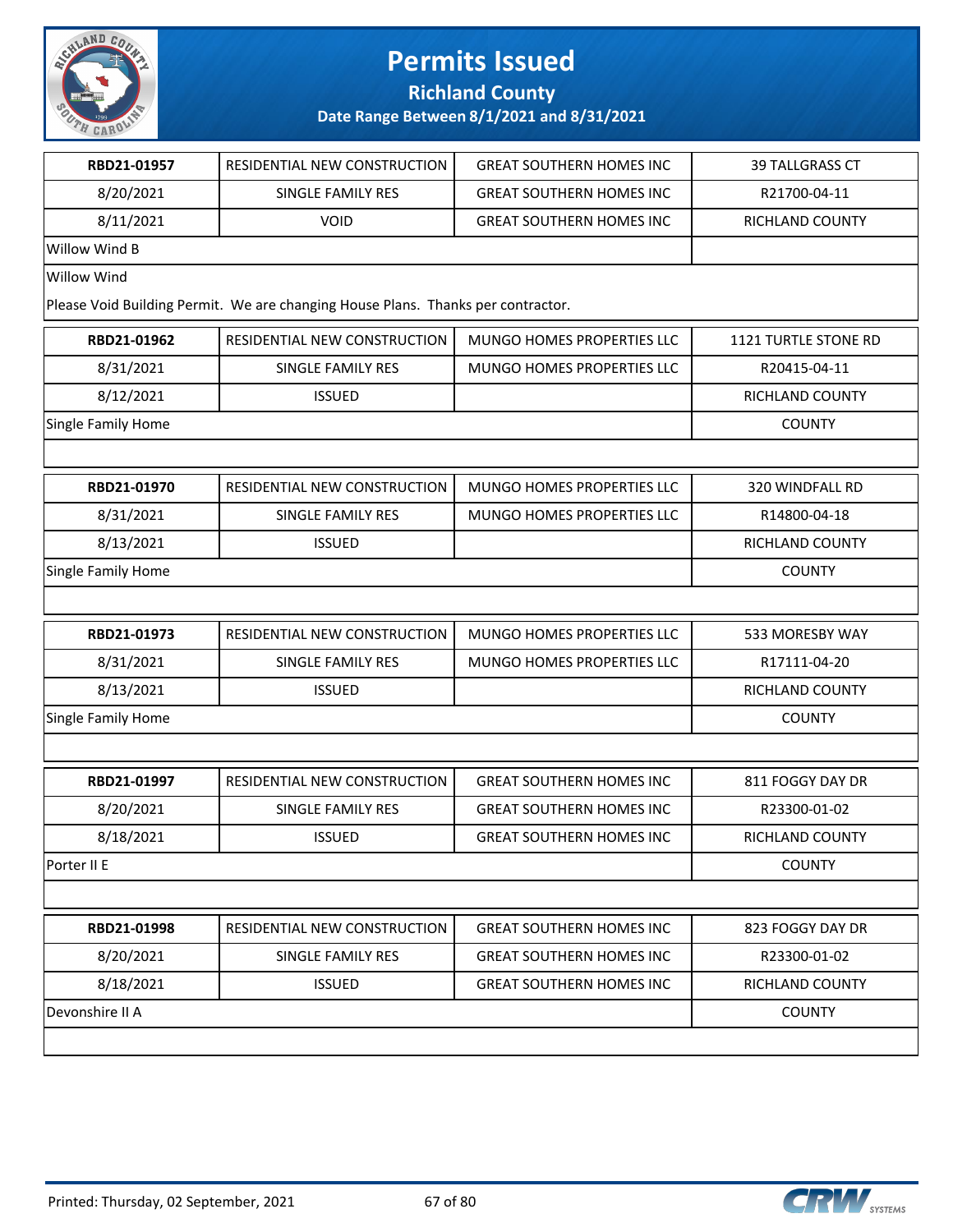

### **Richland County**

### **Date Range Between 8/1/2021 and 8/31/2021**

| RBD21-01999        | RESIDENTIAL NEW CONSTRUCTION | <b>GREAT SOUTHERN HOMES INC</b> | 817 FOGGY DAY DR       |
|--------------------|------------------------------|---------------------------------|------------------------|
| 8/20/2021          | SINGLE FAMILY RES            | <b>GREAT SOUTHERN HOMES INC</b> | R23300-01-02           |
| 8/18/2021          | <b>ISSUED</b>                | <b>GREAT SOUTHERN HOMES INC</b> | RICHLAND COUNTY        |
| Bentcreek F        |                              |                                 | <b>COUNTY</b>          |
|                    |                              |                                 |                        |
|                    |                              |                                 |                        |
| RBD21-02000        | RESIDENTIAL NEW CONSTRUCTION | <b>GREAT SOUTHERN HOMES INC</b> | 827 FOGGY DAY DR       |
| 8/20/2021          | SINGLE FAMILY RES            | <b>GS BAYMONT LLC</b>           | R23300-01-02           |
| 8/18/2021          | <b>ISSUED</b>                | <b>GREAT SOUTHERN HOMES INC</b> | <b>RICHLAND COUNTY</b> |
| <b>Bentcreek D</b> |                              |                                 | <b>COUNTY</b>          |

#### **Number of RESIDENTIAL NEW CONSTRUCTION/SINGLE FAMILY RES Permits: 134**

| RBD21-01761                      | <b>RESIDENTIAL REPAIRS</b> | SOUTHERN SIDING & WINDOW<br><b>CORP</b> | 129 SHADOWPINE RD |
|----------------------------------|----------------------------|-----------------------------------------|-------------------|
| 8/5/2021                         | <b>REPAIRS</b>             | PERDUE-SHUPE DIANE                      | R04916-04-32      |
| 7/19/2021                        | <b>ISSUED</b>              | SOUTHERN SIDING & WINDOW<br><b>CORP</b> | RICHLAND COUNTY   |
| replace 280 ft soffit and fascia |                            |                                         | <b>COUNTY</b>     |
|                                  |                            |                                         |                   |

| RBD21-01801       | <b>RESIDENTIAL REPAIRS</b> | SOUTHERN SIDING & WINDOW<br><b>CORP</b> | 1105 VALHALLA DR       |
|-------------------|----------------------------|-----------------------------------------|------------------------|
| 8/5/2021          | <b>REPAIRS</b>             | <b>PAXTON KELVIN &amp; CATHLEEN</b>     | R22816-04-03           |
| 7/21/2021         | <b>ISSUED</b>              | SOUTHERN SIDING & WINDOW<br><b>CORP</b> | <b>RICHLAND COUNTY</b> |
| REPLACE 9 WINDOWS |                            |                                         | <b>COUNTY</b>          |
|                   |                            |                                         |                        |
| RBD21-01803       | <b>RESIDENTIAL REPAIRS</b> | SOUTHERN SIDING & WINDOW<br><b>CORP</b> | 7837 EXETER LN         |
| $\sim$ In In a a  | ------                     |                                         | ---------              |

| 8/5/2021                                    | <b>REPAIRS</b> | DEBOLT CHRISTOPHER EUGENE &      | R16916-04-17    |
|---------------------------------------------|----------------|----------------------------------|-----------------|
| 7/21/2021                                   | <b>ISSUED</b>  | SOUTHERN SIDING & WINDOW<br>CORP | RICHLAND COUNTY |
| REPLACE 16 SQ SIDING & 305 FT SOFFIT/FASCIA |                |                                  | COUNTY          |
|                                             |                |                                  |                 |

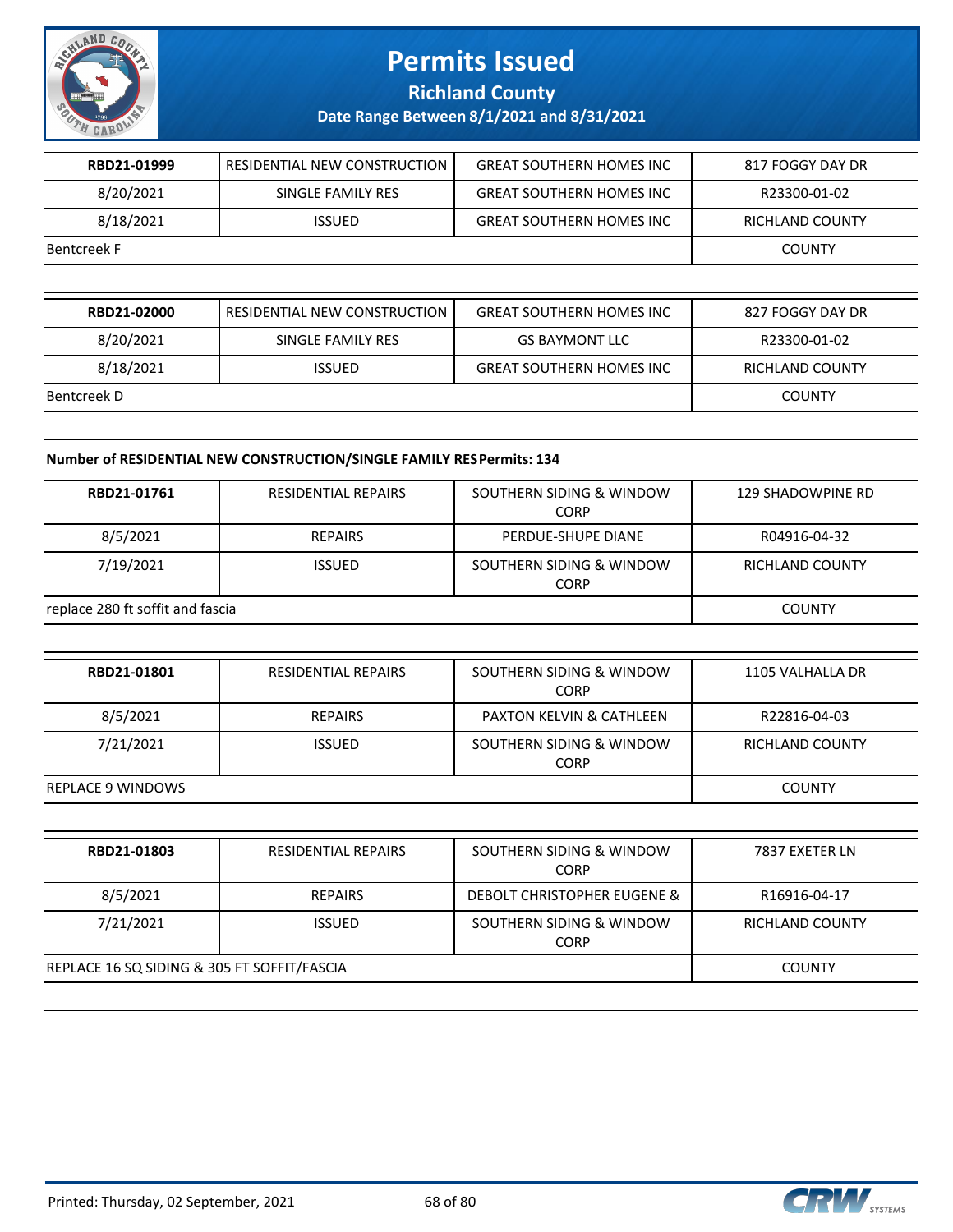

**Richland County**

| RBD21-01804                                            | RESIDENTIAL REPAIRS        | SOUTHERN SIDING & WINDOW<br><b>CORP</b> | <b>208 SUMMERHILL DR</b> |
|--------------------------------------------------------|----------------------------|-----------------------------------------|--------------------------|
| 8/5/2021                                               | <b>REPAIRS</b>             | <b>HEYWARD ALBERT &amp; WILLIA M</b>    | R14507-04-01             |
| 7/21/2021                                              | <b>ISSUED</b>              | SOUTHERN SIDING & WINDOW<br><b>CORP</b> | <b>RICHLAND COUNTY</b>   |
| replace 9 windows, 5 sq siding, & 232 ft soffit/fascia |                            |                                         | <b>COUNTY</b>            |
|                                                        |                            |                                         |                          |
| RBD21-01805                                            | <b>RESIDENTIAL REPAIRS</b> | SOUTHERN SIDING & WINDOW<br><b>CORP</b> | 107 MILLWOOD DR          |
| 8/5/2021                                               | <b>REPAIRS</b>             | <b>HARRIS LEVI JR &amp; DENISE L</b>    | R33200-02-65             |
| 7/21/2021                                              | <b>ISSUED</b>              | SOUTHERN SIDING & WINDOW<br><b>CORP</b> | RICHLAND COUNTY          |
| replace 11 windows                                     |                            |                                         | <b>COUNTY</b>            |
|                                                        |                            |                                         |                          |

| RBD21-01806         | <b>RESIDENTIAL REPAIRS</b> | SOUTHERN SIDING & WINDOW<br><b>CORP</b> | 305 CHELMSFORD WAY     |
|---------------------|----------------------------|-----------------------------------------|------------------------|
| 8/5/2021            | REPAIRS                    | <b>HEIEN RODRICK E</b>                  | R23205-05-13           |
| 7/21/2021           | <b>ISSUED</b>              | SOUTHERN SIDING & WINDOW<br><b>CORP</b> | <b>RICHLAND COUNTY</b> |
| replace 3 sq siding |                            |                                         | <b>COUNTY</b>          |

| RBD21-01845            | <b>RESIDENTIAL REPAIRS</b> | TERMINIX SERVICE INC           | 207 GRADDICK RD        |
|------------------------|----------------------------|--------------------------------|------------------------|
| 8/3/2021               | <b>REPAIRS</b>             | <b>FERGUSON LELAND G &amp;</b> | R08400-01-21           |
| 7/26/2021              | <b>ISSUED</b>              | TERMINIX SERVICE INC           | <b>RICHLAND COUNTY</b> |
| replace bathroom floor |                            |                                | <b>COUNTY</b>          |

| RBD21-01860                                         | RESIDENTIAL REPAIRS | <b>CLARENCE ALSTON</b> | 3221 PADGETT RD |
|-----------------------------------------------------|---------------------|------------------------|-----------------|
| 8/16/2021                                           | <b>REPAIRS</b>      | WRIGHT WANDA B         | R22011-05-39    |
| 7/27/2021                                           | <b>ISSUED</b>       | <b>CLARENCE ALSTON</b> | RICHLAND COUNTY |
| Renovation bathroom electrical, drywall, insulation |                     |                        | COUNTY          |

| RBD21-01886       | <b>RESIDENTIAL REPAIRS</b> | JES COLUMBIA LLC DBA MOUNT<br><b>VALLEY FOUND</b> | <b>303 TATTLERS TRL</b> |
|-------------------|----------------------------|---------------------------------------------------|-------------------------|
| 8/3/2021          | <b>REPAIRS</b>             | MCKAY SCOTT A & JEAN R                            | R02314-01-23            |
| 7/30/2021         | <b>ISSUED</b>              | JES COLUMBIA LLC DBA MOUNT<br><b>VALLEY FOUND</b> | RICHLAND COUNTY         |
| Foundation repair |                            |                                                   | <b>COUNTY</b>           |

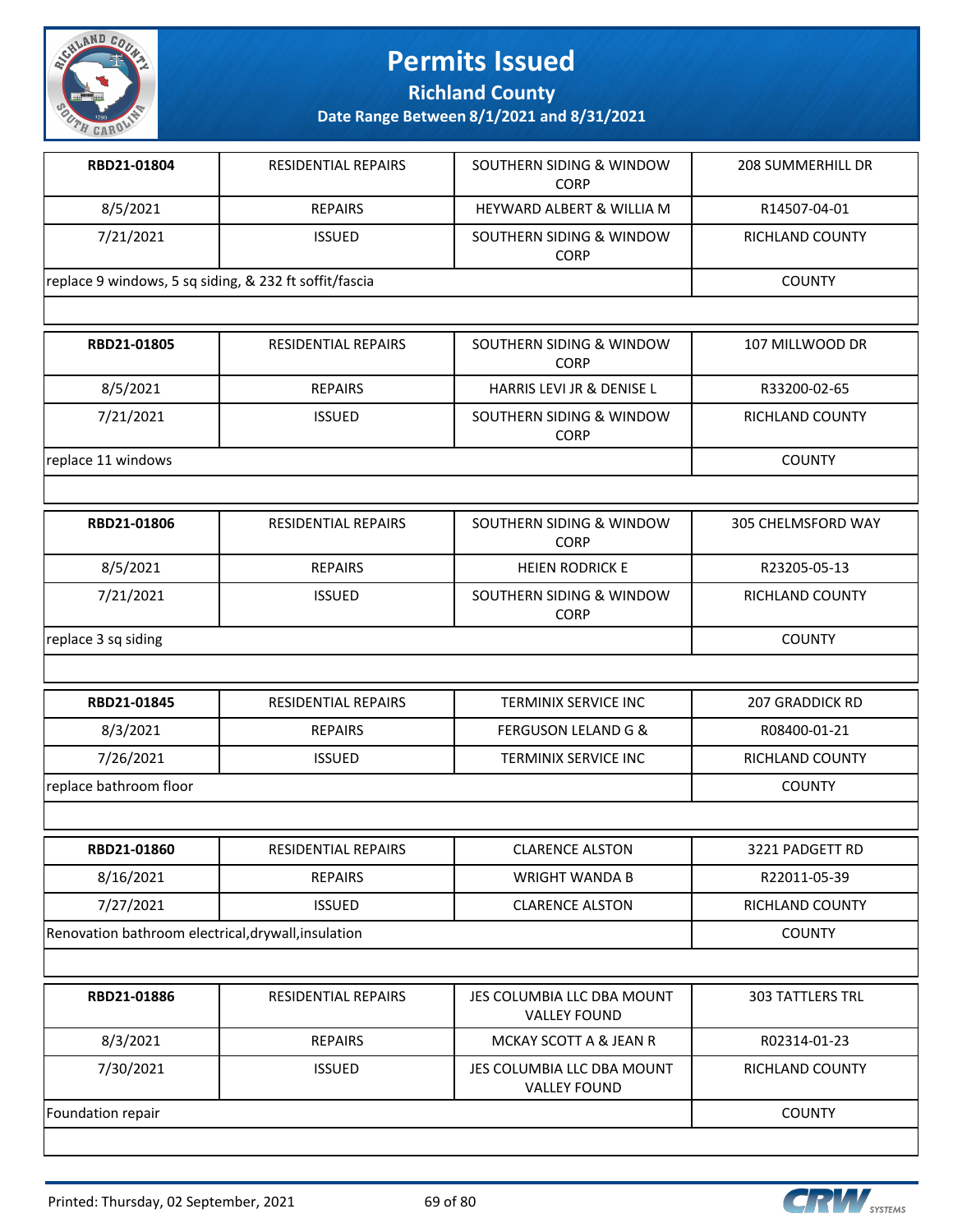

**Richland County**

| RBD21-01890                              | <b>RESIDENTIAL REPAIRS</b> | RAM JACK OF SOUTH CAROLINA INC                     | <b>10 GATWICK CT</b>    |
|------------------------------------------|----------------------------|----------------------------------------------------|-------------------------|
| 8/3/2021                                 | <b>REPAIRS</b>             | THOMA MATTHEW N &                                  | R25701-02-07            |
| 8/2/2021                                 | <b>ISSUED</b>              | RAM JACK OF SOUTH CAROLINA INC                     | RICHLAND COUNTY         |
| <b>Foundation Repair</b>                 |                            |                                                    | <b>COUNTY</b>           |
|                                          |                            |                                                    |                         |
| RBD21-01891                              | <b>RESIDENTIAL REPAIRS</b> | JES COLUMBIA LLC DBA MOUNT<br><b>VALLEY FOUND</b>  | 4522 CEDAR SPRINGS RD   |
| 8/4/2021                                 | <b>REPAIRS</b>             | <b>HALE ROBERT A &amp; MARY H</b>                  | R14114-07-04            |
| 8/2/2021                                 | <b>ISSUED</b>              | JES COLUMBIA LLC DBA MOUNT<br><b>VALLEY FOUND</b>  | RICHLAND COUNTY         |
| Foundation repair                        |                            |                                                    | <b>COUNTY</b>           |
|                                          |                            |                                                    |                         |
| RBD21-01904                              | <b>RESIDENTIAL REPAIRS</b> | RAM JACK OF SOUTH CAROLINA INC                     | 329 ZACHARY LN          |
| 8/4/2021                                 | <b>REPAIRS</b>             | CANADAY JOHN L & CAREN                             | R17900-02-66            |
| 8/4/2021                                 | <b>ISSUED</b>              | RAM JACK OF SOUTH CAROLINA INC                     | <b>RICHLAND COUNTY</b>  |
| <b>Foundation Repair</b>                 |                            |                                                    | <b>COUNTY</b>           |
|                                          |                            |                                                    |                         |
| RBD21-01905                              | <b>RESIDENTIAL REPAIRS</b> | SOUTHERN SIDING & WINDOW<br>CORP                   | 1109 WAVERLY PLACE DR   |
| 8/25/2021                                | <b>REPAIRS</b>             | KENNEBREW JACQUELINE ELAINE                        | R20313-06-18            |
| 8/4/2021                                 | <b>ISSUED</b>              | SOUTHERN SIDING & WINDOW<br><b>CORP</b>            | RICHLAND COUNTY         |
| replace 8 windows and sliding glass door | <b>COUNTY</b>              |                                                    |                         |
|                                          |                            |                                                    |                         |
| RBD21-01906                              | <b>RESIDENTIAL REPAIRS</b> | SOUTHERN SIDING & WINDOW<br><b>CORP</b>            | <b>721 BITTERNUT DR</b> |
| 8/25/2021                                | <b>REPAIRS</b>             | MOYE VIOLA                                         | R22009-04-16            |
| 8/4/2021                                 | <b>ISSUED</b>              | <b>SOUTHERN SIDING &amp; WINDOW</b><br><b>CORP</b> | RICHLAND COUNTY         |
| replace 4 windows                        |                            |                                                    | <b>COUNTY</b>           |
|                                          |                            |                                                    |                         |
| RBD21-01917                              | RESIDENTIAL REPAIRS        | RAM JACK OF SOUTH CAROLINA INC                     | 1612 HAVILAND CIR       |
| 8/5/2021                                 | <b>REPAIRS</b>             | RENWICK HARRY L AKA RENWRICK                       | R06209-02-03            |
| 8/4/2021                                 | <b>ISSUED</b>              | RAM JACK OF SOUTH CAROLINA INC                     | RICHLAND COUNTY         |
| <b>Foundation Repair</b>                 |                            |                                                    | <b>COUNTY</b>           |
|                                          |                            |                                                    |                         |

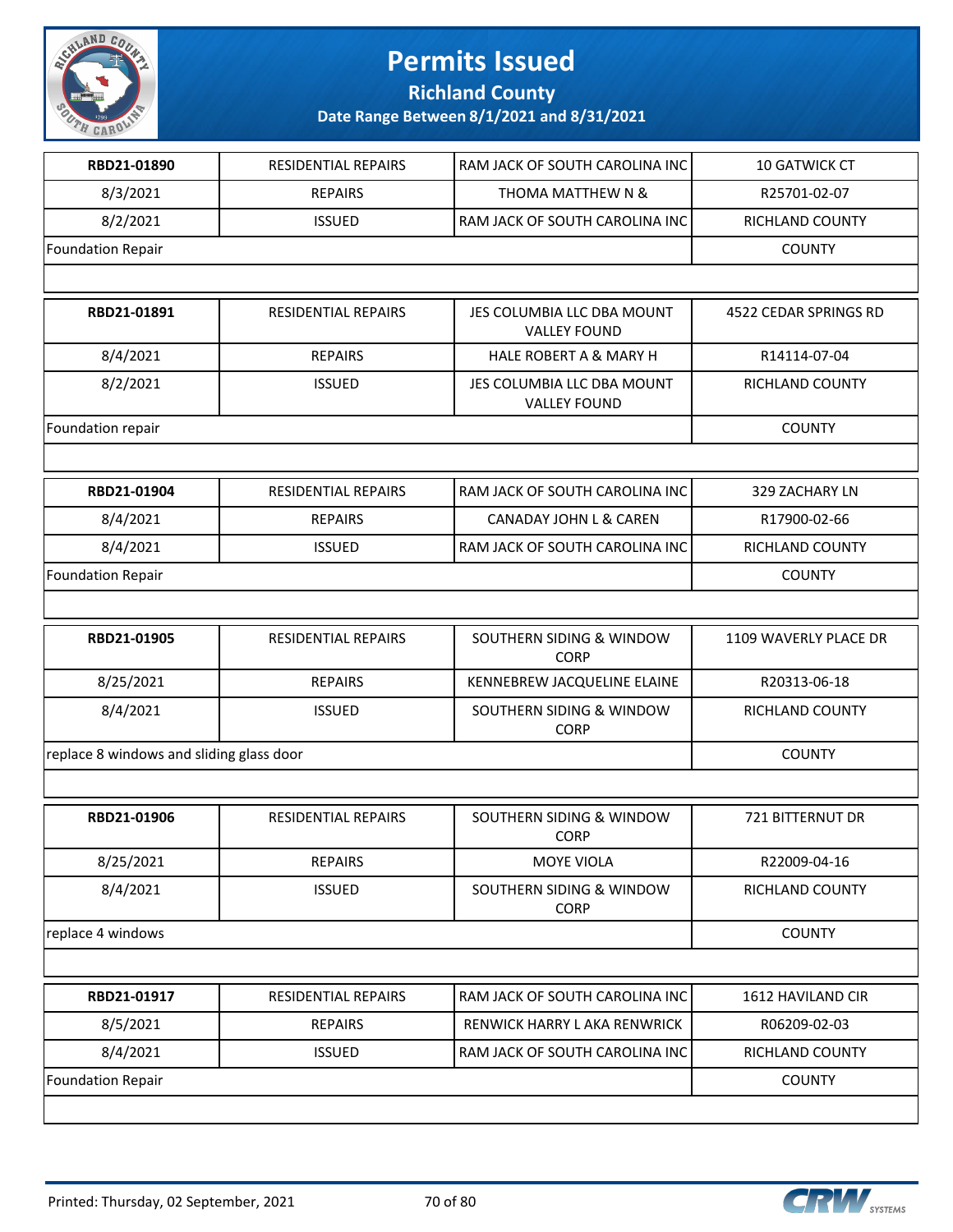

**Richland County**

**Date Range Between 8/1/2021 and 8/31/2021**

| RBD21-01919                | <b>RESIDENTIAL REPAIRS</b> | l ARCHITECTURAL RENOVATIONS LLC<br>$(GC-IR)$   | 64 LAWRIN CT    |
|----------------------------|----------------------------|------------------------------------------------|-----------------|
| 8/19/2021                  | <b>REPAIRS</b>             | <b>Robert Travis</b>                           |                 |
| 8/4/2021                   | <b>ISSUED</b>              | I ARCHITECTURAL RENOVATIONS LLC I<br>$(GC-IR)$ | RICHLAND COUNTY |
| Master Bath Shower Remodel |                            |                                                | <b>COUNTY</b>   |

| RBD21-01925       | <b>RESIDENTIAL REPAIRS</b> | <b>HERITAGE CONSTR CONSULTING</b><br>INSP & MITI S     | 316 ARBOR DR    |
|-------------------|----------------------------|--------------------------------------------------------|-----------------|
| 8/11/2021         | <b>REPAIRS</b>             | <b>GUINN LAND &amp; TRUST LLC</b>                      | R16711-04-01    |
| 8/5/2021          | <b>ISSUED</b>              | HERITAGE CONSTR CONSULTING<br><b>INSP &amp; MITI S</b> | RICHLAND COUNTY |
| Interior upgrades |                            |                                                        | <b>COUNTY</b>   |

painting, new fixtures, nonloading bearing wall install,flooring, windows, cabinents, shingles,HVAC, insullation

| RBD21-01936       | <b>RESIDENTIAL REPAIRS</b> | JES COLUMBIA LLC DBA MOUNT<br><b>VALLEY FOUND</b> | 119 N MELTON RD |
|-------------------|----------------------------|---------------------------------------------------|-----------------|
| 8/10/2021         | <b>REPAIRS</b>             | MCMASTER JOHN G TRUSTEE                           | R17900-02-28    |
| 8/7/2021          | <b>ISSUED</b>              | JES COLUMBIA LLC DBA MOUNT<br><b>VALLEY FOUND</b> | RICHLAND COUNTY |
| Foundation repair |                            |                                                   | <b>COUNTY</b>   |

| RBD21-01940     | RESIDENTIAL REPAIRS | W O CANTEY SERVICES INC (GC) | 114 CONCORD PLACE RD |
|-----------------|---------------------|------------------------------|----------------------|
| 8/10/2021       | <b>REPAIRS</b>      | <b>ODOM JESTINE</b>          | R04113-05-07         |
| 8/9/2021        | <b>ISSUED</b>       | W O CANTEY SERVICES INC (GC) | RICHLAND COUNTY      |
| Piers (Helical) |                     |                              | COUNTY               |

#### LOCATED IN THE TOWN OF BLYTHEWOOD

| RBD21-01942                                | <b>RESIDENTIAL REPAIRS</b> | JES COLUMBIA LLC DBA MOUNT<br><b>VALLEY FOUND</b> | 9 MYSTIC WAY DR |  |  |
|--------------------------------------------|----------------------------|---------------------------------------------------|-----------------|--|--|
| 8/11/2021                                  | <b>REPAIRS</b>             | <b>VAUGHN WILLIET N</b>                           | R23106-01-12    |  |  |
| 8/9/2021                                   | <b>ISSUED</b>              | JES COLUMBIA LLC DBA MOUNT<br><b>VALLEY FOUND</b> | RICHLAND COUNTY |  |  |
| Foundation repair                          | <b>COUNTY</b>              |                                                   |                 |  |  |
| Please expedite is possible - Thank you :) |                            |                                                   |                 |  |  |

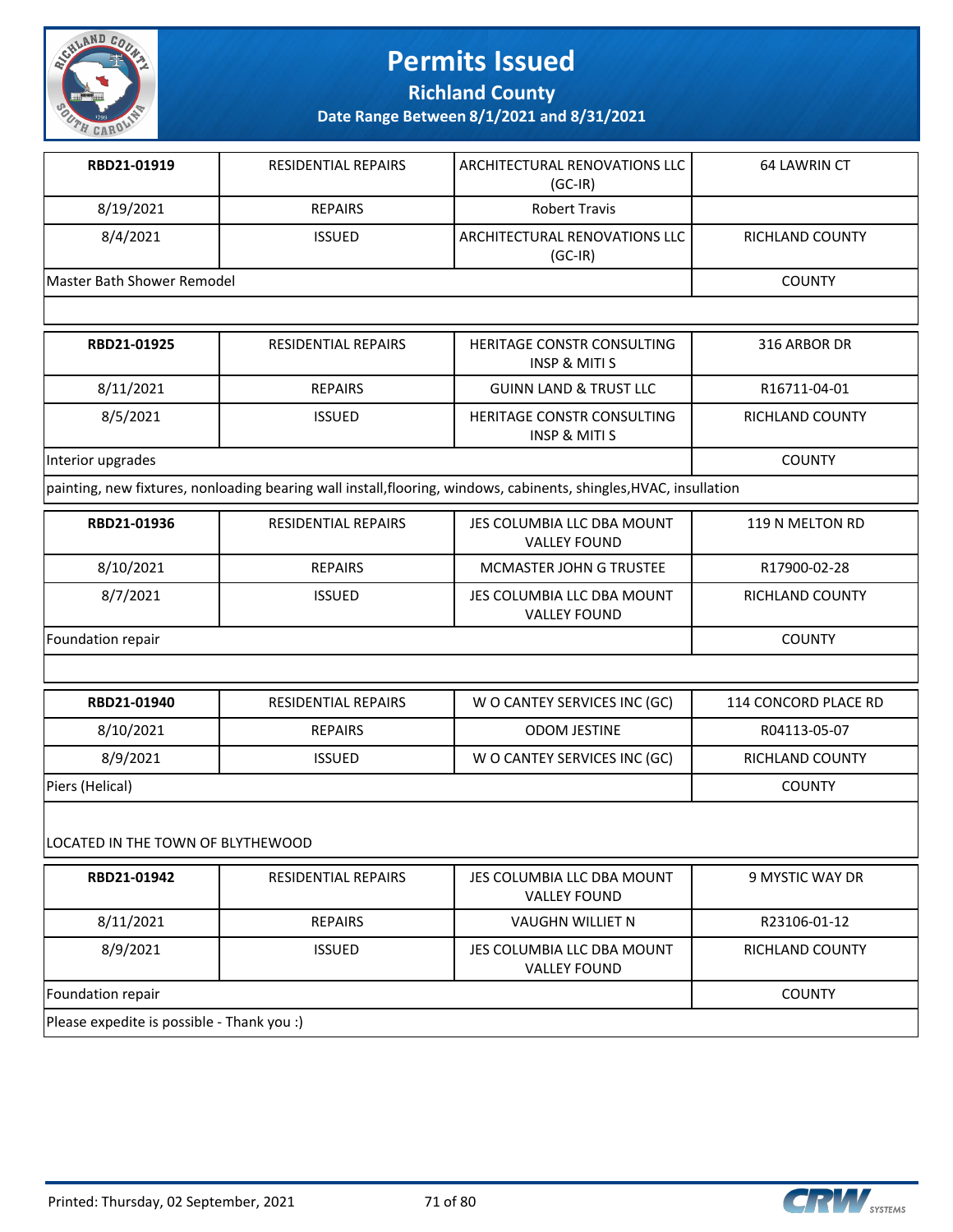

**Richland County**

| RBD21-01949                                   | RESIDENTIAL REPAIRS | RAM JACK OF SOUTH CAROLINA INC                            | 121 BEAVER DAM RD           |
|-----------------------------------------------|---------------------|-----------------------------------------------------------|-----------------------------|
| 8/11/2021                                     | <b>REPAIRS</b>      | STECK MICHAEL & AMANDA                                    | R22707-01-14                |
| 8/10/2021                                     | <b>ISSUED</b>       | RAM JACK OF SOUTH CAROLINA INC                            | RICHLAND COUNTY             |
| <b>Foundation Repair</b>                      |                     |                                                           | <b>COUNTY</b>               |
|                                               |                     |                                                           |                             |
| RBD21-01958                                   | RESIDENTIAL REPAIRS | TERMINIX SERVICE INC                                      | 305 DEAN HALL LN            |
| 8/11/2021                                     | <b>REPAIRS</b>      | <b>RUTELL ETHAN &amp; MEGAN</b>                           | R13616-05-09                |
| 8/11/2021                                     | <b>ISSUED</b>       | <b>TERMINIX SERVICE INC</b>                               | RICHLAND COUNTY             |
| Remove and replace approx 8 ft of header sill |                     |                                                           |                             |
|                                               |                     |                                                           |                             |
| RBD21-01961                                   | RESIDENTIAL REPAIRS | <b>COMPLETE CONTRACTOR SERVICES</b><br><b>INC</b>         | 8005 BAY SPRINGS RD         |
| 8/17/2021                                     | <b>REPAIRS</b>      | <b>COLLADO FLORANTE H &amp; TERESITA</b>                  | R17013-01-08                |
| 8/11/2021                                     | <b>ISSUED</b>       | <b>COMPLETE CONTRACTOR SERVICES</b><br><b>INC</b>         | RICHLAND COUNTY             |
| Repairs due to fire                           |                     |                                                           | <b>COUNTY</b>               |
|                                               |                     |                                                           |                             |
| RBD21-01972                                   | RESIDENTIAL REPAIRS | SERVPRO OF THE DUTCH FORK                                 | <b>201 KILLIAN GREEN DR</b> |
| 8/18/2021                                     | <b>REPAIRS</b>      | JEFFCOAT WILLIE J                                         | R17414-03-04                |
| 8/13/2021                                     | <b>ISSUED</b>       | SERVPRO OF THE DUTCH FORK                                 | RICHLAND COUNTY             |
|                                               |                     |                                                           | <b>COUNTY</b>               |
|                                               |                     |                                                           |                             |
| RBD21-01976                                   | RESIDENTIAL REPAIRS | <b>GUTIERREZ JAIMIE TREJO</b>                             | 3721 JUDY ST                |
| 8/16/2021                                     | <b>REPAIRS</b>      | <b>GUTIERREZ JAIMIE TREJO</b>                             | R14212-08-06                |
| 8/16/2021                                     | <b>ISSUED</b>       |                                                           | RICHLAND COUNTY             |
| Repair if Siding, walls, framing ceiling      | <b>COUNTY</b>       |                                                           |                             |
|                                               |                     |                                                           |                             |
| RBD21-01977                                   | RESIDENTIAL REPAIRS | Sanford Investors LLC DBA Window<br>World of the Midlands | 105 DURDEN PARK ROW         |
| 8/16/2021                                     | <b>REPAIRS</b>      | WATTS SAMUEL A & SUSAN A                                  | R14809-04-11                |
| 8/16/2021                                     | <b>FINALED</b>      | Sanford Investors LLC DBA Window<br>World of the Midlands | RICHLAND COUNTY             |
| Install (5) double hung windows               | <b>COUNTY</b>       |                                                           |                             |
|                                               |                     |                                                           |                             |

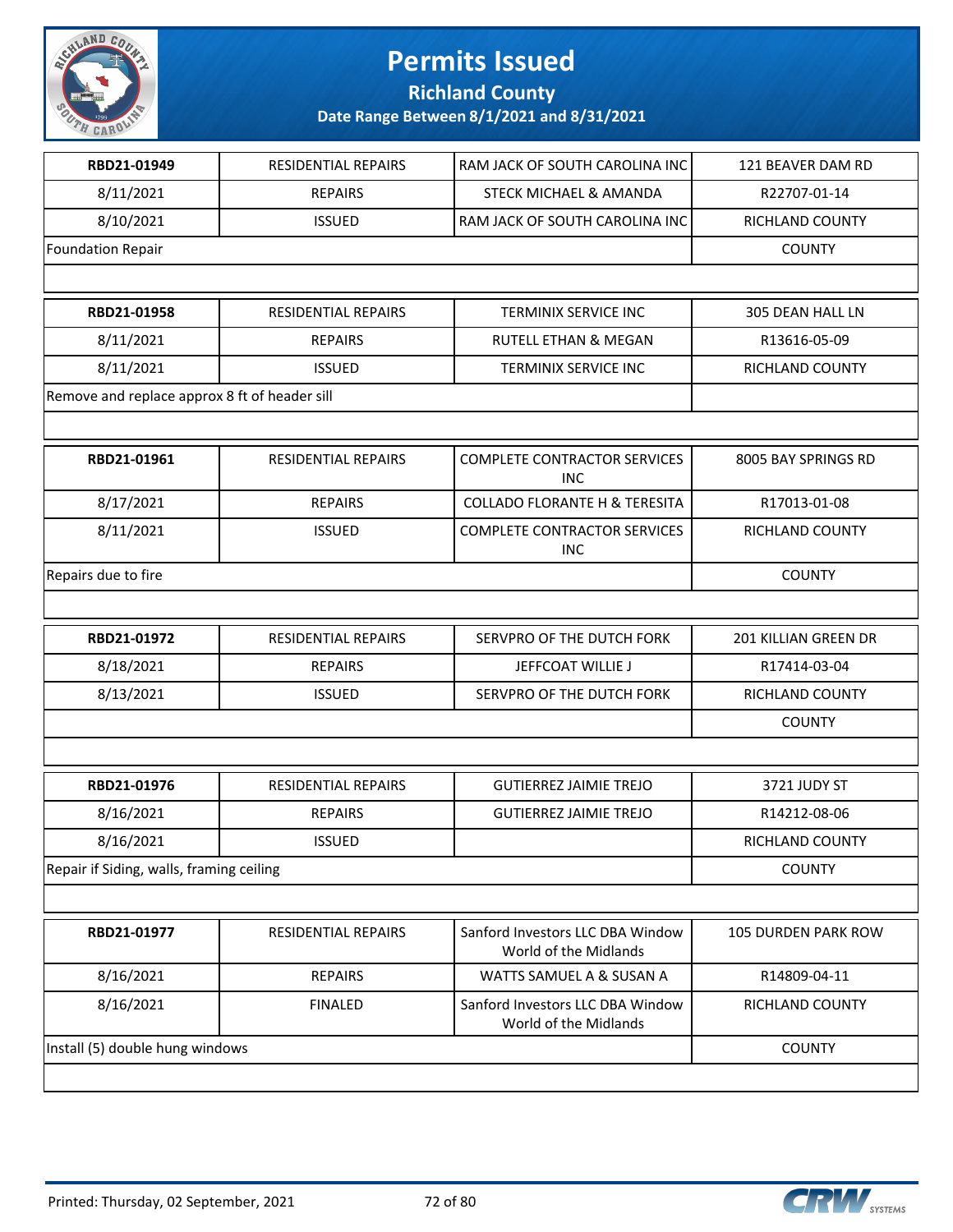

**Richland County**

| RBD21-01980                      | RESIDENTIAL REPAIRS                                            | JES COLUMBIA LLC DBA MOUNT<br><b>VALLEY FOUND</b>         | <b>6805 EASTBROOK RD</b>        |
|----------------------------------|----------------------------------------------------------------|-----------------------------------------------------------|---------------------------------|
| 8/17/2021                        | <b>REPAIRS</b>                                                 | <b>WEIGAND ROBERT K &amp;</b>                             | R16909-14-08                    |
| 8/16/2021                        | <b>ISSUED</b>                                                  | JES COLUMBIA LLC DBA MOUNT<br><b>VALLEY FOUND</b>         | RICHLAND COUNTY                 |
| Foundation repair                |                                                                |                                                           | <b>COUNTY</b>                   |
|                                  |                                                                |                                                           |                                 |
| RBD21-01986                      | <b>RESIDENTIAL REPAIRS</b>                                     | HOME DEPOT USA INC                                        | 3906 OVERBROOK DR 2             |
| 8/17/2021                        | <b>REPAIRS</b>                                                 | <b>HIGGINS KELLY LYNN</b>                                 | R13708-05-34                    |
| 8/17/2021                        | <b>ISSUED</b>                                                  | HOME DEPOT USA INC                                        | RICHLAND COUNTY                 |
| replace 4 windows size for size  |                                                                |                                                           | 2 COUNTY                        |
|                                  |                                                                |                                                           |                                 |
| RBD21-01987                      | <b>RESIDENTIAL REPAIRS</b>                                     | HOME DEPOT USA INC                                        | <b>209 RAINSBOROUGH WAY</b>     |
| 8/17/2021                        | <b>REPAIRS</b>                                                 | <b>GARRIS JOHN T &amp; SUSAN L</b>                        | R23002-06-04                    |
| 8/17/2021                        | <b>ISSUED</b>                                                  | HOME DEPOT USA INC                                        | <b>RICHLAND COUNTY</b>          |
| replace 14 windows size for size |                                                                |                                                           | <b>COUNTY</b>                   |
|                                  |                                                                |                                                           |                                 |
| RBD21-01989                      | <b>RESIDENTIAL REPAIRS</b>                                     | JENSENS RENOVATION LLC                                    | <b>1128 RICHARD FRANKLIN RD</b> |
| 8/18/2021                        | <b>REPAIRS</b>                                                 |                                                           | R01416-01-09                    |
| 8/17/2021                        | <b>ISSUED</b>                                                  | JENSENS RENOVATION LLC                                    | RICHLAND COUNTY                 |
|                                  | REMODEL KITCHEN, BATH, REFINISH HARDWOOD FLOORS                |                                                           | <b>COUNTY</b>                   |
|                                  |                                                                |                                                           |                                 |
| RBD21-01995                      | <b>RESIDENTIAL REPAIRS</b>                                     | JES COLUMBIA LLC DBA MOUNT<br><b>VALLEY FOUND</b>         | 1201 SOUTH CEDAR CREEK RD       |
| 8/18/2021                        | <b>REPAIRS</b>                                                 | ELEAZER CATHERINE BUSH                                    | R30000-03-20                    |
| 8/17/2021                        | <b>ISSUED</b>                                                  | JES COLUMBIA LLC DBA MOUNT<br><b>VALLEY FOUND</b>         | RICHLAND COUNTY                 |
| Foundation repair                | <b>COUNTY</b>                                                  |                                                           |                                 |
|                                  |                                                                |                                                           |                                 |
| RBD21-02002                      | RESIDENTIAL REPAIRS                                            | Sanford Investors LLC DBA Window<br>World of the Midlands | 604 WORDSWORTH PL               |
| 8/18/2021                        | <b>REPAIRS</b>                                                 | <b>AIRAPETIAN AKOP</b>                                    | R03266-01-00                    |
| 8/18/2021                        | <b>ISSUED</b>                                                  | Sanford Investors LLC DBA Window<br>World of the Midlands | RICHLAND COUNTY                 |
|                                  | Install (3) double hung, (3) picture, (1)2-lite slider windows |                                                           | <b>COUNTY</b>                   |
|                                  |                                                                |                                                           |                                 |

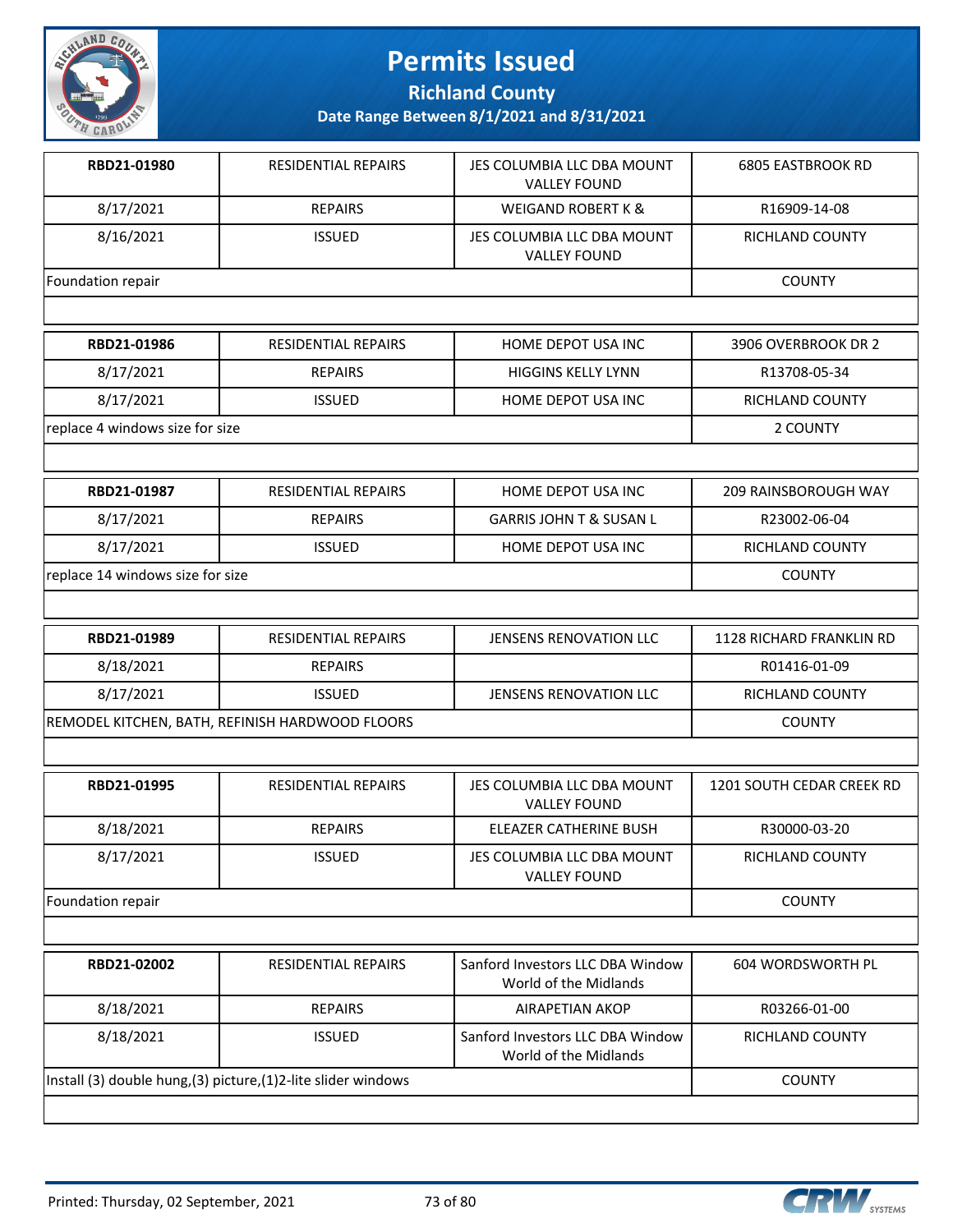

**Richland County**

**Date Range Between 8/1/2021 and 8/31/2021**

| RBD21-02003                      | <b>RESIDENTIAL REPAIRS</b> | Sanford Investors, LLC DBA Window<br>World of the Midlands | 1136 CRANE CHURCH RD |
|----------------------------------|----------------------------|------------------------------------------------------------|----------------------|
| 8/18/2021                        | <b>REPAIRS</b>             | <b>CHAPPELL TERESA</b>                                     | R09613-01-07         |
| 8/18/2021                        | <b>ISSUED</b>              | Sanford Investors LLC DBA Window<br>World of the Midlands  | RICHLAND COUNTY      |
| Install (12) double hung windows |                            |                                                            | <b>COUNTY</b>        |
|                                  |                            |                                                            |                      |

| RBD21-02004                                                  | RESIDENTIAL REPAIRS | TERMINIX SERVICE INC | 613 BITTERNUT DR |
|--------------------------------------------------------------|---------------------|----------------------|------------------|
| 8/18/2021                                                    | <b>REPAIRS</b>      | DALBEC JOSEPH C      | R22010-06-07     |
| 8/18/2021                                                    | <b>ISSUED</b>       | TERMINIX SERVICE INC | RICHLAND COUNTY  |
| Repair of the subfloor and sills, and other areas of moistur |                     |                      | <b>COUNTY</b>    |

| RBD21-02006          | <b>RESIDENTIAL REPAIRS</b> | <b>JOSEPH E NETTLES</b> | 312 VALHALLA DR |
|----------------------|----------------------------|-------------------------|-----------------|
| 8/30/2021            | <b>REPAIRS</b>             | <b>HOEFKER SARAH E</b>  | R25707-07-11    |
| 8/18/2021            | <b>ISSUED</b>              | JOSEPH E NETTLES        | RICHLAND COUNTY |
| Install vinyl siding |                            |                         | <b>COUNTY</b>   |
|                      |                            |                         |                 |

| RBD21-02008                                      | <b>RESIDENTIAL REPAIRS</b> | <b>PATRICK G CLARK</b> | 201 EAGLE POINTE DR    |
|--------------------------------------------------|----------------------------|------------------------|------------------------|
| 8/18/2021                                        | REPAIRS                    |                        | R23202-02-02           |
| 8/18/2021                                        | <b>ISSUED</b>              | <b>PATRICK G CLARK</b> | <b>RICHLAND COUNTY</b> |
| CUT OFF KITCHEN BAR, CAP OUTLET/JOIN OFF ANOTHER |                            |                        | <b>COUNTY</b>          |

| RBD21-02031       | <b>RESIDENTIAL REPAIRS</b> | JES COLUMBIA LLC DBA MOUNT<br><b>VALLEY FOUND</b> | 2215 ROLLING HILLS RD |
|-------------------|----------------------------|---------------------------------------------------|-----------------------|
| 8/23/2021         | REPAIRS                    | NUDAY ENTERPRISES LLC                             | R07502-03-08          |
| 8/23/2021         | <b>ISSUED</b>              | JES COLUMBIA LLC DBA MOUNT<br><b>VALLEY FOUND</b> | RICHLAND COUNTY       |
| Foundation repair |                            |                                                   | <b>COUNTY</b>         |

Please expedite is possible - Thank you :)

| 8/23/2021<br><b>BROOKS REAL ESTATE INVESTMENT</b><br><b>REPAIRS</b><br>R19703-11-04<br>8/23/2021<br>A.P.E. REMODELING SOLUTIONS<br><b>RICHLAND COUNTY</b><br><b>ISSUED</b><br>Hang Drywall<br><b>COUNTY</b> | RBD21-02033 | RESIDENTIAL REPAIRS | A.P.E. REMODELING SOLUTIONS | 2315 OAKCREST RD |
|-------------------------------------------------------------------------------------------------------------------------------------------------------------------------------------------------------------|-------------|---------------------|-----------------------------|------------------|
|                                                                                                                                                                                                             |             |                     |                             |                  |
|                                                                                                                                                                                                             |             |                     |                             |                  |
|                                                                                                                                                                                                             |             |                     |                             |                  |

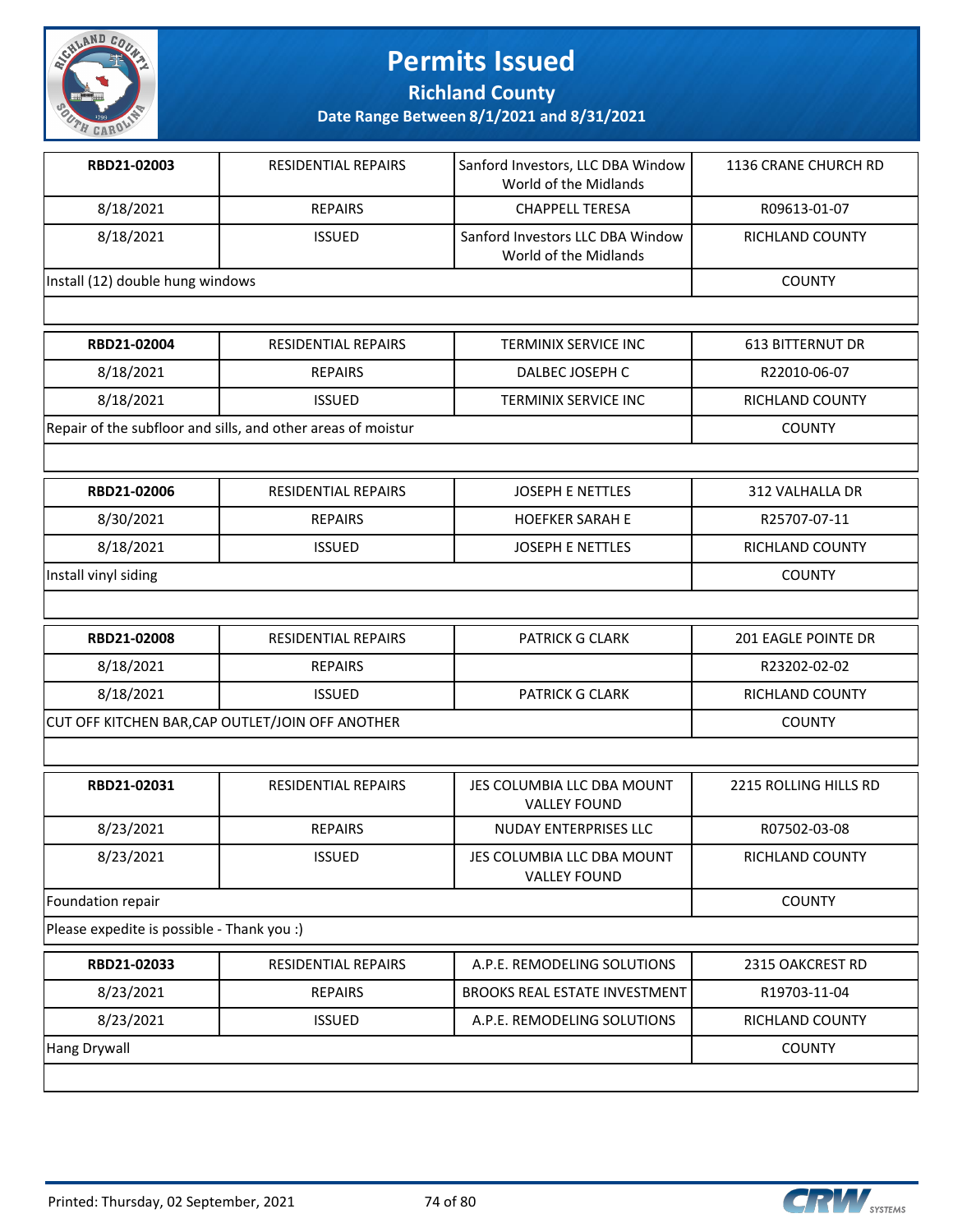

**Richland County**

**Date Range Between 8/1/2021 and 8/31/2021**

| RBD21-02044                                           | <b>RESIDENTIAL REPAIRS</b>                                                           | <b>RUMSEY CONSTRUCTION &amp;</b><br><b>RENOVATION LLC</b> | 7615 SUNVIEW DR            |
|-------------------------------------------------------|--------------------------------------------------------------------------------------|-----------------------------------------------------------|----------------------------|
| 8/26/2021                                             | <b>REPAIRS</b>                                                                       | MICKENS JAMIE D                                           | R19104-01-05               |
| 8/24/2021                                             | <b>ISSUED</b>                                                                        | <b>RUMSEY CONSTRUCTION &amp;</b><br><b>RENOVATION LLC</b> | RICHLAND COUNTY            |
| Fire Damage Repairs                                   |                                                                                      |                                                           | <b>COUNTY</b>              |
| <b>Fire Damage Repairs</b>                            |                                                                                      |                                                           |                            |
| RBD21-02056                                           | <b>RESIDENTIAL REPAIRS</b>                                                           | HOME DEPOT USA INC                                        | <b>13 OLD SOUTH DR</b>     |
| 8/25/2021                                             | <b>REPAIRS</b>                                                                       | <b>FISKE DAVID</b>                                        | R22005-03-04               |
| 8/25/2021                                             | <b>ISSUED</b>                                                                        | HOME DEPOT USA INC                                        | RICHLAND COUNTY            |
| replace 18 windows size for size                      |                                                                                      |                                                           | <b>COUNTY</b>              |
|                                                       |                                                                                      |                                                           |                            |
| RBD21-02057                                           | <b>RESIDENTIAL REPAIRS</b>                                                           | PREMIER HOME BUILDERS                                     | <b>13 BAYING HOUND WAY</b> |
| 8/26/2021                                             | <b>REPAIRS</b>                                                                       | RITA I GUZMAN FAMILY TRUST                                | R20506-01-11               |
| 8/25/2021                                             | <b>ISSUED</b>                                                                        | PREMIER HOME BUILDERS                                     | RICHLAND COUNTY            |
| Repair fire damage / roofing shingles/upstairs majori | <b>COUNTY</b>                                                                        |                                                           |                            |
|                                                       |                                                                                      |                                                           |                            |
| RBD21-02065                                           | <b>RESIDENTIAL REPAIRS</b>                                                           | JES COLUMBIA LLC DBA MOUNT<br><b>VALLEY FOUND</b>         | 124 SILKWORTH PL           |
| 8/26/2021                                             | <b>REPAIRS</b>                                                                       | COPPER DAVID M & PATRICIA L                               | R05105-01-16               |
| 8/26/2021                                             | <b>ISSUED</b>                                                                        | JES COLUMBIA LLC DBA MOUNT<br><b>VALLEY FOUND</b>         | RICHLAND COUNTY            |
| Foundation Repair                                     |                                                                                      |                                                           | <b>COUNTY</b>              |
| Job date 9/13/21                                      |                                                                                      |                                                           |                            |
| RBD21-02069                                           | RESIDENTIAL REPAIRS                                                                  | <b>WILSON DOW</b>                                         | 112 WHITAKER RD            |
| 8/27/2021                                             | <b>REPAIRS</b>                                                                       |                                                           |                            |
| 8/27/2021                                             | <b>ISSUED</b>                                                                        | WILSON DOW                                                | RICHLAND COUNTY            |
| REPAIR FOUNDATION/REPLACE ROOF & STEPS                | <b>COUNTY</b>                                                                        |                                                           |                            |
|                                                       |                                                                                      |                                                           |                            |
| RBD21-02077                                           | <b>RESIDENTIAL REPAIRS</b>                                                           | <b>BRANDON TRAPP</b>                                      | 1117 OMEGA DR              |
| 8/31/2021                                             | <b>REPAIRS</b>                                                                       | SALAYMEH JAMIL                                            | R16909-06-17               |
| 8/31/2021                                             | <b>ISSUED</b>                                                                        | BRIK CONSTRUCTION GROUP LLC<br>(GC)                       | RICHLAND COUNTY            |
| Repair a fire damgad home.                            | <b>COUNTY</b>                                                                        |                                                           |                            |
|                                                       | Could a inspector come out and give me some clarity on what is required to be fixed. |                                                           |                            |

**Number of RESIDENTIAL REPAIRS/REPAIRS Permits: 44**

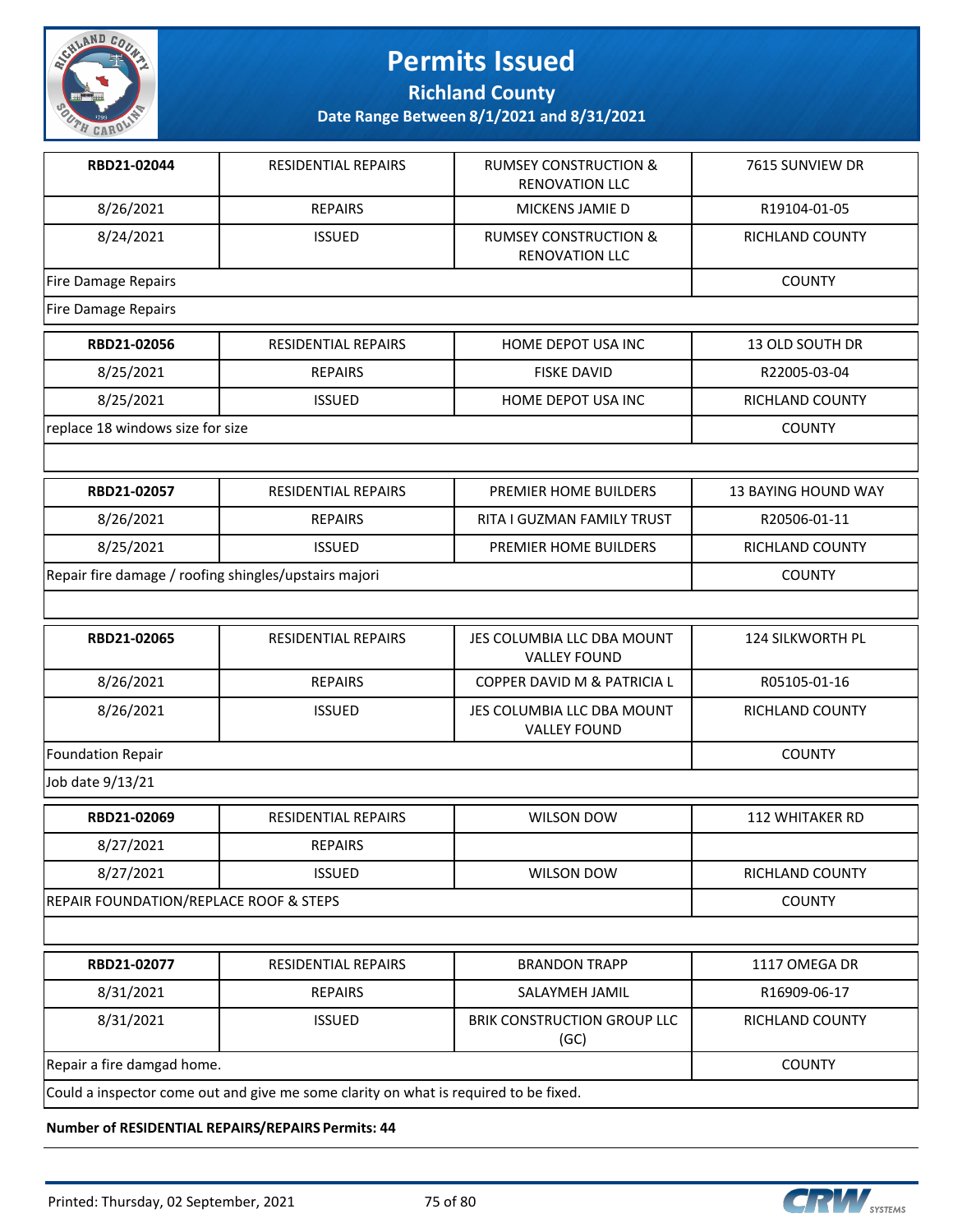

**Richland County**

**Date Range Between 8/1/2021 and 8/31/2021**

| SP21-00183            | SWIMMING POOL        | PETE ALEWINE POOL CO INC (GC)       | <b>129 PEBBLE CREEK RD</b> |
|-----------------------|----------------------|-------------------------------------|----------------------------|
| 8/10/2021             | <b>BARRIER</b>       | WHITE CYRUS P & LINDSEY S           | R01800-06-11               |
| 8/9/2021              | <b>ISSUED</b>        | PETE ALEWINE POOL CO INC (GC)       | <b>RICHLAND COUNTY</b>     |
| barrier permit        |                      |                                     | <b>COUNTY</b>              |
| <b>BARRIER PERMIT</b> |                      |                                     |                            |
| SP21-00203            | <b>SWIMMING POOL</b> | <b>TURNER NOEL C &amp; HOLLY R</b>  | <b>23 SCHOONER CT</b>      |
| 8/26/2021             | <b>BARRIER</b>       | <b>TURNER NOEL C &amp; HOLLY R</b>  | R23205-03-06               |
| 8/26/2021             | <b>FINALED</b>       |                                     | <b>RICHLAND COUNTY</b>     |
| <b>BARRIER</b>        | <b>COUNTY</b>        |                                     |                            |
|                       |                      |                                     |                            |
| SP21-00204            | <b>SWIMMING POOL</b> | <b>GARDUNO MARCELO DANIEL PEREX</b> | 101 BROOKFIELD HEIGHTS RD  |
| 8/26/2021             | <b>BARRIER</b>       | <b>GARDUNO MARCELO DANIEL PEREX</b> | R19703-12-15               |
| 8/26/2021             | <b>ISSUED</b>        |                                     | <b>RICHLAND COUNTY</b>     |
| <b>BARRIER</b>        | <b>COUNTY</b>        |                                     |                            |
|                       |                      |                                     |                            |

#### **Number of SWIMMING POOL/BARRIER Permits: 3**

| SP21-00159                                            | <b>SWIMMING POOL</b> | 808 LLC DBA ALOHA POOL SERVICES | <b>402 ALDERSHOT WAY</b> |  |
|-------------------------------------------------------|----------------------|---------------------------------|--------------------------|--|
| 8/11/2021                                             | <b>RESIDENTIAL</b>   | Jason Enoch                     | R17509-05-12             |  |
| 7/9/2021                                              | <b>ISSUED</b>        | 808 LLC DBA ALOHA POOL SERVICES | <b>RICHLAND COUNTY</b>   |  |
| Gunite, freeform pool construction, approx. 790 sf.   |                      |                                 | <b>COUNTY</b>            |  |
| Also 6' round gunite spa                              |                      |                                 |                          |  |
| SP21-00165                                            | <b>SWIMMING POOL</b> | <b>WATERWORKS COMPANY LLC</b>   | <b>57 SHORELINE DR</b>   |  |
| 8/9/2021                                              | RESIDENTIAL          | JACKSON CARL JR & KIMEKA        | R23206-01-07             |  |
| 7/15/2021                                             | <b>ISSUED</b>        | <b>WATERWORKS COMPANY LLC</b>   | <b>RICHLAND COUNTY</b>   |  |
| Installation of new 15x30 gunite swimming pool        | <b>COUNTY</b>        |                                 |                          |  |
|                                                       |                      |                                 |                          |  |
| SP21-00171                                            | SWIMMING POOL        | <b>CANNONBALL POOLS</b>         | 747 DIAL CREEK RD        |  |
| 8/12/2021                                             | RESIDENTIAL          | WILSON RICKY F SR & EDNA        | R25810-05-07             |  |
| 7/20/2021                                             | <b>ISSUED</b>        | <b>CANNONBALL POOLS</b>         | <b>RICHLAND COUNTY</b>   |  |
| Installation of in-ground fiberlgass residential pool |                      |                                 | <b>COUNTY</b>            |  |
| size of pool 16x37                                    |                      |                                 |                          |  |

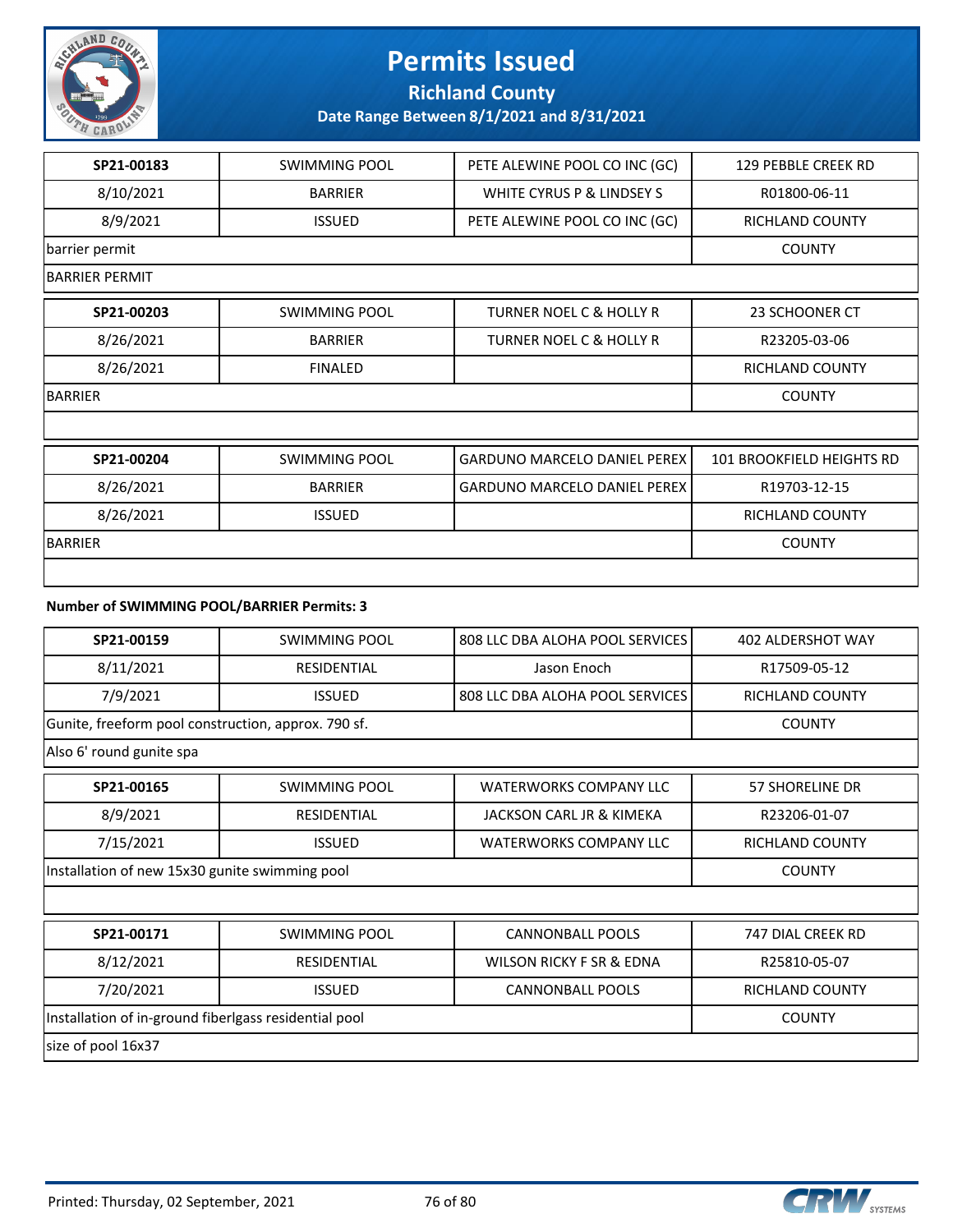

**Richland County**

| SP21-00177                                                  | <b>SWIMMING POOL</b> | CONTEMPORARY POOL WORKS LLC                  | 105 SHELLYWOOD LN           |  |
|-------------------------------------------------------------|----------------------|----------------------------------------------|-----------------------------|--|
| 8/6/2021                                                    | RESIDENTIAL          | <b>CANTRELL WADE M &amp;</b>                 | R05182-03-08                |  |
| 8/3/2021                                                    | <b>ISSUED</b>        | CONTEMPORARY POOL WORKS LLC                  | RICHLAND COUNTY             |  |
| 18x40 vinyl liner in ground swimming                        |                      |                                              | <b>COUNTY</b>               |  |
| Remove and build Vinyl swimming pool                        |                      |                                              |                             |  |
| SP21-00178                                                  | <b>SWIMMING POOL</b> | SOUTHEASTERN POOL                            | 125 STILL WILD LN           |  |
| 8/9/2021                                                    | RESIDENTIAL          | <b>ESTES BILLY J III</b>                     | R25811-03-17                |  |
| 8/3/2021                                                    | <b>ISSUED</b>        | SOUTHEASTERN POOL                            | RICHLAND COUNTY             |  |
| install 880 square foot in ground gunite pool               |                      |                                              | <b>COUNTY</b>               |  |
|                                                             |                      |                                              |                             |  |
| SP21-00179                                                  | <b>SWIMMING POOL</b> | SOUTHEASTERN POOL                            | <b>3 MARINERS POINT WAY</b> |  |
| 8/9/2021                                                    | RESIDENTIAL          | <b>MORTHALA SUNEEETHA &amp;</b><br>SUDHAKAR  | R23211-01-16                |  |
| 8/3/2021                                                    | <b>ISSUED</b>        | SOUTHEASTERN POOL                            | RICHLAND COUNTY             |  |
| INSTALL 688 SQUARE FOOT GUNITE POOL                         | <b>COUNTY</b>        |                                              |                             |  |
|                                                             |                      |                                              |                             |  |
| SP21-00181                                                  | <b>SWIMMING POOL</b> | <b>GRIFFIN POOLS &amp; SPAS</b>              | <b>409 PREAKNESS LN</b>     |  |
| 8/9/2021                                                    | RESIDENTIAL          | <b>COOPER TOM L</b>                          | R25910-08-07                |  |
| 8/6/2021                                                    | <b>ISSUED</b>        | <b>GRIFFIN POOLS &amp; SPAS</b>              | RICHLAND COUNTY             |  |
| in ground pool                                              |                      |                                              | <b>COUNTY</b>               |  |
| liner pool                                                  |                      |                                              |                             |  |
| SP21-00182                                                  | <b>SWIMMING POOL</b> | PETE ALEWINE POOL CO INC (GC)                | 129 PEBBLE CREEK RD         |  |
| 8/10/2021                                                   | RESIDENTIAL          | WHITE CYRUS P & LINDSEY S                    | R01800-06-11                |  |
| 8/9/2021                                                    | <b>ISSUED</b>        | PETE ALEWINE POOL CO INC (GC)                | RICHLAND COUNTY             |  |
| POOL PERMIT                                                 | <b>COUNTY</b>        |                                              |                             |  |
| POOL PERMIT                                                 |                      |                                              |                             |  |
| SP21-00184                                                  | <b>SWIMMING POOL</b> | JM ENTERPRISES OF THE PALMETTO<br><b>LLC</b> | 146 CARDINAL CV             |  |
| 8/10/2021                                                   | RESIDENTIAL          | DICKEY RANDY A                               | R02307-01-15                |  |
| 8/9/2021                                                    | <b>ISSUED</b>        | JM ENTERPRISES OF THE PALMETTO<br>LLC        | RICHLAND COUNTY             |  |
| 16' x 36' custom gunite swimming pool with spillover spa,00 | <b>COUNTY</b>        |                                              |                             |  |
|                                                             |                      |                                              |                             |  |

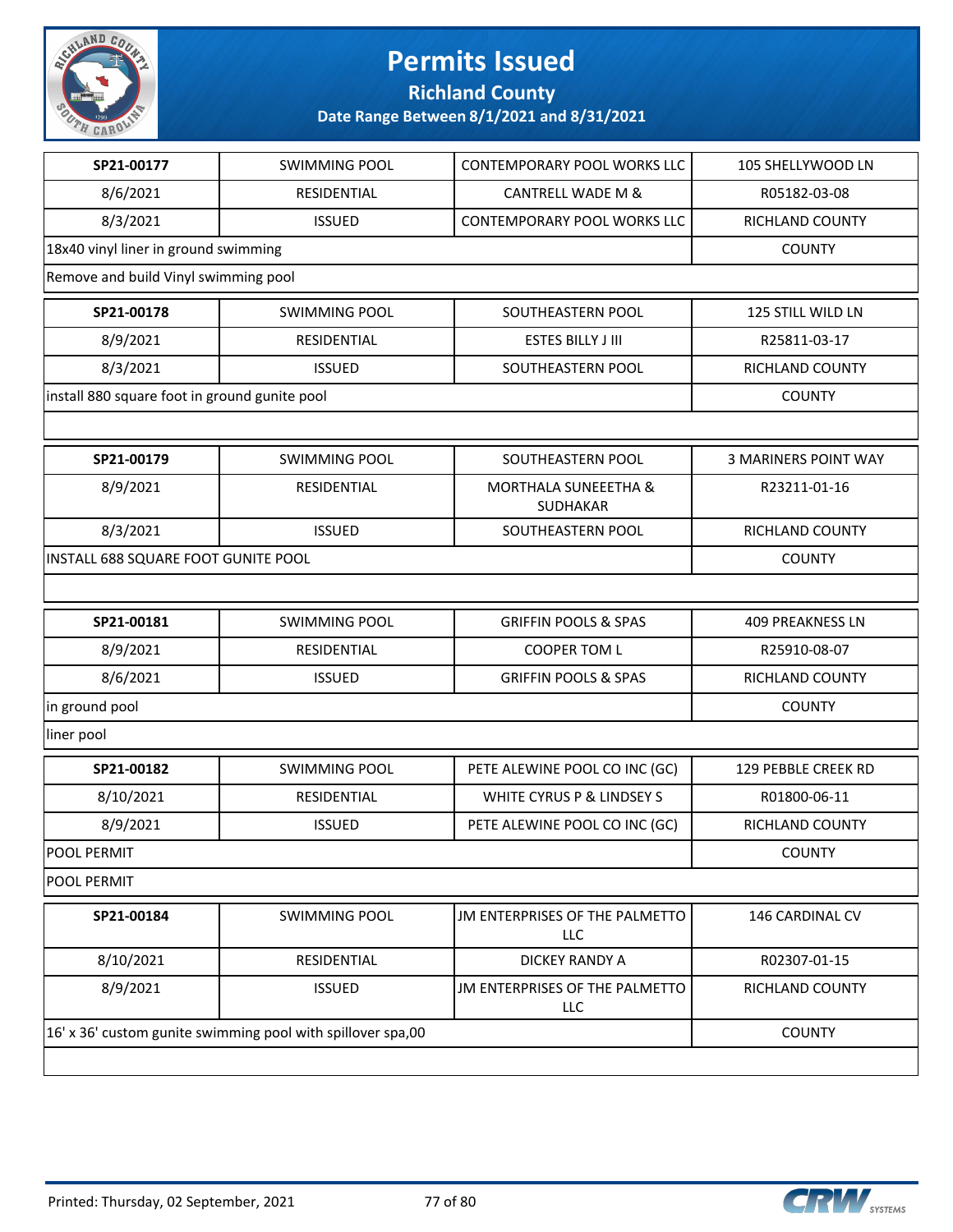

**Richland County**

| SP21-00187                    | <b>SWIMMING POOL</b> | <b>GRIFFIN POOLS &amp; SPAS</b> | 536 VILLAGE CHURCH DR  |
|-------------------------------|----------------------|---------------------------------|------------------------|
| 8/11/2021                     | RESIDENTIAL          | NASH KENNETH W & ANNETTE H      | R00513-01-38           |
| 8/11/2021                     | <b>ISSUED</b>        | <b>GRIFFIN POOLS &amp; SPAS</b> | RICHLAND COUNTY        |
| in ground pool                |                      |                                 | <b>COUNTY</b>          |
| liner pool                    |                      |                                 |                        |
| SP21-00188                    | <b>SWIMMING POOL</b> | <b>GRIFFIN POOLS &amp; SPAS</b> | 304 COLUMBIA CLUB DR E |
| 8/12/2021                     | RESIDENTIAL          | <b>SZWEC ROBERT &amp;</b>       | R20408-07-13           |
| 8/11/2021                     | <b>ISSUED</b>        | <b>GRIFFIN POOLS &amp; SPAS</b> | RICHLAND COUNTY        |
| in ground pool                |                      |                                 | <b>COUNTY</b>          |
| liner pool                    |                      |                                 |                        |
| SP21-00189                    | <b>SWIMMING POOL</b> | ELT BUILDERS LLC                | 150 WREN RIDGE DR      |
| 8/19/2021                     | RESIDENTIAL          | ELT BUILDERS LLC                | R14902-01-03           |
| 8/16/2021                     | <b>ISSUED</b>        | ELT BUILDERS LLC                | RICHLAND COUNTY        |
|                               |                      |                                 | <b>COUNTY</b>          |
|                               |                      |                                 |                        |
| SP21-00190                    | <b>SWIMMING POOL</b> | <b>GRIFFIN POOLS &amp; SPAS</b> | 2174 LONGTOWN RD E     |
| 8/18/2021                     | RESIDENTIAL          | POLK LARRY & BELINDA E          | R20506-02-38           |
| 8/16/2021                     | <b>ISSUED</b>        | <b>GRIFFIN POOLS &amp; SPAS</b> | RICHLAND COUNTY        |
| in ground pool                | <b>COUNTY</b>        |                                 |                        |
| liner pool                    |                      |                                 |                        |
| SP21-00192                    | <b>SWIMMING POOL</b> | KIRKS POOL AND HEARTH           | 800 KIMSEY DR          |
| 8/17/2021                     | RESIDENTIAL          |                                 | R02603-03-23           |
| 8/17/2021                     | <b>ISSUED</b>        | KIRKS POOL AND HEARTH           | RICHLAND COUNTY        |
| <b>INSTALL NEW VINYL POOL</b> | <b>COUNTY</b>        |                                 |                        |
|                               |                      |                                 |                        |
| SP21-00193                    | <b>SWIMMING POOL</b> | <b>GRIFFIN POOLS &amp; SPAS</b> | 132 THOMASTON DR       |
| 8/20/2021                     | RESIDENTIAL          | HUGHES JOSEPH B & MAUREEN K     | R17515-04-09           |
| 8/18/2021                     | <b>ISSUED</b>        | <b>GRIFFIN POOLS &amp; SPAS</b> | RICHLAND COUNTY        |
| in ground pool                |                      |                                 | <b>COUNTY</b>          |
| liner pool                    |                      |                                 |                        |

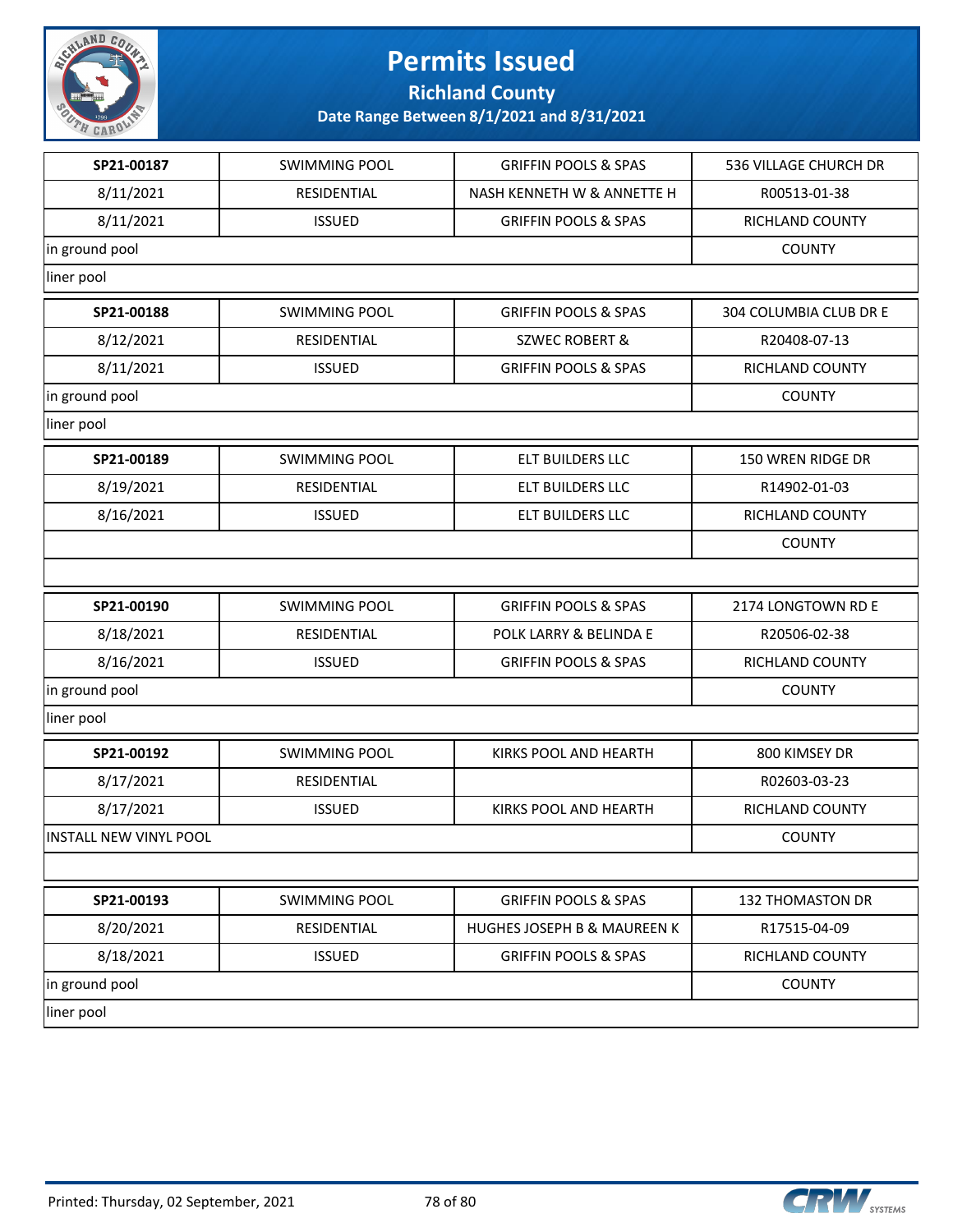

**Richland County**

| SP21-00194                                              | <b>SWIMMING POOL</b> | <b>SANDY BRIGGS</b>                 | 539 STONE HOLLOW DR       |
|---------------------------------------------------------|----------------------|-------------------------------------|---------------------------|
|                                                         |                      |                                     |                           |
| 8/19/2021                                               | RESIDENTIAL          |                                     | R04104-03-06              |
| 8/19/2021                                               | <b>ISSUED</b>        | <b>SANDY BRIGGS</b>                 | RICHLAND COUNTY           |
| <b>VINYL POOL INSTALLATION</b>                          |                      |                                     | <b>COUNTY</b>             |
|                                                         |                      |                                     |                           |
| SP21-00195                                              | <b>SWIMMING POOL</b> | <b>MYSHIA HINTON</b>                | 1016 LANGFORD RD          |
| 8/20/2021                                               | RESIDENTIAL          |                                     | R23400-05-11              |
| 8/20/2021                                               | <b>ISSUED</b>        |                                     | RICHLAND COUNTY           |
| Swimming pool w/o barrier                               | <b>COUNTY</b>        |                                     |                           |
|                                                         |                      |                                     |                           |
| SP21-00197                                              | <b>SWIMMING POOL</b> | <b>GRIFFIN POOLS &amp; SPAS</b>     | <b>165 UPPER WING TRL</b> |
| 8/25/2021                                               | RESIDENTIAL          | <b>BELTON PAMELA D</b>              | R14905-16-02              |
| 8/24/2021                                               | <b>ISSUED</b>        | <b>GRIFFIN POOLS &amp; SPAS</b>     | RICHLAND COUNTY           |
| in ground pool                                          | <b>COUNTY</b>        |                                     |                           |
| liner pool                                              |                      |                                     |                           |
| SP21-00198                                              | <b>SWIMMING POOL</b> | <b>GRIFFIN POOLS &amp; SPAS</b>     | 406 BRIDGECREEK DR        |
| 8/25/2021                                               | RESIDENTIAL          | MEGGETT MARCUS A & MARIA            | R23114-03-33              |
| 8/24/2021                                               | <b>ISSUED</b>        | <b>GRIFFIN POOLS &amp; SPAS</b>     | RICHLAND COUNTY           |
| in ground pool                                          |                      |                                     | <b>COUNTY</b>             |
| liner pool                                              |                      |                                     |                           |
| SP21-00205                                              | <b>SWIMMING POOL</b> | <b>GARDUNO MARCELO DANIEL PEREX</b> | 101 BROOKFIELD HEIGHTS RD |
| 8/26/2021                                               | RESIDENTIAL          | <b>GARDUNO MARCELO DANIEL PEREX</b> | R19703-12-15              |
| 8/26/2021                                               | <b>ISSUED</b>        |                                     | RICHLAND COUNTY           |
| <b>INGROUND POOL</b>                                    | <b>COUNTY</b>        |                                     |                           |
|                                                         |                      |                                     |                           |
| SP21-00207                                              | <b>SWIMMING POOL</b> | <b>WATERWORKS COMPANY LLC</b>       | 142 MERRIMONT DR          |
| 8/31/2021                                               | RESIDENTIAL          | ALLEN ANTHONY E & KATIE M           | R17810-02-05              |
| 8/30/2021                                               | <b>ISSUED</b>        | <b>WATERWORKS COMPANY LLC</b>       | RICHLAND COUNTY           |
| INSTALLATION OF NEW 14X32 GUNITE INGROUND SWIMMING POOL | <b>COUNTY</b>        |                                     |                           |
|                                                         |                      |                                     |                           |
|                                                         |                      |                                     |                           |